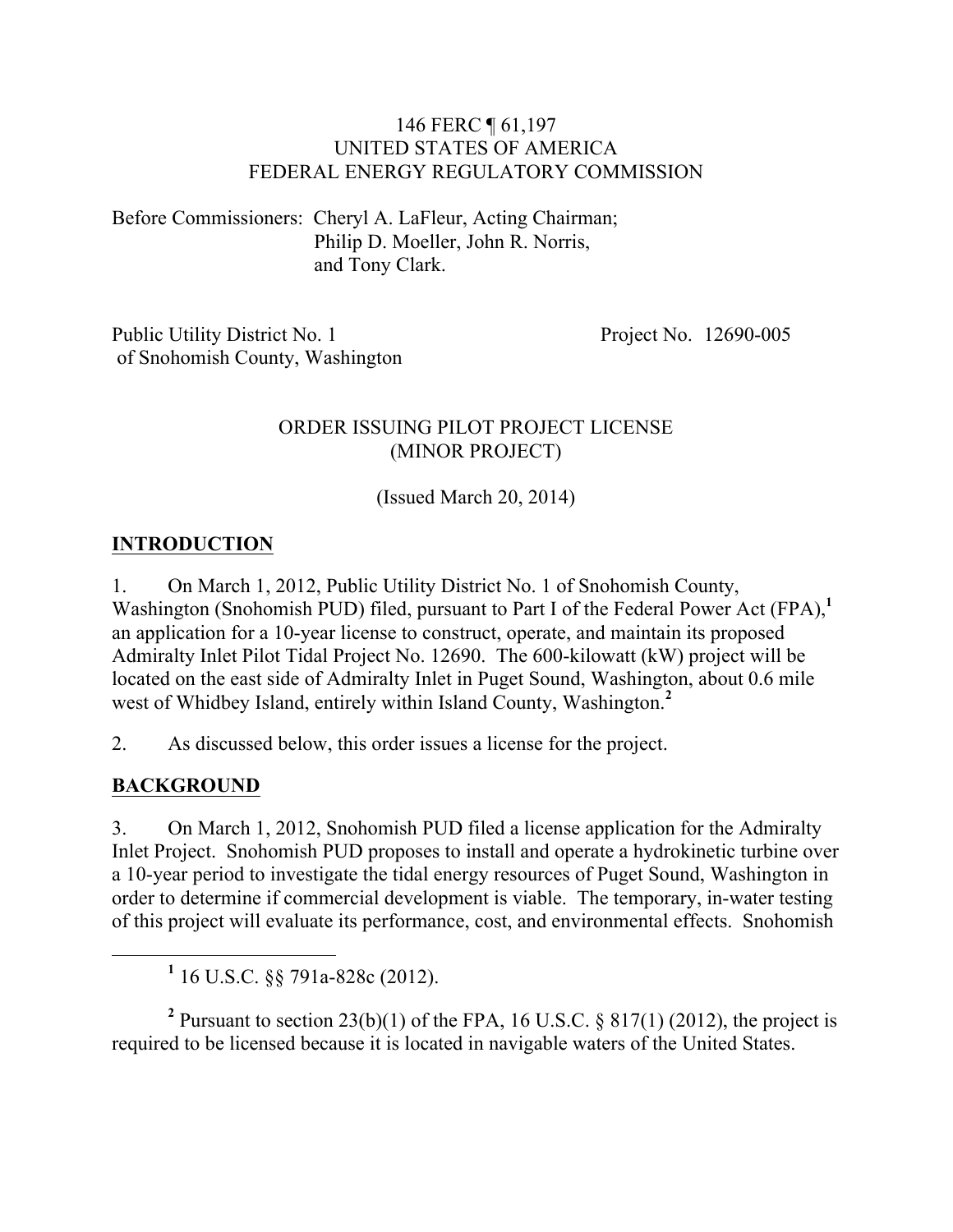PUD requested a license under the Commission's pilot project licensing process as this process is available to developers seeking to test technologies that propose to study, monitor, and evaluate the environmental, economic, and cultural effects of hydrokinetic energy.

4. On April 23, 2012, the Commission issued a public notice that was published in the *Federal Register* accepting the application, indicating the application was ready for environmental analysis, and soliciting motions to intervene and protests, comments, terms and conditions, recommendations and prescriptions.**<sup>3</sup>** The Washington State Department of Ecology (Washington Ecology), the Washington State Department of Fish and Wildlife (Washington Fish and Wildlife), the Washington State Department of Natural Resources (Washington Natural Resources), the United States Department of Interior (Interior), and the National Marine Fisheries Service (NMFS) filed timely notices of intervention.**<sup>4</sup>** The Tulalip Tribes of Washington, Whidbey Environmental Action Network, the Sauk-Suiattle Indian Tribe, PC Landing Corp. (PC Landing), **<sup>5</sup>** and the Swinomish Indian Tribal Community filed timely motions to intervene.<sup>6</sup> On August 14, 2013, the Orca Conservancy filed a late motion to intervene, which was denied by the Secretary's notice on September 16, 2013. In addition, the Public Safety and Homeland Security Bureau of the Federal Communications Commission (FCC), U.S. Army Corps of Engineers (Corps), GCI Communication Corporation, the Point No Point Treaty Council (Treaty Council),<sup>7</sup> and the U.S. Navy, Naval Facilities Engineering Command filed comments on the application.

**<sup>3</sup>** <sup>77</sup>*Fed. Reg.* 25,157-01 (April 27, 2012).

**<sup>4</sup>** Under Rule 214(a)(2) of the Commission's Rules of Practice and Procedure, these entities became parties to the proceeding upon their notices of intervention. 18 C.F.R. § 385.214(c) (2013).

**<sup>5</sup>** PC Landing's motion to intervene was accompanied by a protest.

**<sup>6</sup>** Timely, unopposed motions to intervene are granted by operation of Rule 214(c)(1) of the Commission's Rules of Practice and Procedure. 18 C.F.R.  $§$  385.214(c)(1) (2013).

**<sup>7</sup>** The Treaty Council is a tribal organization that provides services to the Jamestown S'Klallam and Port Gamble S'Klallam Tribes.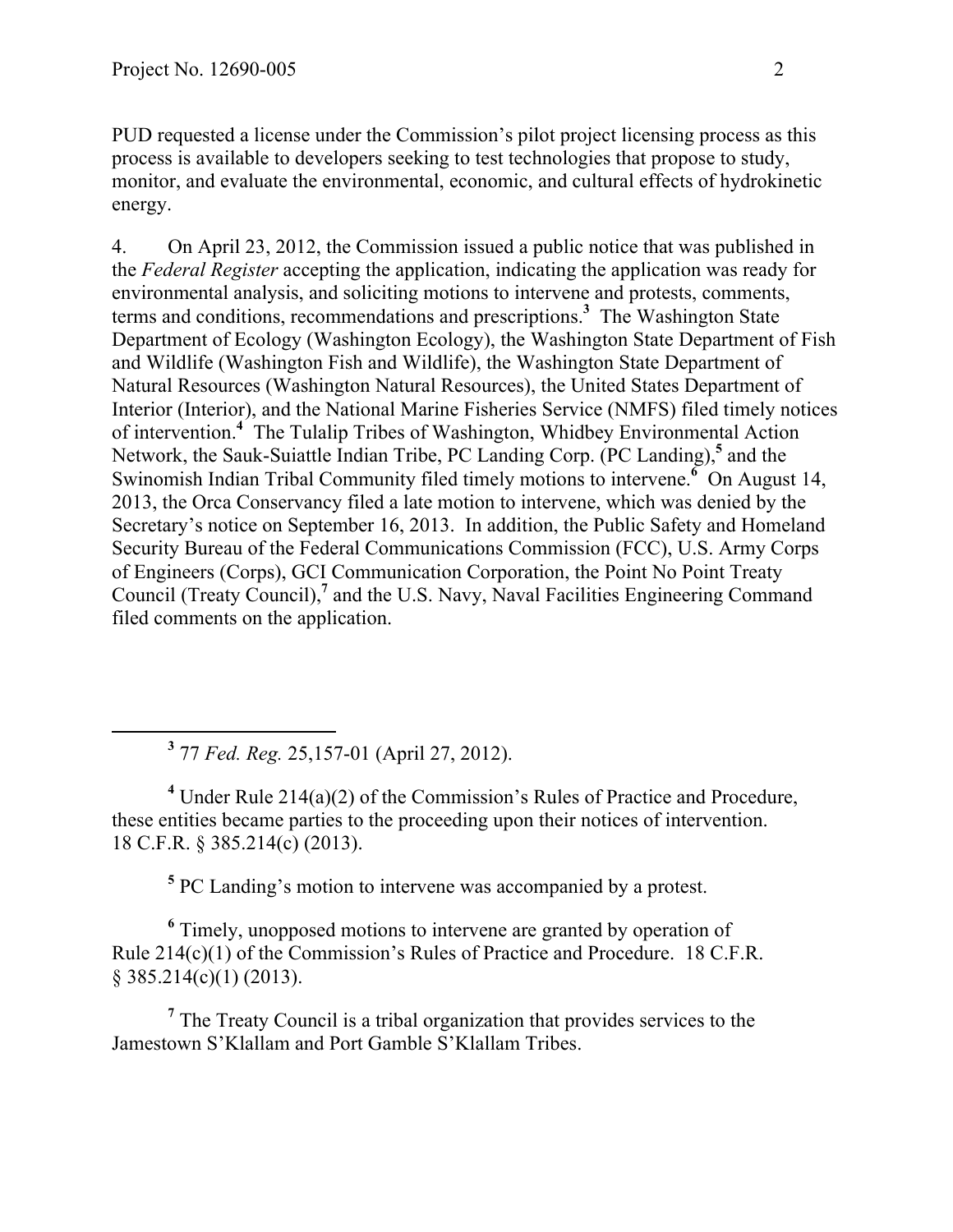5. On August 6, 2012, Commission staff held a technical confrence to discuss issues raised by the proximity of the proposed project to a fiber optic communication cable (PC-1 North).

6. On January 15, 2013, Commission staff issued a draft Environmental Assessment (EA), analyzing the potential environmental impacts of the proposed project and alternatives to it.**<sup>8</sup>** Washington Fish and Wildlife, the North American Submarine Cable Association, Snohomish PUD, Whidbey Environmental Action Network, PC Landing, the Suquamish Tribe, Washington Natural Resources, the Treaty Council, the National Park Service, Tulalip Tribes, Washington State Ferries, Orca Conservancy, the United States Environmental Protection Agency, Congressmen Ed Whitfield and Greg Walden, and the Pacific Whale Watch Association filed comments on the draft EA.

7. On April 18, 2013, Commission staff held a technical conference to discuss issues raised by Snohomish PUD's revised emergency shutdown procedures.

8. On August 9, 2013, Commission staff issued a final EA. The Pacific Whale Watch Association, Orca Conservancy, and PC Landing filed comments on the final EA. Snohomish PUD filed responses to PC Landing's comments. The interventions, comments, and recommendations have been considered in determining whether, and under what conditions, to issue this license for the Admiralty Inlet Project.

### **PROJECT DESCRIPTION**

#### **A. Proposed Project Facilities**

9. The Admiralty Inlet Project will consist of: (1) two approximately 19.2-foot-high, 300-kW OpenHydro tidal turbines (Turbine 1 and Turbine 2) each mounted on a triangular subsea base; (2) adaptable monitoring devices attached to each turbine base that include environmental monitoring equipment, vibration monitoring instrumentation, and differential settlement monitoring equipment;<sup>9</sup> (3) two approximately 7,000-footlong, four-kilovolt (kV) trunk cables, extending from each turbine to an onshore cable termination vault; (4) an approximately 3.9-foot-long, 5.8-foot-wide, 2.9-foot-high onshore cable termination vault; (5) two 40-foot-long conduits to convey the cables from

**<sup>8</sup>** The U.S. Department of Energy was a cooperating agency on the preparation of the draft and final EAs.

<sup>&</sup>lt;sup>9</sup> An integrated tilt sensor, or an approved alternate instrument, will be mounted on the turbine subsea base to monitor for any differential settling that might cause the turbine base to tilt.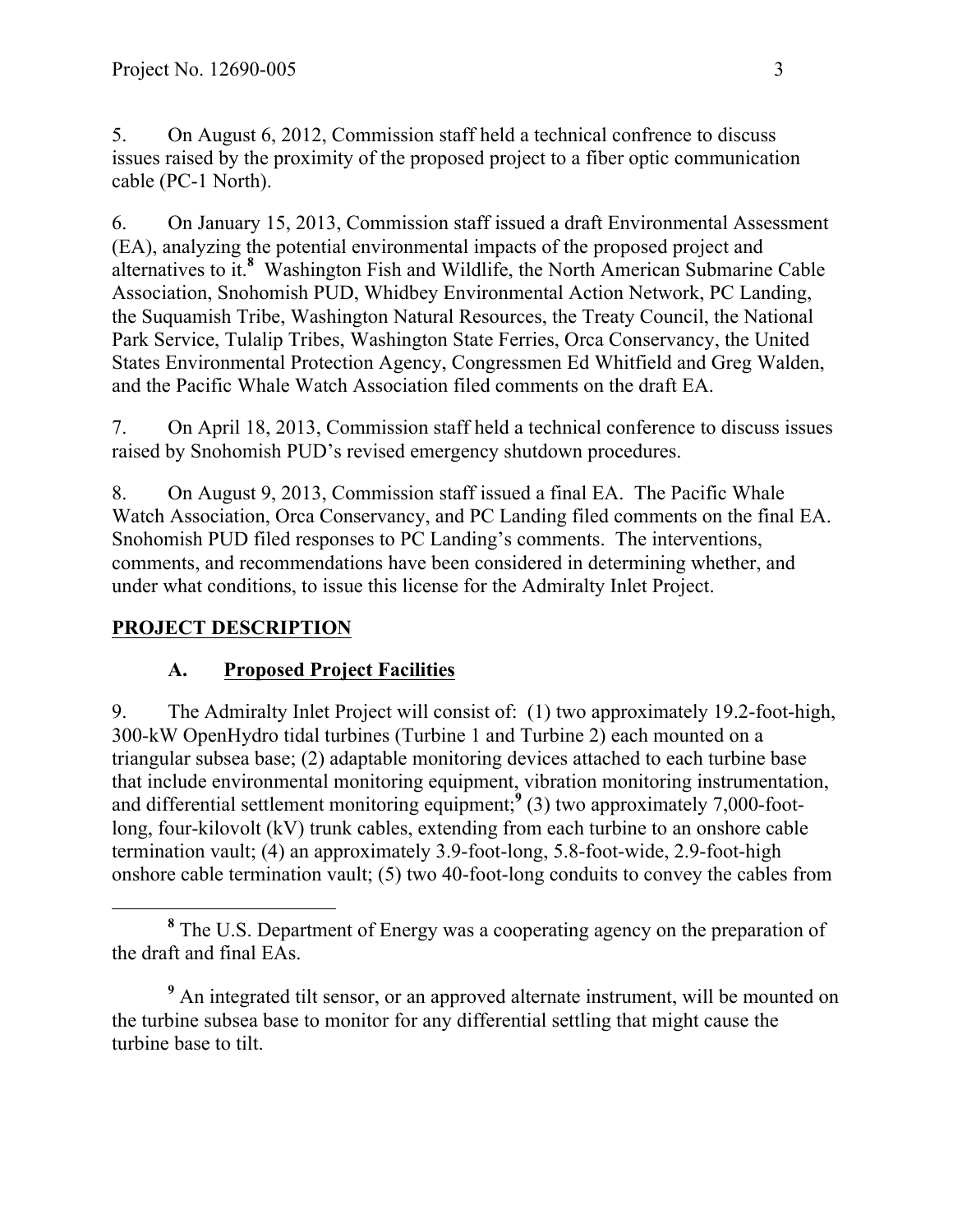the cable termination vault to a cable control building; (6) a 24-foot-wide, 30-foot-long onshore cable control building to house power and monitoring equipment; (7) a 17.2-kV step-up transformer located adjacent to the cable control building; (8) a 10-foot-long, buried 7.2-kV transmission line from the transformer to a connection with Puget Sound Energy's electrical distribution system; and (9) appurtenant facilities.

# **B. Project Area and Boundary**

10. The project will be located in Admiralty Inlet in the northwestern portion of Puget Sound between the Olympic Peninsula and Whidbey Island where the northwestern end of Puget Sound meets the Strait of Juan de Fuca. This inlet serves as the main route for shipping traffic for the ports of Everett, Seattle, Tacoma, and Olympia. The project's cable control building will be located on Whidbey Island near Fort Casey State Park. The turbines will be placed approximately one kilometer west-southwest from the shoreline of the state park (Admiralty Head) at a water depth of approximately 58 meters. Peak tidal currents in this area exceed three meters per second.

11. The project boundary will enclose 22.82 acres, including: (1) approximately 22.45 acres of seabed for the turbines and subsea cables; (2) approximately 0.12 acres of tidelands for the two subsea cables; and (3) approximately 0.25 acres of onshore land for the power control and conversion building, transmission vault, conduits, transformer, and transmission line.

# **C. Proposed Installation and Removal**

12. Installation will begin by constructing the onshore cable control building. Next, Snohomish PUD will use horizontal directional drilling to install the conduits that will convey the trunk cables ashore. The cables will be laid by two tugboats directing a cablelaying barge from the turbines' sites to shore. A third tugboat will provide standby assistance. A remotely operated vehicle (ROV) will inspect the laying of the trunk cables on the seafloor. After the cables are laid, they will be pulled through the conduits.

13. The turbines will be installed separately, by the same process, when conditions are optimal. A turbine will be suspended in the center of a turbine installation barge, which will be towed to the installation site by a tugboat. A second tugboat will provide standby assistance. Once at the installation site, each turbine will be lowered to the seafloor, and an ROV will monitor its placement. The installation process for each turbine is expected to take less than one hour.

14. The turbines will be removed by reversing the installation process. The trunk cables will be removed or left in place according to Commission approval after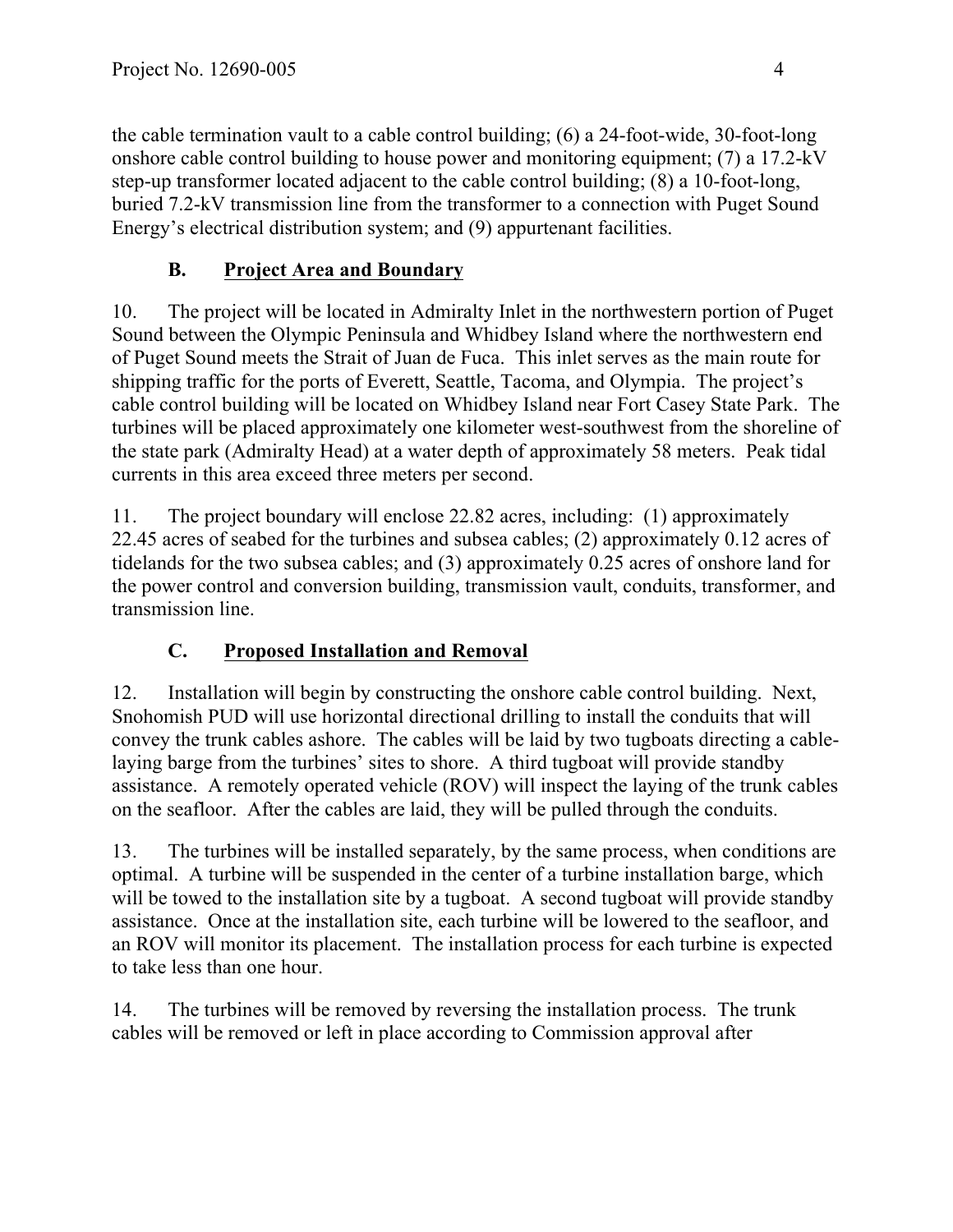Snohomish PUD consults with a Marine Aquatic Resource Committee (MARC)**<sup>10</sup>** and Washington Ecology.

### **D. Proposed Project Operation**

15. The project's OpenHydro System is designed to generate electricity over a range of water flow velocities, within a stationary turbine frame, but with the turbines turning in both ebb and flood tides. The turbines will convert the kinetic energy of water flowing in current from 0.7 meters per second to 3.3 meters per second into rotational motion and deliver that energy through the rotors into the generators. The turbines are expected to rotate about 70 percent of the time.

16. The system will be monitored 24 hours a day, seven days a week by Snohomish PUD personnel via an internet connection. Monitoring equipment will be housed in the onshore control building.

### **E. Proposed Project Maintenance**

17. Snohomish PUD will implement monitoring, inspection, and maintenance measures for the term of the license, including monitoring the project to detect any anomalies in position (e.g., tilt) and function.

18. The licensee will conduct visual inspection of the offshore facilities to assess the overall structural integrity of each turbine and base, biological growth on the turbines and bases, the condition and position of the turbines, blades, and anodes, **<sup>11</sup>** and the position and condition of the trunk cables.

19. Major maintenance of the turbines is expected to occur five years after deployment. The turbines will be removed and all mechanical and electric parts will be inspected and repaired or replaced, as needed. The adaptable monitoring devices

**<sup>11</sup>** Anodes are metal pieces installed to attract the saltwater corrosion process and corrode sacrificially to reduce corrosion of the more important metal components of the turbine and base.

**<sup>10</sup>** The MARC will be composed of the following entities: Snohomish PUD, NMFS, U.S. Fish and Wildlife Service, Washington Fish and Wildlife, Washington Ecology, Washington Natural Resources, Tulalip Tribes, Suquamish Tribe, Swinomish Indian Tribal Community, and Sauk-Suiattle Tribe. Additional members can be added by unanimous agreement by the MARC. As is explained further below, Snohomish PUD's monitoring and mitigation plans provide for consultation with the MARC.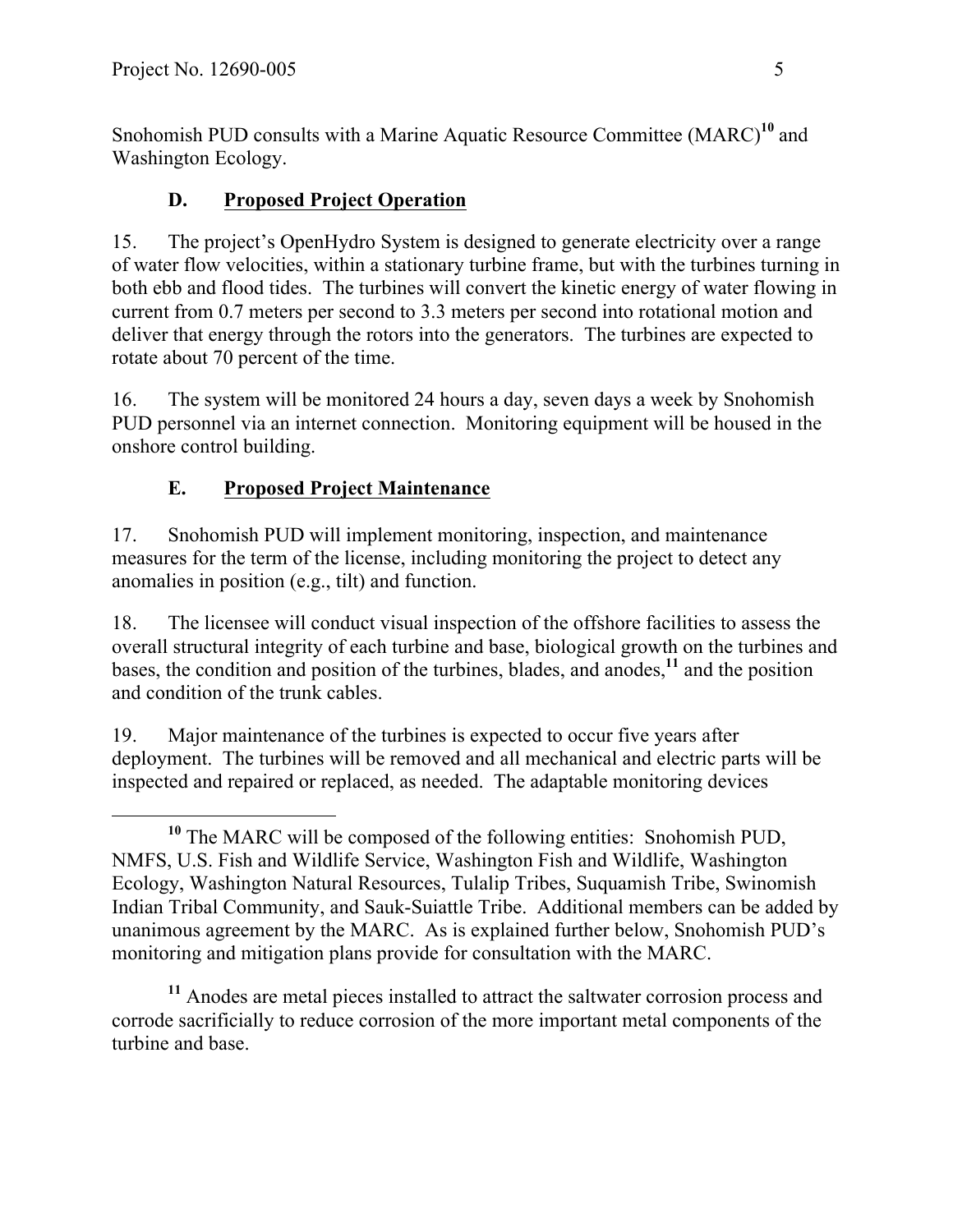attached to each turbine will be recovered and redeployed every three to six months. Unscheduled maintenance may be triggered by a failure of the environmental monitoring equipment or an operational problem with a turbine. In such an event, Snohomish PUD likely will use an ROV that can be mobilized in a matter of days to inspect the turbine or equipment before deciding how to proceed.

20. If shutdown is required, Snohomish PUD will implement the following procedures in accordance with its Emergency Shutdown Plan: (1) engage a mechanical brake using an ROV during the next viable slack tide, which will lock the turbine rotor in position and cease electrical generation; (2) electrically isolate the subsea systems from the grid; and (3) file a report with the Commission, agencies, and tribes detailing the measures taken during the shutdown. The time between the decision to cease turbine rotation and engaging the mechanical brake is likely to be less than a day and no more than four days. If a turbine must be removed, the process could take up to four weeks to complete. Any marine vessels mobilized as part of a maintenance event will have to comply with the International Rules for Preventing Collisions at Sea and coordinate with the Coast Guard, as outlined in the Navigation Safety Plan.

# **F. Proposed Safety Plans**

21. To address safety concerns with the technology, Snohomish PUD will implement: (1) a Project and Public Safety Plan; (2) a Navigation Safety Plan; (3) an Emergency Shutdown Plan; (4) a Project Removal Plan; and (5) a Hazard Identification and Risk Assessment.

# **G. Proposed Environmental Measures**

22. Snohomish PUD will construct and operate the project with environmental protection, mitigation, and enhancement measures, including implementation of: (1) an Acoustic Monitoring and Mitigation Plan; (2) a Benthic Habitat Monitoring and Mitigation Plan; (3) a Marine Mammal Monitoring and Mitigation Plan; (4) a Near-Turbine Monitoring and Mitigation Plan; (5) a Derelict Gear Monitoring Plan; (6) a Water Quality Monitoring Plan; (7) an Adaptive Management Framework; (8) a Horizontal Directional Drilling Plan; (9) an Interpretation and Education Plan; and (10) measures to minimize the introduction and spread of invasive species. In addition, Snohomish PUD will install project facilities during a Washington Fish and Wildlife approved work window of July 16 to October 14, or outside this window only by agreement with the MARC and after Commission approval.

# **LICENSE FOR A PILOT PROJECT**

23. Commission staff developed hydrokinetic pilot project licensing procedures, based on the Integrated Licensing Process, to facilitate the testing of new hydropower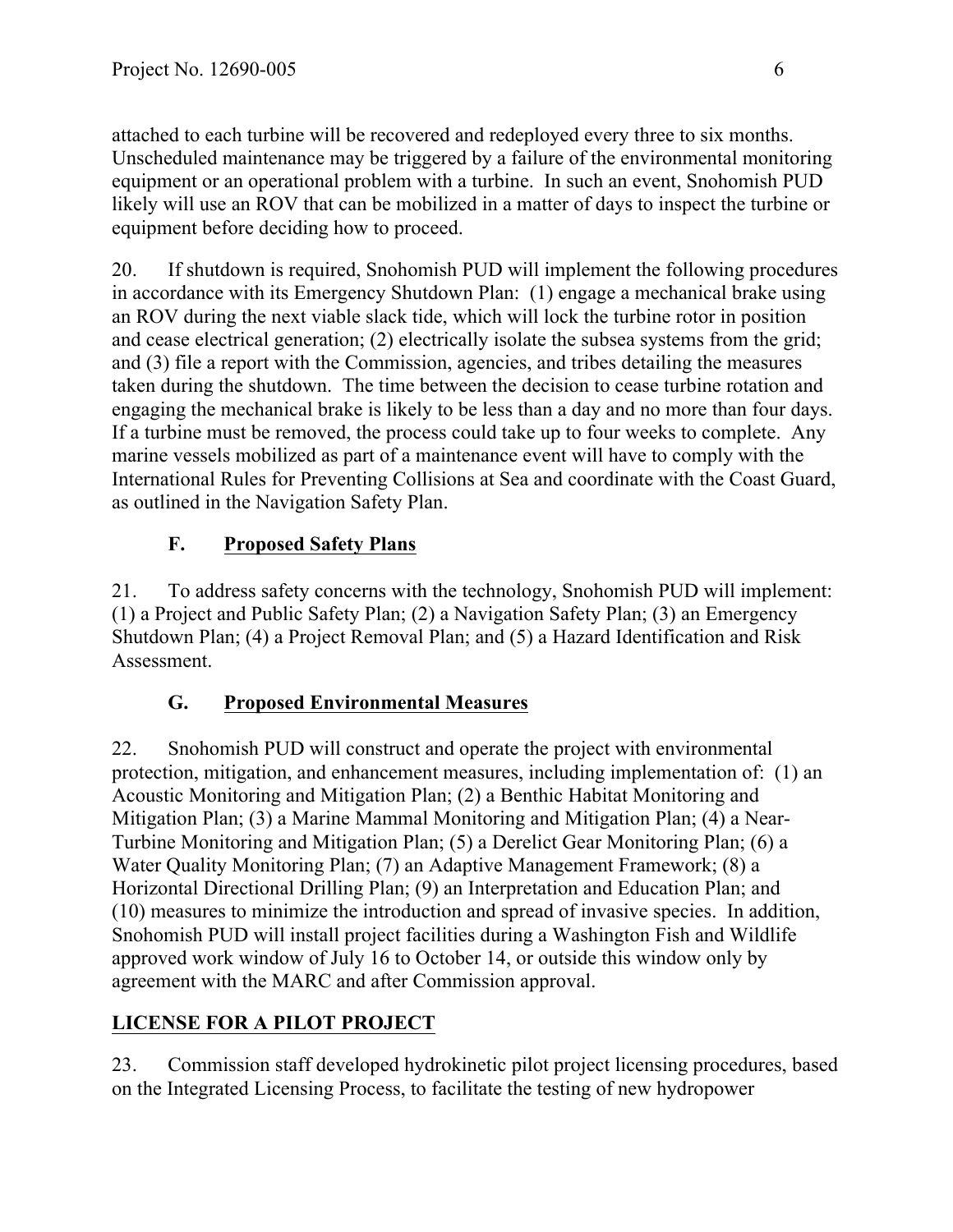technologies. For these new technologies, where the environmental effects are not well understood, the risks of adverse environmental impacts can be minimized through monitoring and safeguard plans that ensure the protection of the public and the environment. The goal of the pilot project approach is to allow developers to test new hydrokinetic technologies, determine appropriate sites for these technologies, and study a technology's environmental and other effects without compromising the Commission's oversight of a project or limiting agency and stakeholder input.

24. As outlined in Commission staff's pilot project licensing process white paper,**<sup>12</sup>** a pilot project should be: (1) small; (2) short term; (3) located in non-sensitive areas based on the Commission's review of the record; (4) removable and able to be shut down on short notice; (5) removed, with the site restored, before the end of the license term (unless a new license is granted); and (6) initiated by a draft application in a form sufficient to support environmental analysis.

25. PC Landing argues that the Admiralty Inlet Project does not meet these criteria.**<sup>13</sup>** In support, PC Landing states: (1) the project will be located in a "sensitive area" because its use of the seabed conflicts with PC Landing's PC-1 North trans-oceanic international subsea fiber optic cable,**<sup>14</sup>** which is located about 170 meters from the

**<sup>13</sup>** Though PC Landing argues the project is not eligible for a pilot project license, it does not take issue, nor does any other party, with the specific waivers Snohomish PUD requested in this proceeding, which includes waivers of portions of sections 4.75 through 5.16, and 5.18(c) of the Commission's regulations. 16 U.S.C.  $\& 4.7 - 5.16$ , 5.18(c) (2013). Accordingly, because the only regulatory significance of this license being a pilot license as opposed to a standard license is the grant of the reqested waivers, PC Landing's argument on this matter is moot.

**<sup>14</sup>** PC-1 North is part of the larger PC-1 Landing cable system that runs in a loop between the U.S. and Japan, with two landing stations in Japan, and two landing stations in the U.S. Within Washington State, the PC-1 Landing cable system includes two cables: a north cable (PC-1 North) that links with Japan and an east cable (PC-1 East) that links with a landing site in Grover Beach, California. Both cables traverse Admiralty Inlet and land at Harbour Pointe, in the town of Mukilteo, approximately 20 miles southeast of the proposed turbine installation site. The entire PC-1 Landing cable system

(continued…)

**<sup>12</sup>** *See* FERC, Federal Energy Regulatory Commission Licensing Hydrokinetic Pilot Projects, *available at* http://www.ferc.gov/industries/hydropower/geninfo/licensing/hydrokinetics/pdf/white\_paper.pdf (issued April 14, 2008, with modifications by staff February 4, 2009, and February 19, 2010).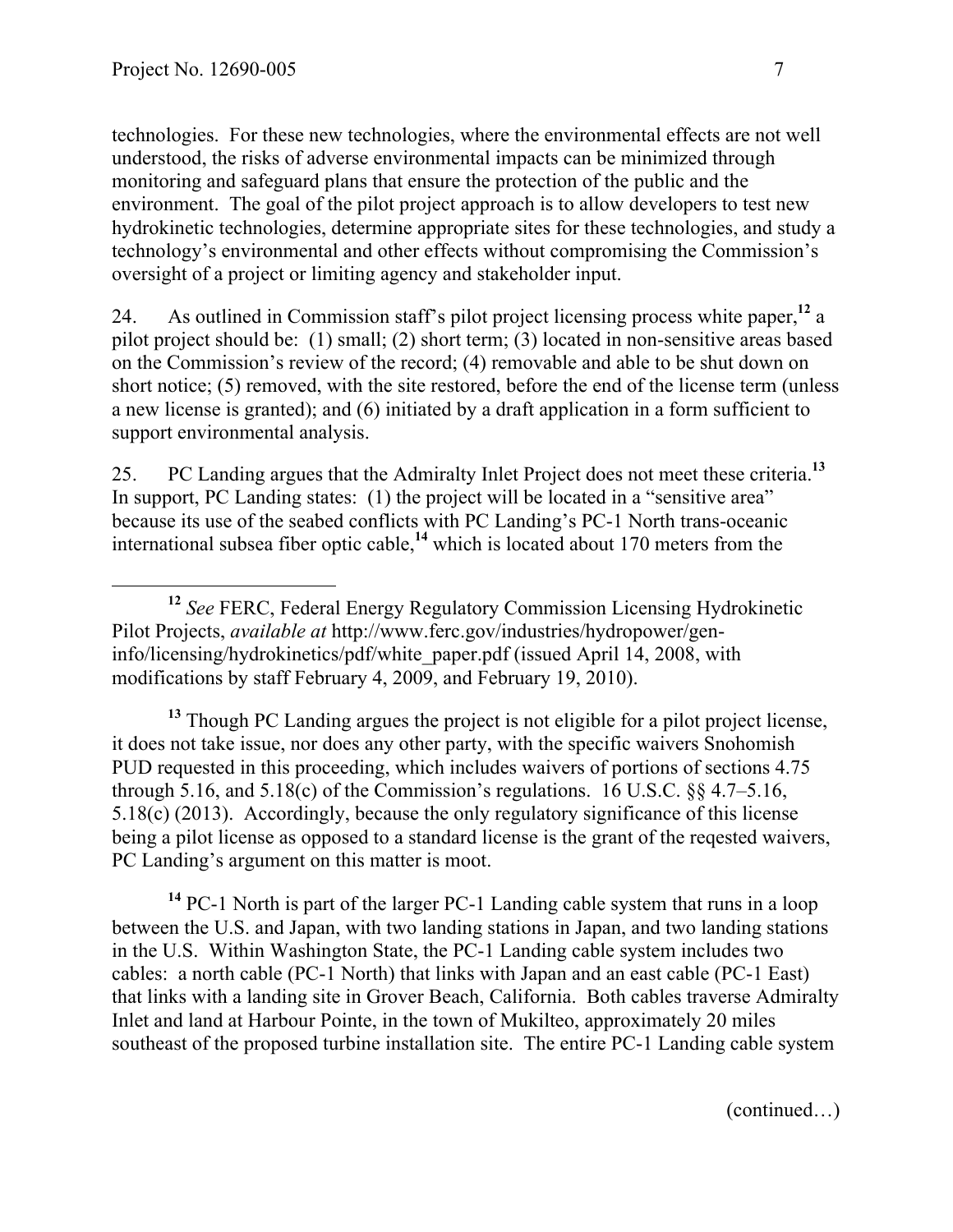project site;<sup>15</sup> and (2) the project will pose unacceptable risks and significant adverse impacts to the PC-1 North cable. The Tulalip Tribes and the Suquamish Tribe also argue that Admiralty Inlet is a "sensitive area" because of the site's fishery and cultural resources.

26. In this case, it is appropriate to grant the waivers and modifications of our licensing process necessary for the Admirality Inlet Project. Regarding the pilot project criteria, while we understand the rationale for the criteria set forth in the staff white paper, they are illustrative and not binding on the Commission, and we will, as we do for all pilot projets, examine the facts of individual cases to determine whether and how to accommodate our licensing process. Here, parties have suggested that the proposed project does not qualify for a pilot project license because the proposed location is a sensitive area. While we understand PC Landing's concern for its cable, we do not believe a pilot project's proximity to what might be considered a sensitive resource, (developmental or environmental) equates to an area being "sensitive" unless the project's potential effects on that resource are significant and unmitigable. In this case, as explained below, the license includes safeguards that should adequately protect PC Landing's PC-1 North cable. As to impacts on fish and wildlife species, we understand the Tribes' concern for sensitive fish and wildlife resources. Nonetheless, we conclude that where, as here, the federal and state resource agencies and our staff have determined that the project in question can be constructed and operated without undue impacts to protected species and their habitats, it is appropriate to issue a pilot project license. We also note that the Admiralty Inlet Project has been developed over several years, rather than in the expedited timeframe envisioned in the pilot process whitepaper. Accordingly, it is not necessary to apply strictly here all of the criteria that were designed for a shorter process.

27. Moreover, to minimize the possibility of impacts to the uses and resources of Admiralty Inlet, this license contains adaptive management and monitoring requirements (in which the Tribes will be involved), which will identify potential hazards and specify mitigation, if and when mitigation is needed. In regard to the PC-1 North cable, we are requiring Snohomish PUD to consult with PC Landing and develop specific procedures for installing, maintaining, and removing the project to avoid conflicts with the cable. If

 $\overline{a}$ includes approximately 12,900 miles of subsea cable. PC-1 North is closest to the proposed project site.

**<sup>15</sup>** Snohomish PUD originally proposed to locate the turbines within 100 meters of PC-1 North, but, because of concerns raised by PC Landing, Snohomish PUD relocated the proposed project site to achieve a minimum separation distance of 170 meters.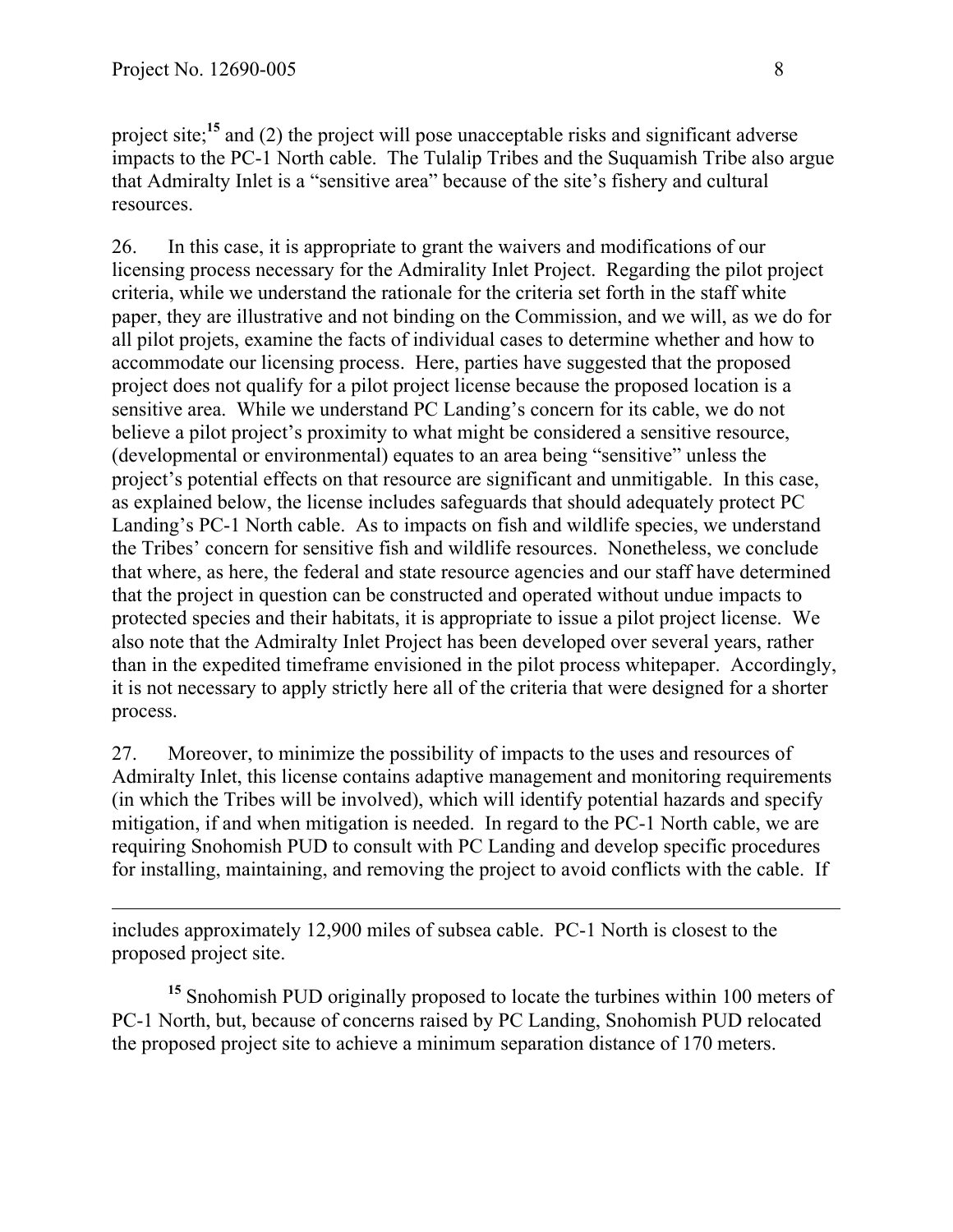unforeseen problems arise that risk public safety or result in unauthorized injury of threatened and endangered species or marine mammals, this license requires Snohomish PUD to implement procedures to shut down the project.

28. The ability to shut down the turbines on short notice in order to protect public safety and environmental resources is a fundamental characteristic of a pilot project. Staff held a technical conference on this subject, and determined that the use of a mechanical brake system in concert with the procedures specified in the extensive monitoring plans and adaptive management mitigation measures meet the criterion for shutting down the project on short notice.

# **SUMMARY OF LICENSE REQUIREMENTS**

29. As summarized below, this license, which authorizes 600 kW of renewable energy generating capacity, requires a number of measures to protect and enhance fish, wildlife, cultural, and aesthetic resources at the project.

30. To ensure public safety, the license requires Snohomish PUD to implement: (1) a Project and Public Safety Plan, which includes measures for identifying and responding to emergencies at the project (Article 305); (2) a Navigation Safety Plan, which includes consultation and notification protocols with the U.S. Coast Guard to review project safety and protect navigation (Article 306); (3) a Emergency Shutdown Plan, which includes procedures to shut down the project's turbines within four days in response to emergencies at the project (Article 307); (4) a Project Removal and Site Restoration Plan, which includes procedures to remove project works and restore the affected area (Article 401); and (5) procedures to remove any unreasonable obstructions to navigation identified by the Corps (Article 308).

31. To avoid any adverse effects to fish and marine mammals, the license prohibits Snohomish PUD from constructing the project between October 15 and July 15, unless by agreement with the state and federal agencies and Tribes and with Commission approval (Article 410).

32. To identify and characterize noise radiated by the project, the license requires Snohomish PUD to implement a Acoustic Monitoring and Mitigation Plan, which includes the use of a combination of a drifting noise measurement system and hydrophones mounted on the turbine foundations to measure noise radiating from the project and determine if noise is occurring at levels requiring corrective action to minimize adverse effects on marine mammals (Article 404).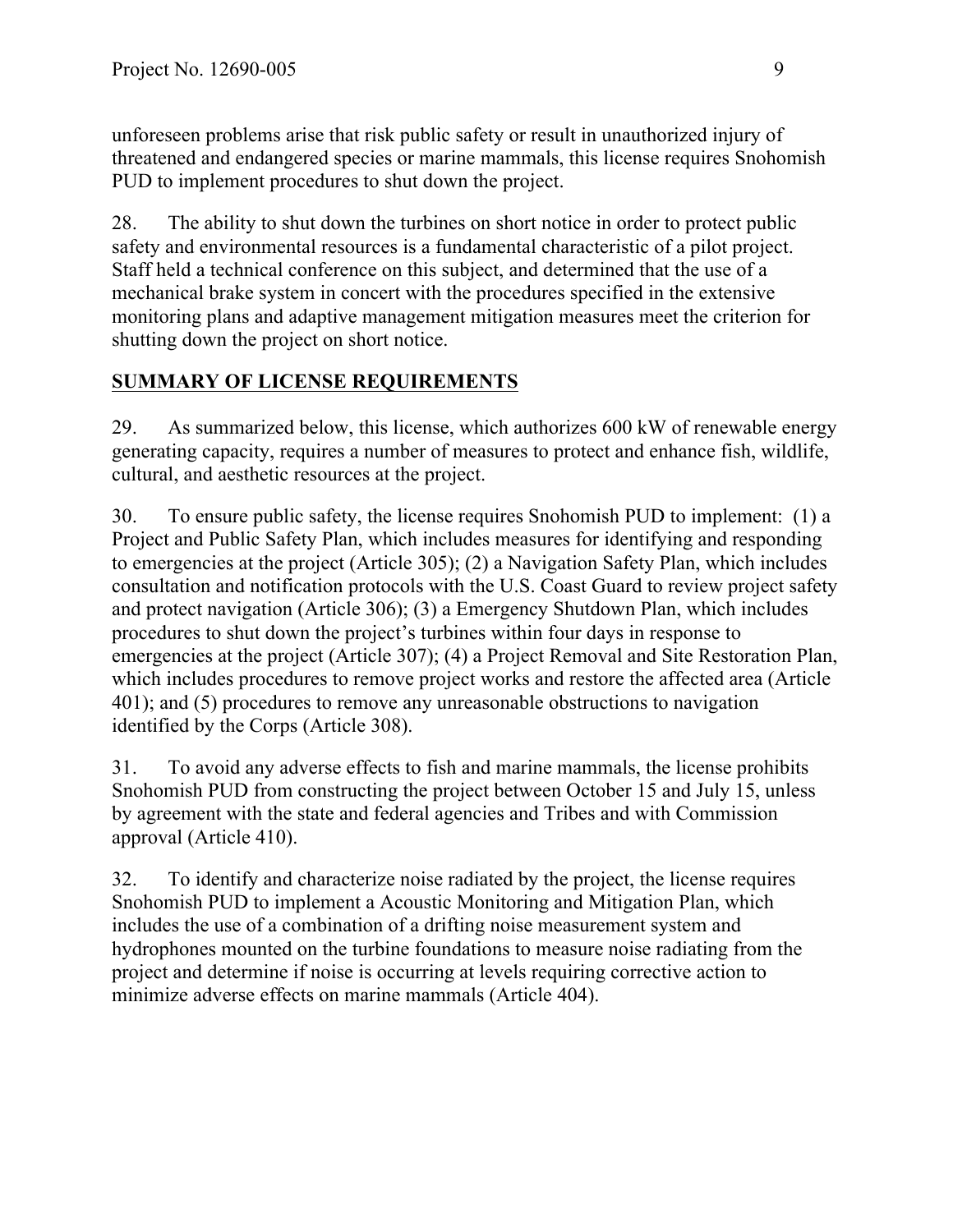33. To monitor and mitigate for effects the project may have on the local benthic community as well as on sediment accumulation and scour, **<sup>16</sup>** the license requires Snohomish PUD to implement a Benthic Habitat Monitoring and Mitigation Plan, which includes ROV-conducted visual surveys of the turbine and cable burial route (Article 405).

34. To quantify and address any unanticipated adverse effects of the project on fish, birds, and marine mammals, the license requires Snohomish PUD to implement a Near-Turbine Monitoring and Mitigation Plan (Article 406) and a Marine Mammal Monitoring and Mitigation Plan (Article 407), which contain measures to identify the use of the project area by fish and marine mammals, determine if the project is causing changes in these species' behaviors, and identify the need for corrective actions, including potentially shutting down the turbines.

35. To locate any derelict fishing gear accumulating on the project and to minimize accumulated hazards to marine fish, birds, and mammals, the license requires Snohomish PUD to implement a Derelict Gear Monitoring Plan, which includes the use of periodic ROV surveys and turbine-mounted cameras to inspect the project (Article 409).

36. To educate the public about the project, the potential ocean energy resources in Puget Sound, and the natural and cultural environment of the project area, the license requires Snohomish PUD to develop and implement an Interpretation and Education Plan, which includes installation of an interpretive display at Fort Casey State Park, subject to state approval, or at another appropriate location to be determined in consultation with stakeholders (Article 413).

37. To control the introduction and spread of invasive plants on project lands during site construction and project removal, the license requires Snohomish PUD to develop and implement an Invasive Plant Management Plan, which includes requirements to revegetate disturbed areas with native species and inspect any fill and disturbed areas for invasive plants annually (Article 403).

38. To minimize and control effects to water quality during construction, operation, and removal of the project, the license requires Snohomish PUD to implement a Horizontal Directional Drilling Plan (Article 402) and a Water Quality Monitoring Plan

**<sup>16</sup>** Scour or erosion is the suspension and subsequent movement of sediments and cobbles from the sea floor resulting from the movement of water.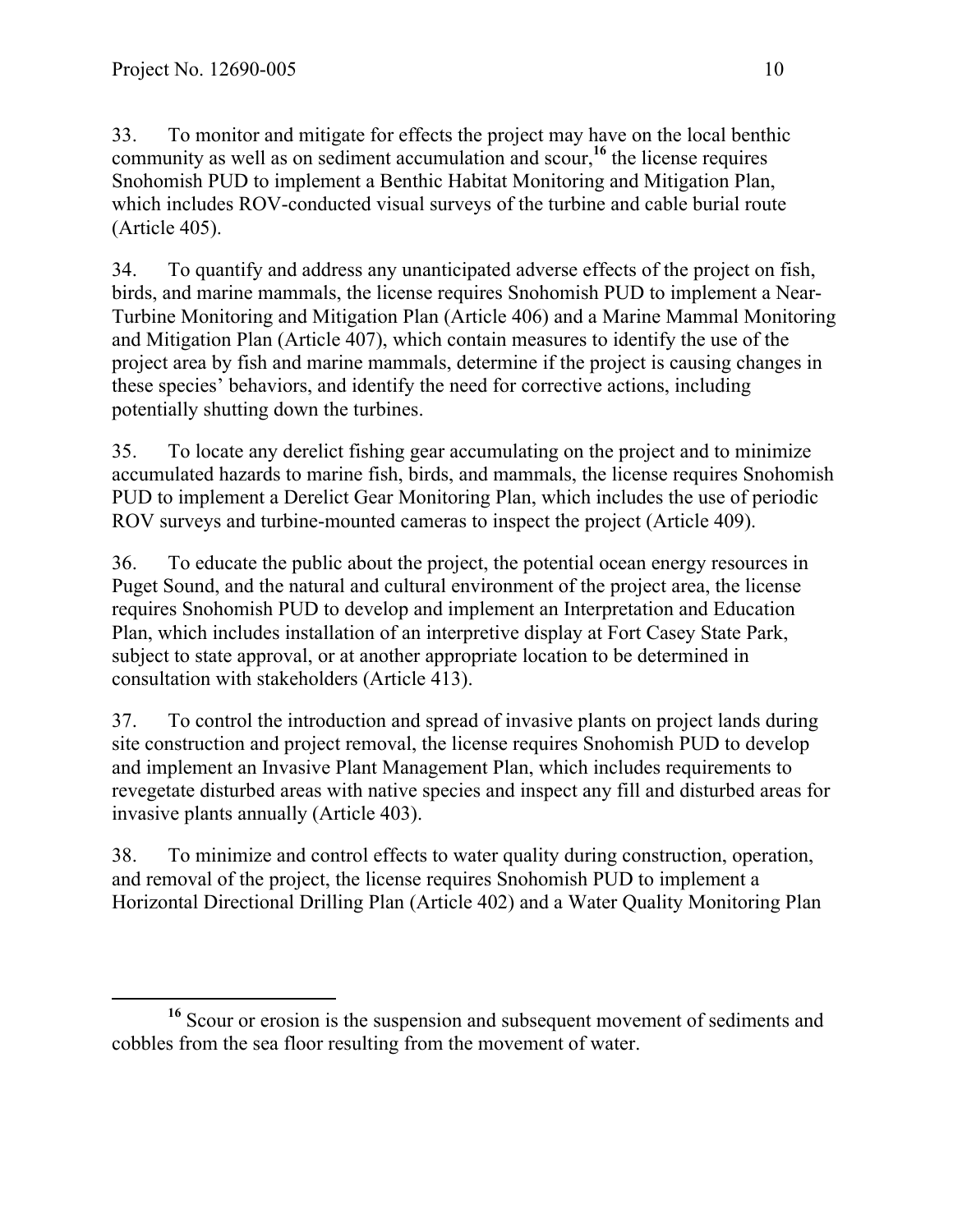(ordering paragraph (E), which include procedures to minimize turbidity, limit occurrences of frac-out, **<sup>17</sup>** and measures to control oil spills.

39. To ensure protection of any cultural resources in the project area, the license requires Snohomish PUD to consult with the Washington State Historical Preservation Office regarding unanticipated discoveries of cultural materials or human remains during construction activities and over the license term (Article 415).

40. To ensure that installation, maintenance, and removal of the project has no effect on the PC-1 North cable, the license requires Snohomish PUD to implement its Hazard Identification and Risk Assessment, which is to be refined by Snohomish PUD in consultation from relevant federal agencies and PC Landing (Article 411).

41. To ensure that installation and removal of the project does not unduely delay or interfere with ferry service for the Port Townsend-Coupeville Ferry route, the license requires Snohomish PUD to create and implement a Ferry Service Operation Coordination Plan, which requires Snohomish PUD to coordinate project installation and removal with the Washington State Ferries Service (Article 417).

# **WATER QUALITY CERTIFICATION**

42. In instances where the Clean Water Act (CWA) applies, section 401(d) of the CWA**<sup>18</sup>** provides that, where the state water quality certifying agency has issued a water quality certification for a proposed hydroelectric project, the certification shall become a condition of any federal license that authorizes construction or operation of the project.

43. On February 9, 2012, Snohomish PUD submitted an application for certification with Washington Ecology. On February 6, 2013, Snohomish PUD withdrew its application and reapplied for certification. On December 3, 2013, Washington Ecology issued a certification for the Admiralty Inlet Project. The certification contains 57 conditions, which are organized in nine groups. The conditions of the certification are incorporated into this license by Ordering Paragraph E and are attached in Appendix A.

44. The certification requires the licensee to prepare plans and reports for approval by Washington Ecology. To ensure the Commission also receives these plans and reports,

**<sup>18</sup>** 33 U.S.C. § 1341(d) (2012).

<sup>&</sup>lt;sup>17</sup> "Frac-out" is a drilling term used to describe a situation where the ground through which a drill is moving fractures and drilling fluid escapes through the fracture to the surface.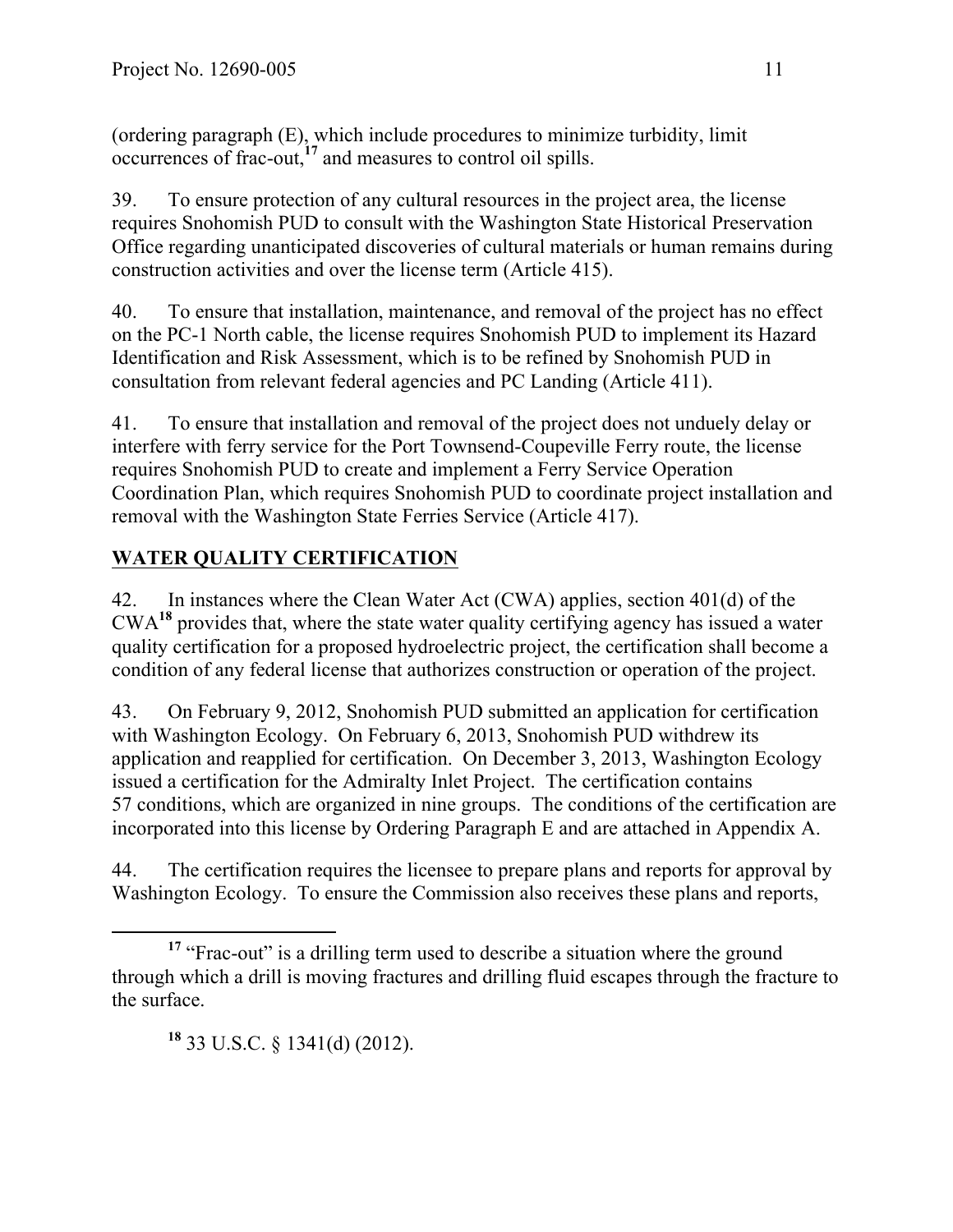Article 401 of this license identifies the plans and reports that must be filed with the Commission for approval in addition to Washington Ecology. In some cases, for efficiency, the applicant is required to submit to the Commission certain plans and reports at times different from those required by Washington Ecology in the certification.

45. Because the certification also contains several conditions that encompass plans and measures that agencies and Commission staff recommended, we do not separately require as license articles these requirements. Specifically, Commission staff recommended in its EA**<sup>19</sup>** that Snohomish PUD develop and implement a Project Removal Plan, but Condition F2 of the certification requires the submittal of a similar Project Removal Plan. Therefore, we require Snohomish PUD to file the Washington Ecology required Project Removal Plan with the Commission for approval (Article 401). Similarily, Snohomish PUD originally proposed, and agencies recommended, implementation of a Water Quality Monitoring Plan. However, because the certification requires the licensee to implement a similar plan, we do not separately require the filing of the Water Quality Monitoring Plan as a license article.

# **COASTAL ZONE MANAGEMENT ACT**

46. Under section 307(c)(3)(A) of the Coastal Zone Management Act (CZMA), the Commission cannot issue a license for a project within or affecting a state's coastal zone unless the state CZMA agency concurs with the license applicant's certification of consistency with the state's CZMA program, or the agency's concurrence is conclusively presumed by its failure to act within six months of its receipt of the applicant's certification.**<sup>20</sup>**

47. On February 10, 2014, Washington Ecology informed the Commission that it had waived its CZMA certification authority. Therefore, Washington Ecology's concurrence with Snohomish PUD's CZMA certification is conclusively presumed.

#### **SECTION 18 FISHWAY PRESCRIPTION**

48. Section 18 of the FPA**<sup>21</sup>** provides that the Commission shall require the construction, maintenance, and operation by a licensee of such fishways as may be prescribed by the Secretary of the Interior or the Secretary of Commerce, as appropriate.

**<sup>19</sup>** EA at 166.

**<sup>20</sup>** 16 U.S.C. § 1456(3)(A) (2012).

**<sup>21</sup>** *Id.* § 811.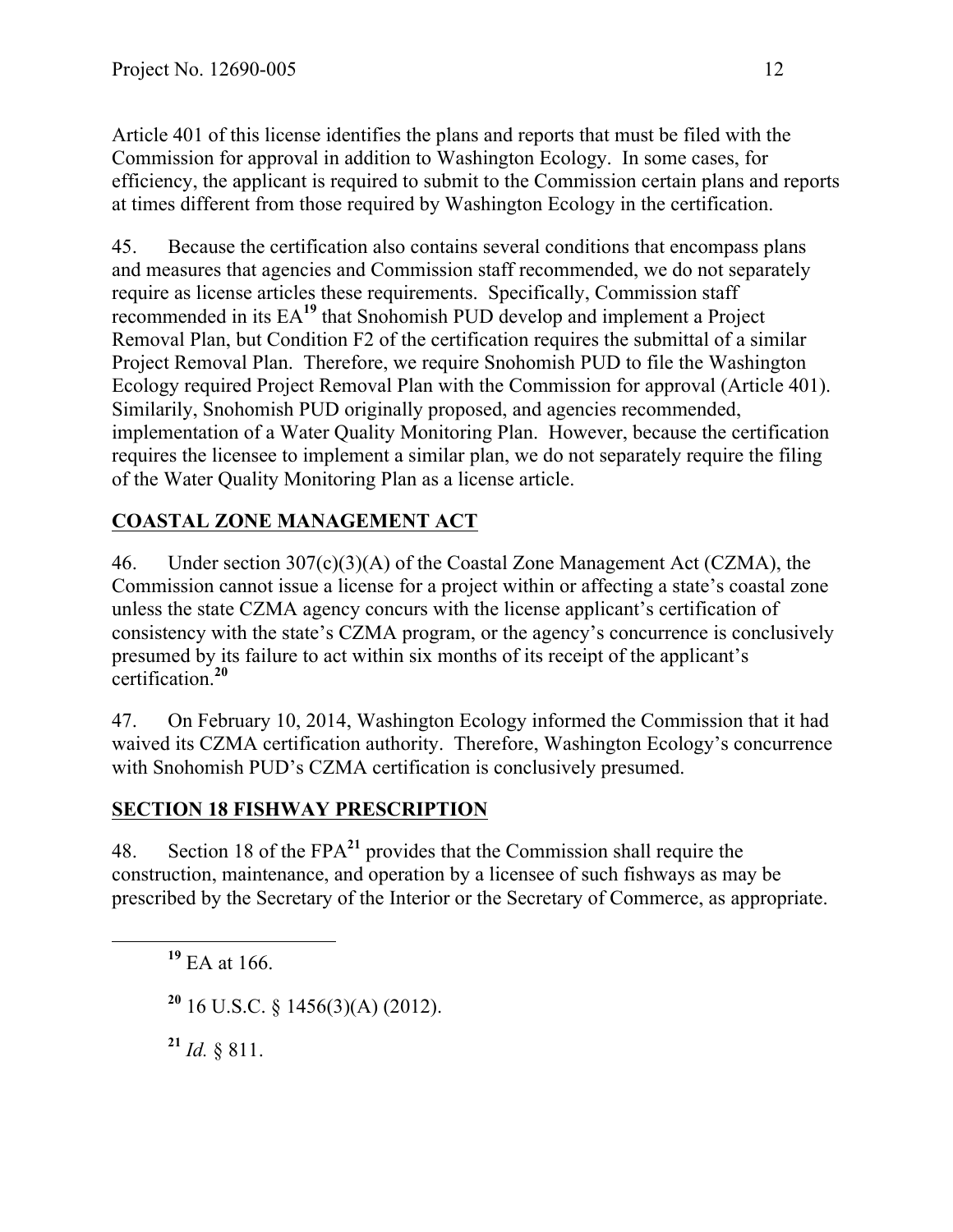49. By letter filed May 23, 2013, Interior requested that the Commission reserve its authority to prescribe fishways. Consistent with Commission policy, Article 412 of this license reserves the Commission's authority to require fishways that may be prescribed by Interior for the Admiralty Inlet Project.

# **THREATENED AND ENDANGERED SPECIES**

50. Section 7(a)(2) of the Endangered Species Act of 1973**<sup>22</sup>** (ESA) requires federal agencies to ensure that their actions are not likely to jeopardize the continued existence of federally listed threatened and endangered species, or result in the destruction or adverse modification of their designated critical habitat.

51. There are existing populations of 13 federally listed species within the Admiralty Inlet Project area.<sup>23</sup> These species include one plant and one bird species: the threatened Golden Paintbrush and the threatened marbled murrelet (respectively). There are two listed marine mammals: the endangered southern resident killer whale and the endangered North Pacific humpback whale. Also, there are nine fish species: (1) the threatened Puget Sound Chinook salmon; (2) the threatened Hood Canal summer-run chum salmon; (3) the threatened Puget Sound steelhead; (4) the threatened bull trout; (5) the threatened green sturgeon; (6) the endangered bocaccio; (7) the threatened canary rockfish; (8) the threatened yelloweye rockfish; and (9) the threatened Pacific eulachon. In addition, critical habitat has been designated for the following species in the project area: Puget Sound Chinook salmon, chum salmon, bull trout, green sturgeon, southern resident killer whale, and marbled murrelet.

52. On April 24, 2012, Commission staff requested the U.S. Fish and Wildlife Service's (FWS) concurrence that licensing the Admiralty Inlet Project is not likely to adversely affect bull trout and the marbled murrelet or to adversely modify their designated critical habitats, and that licensing the project will not affect the golden paintbrush. FWS concurred with Commission staff's finding by letter dated June 7, 2012.

 $^{22}$  *Id.* § 1536(a).

<sup>23</sup> Staff's April 23, 2012 letter to NMFS also determined that the project may adversely affect the Steller sea lion. In a December 3, 2013 biological opinion, NMFS informed the Commission that on November 4, 2013, the Eastern Pacific Distinct Population Segment of the Steller sea lion was removed from the List of Endangered and Threatened Wildlife under the ESA. Therefore, it was no longer a subject of consultation.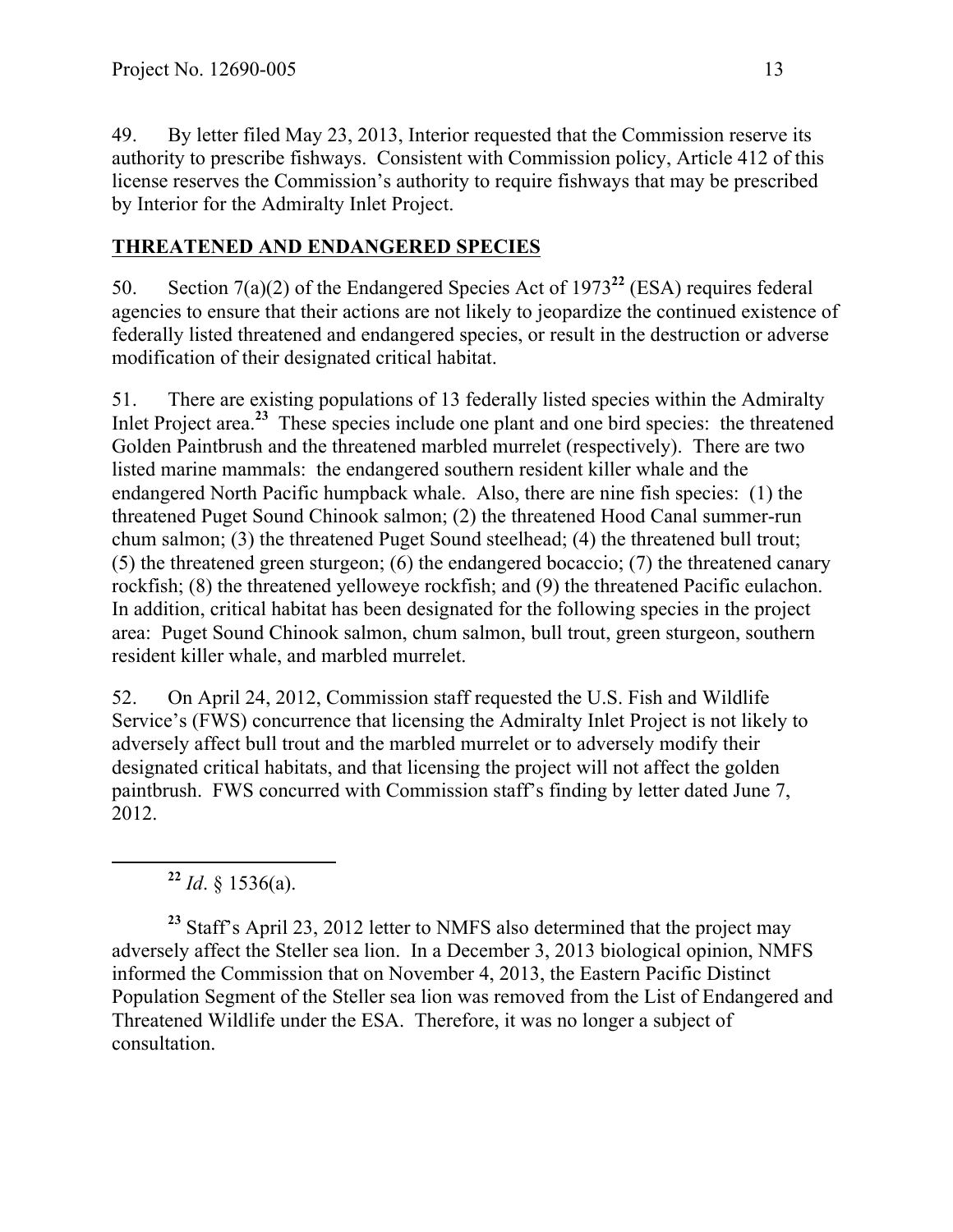53. On April 23, 2012, Commission staff requested NMFS's concurrence that licensing the project is not likely to adversely affect Puget Sound Chinook salmon and its designated critical habitat, Hood Canal summer-run chum salmon and its designated critical habitat, Puget Sound steelhead, bull trout, green sturgeon, bocaccio, canary rockfish, yelloweye rockfish, Pacific eulachon, and North Pacific humpback whale, and is not likely to adversely modify designated critical habitat for the southern resident killer whale. Because Commission staff determined in its biological assessment (BA) that licensing the project may adversely affect the southern resident killer whale, Commission staff requested formal consultation with NMFS on this species.

54. On December 3, 2013, NMFS issued a biological opinion (BO) for the project. NMFS concurred with Commission staff's determinations that licensing the project is not likely to adversely affect the green sturgeon and the Pacific eulachon; and that it is not likely to adversely modify designated critical habitat for the Puget Sound Chinook salmon, Hood Canal summer-run chum salmon, and southern resident killer whale species. NMFS did not agree that the project was not likely to adversely affect the Puget Sound Chinook salmon, Puget Sound steelhead, Hood Canal summer-run chum salmon, bocaccio, canary rockfish, yelloweye rockfish, and the humpback whale, but concluded that it was not likely to jeopardize these species. NMFS agreed with Commission staff that the project may adversely affect, but would not jeopardize the southern resident killer whale.

55. The BO includes an incidental take statement with three reasonable and prudent measures (as well as six terms and conditions to implement the measures) to minimize the take of Puget Sound Chinook salmon, Hood Canal summer-run chum salmon, Puget Sound steelhead, bocaccio, canary rockfish, and yelloweye rockfish. The reasonable and prudent measures require that the licensee: (1) monitor and evaluate sound levels at the turbine and away from the turbines to a distance at which sound levels drop below 120 dB and mitigate adverse sound effects according to the Acoustic Monitoring and Mitigation Plan; (2) monitor to evaluate the risk of blade strike and mitigate for any effects of blade strike according to the Near-Turbine Monitoring and Mitigation Plan; and (3) monitor and report on level of take.

56. The six terms and conditions are included in Appendix B and made part of this license in ordering paragraph F. The terms and conditions require Snohomish PUD to: (1) cease operating and obtain NMFS approval to resume operations if sound levels exceed 180 dB any distance from the turbines or if sound levels of 120 dB propogate to a distance of 750 meters or more from the turbines; (2) provide the preliminary results on sound level monitoring and sound propagation distances within 120 days of beginning operation; (3) collect data on fish passing through the plane of the turbines sufficient to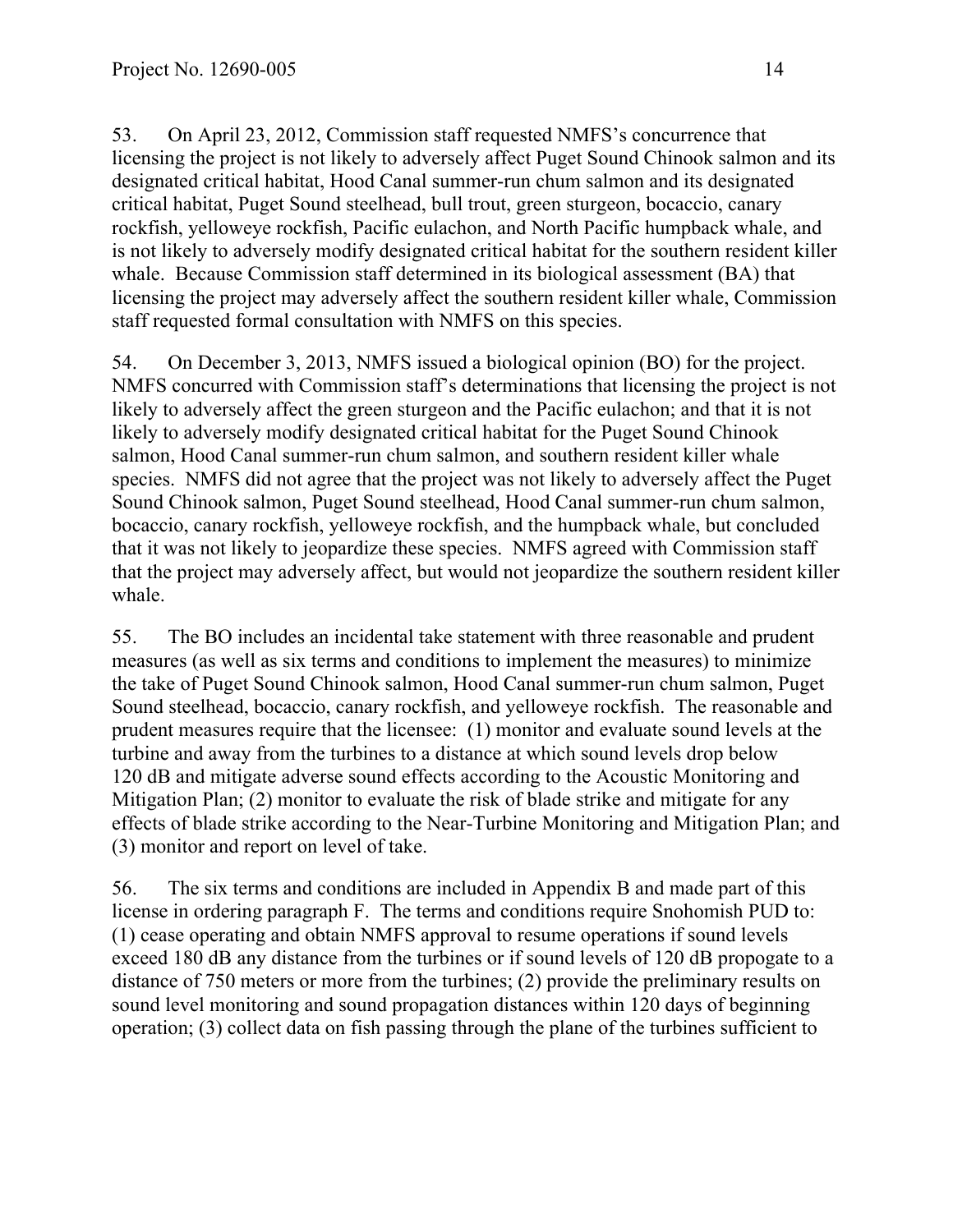identify the number and taxonomic group<sup>24</sup> of at least half of the individuals passing during operation; (4) provide preliminary monitoring results within 14 days if salmon, steelhead, or rockfish are visibly injured, killed, or seen passing between the turbine blades rather than through the hole in the center of the turbine rotor; (5) contact NMFS within 48 hours if it is reasonably foreseeable that the number of fish crossing the plane of the turbines will exceed the number authorized for take in the  $BO<sub>1</sub><sup>25</sup>$  and (6) obtain documented approval from NMFS for all changes to the Adaptive Management Framework or the monitoring and mitigation plans affecting ESA-listed species.

57. NMFS did not include an incidental take statement for the southern resident killer whale or humpback whale. NMFS states that it has chosen not to issue an incidental take statement for these species at this time because Snohomish PUD has not yet been issued incidental harassment authorizations under the Marine Mammal Protection Act, which are discussed further below. NMFS states that after Snohomish PUD receives these authorizations, it may then decide to issue an incidental take statement for these marine mammals.

# **MARINE MAMMAL PROTECTION ACT**

58. The Marine Mammal Protection Act (MMPA)**<sup>26</sup>** prohibits, with certain exceptions, the "take" of marine mammals in U.S. waters and the high seas. Take means to harass, hunt, capture, or kill any marine mammal.**<sup>27</sup>** The MMPA includes a mechanism for allowing, upon request, the incidental taking of small numbers of marine mammals by U.S. citizens engaged in a specified activity within a specified geographical region.**<sup>28</sup>**

**<sup>25</sup>** The incidental take statement authorizes ten adult salmon/steelhead, one adult yelloweye rockfish, one adult canary rockfish, and one adult Bocaccio to swim through the plane of the turbines in a given year. *See* NMFS' December 3, 2013 BO at 109–13. Article 406 of this order separately requires the licensee to notify the Commission of any such related report.

**<sup>26</sup>** 16 U.S.C. §§ 1361 *et seq.* (2012).

**<sup>27</sup>** 50 C.F.R. § 216.3 (2013).

<sup>28</sup> 16 U.S.C. § 1371(a)(5) (2012). Any take of marine mammals listed as threatened or endangered under the ESA must be authorized under both the ESA and

(continued…)

**<sup>24</sup>** Two species of salmon—Chinook and chum—are grouped by NMFS with the closely related steelhead as "salmon." For clarity, we refer to this group of three salmonid species as "salmon/steelhead."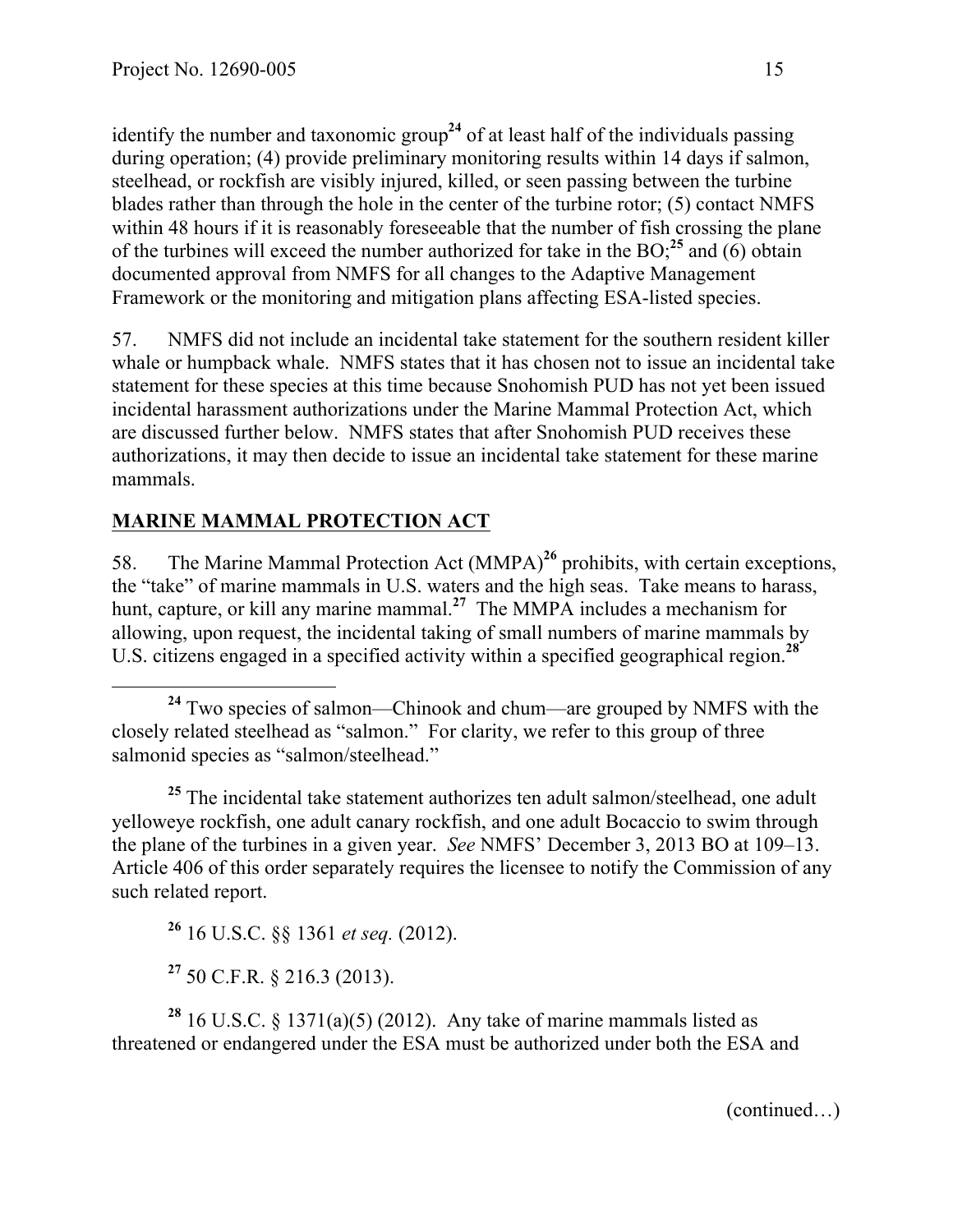Take authorization is granted through either a letter of authorization or conditions contained in an incidental harassment authorization.**<sup>29</sup>**

59. Based on the analysis in the EA, staff concluded that the project may subject marine mammal species to harassment as defined under the MMPA.<sup>30</sup> These mammals include ESA-listed species including the killer whale and the humpback whale, and nonlisted marine mammals, such as the steller sea lion and harbor porpoise. These marine mammals, plus others less common in the project area, may be subjected to Level B harassment**<sup>31</sup>** associated with noise from operation of the turbines.**<sup>32</sup>**

60. Unlike the ESA, the MMPA does not require consultation by the federal action agency, but prohibits the actions cited above. Consequently, Snohomish PUD must work with NMFS to satisfy the requirements of the MMPA. With regard to the Commission's responsibilities to protect marine mammals, section 7(a)(2) of the ESA requires federal agencies to consult with NMFS to ensure that any actions these agencies authorize are not likely to jeopardize the continued existence of a listed species. As noted above, NMFS found that licensing the project will not jeopardize these species, but has elected to not issue an incidental take statement for marine mammals at this time. Therefore, to ensure protection of these marine mammals, Article 408 requires the licensee to file an annual

MMPA; an ESA incidental take statement cannot be issued until the MMPA authorization is completed. *See id.* § 1536(b)(4)(C).

**<sup>29</sup>** An incidental harassment authorization, valid for one year, is an expedited process to authorize the incidental take of small numbers of marine mammals by harassment, which includes actions that have the potential to disturb a marine mammal by causing disruption of behavioral patterns, including migration, breathing, nursing, breeding, feeding, or sheltering, but which does not have the potential to seriously injure the mammal. 50 C.F.R. § 216.3 (2013). A letter of authorization is valid for five years and authorizes harassment that has the potential to injure a marine mammal.

**<sup>30</sup>** EA at 9.

 $\overline{a}$ 

**<sup>31</sup>** Under the 1994 Amendments to the MMPA (50 C.F.R. § 216.3), Level B Harassment is to disturb a marine mammal or marine mammal stock in the wild by causing a disruption of behavioral patterns, including, but not limited to, migration, breathing, nursing, breeding, feeding, or sheltering, but which does not have the potential to injure a marine mammal or mammal stock in the wild.

**<sup>32</sup>** EA at 9.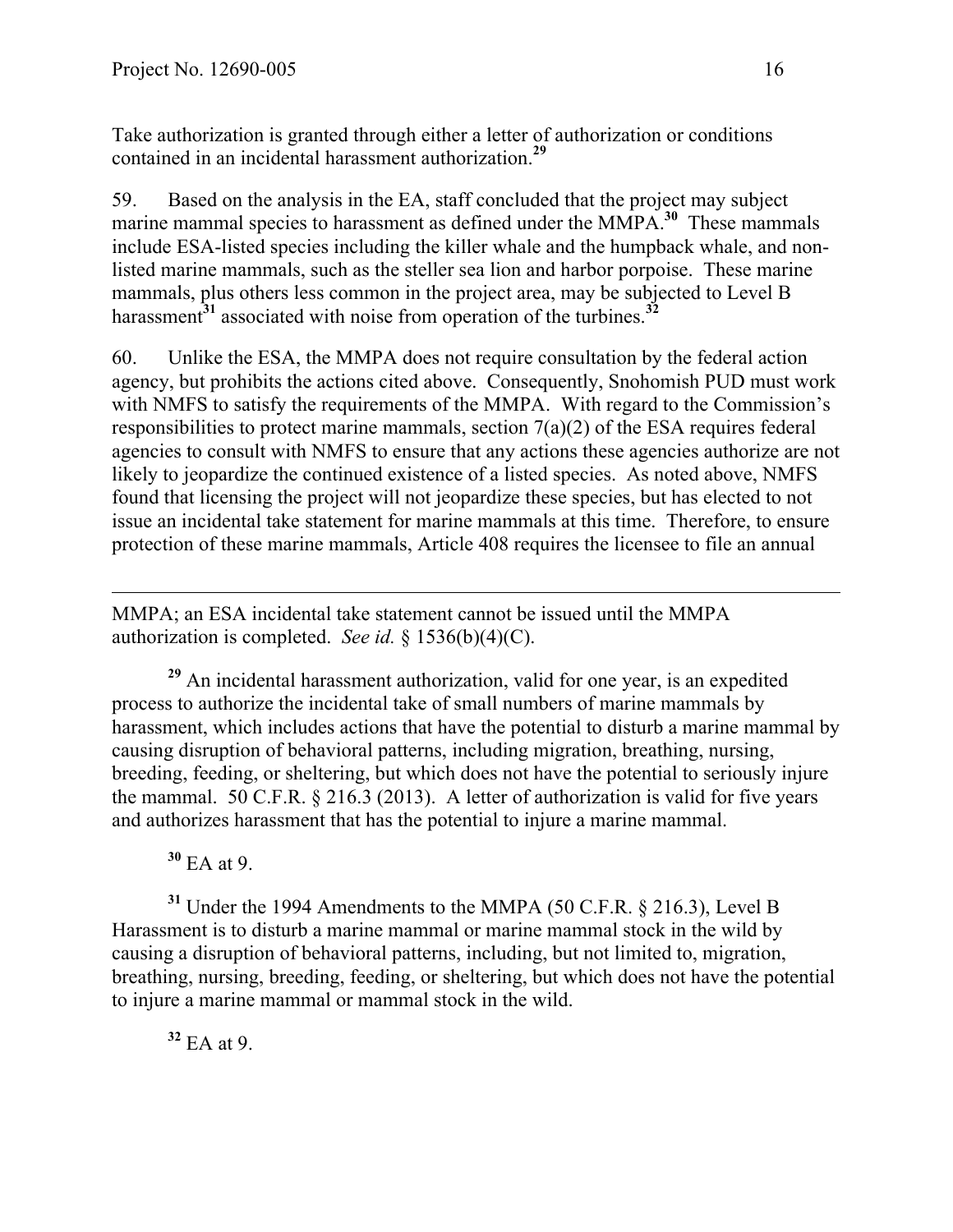report documenting its consultations with NMFS and provide information as to whether its compliance with the MMPA requires it to modify aspects of the project, including project construction, operation, maintenance, and removal. Article 408 also requires the licensee to seek any needed amendments to its license as a result of these consultations.

# **ESSENTIAL FISH HABITAT**

61. Section 305(b)(2) of the Magnuson-Stevens Fishery Conservation and Management Act**<sup>33</sup>** (Magnuson-Stevens Act) requires federal agencies to consult with the Secretary of Commerce regarding any action or proposed action authorized, funded, or undertaken by the agency that may adversely affect Essential Fish Habitat (EFH) identified under the Act. Under section 305(b)(4)(A) of the Magnuson-Stevens Act, NMFS is required to provide EFH conservation recommendations for actions that would adversely affect EFH.**<sup>34</sup>** Under section 305(b)(4)(B) of the Magnuson-Stevens Act, an agency must, within 30 days after receiving recommended conservation measures from NMFS or a Regional Fishery Management Council, describe the measures proposed by the agency for avoiding, mitigating, or offsetting the effects of the agency's activity on the EFH.**<sup>35</sup>**

62. The project area contains EFH for Pacific groundfish, Pacific salmon, and several coastal pelagic species. Commission staff found in the EA that the project would not likely adversely affect EFH for any of these species.<sup>36</sup> On December 3, 2013, NMFS concurred that the project would have no effect on EFH, and it thus did not include any conservation measures.

# **NATIONAL HISTORIC PRESERVATION ACT**

63. Under section 106 of the National Historic Preservation Act (NHPA),**<sup>37</sup>** and its implementing regulations,**<sup>38</sup>** federal agencies must take into account the effect of any

**<sup>33</sup>** 16 U.S.C. § 1855(b)(2) (2012).

**<sup>34</sup>** *Id.* § 1855(b)(4)(A).

<sup>35</sup> *Id*. The measures recommended by the Secretary of Commerce are advisory, not prescriptive. However, if the federal agency does not agree with the recommendations, the agency must explain its reasons for not following the recommendations.

**<sup>36</sup>** EA at 9. **<sup>37</sup>** 16 U.S.C. § 470 (2012).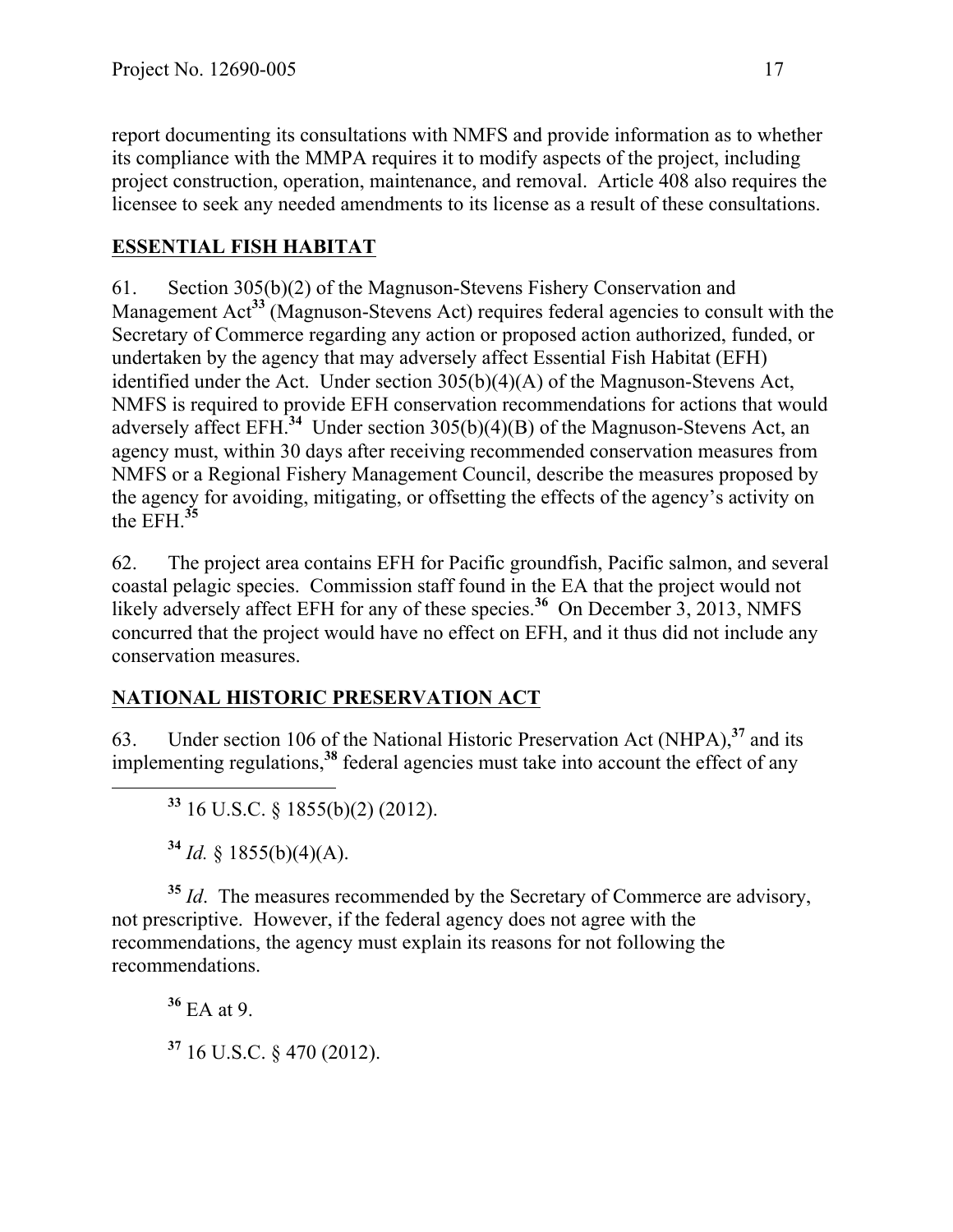proposed undertaking on properties listed, or eligible for listing, in the National Register (defined as historic properties) and afford the Advisory Council on Historic Preservation a reasonable opportunity to comment on the undertaking. This process generally requires the Commission to consult with the State Historic Preservation Officer (SHPO) to determine whether and how a proposed action may affect historic properties, and to seek ways to avoid or minimize any adverse effects.

64. On November 7, 2008, Commission staff designated Snohomish PUD as its nonfederal representative for the purposes of conducting section 106 consultation under the NHPA. Pursuant to section 106, and as the Commission's designated non-federal representative, Snohomish PUD consulted with the Washington SHPO to locate and determine the National Register eligibility of any discovered cultural resource and to assess any potential project-related adverse effects to those considered eligible for the National Register. In a March 1, 2012 letter filed with the license application, the Washington SHPO concluded that the project will have no adverse effect on cultural resources. Based on this finding, Commission staff concluded that a programmatic agreement to resolve adverse effects to historic properties was not necessary.**<sup>39</sup>** However, to ensure the proper treatment of any cultural resources that may be discovered during the course of constructing or developing project works or other facilities at the project, Article 415 requires the licensee to stop all land-clearing and land-disturbing activities in the vicinity of any discovered cultural resources and consult with the Washington SHPO.

# **RIVERS AND HARBORS ACT**

65. Section 10 of the Rivers and Harbors Act prohibits the creation of any unauthorized "obstruction" to the navigable capacity of the waters of the United States, unless the U.S. Army Corps of Engineers (Corps) authorizes such an obstruction.**<sup>40</sup>** On June 18, 2012, the Corps stated that installation of the project will not have an adverse effect on navigation. Nevertheless, the Corps requested a reservation of authority to require the removal, relocation, or alterations to the project if it becomes an obstruction. Therefore, Article 308 includes a reservation of authority to require the removal, relocation, or alteration to the structural work of the project if the Corps, after approval from the Commission, determines such action is necessary to prevent unreasonable obstructions to navigation.

**<sup>38</sup>** 36 C.F.R. Part 800 (2013).

**<sup>39</sup>** EA at 10.

**<sup>40</sup>** 33 U.S.C. § 403 (2012).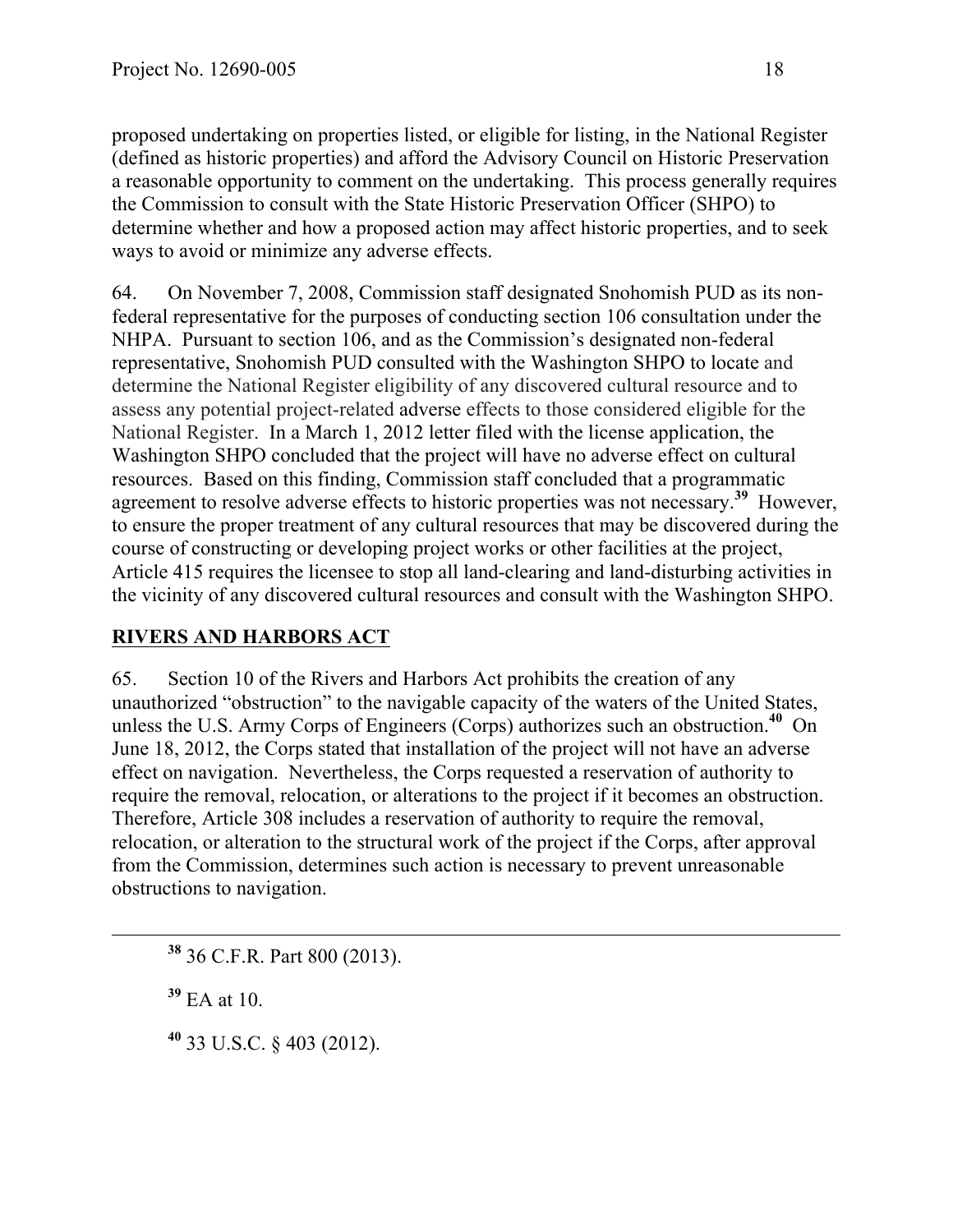#### **RECOMMENDATIONS OF FEDERAL AND STATE FISH AND WILDLIFE AGENCIES PURSUANT TO SECTION 10(J) OF THE FPA**

66. Section  $10(j)(1)$  of the FPA<sup>41</sup> requires the Commission, when issuing a license, to include conditions based on recommendations submitted by federal and state fish and wildlife agencies pursuant to the Fish and Wildlife Coordination Act,**<sup>42</sup>** to "adequately and equitably protect, mitigate damages to, and enhance fish and wildlife (including related spawning grounds and habitat)" affected by the project.

67. In response to the April 23, 2012 public notice that the project was ready for environmental analysis, NMFS, FWS, and Washington Fish and Wildlife filed a total of nine different recommendations under section 10(j). One recommendation was determined to be outside the scope of section 10(j) and is discussed in the next section. The license includes conditions consistent with the eight remaining recommendations that are within the scope of section  $10(i)$  and require implementation of: (1) the Acoustic Monitoring and Mitigation Plan (Article 404); (2) the Marine Mammal Monitoring and Mitigation Plan (Article 407 and Ordering Paragraph F); (3) the Near-Turbine Monitoring and Mitigation Plan (Article 406 and Ordering Paragraph F); (4) the Benthic Habitat Monitoring and Mitigation Plan (Article 405 and Ordering Paragraphs E and F); (5) the Derelict Gear Monitoring Plan (Article 409 and Ordering Paragraph E); (6) the Water Quality Monitoring Plan (Ordering Paragraph E); (7) the Project Safeguard Plans (Articles 305, 306, 307, and Ordering Paragraph E); and (8) the Horizontal Directional Drilling Plan (Article 402 and Ordering Paragraph E).

# **SECTION 10(A)(1) OF THE FPA**

68. Section 10(a)(1) of the FPA**<sup>43</sup>** requires that any project for which the Commission issues a license be best adapted to a comprehensive plan for improving or developing a waterway or waterways for the use or benefit of interstate or foreign commerce; for the improvement and utilization of waterpower development; for the adequate protection, mitigation, and enhancement of fish and wildlife; and for other beneficial public uses, including irrigation, flood control, water supply, recreation, and other purposes.

**<sup>41</sup>** 16 U.S.C. § 803(j)(1) (2012).

**<sup>42</sup>** *Id.* §§ 661 *et seq*.

**<sup>43</sup>**16 U.S.C. § 803(a)(1) (2012).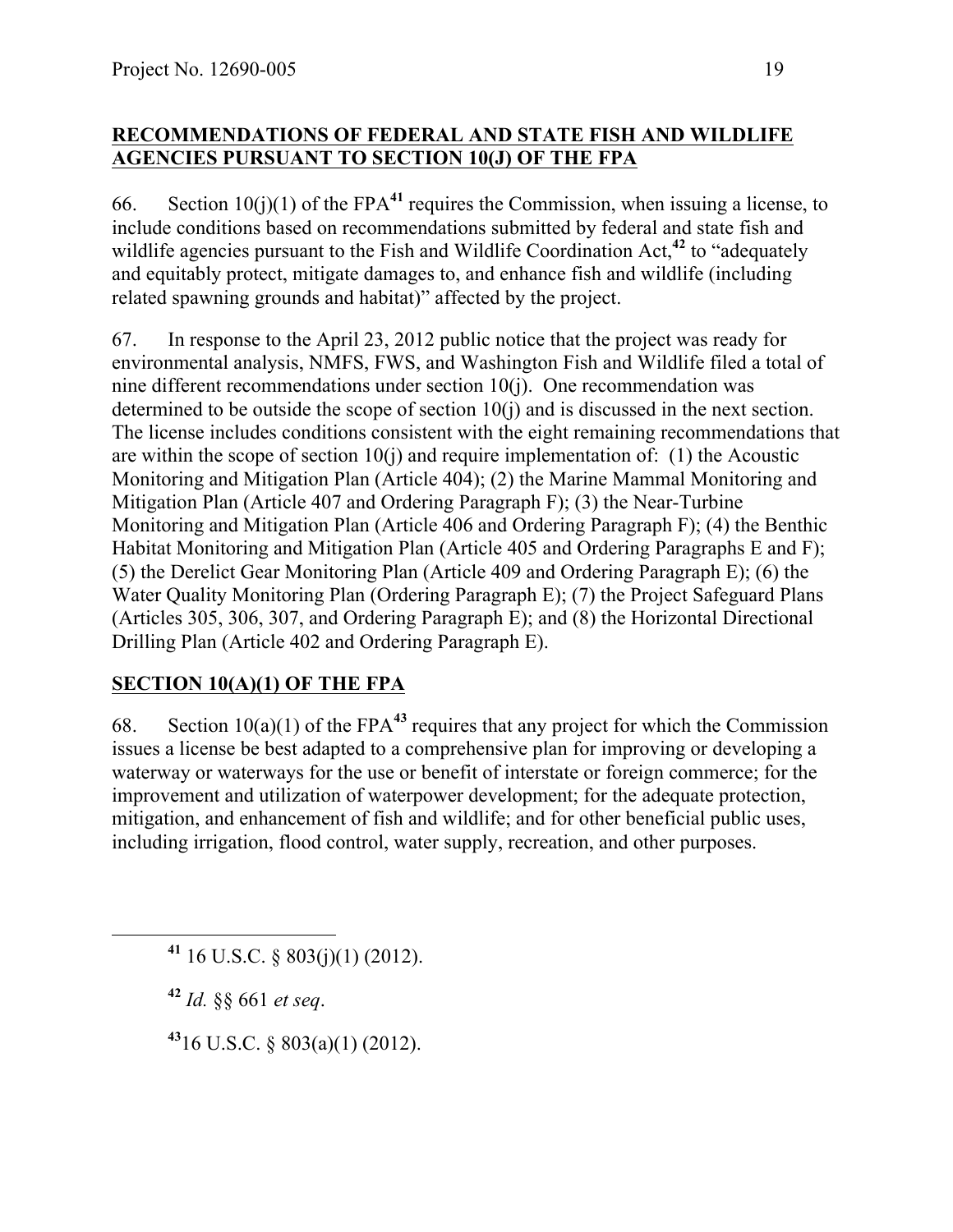#### **A. Washington Fish and Wildlife's Recommendations**

69. Washington Fish and Wildlife made one recommendation under section  $10(i)$ —the establishment of the MARC, which would assist in the creation and review of monitoring and management plans, including adaptive management provisions—that is not a specific measure to protect, mitigate damages to, or enhance fish and wildlife. Consequently, this recommendation is not considered under section 10(j) of the FPA. Instead, this recommendation is considered under the broad public-interest standard of section  $10(a)(1)$ .<sup>44</sup>

70. As discussed in the EA,**<sup>45</sup>** each of Snohomish PUD's monitoring and mitigation plans provides for consultation with the MARC, so the stakeholders clearly contemplate the establishment of that entity. These monitoring and mitigation plans also include adaptive management provisions, which will be implemented in consultation with the MARC. We are requiring implementation of the plans, including the consultation and adaptive management requirements. Therefore, a separate license condition requiring the establishment of the MARC is unnecessary. Further, the Commission lacks authority to require any entity other than the licensee to participate in the MARC. Therefore, we will not include provisons regarding the establishment of the MARC in this license.

# **B. Safety and Proximity to PC-1 North Undersea Cable**

71. PC Landing argues that the installation, operation, and removal of the project's turbines could adversely affect its PC-1 North cable, which is located 170 meters from the Turbine 1 site and 238 meters from the Turbine 2 site. PC Landing's concerns include: (1) the potential of the turbines to cause scour on the seabed potentially exposing PC-1 North, or causing the turbine to topple or tilt, either of which could make the cable vulnerable to damage; (2) potential damage to the cable if a turbine or anchor drops on the cable from vessels installing, monitoring, or performing maintenance activities; and (3) any reduced ability of PC Landing to maintain and repair its PC-1 North cable due to the proximity of the turbines. PC Landing recommends that the Commission follow available guidance established by the International Cable Protection Committee (ICPC)**<sup>46</sup>** and require a minimum separation distance from its PC-1 North

**<sup>44</sup>** *Id*.

**<sup>45</sup>** EA at 173.

**<sup>46</sup>** The International Cable Protection Committee is a non-profit organization headquartered in the United Kingdom that helps to protect submarine cables from manmade and natural hazards by, among other services, producing and maintaining industry

(continued…)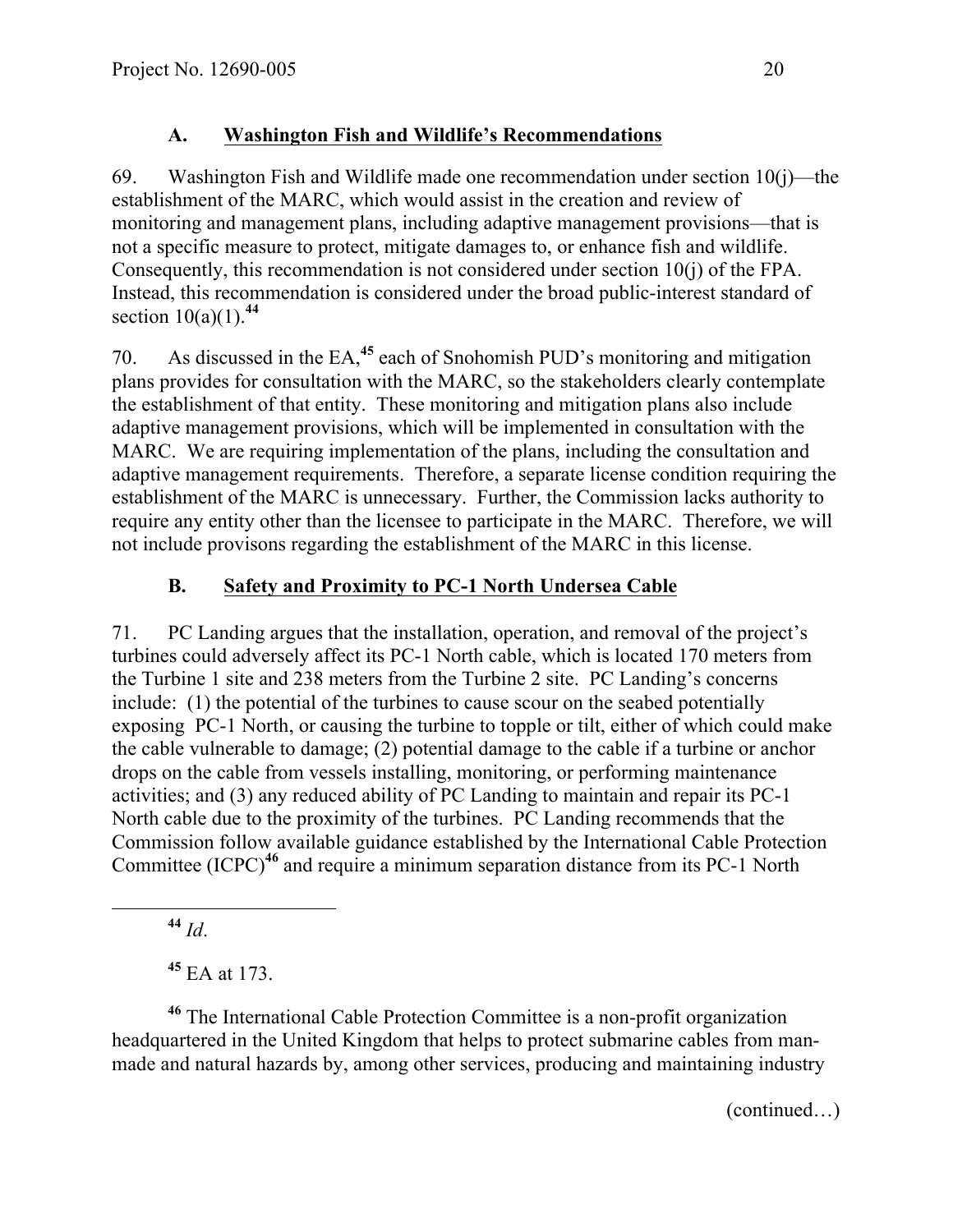$\overline{a}$ 

cable of 750 meters,**<sup>47</sup>** or in the alternative, that the Commission deny a license to Snohomish PUD.<sup>48</sup> Short of increasing the separation distance or denying the license, PC Landing recommends that Snohomish PUD's license include additional conditions to protect the safety and integrity of PC-1 North. We address each of these concerns in turn below.

### **1. Scour-Related Threats**

72. PC Landing asserts increased separation between the project and PC-1 North is required because Snohomish PUD does not know what underlies the seabed where the turbines will be placed. It states that if the seabed is underlain by soft materials, a turbine's footings could penetrate the seabed causing the turbine to settle unevenly, resulting in the need for additional maintenance and repair. PC Landing argues that exposure of the soft underlying sediments to currents can cause significant scouring hundreds of meters away, potentially causing the turbines to tilt or topple or undermine PC-1 North and expose it to damage.

73. In the EA, staff determined that relocating the turbines further away from PC-1 North was not necessary because the available data indicates that the potential for scour around the turbine's foundation will be limited, and the rate of erosion will be gradual and unlikely to reach PC-1 North. Further, staff explained that Snohomish PUD will submit to the Commission for approval plans and specifications and a supporting design report confirming that the size of the turbine footings is appropriately designed (Article 303), and that Snohomish PUD will work with the turbine manufacturer to conservatively design the size of the turbine footings to prevent penetration of the cobble-pavement

recommendations that define the minimum standards for cable route planning, installation, operation, maintenance, and protection; and facilitating the exchange of technical, environmental, and legal information pertaining to submarine cable systems.

**<sup>47</sup>** PC Landing's March 23, 2013 Motion to Intervene and Protest at 13-14. In subsequent filings, PC Landing argues, based on ICPC recommendation No. 13, that a minimum of 500 meters and an undefined buffer is needed to provide an adequate separation distance between the turbines and PC-1 North.

**<sup>48</sup>** PC Landing also argues that Commission staff failed to sufficiently weigh conclusions made by the FCC regarding an appropriate setback distance. We address this argument further below in our section discussing compliance with the National Environmetnal Protection Act.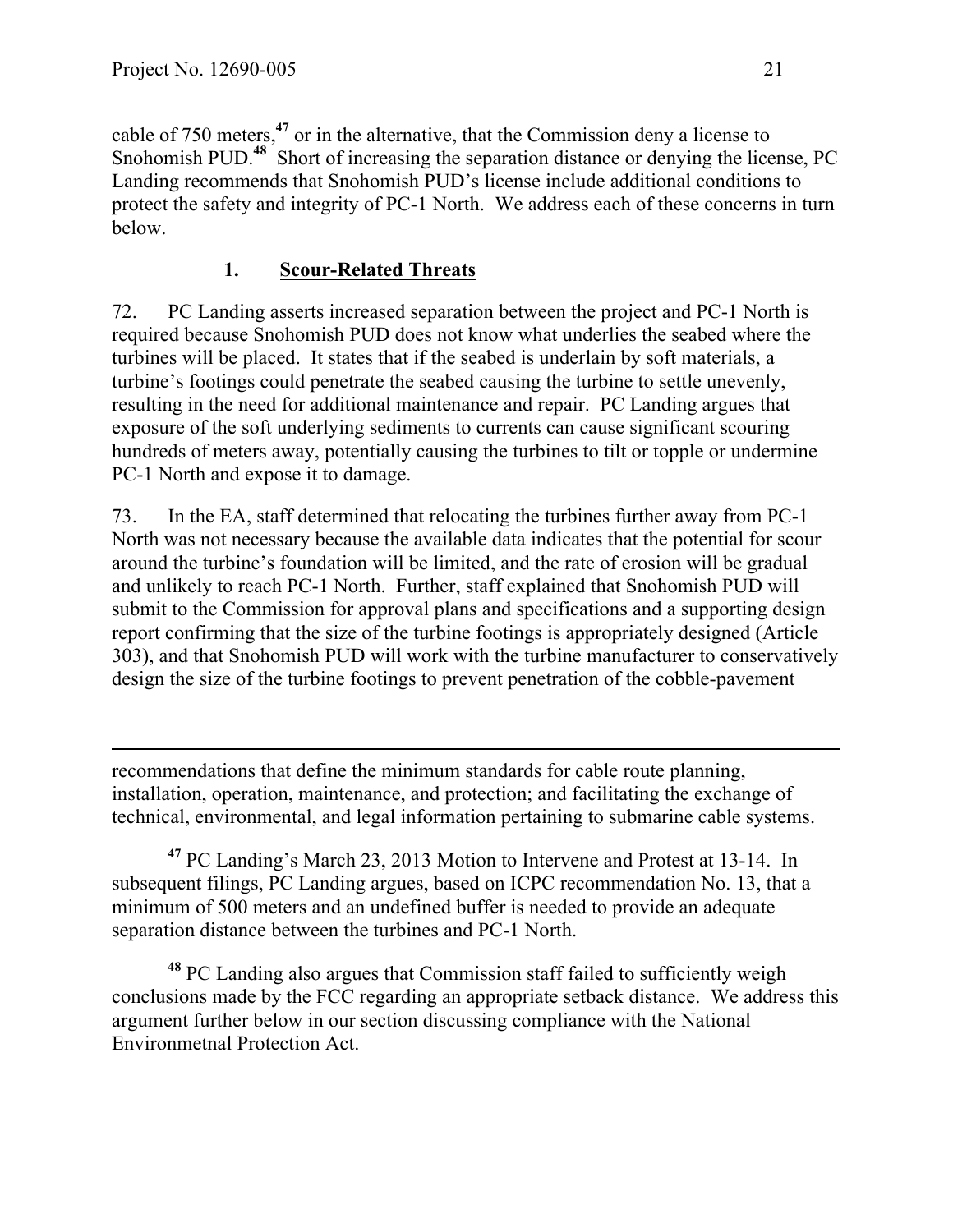seabed.<sup>49</sup> Staff also found that the use of tilt sensors and monitoring measures included in Snohomish PUD's Project Safeguard Plans**<sup>50</sup>** and Benthic Habitat Monitoring and Mitigation Plan will ensure that any scouring that may occur around the turbine foundation is measured and monitored, and that if such scour propagates towards the PC-1 North cable, scour protection measures**<sup>51</sup>** will be implemented to correct the problem before it affects PC-1 North. **52**

74. Nonetheless, to define when corrective actions are required, staff recommended a license condition requiring Snohomish PUD to identify, in consultation with state and federal agencies and PC Landing, specific scour width and depth thresholds that will trigger mitigation measures. **53**

75. Therefore, to facilitate the Commission's oversight of turbine operation, this license requires Snohomish PUD to file a Project Operation and Monitoring Plan with the Commission's regional engineer (Article 309). The Project Operation and Monitoring Plan must specify the normal operating parameters of the turbines; all electrical and mechanical monitoring devices (i.e., turbine-tilt meter, accelerometer, etc.) and the respective threshold levels indicating abnormal operations (e.g., excessive vibration or tilt); response procedures to address mechanical alarm settings; the scour thresholds (i.e., depth and width measurements) requiring implementation of scour protection measures; and a schedule for ROV inspections.**<sup>54</sup>** Snohomish PUD must consult with PC

**<sup>49</sup>** EA at 33-34.

**<sup>50</sup>** Snohomish PUD's Project Safeguard Plans include: (1) Project and Public Safety Plan; (2) Navigation Safety Plan; (3) Project Removal Plan; and the (4) Emergency Shutdown Plan.

**<sup>51</sup>** Such scour protection measures include installing scour skirts or utilizing scourresistant materials.

**<sup>52</sup>** *See* EA at 32-34.

**<sup>53</sup>** *Id.* at 172.

**<sup>54</sup>** ROV inspections are to occur at a minmum of: (1) immediately following installation of both turbines; (2) by day 30 of initiation of operation; (3) by day 90 of initiation of operation; (4) by day 180 of initiation of operation; (5) by day 270 of initiation of operation; (6) by day 365 of initiation of operation; (7) by day 540 of initiation of operation; (8) by day 720 of initiation of operation; and (9) twice annually thereafter until the project is removed.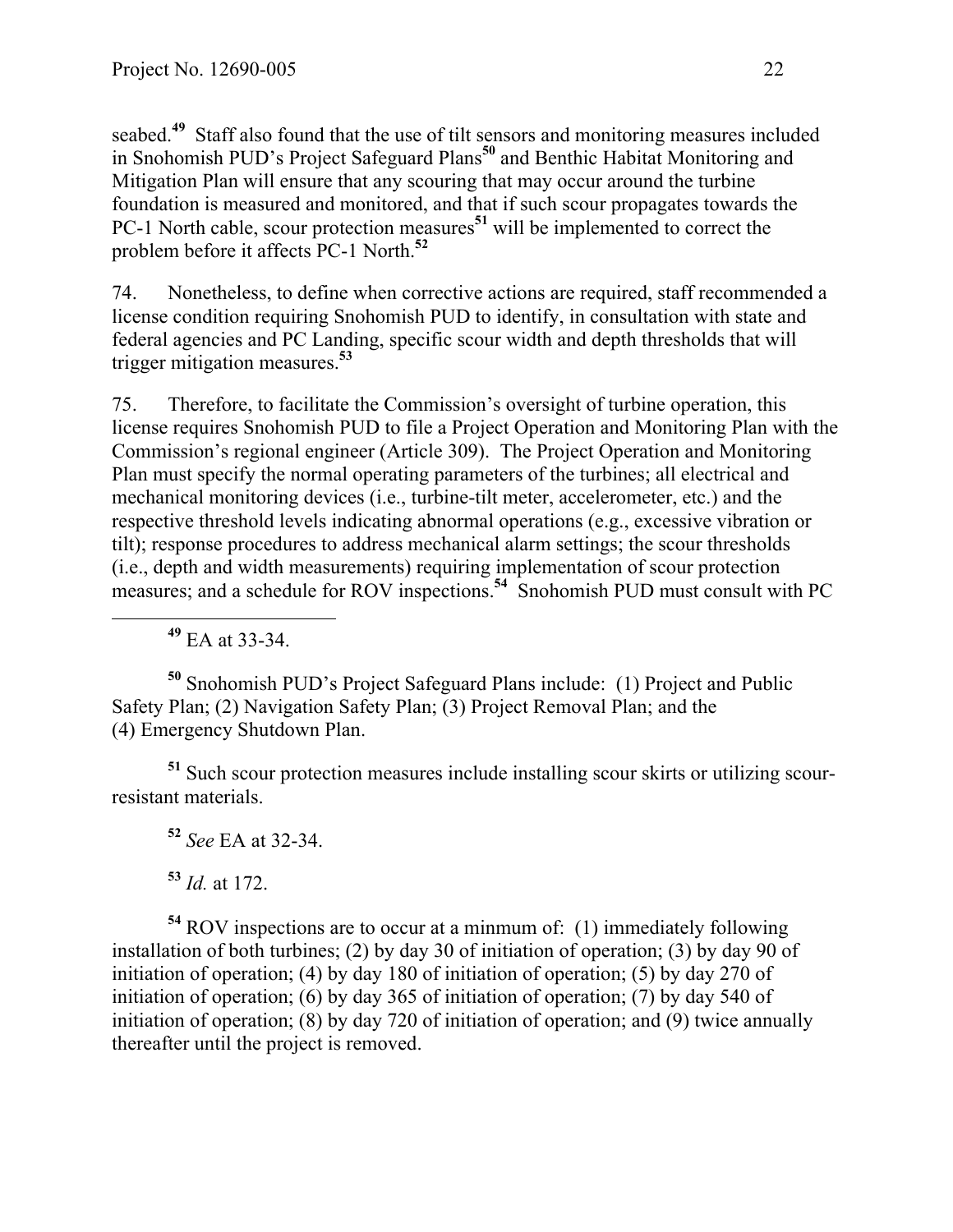Landing in developing the scour thresholds, and the plan must describe how PC Landing's concerns have been addressed. By December 31 of each year, following the start of operations, Snohomish PUD must file a report that describes the results of the project monitoring and operations (Article 309).

76. With the above provisions, relocating the turbines should not be necessary. This license contains measures protecting PC Landing's PC-1 North cable such that any scour produced by the project will be limited, and that for any scour which may occur, the conditions of this license will ensure that such scouring problems are corrected and/or scour protection measures are put into place to safeguard PC-1 North.

### **2. Project Installation, Maintenance, and Removal Activities**

77. PC Landing asserts that there should be a greater separation distance between PC-1 North and the project turbines to mitigate the risk of dropping a turbine or anchor on the cable. To establish an appropriate separation distance, PC Landing argues the Commission should rely on, and not depart from, available guidance from institutions such as the International Cable Protection Committee (ICPC). **<sup>55</sup>** PC Landing also alleges that beyond the direct impact to PC-1 North, approval of the project would create significant issues for the telecommunication industry as it would create precedent for authorizing turbines at an unsafe distance from major submarine telecommunication cables.

78. As staff acknowledged in the EA, dropping a turbine or an anchor on PC-1 has the potential to damage the cable and increasing the distance between the cable and turbines would provide an increased margin of safety during installation, maintenance and removal activities.**<sup>56</sup>** However, the EA concluded that implementing measures proposed by Snohomish PUD will adequately minimize such risks without jeopardizing the information to be gained from the project or increasing project costs.**<sup>57</sup>** These measures include: (1) installing, removing, and maintaining the turbines under only the most favorable weather and tidal conditions; (2) using "live-boat" techniques, allowing Snohomish PUD to install and remove the turbines without the use of anchors; and

**<sup>55</sup>** On August 22, 2013, the North American Submarine Cable Association also asserted that there is an inadequate separation distance between PC-1 North and the turbines.

**<sup>56</sup>** *See* EA at 170-71.

**<sup>57</sup>** *Id.* at 129-31, 170-71.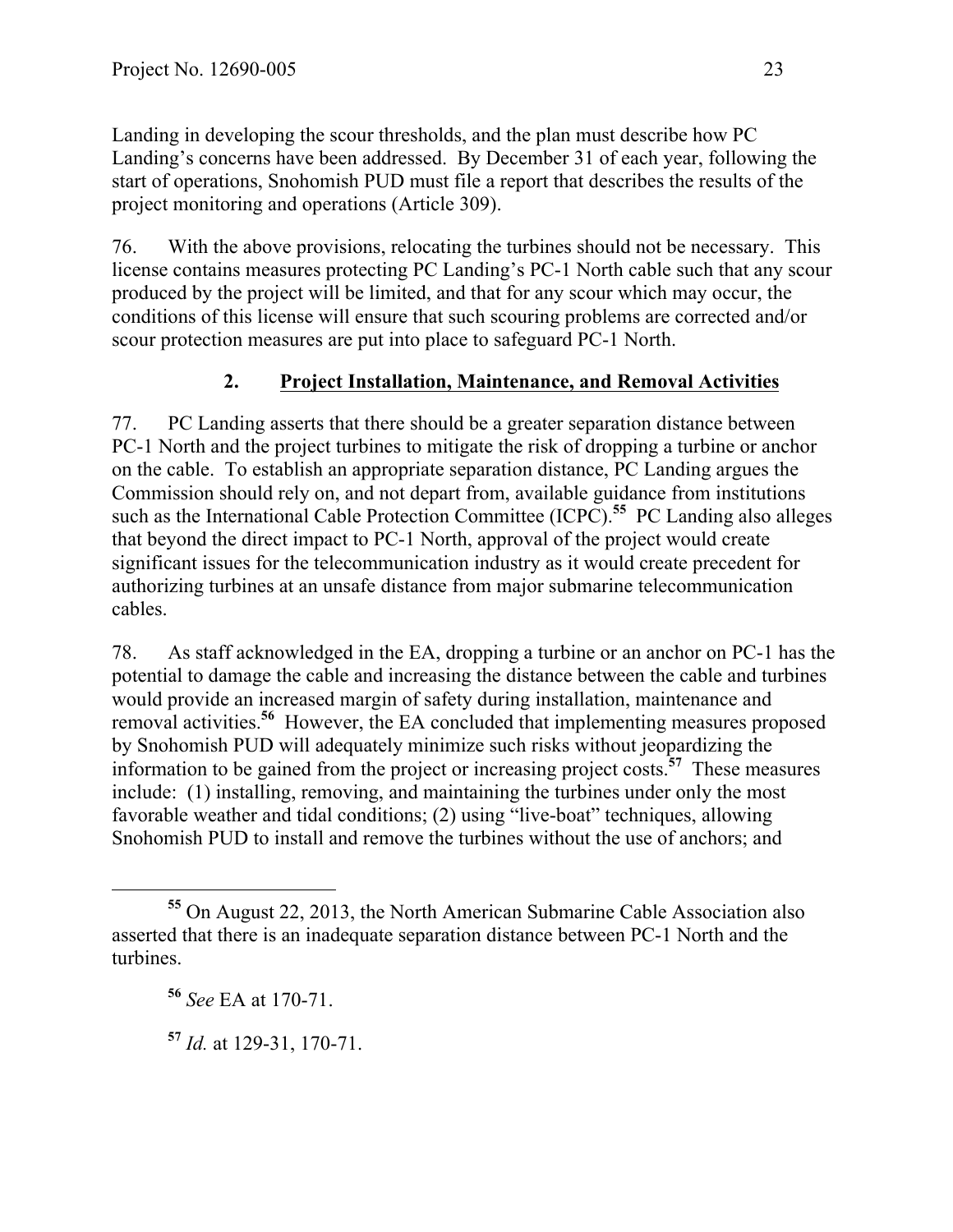(3) developing and implementing a Hazard Identification and Risk Assessment in consultation with the Coast Guard, the Corps, and PC Landing.

79. The Hazard Identification and Risk Assessment, which is discussed further below, will establish criteria for weather and wave conditions that must exist before marine operations can occur throughout deployment or recovery. It will also require the use of industry-approved equipment and include redundancy in the use of equipment and vessels (e.g., back-up tugboat for emergencies). Further, it requires the establishment of criteria for aborting operations in emergency situations, and requires the establishment of a "port of refuge," located at least two kilometers away from PC-1 North, in the event of unanticipated adverse weather or other events.

80. The other guidelines cited by PC Landing, including the ICPC guidelines, contain recommendations transferred from other industries and locations. Though these recommendations assisted Commission staff in assessing the risks to PC-1 North, Commission staff's site-specific analysis of the project's effects provides a thorough basis upon which to evaluate this specific project and establish appropriate license conditions. Because it is Commission policy to analyze proposed projects on a sitespecific basis, licensing the Admiralty Inlet Project, under the conditions and terms specific to this project does not necessarily set precedent for the appropriate separation distance for future marine and hydrokinetic project proposals.

81. For these reasons, we find that Commission staff appropriately reviewed industry guidelines when recommending the project, and that given the minimal risks to PC-1 North, especially in light of protection measures included in this license, it is reasonable to issue a license for the Admiralty Inlet Project. Articles 305, 306, and 411 require Snohomish PUD to implement the above-described measures to protect PC Landing's cable.

# **3. Repair of PC-1**

82. PC Landing states, and Snohomish PUD concurs, that if a fault of PC-1 North occurs in the area of the turbines, normal repair of the cable could not be undertaken due to the proximity of the project. PC Landing argues that to repair its cable, an additional 480 meters of slack cable will be required, which could become entangled on the turbine, threatening the turbine and the cable-repair crew. PC Landing also argues that the EA fails to consider this repair-related impact.**<sup>58</sup>**

**<sup>58</sup>** We address Commission staff's compliance with the National Environmental Policy Act further below.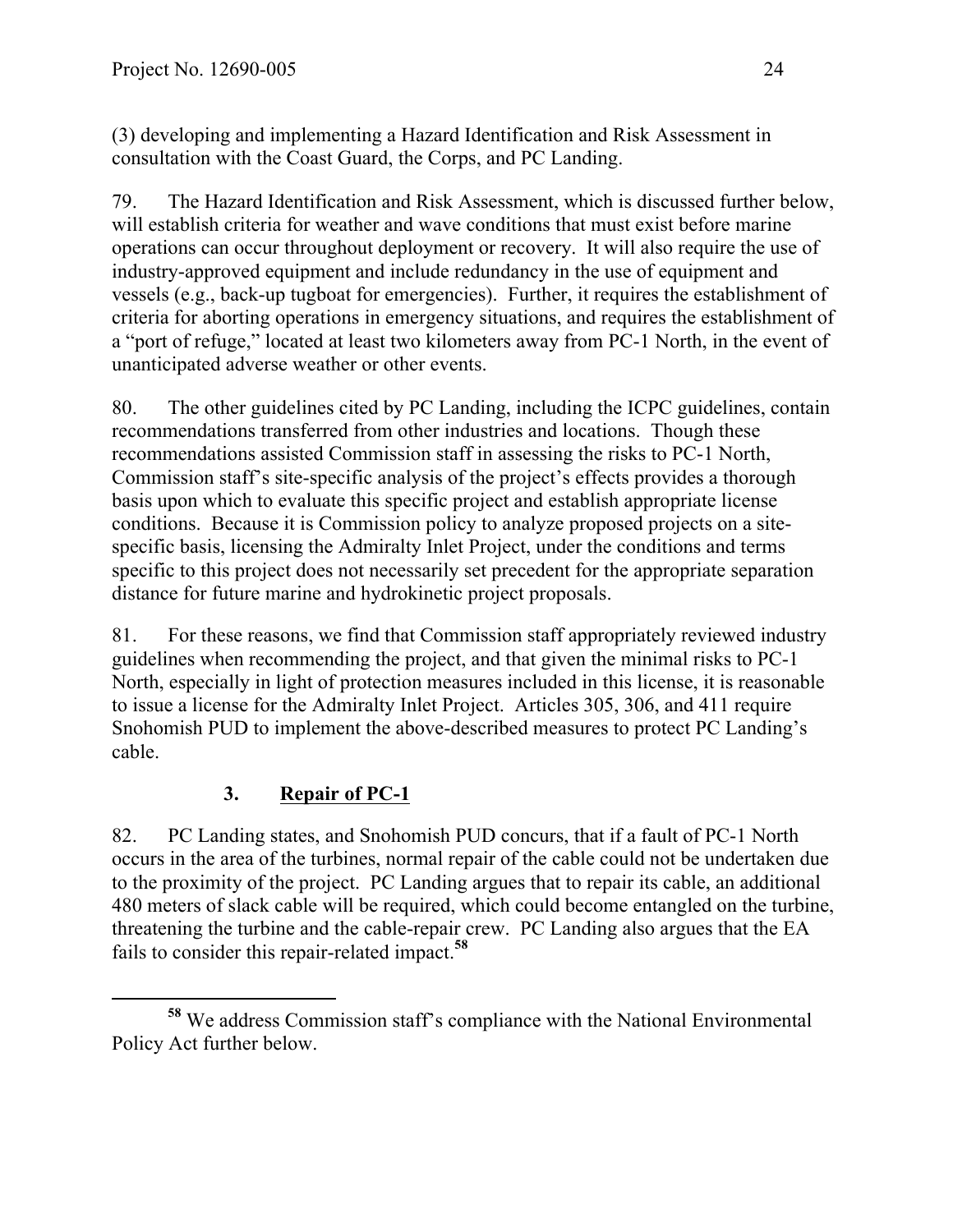83. As staff described in the EA,**<sup>59</sup>** if a cable fault occurred near the location of the turbines, a ship would have to make a cut in the cable north of the turbines and a second cut in the cable south of the turbines. The north end of the cable would be hauled to the surface and spliced to a new cable section on board the ship sufficient to span the distance between the north cut and the south cut. The south end of the cable would then be brought to the surface and spliced to the other end of the new cable section. The repaired cable, with the new section installed, would then be relaid on the sea floor or buried, as required. The time required for a repair ship to make the additional cuts, the additional time to repair two spliced ends instead of one, the additional time to relay the longer length of cable on the sea floor, and the cost of the new cable required to span the length of sea floor between the north and south cuts with enough slack to be lowered from the repair ship would all contribute to an increased cost to repair the cable. The additional cuts and repairs would also lengthen the time of cable outage, resulting in lost data transmission for PC Landing's customers.

84. Staff found it highly unlikely that a cable fault would occur at the turbine location for reasons not related to the project.<sup>60</sup> However, Commission staff determined that if such a repair was needed, it could be completed by PC Landing.**<sup>61</sup>** While the EA did not specifically acknowledge the additional 480 meters of slack cable described by PC Landing, the EA did consider the repairs as described by both PC Landing and Snohomish PUD and concluded that the procedures would not be dissimilar to those used if other obstructions were encountered during a repair. Furthermore, and as Snohomish PUD points out in its March 8, 2013 response to PC Landing Corp's comments, any additional cable needed to conduct a repair of PC-1 North would be laid west of the existing cable route. Since the turbines will be located to the east of PC-1 North, any additional cable needed for a fault repair will be located a considerable distance away from the proposed turbines. Thus, the cables are unlikely to become entangled with the turbines. In sum, because needed repairs to PC-1 North are unlikely, but are not prohibited by the installation and operation of the project, we find that staff adequately considered the repair-related effects to PC-1.

**<sup>61</sup>** *Id.*

**<sup>59</sup>** EA at 130-31.

**<sup>60</sup>** *Id.* at 130.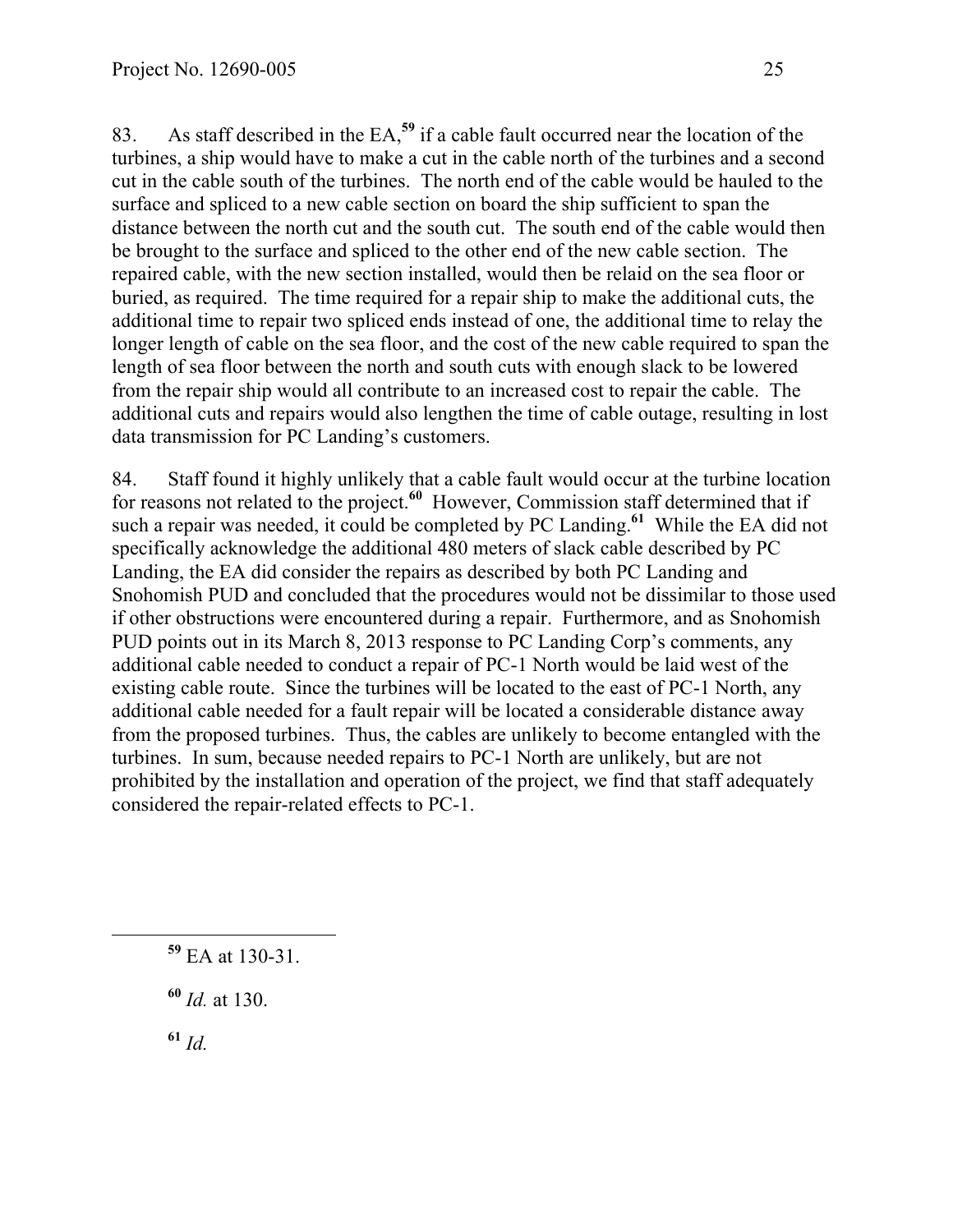# **4. Additional Protection Measures**

85. PC Landing argues that the Hazard Identification and Risk Assessment is inadequate to protect the safety and integrity of PC-1 North. To provide further protection, PC Landing requests that the Commission require the following additional 12 provisions through a proximity agreement or as commitments in Snohomish PUD's Hazard Identification and Risk Assessment: **62**

- (1) Provide PC Landing a minimum of 14-days advance notice and an opportunity to consult on all planned marine operations occurring within 1,000 meters of PC-1 North, and notice as soon as reasonably practicable of any emergency marine operations;
- (2) Ensure that any contractor used for the work is suitably qualified and experienced in carrying out the type of work for which it is engaged;
- (3) Provide PC Landing the right to have a representative on board the lead vessel for all installation, removal, repair operations within 1,000 meters of PC-1 North at Snohomish PUD's expense, and the right to request, at its own expense, a representative on board the lead vessel for other marine operations. The PC Landing representative may, after consultation with Snohomish PUD's representative, request that the work be suspended if, in the representative's opinion, the actions in carrying out the work are likely to cause or result in damage to PC-1 North or such actions are not in accordance with the Hazard Identification and Risk Assessment or proximity agreement;
- (4) Station a cable guard vessel over PC-1 North at Snohomish PUD's expense during all installation, removal, and repair operations;
- (5) Provide PC Landing daily progress reports during marine operations, including precise times when equipment enters and leaves the area adjacent to PC-1 North, and a full report on the marine operations following completion of the activity, including a full report of any damages to PC-1 North;
- (6) Provide PC Landing real time access to all monitoring data throughout the project term;
- (7) In the event that scour or uneven settling of the turbines requires additional marine operations, such as installation of scour resistant material or scour skirts, give PC Landing the option to require, at Snohomish PUD's expense, the installation of physical protection measures around PC-1 North;

**<sup>62</sup>** PC Landing's September 5, 2013 comment letter at 15-17.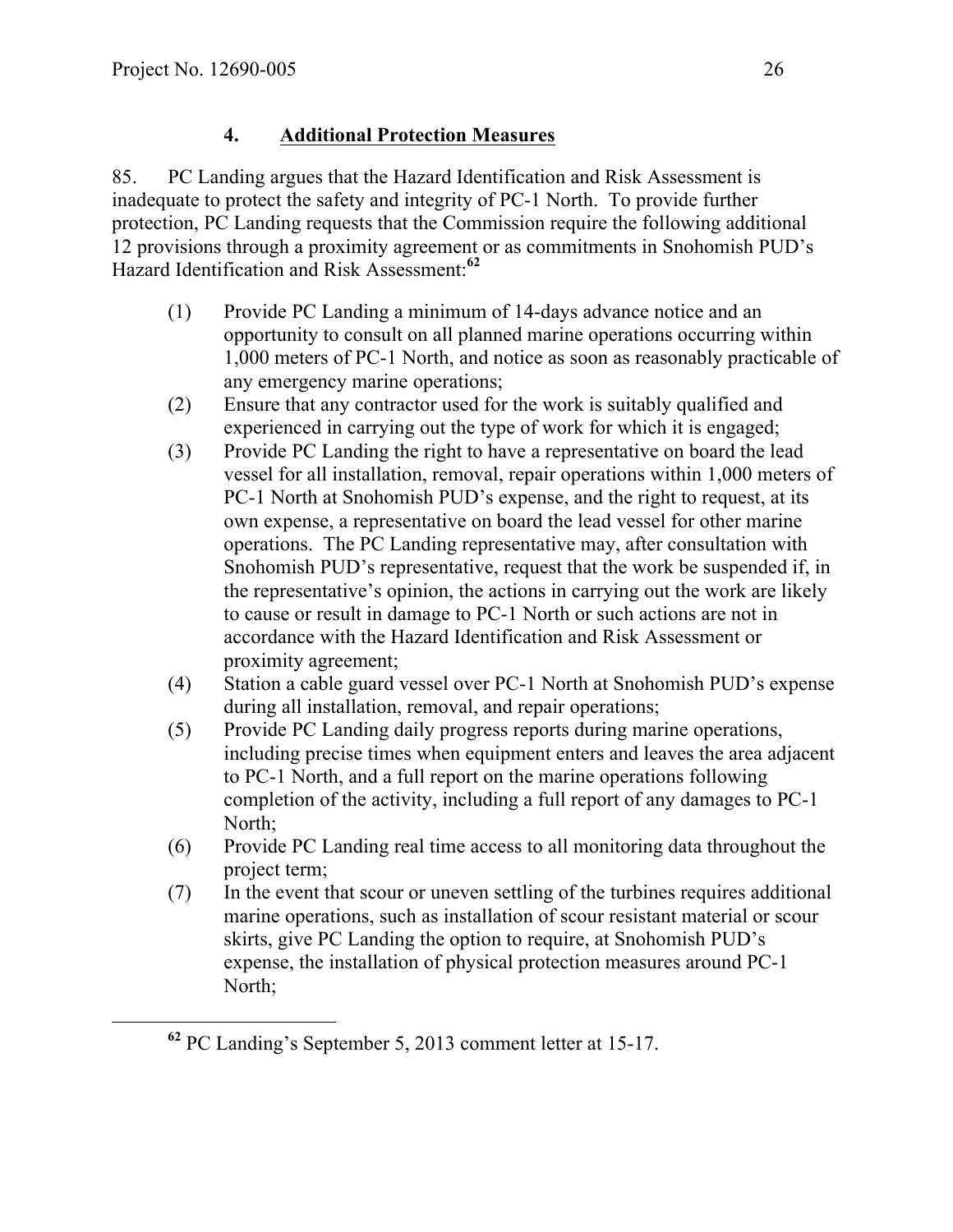- (8) Require a full indemnification and a surety bond by Snohomish PUD for all marine operations occurring within 1,000 meters of PC-1 North to protect against possible damage to the cable;
- (9) Provide PC Landing the opportunity to review and comment on final turbine foundation and footing design before construction is permitted to begin;
- (10) Provide PC Landing final as-built drawings of the position of turbines and route of the trunk cables;
- (11) As part of the monitoring program, require Snohomish PUD to conduct ROV inspections of PC-1 North adjacent to the turbines for potential physical impacts on the cable;
- (12) In the event that repair of PC-1 North is required in the vicinity of the turbines:
	- (i) require Snohomish PUD to coordinate with PC Landing on the repair of PC-1North;
	- (ii) require Snohomish PUD to shut down the turbines prior to commencement of PC-1 North repair activity;
	- (iii) require Snohomish PUD to cease all project marine operations during the PC-1 repair, and except in an emergency, ensure that PC Landing has priority to complete the repair of PC-1 North over repair of the turbines; and
	- (iv) ensure that Snohomish PUD will indemnify PC Landing for all additional costs of repair as a result of the proximity of the turbines to PC-1 North.

86. Snohomish PUD opposes the additional conditions and states the measures do not offer any additional protection to PC-1 North as they are redundant to the measures already addressed by the Hazard Identification and Risk Assessment. Unrelated to PC Landing's filing, Snohomish PUD requests clarification that the Hazard Identification and Risk Assessment applies to only in-water construction within 1,000 meters of the PC-1 North cable. Although PC Landing's proposed measures and Snohomish PUD's request for clarification were submitted late in this proceeding, we address each below, including Snohomish PUD's specific arguments why PC Landing's additional measures are not needed.

87. Snohomish PUD argues that PC Landing's request for consultation for marine operations occurring within 1,000 meters of PC-1 North is expressly established through staff's recommendation to develop the Hazard Identification and Risk Assessment in consultation with PC Landing. Snohomish PUD further argues that to the extent PC Landing desires to be notified of the timing when certain marine operations will take place, it may request such a condition in the development of the Hazard Identification and Risk Assessment. We agree with PC Landing that it should be notified of the timing of marine operations that include the installation, repair, or removal of the turbines taking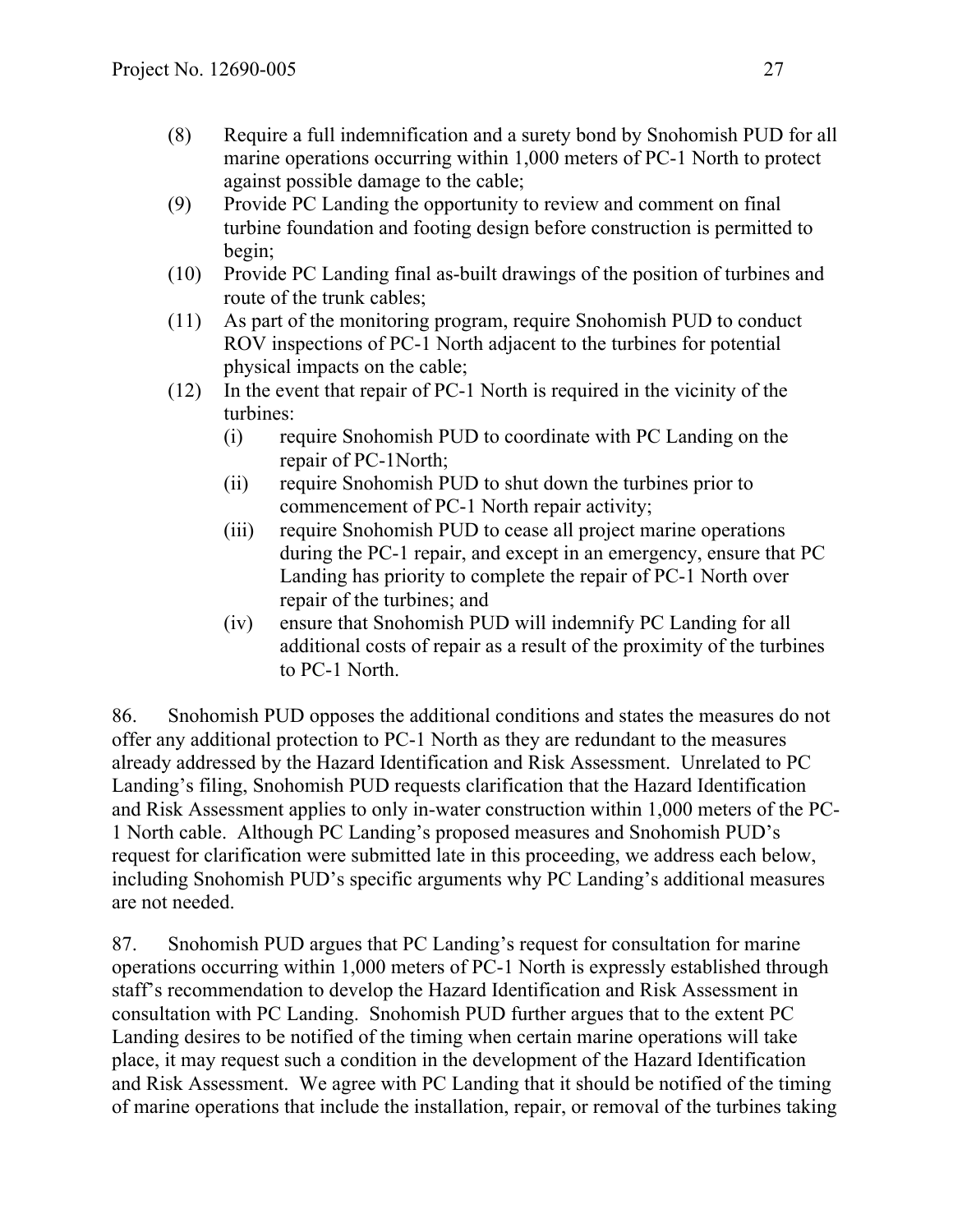place within 1,000 meters of PC-1 North. This requested provision is reasonable, is not already provided for in the Hazard Identification and Risk Assessment, and will provide PC Landing with notice of Snohomish PUD's relevant marine operations. Similarly, keeping PC Landing informed as to the progress of turbine installation, maintenance, and removal until such actions are completed is reasonable. The frequency and notification procedures are best left to the process of defining the details of the final Hazard Identification and Risk Assessment. Thus, Article 411 requires that the Hazard Identification and Risk Assessment include such notification procedures.

88. Snohomish PUD asserts that a requirement to provide full indemnification and a surety bond for all marine operations occurring within 1,000 meters of PC-1 North is unnecessary and inappropriate because liability for damage is already addressed by relevant common law and the FPA. We concur. Section 10(c) of the FPA provides that a licensee "shall be liable for all damages occasioned to the property of others by the construction, maintenance, or operation of the project works or the works appurtenant or accessory thereto, constructed under the license . . . ."**<sup>63</sup>** Because nothing in this license shields the licensee from any damages it may inflict on the property of others, including on property owned by PC Landing, we find this measure unnecessary.

89. Snohomish PUD contends that a requirement to provide PC Landing with final, as-built drawings of the position of the turbines and route of the trunk cables is not necessary because the license already requires the public filing of such drawings. Snohomoish PUD also states that in the event all or part of the revised exhibits must be designated as Critical Energy Infrastructure Information (CEII) or as otherwise protected material, PC Landing can gain access to such material using the Commission's CEII procedures. We find that PC Landing's request for the final, as built drawings of the project is reasonable, is not unduly burdensome to Snohomish PUD, and will enable PC Landing to confirm the location of the project. Therefore, in Article 304 we require Snohomish PUD to send a courtesy copy of the revised Exhibit G to PC Landing.

90. Snohomish PUD states that while it is willing to coordinate with PC Landing on necessary repairs to PC-1 North, a mandatory requirement for such coordination, automatic shutdown of the project, cessation of all marine operations, and indemnification for repair costs sought by PC Landing is premature and unnecessary. Snohomish PUD argues that it would be speculation at this point to attempt to set out what conditions might be required or appropriate for a theoretical repair of PC-1 North,

**<sup>63</sup>** 16 U.S.C. § 803(c) (2012). *See also Pacific Gas and Electric Co.*, 78 FERC ¶ 61,094, at 61,337 (1997) (explaining that it is "licensee's fundamental responsibility to keep a project safe and operational.") (citation omitted).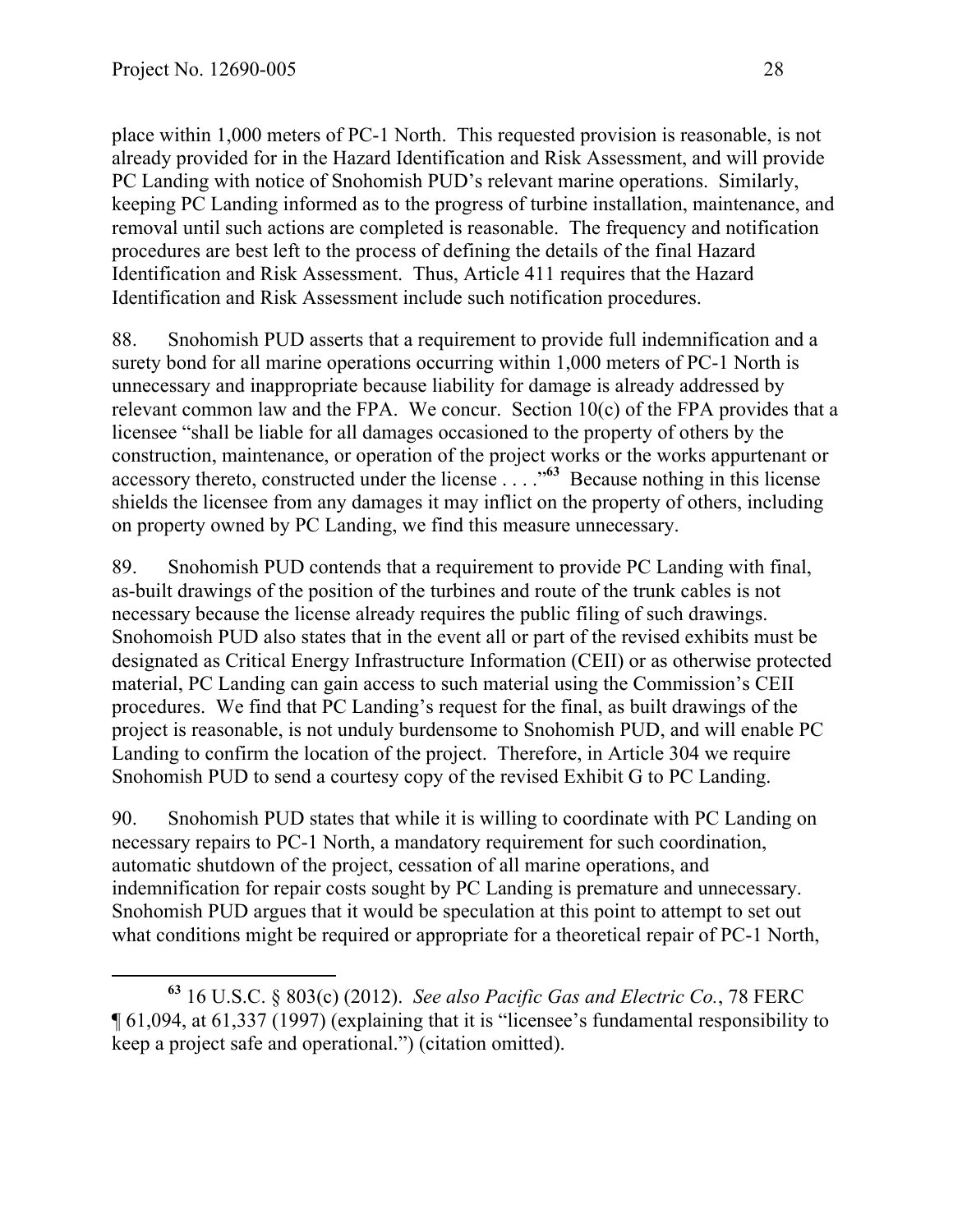including shutdown and cessation of marine operations. Snohomish PUD states that such a decision would require an analysis of the particular facts and circumstances, the anticipated repair plan, and other factors. Further, it states that the Project Safety Plan and the Emergency Shutdown Plan, required by Articles 305 and 307 of this license, already provide that where a hazardous condition arises, including regarding potential issues with PC-1 North repairs, Snohomish PUD will evaluate the condition and current operation parameters and modify or cease turbine operation until the hazard can be circumvented or resolved. We concur with Snohomish PUD that such a measure is speculative and not necessary.

91. In addition, many of PC Landing's proposed measures are not needed because of the scour protection requirements included in this license. These measures include requests by PC Landing for real-time monitoring data, PC Landing's ability to require unspecified physical protection measures around PC-1 North at Snohomish PUD's expense, and the requirement to conduct ROV inspections of PC-1 North adjacent to the turbines. The Project Safety and the Project Operations and Monitoring plans include reporting requirements, will consider the monitoring and mitigation of scour, and require Snohomish PUD to quantify scour, deposition, or other changes to the seabed. Implementation of the Project Safety Plan and Emergency Shutdown Plan will ensure appropriate coordination during any repair to PC-1 North. Likewise, implementation of the Project Operations and Monitoring Plan and providing the Annual Performance Report to PC Landing (Article 310) will ensure PC Landing is timely notified if scour thresholds are exceeded or if the turbines are not performing within their specifications, respectively. In addition, as we have previously discussed, defining the protective measures needed to protect PC-1 North at this time is premature and would be best determined if and when site-specific issues arise. Therefore, we will not require these measures.

92. The remaining proposed conditions, including a requirement for a PC Landing representative to be aboard the lead installation vessel to monitor installation activities and have the authority to request that work be suspended under certain circumstances are also unnecessary. We fully expect Snohomish PUD to use contractors with the necessary experience to install, maintain, and remove the turbines. As staff indicated in the EA, OpenHydro has successfully installed the turbines within an accuracy of a few meters and Snohomish PUD has indicated it intends to use OpenHydro's procedures for installation, maintenance, and removal. Further, the license requires Snohomish PUD to implement the Hazard Identification and Risk Assessment, which will ensure safe installation and protection of PC-1 North. The need for a guard vessel is also unnecessary because the operators installing, maintaining, and removing the turbines will use the same types of geographic positioning systems to place the turbine as the guard vessel would use to identify the PC-1 North. Consequently, the work vessels will be fully aware of the position of both the turbines and PC-1 North.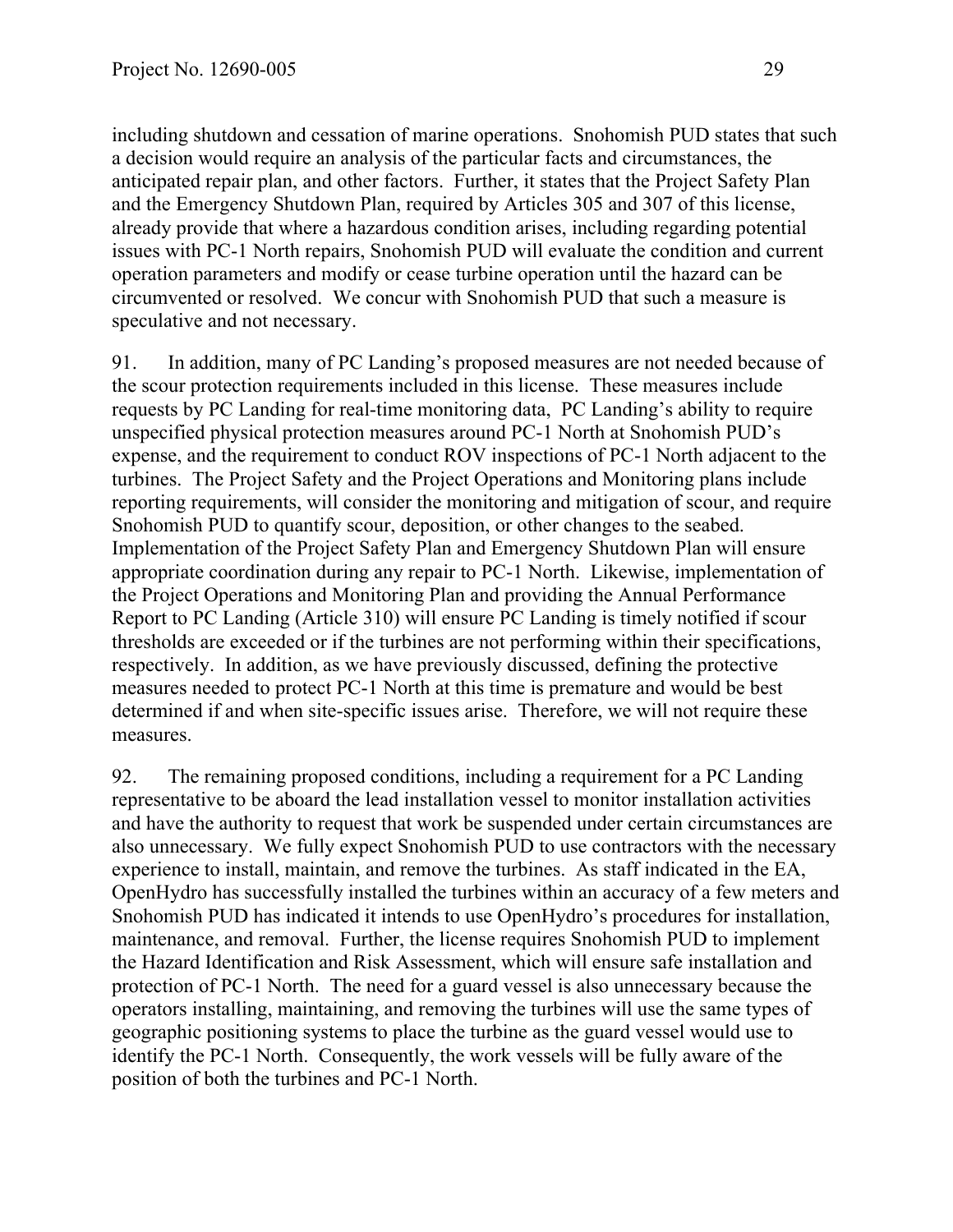93. As to Snohomish PUD's request that the Hazard Identification and Risk Assessment only apply to in-water construction within 1,000 meters of the PC-1 North cable, we deny the request. In the EA,**<sup>64</sup>** staff recognized that activities associated with the horizontal directional drilling and connection of the trunk cables at the drilling exit will require the use of anchors,<sup>65</sup> and the barges and tugs needed to implement such actions must navigate across PC-1 North before and after such operations begin. Therefore, the Hazard Identification and Risk Assessment should be completed and filed at least 90 days prior to the start of any in-water construction.

#### **C. Tribal Concerns**

94. The Suquamish Tribe, Tulalip Tribes, and the Treaty Council (collectively, Tribes) state that they have treaty-reserved fishing rights under the Treaty of Point Elliot,**<sup>66</sup>** reserving their right to take fish in usual and accustomed fishing areas.**<sup>67</sup>** These Tribes' state that the site for the proposed Admiralty Inlet Project is located in one of their usual and accustomed fishing areas, and that the project would violate their tribal fishing rights because the potential of fishing gear or anchor lines getting caught in the project's turbines would effectively close this area for fishing.**<sup>68</sup>** The Tribes also express concern that the monitoring plans for the project are not capable of monitoring behavioral changes in fish or observing harm of fish.

**<sup>64</sup>** *See* EA at 127.

**<sup>65</sup>** Article 411 clarifies that the use of "live boating" techniques will not be required during the horizontal directional drilling and connection of the trunk cables.

**<sup>66</sup>** *See* 12 Stat. 927 (1855); and *United States v. Washington*, 459 F. Supp. 1020, 1039 (W.D. Wash. 1978).

**<sup>67</sup>** Article V of the treaty states:

The right of taking fish at usual and accustomed grounds and stations is further secured to said Indians in common with all citizens of the Territory, and of erecting temporary houses for the purpose of curing, together with the privilege of hunting and gathering roots and berries on open and unclaimed lands.

*See* 12 Stat. 927.

**<sup>68</sup>** Citing *Muckleshoot v. Hall*, 698 F. Supp. 1504 (W.D. Wash 1988).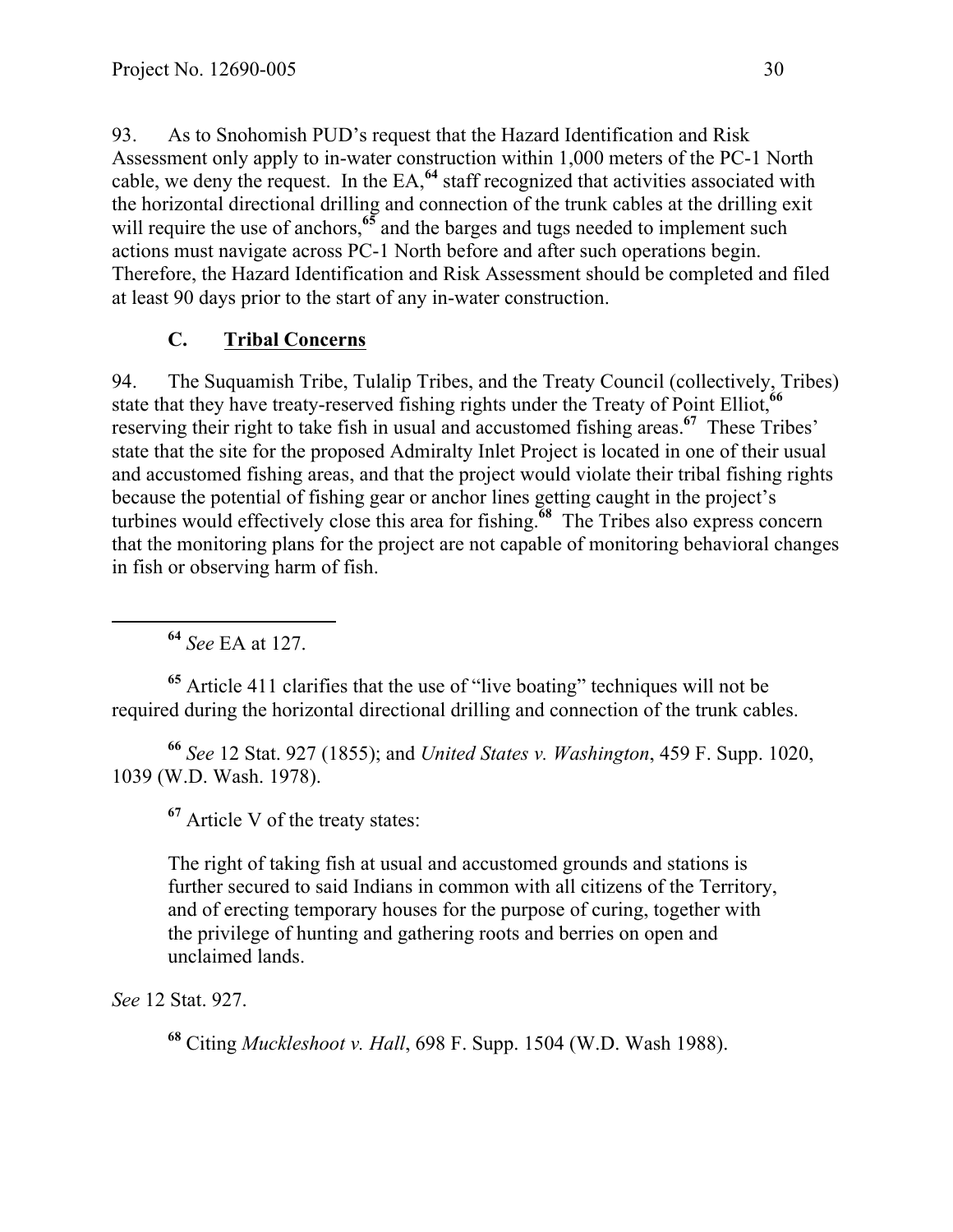95. Pursuant to sections  $10(a)(2)(B)$  and  $10(a)(3)$  of the FPA, the Commission solicits and considers recommendations, including fish and wildlife recommendations, of Indian tribes affected by a proposed project.**<sup>69</sup>** The Commission has stated that these sections of the FPA give such Indian tribes "a special status of their own" in the licensing process parallel to that of resource agencies.<sup>70</sup> Accordingly, the Commission has given the tribes' comments and recommendations consideration similar to that given those of resource agencies under section 10(a) of the FPA.

96. Though we respect the Tribes' perspective and concerns, we disagree that licensing this project will adversely affect their treaty rights. The known fishing areas in Admiralty Inlet are located several kilometers or more from the proposed turbine sites. **71** The project will be short-term, will occupy an extremely small portion of Admiralty Inlet,<sup>72</sup> and no travel or navigational restrictions on project waters are needed.<sup>73</sup> More importantly, this license contains no prohibitions on the right to fish in and around project waters, and, as explained below, the license contains appropriate conditions to protect tribal fisheries.

97. In regard to harm to fish, staff's analysis in the EA revealed little risk to individual fish and almost no risk at a population or fishery scale.<sup>74</sup> Adverse effects from sound are estimated to occur for only short periods of time (less than five percent overall) and only within a short distance of the turbines (10 meters).<sup>75</sup> Staff determined that fish spawning

 **<sup>69</sup>** "Affected" tribes are those whose legal rights as a tribe may be affected by the project. *See* 18 C.F.R. § 4.30(b)(10) (2012).

**<sup>70</sup>** Regulations Governing Submittal of Proposed Hydropower License Conditions and Other Matters (Order No. 533), 56 Fed. Reg. 23108-01 (May 20, 1991), FERC Stats. & Regs., Regulations Preambles 1991-1996, ¶ 30,921, at 30,107 (May 8, 1991).

**<sup>71</sup>** EA at 126.

**<sup>72</sup>** The project, and installation of various components, would occupy less than 0.05 percent of the horizontal cross section of Admiralty Inlet.

**<sup>73</sup>** The U.S. Coast Guard is not requiring a Regulated Navigation Area, which would have restricted towing, anchoring, bottom fishing, dredging, or other deep-water activities in the Regulated Navigation Area. *See* Jennifer Harper, FERC, November 27, 2012 Telephone Memorandum in this proceeding.

**<sup>74</sup>** EA at B-9. **<sup>75</sup>** *Id.* at 76.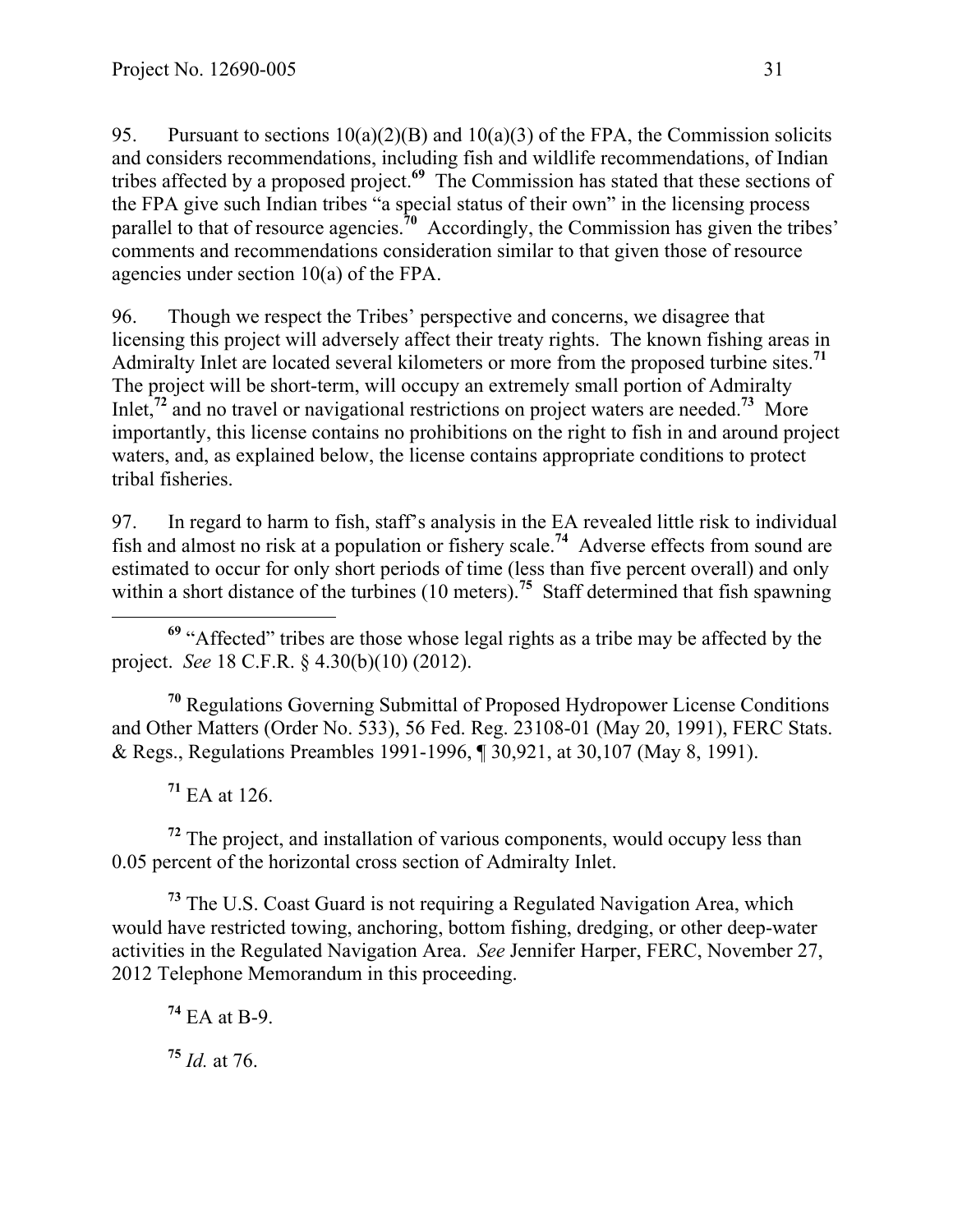will also be protected with seasonal restrictions on in-water construction (Article 410), and that fish will be protected by the measures required in the Near Turbine Monitoring and Mitigation Plan (Article 406) and the Acoustic Monitoring and Mitigation Plan (Article 404), discussed above and summarized further below.

98. The conditions included in NMFS's BO will provide additional protection for tribal fisheries. As previously discussed, to protect against noise-related effects, the licensee is required to cease operating the project if sound levels of 120 dB extend beyond 750 meters from the turbine or if a sound level of 180 dB is exceeded any distance from the turbines. Also, to protect against turbine strike of fish, the licensee is required to collect data on the fish passing through the plane of the turbine sufficient to identify the number and taxonomic group of at least half of the individuals passing through the turbine during operation, and NMFS's incidental take statement authorizes incidental take of only ten adult salmon or steelhead, one adult yelloweye rockfish, one adult canary rockfish, one adult Bocaccio swimming through the plane of the turbines in a given year. With a low risk of harm to fish combined with these protection measures and the short term of the project, the risk to tribal fisheries is extremely low.

99. In addition, a number of the license articles require Snohomish PUD to consult with the Tribes as to environmental and other project-related matters, and the Tribes will be members of the MARC. Accordingly, there will be multiple fora in which the Tribes' concerns can be raised and addressed during the term of the license.**<sup>76</sup>**

100. For these reasons, we find that this license will adequately monitor and protect fish, will enable the Commission to require the licensee to stop project operations if it is observed that the project results in inappropriate harm to fish, and in light of the lack of navigational or fishing restrictions on project waters, will not restrict the right of the Tribes to access their treaty-reserved fishing areas.

**<sup>76</sup>** Specifically, this license requires Snohomish PUD to consult with the Tulalip Tribes, the Suquamish Tribe, the Swinomish Indian Tribal Community, and the Sauk-Suiattle Tribe on the: (1) Project Removal and Site Restoration Plan (Article 401); (2) Acoustic Monitoring and Mitigation Plan (Article 404); (3) Benthic Monitoring and Mitigation Plan (Article 405); (4) Near-Field Monitoring and Mitigation Plan (Article 406); (5) Marine Mammal Monitoring and Mitigation Plan (Article 407); (6) Derelict Gear Monitoring Plan (Article 409); and (7) In-Water Construction Schedule (Article 410). Among other things, these plans require consultation with the tribes on: the results of studies, possible changes to project monitoring, on changes to the required plans requested by the licensee, and possible measures to address adverse effects identified by the licensee.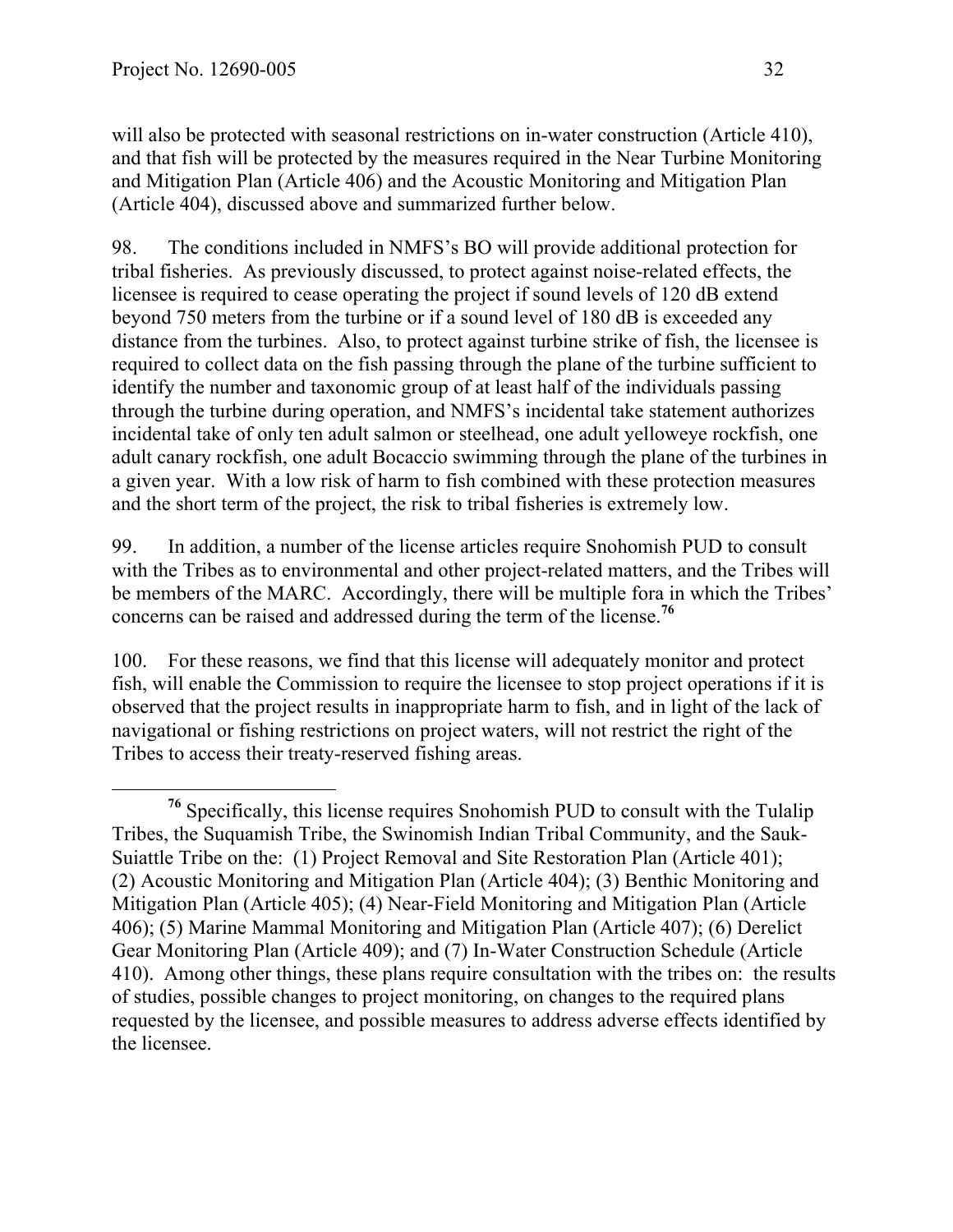# **D. Horizontal Directional Drilling and Construction Noise Abatement**

101. To minimize soil disturbance at the seafloor and protect shoreline resources, Snohomish PUD prepared an HDD Plan.<sup>77</sup> The plan defines the techniques and materials needed for the drilling process and provides methods to avoid causing erosion or spills. Because the drilling and construction process will occur near residences, staff recommended that drilling be conducted between 7:00 a.m. and 7:00 p.m. However, once drilling starts, it may not be practicable to stop drilling until the bore hole is completed. Therefore, in the EA,**<sup>78</sup>** Commission staff recommended provisions to implement noise abatement measures in the event HDD processes extend into nighttime hours. Article 402 requires implementation of the plan with staff's additional provisions.

102. Washington Ecology included several requirements related to protecting water quality during HDD in its Water Quality Certificate. Those measures are discussed above and required by this license (Ordering Paragraph, E, Article 402, and Appedix A).

# **E. Invasive Species Management and Control**

103. To minimize the potential introduction and spread of invasive plants, staff recommended Snohomish PUD use weed-free fill material and native plants and soils to revegetate disturbed areas; regularly inspect disturbed areas for colonizing invasive plants; and promptly take steps to eradicated invasive plants.**<sup>79</sup>** Article 403 requires implementing these measures.

# **F. Interpretation and Education Plan**

104. To educate the public about the project, the National Park Service recommended that Snohomish PUD develop and install an interpretive display at the project. Staff recommended**<sup>80</sup>** Snohomish PUD file a plan for the installation of such a display at a publicly accessible site within view of the turbine locations. Article 413 requries this measure.

**<sup>79</sup>** *Id.* at 113.

**<sup>80</sup>** *Id.* at 121.

**<sup>77</sup>** *Id.* at 30-31.

**<sup>78</sup>** *Id.* at 141-42.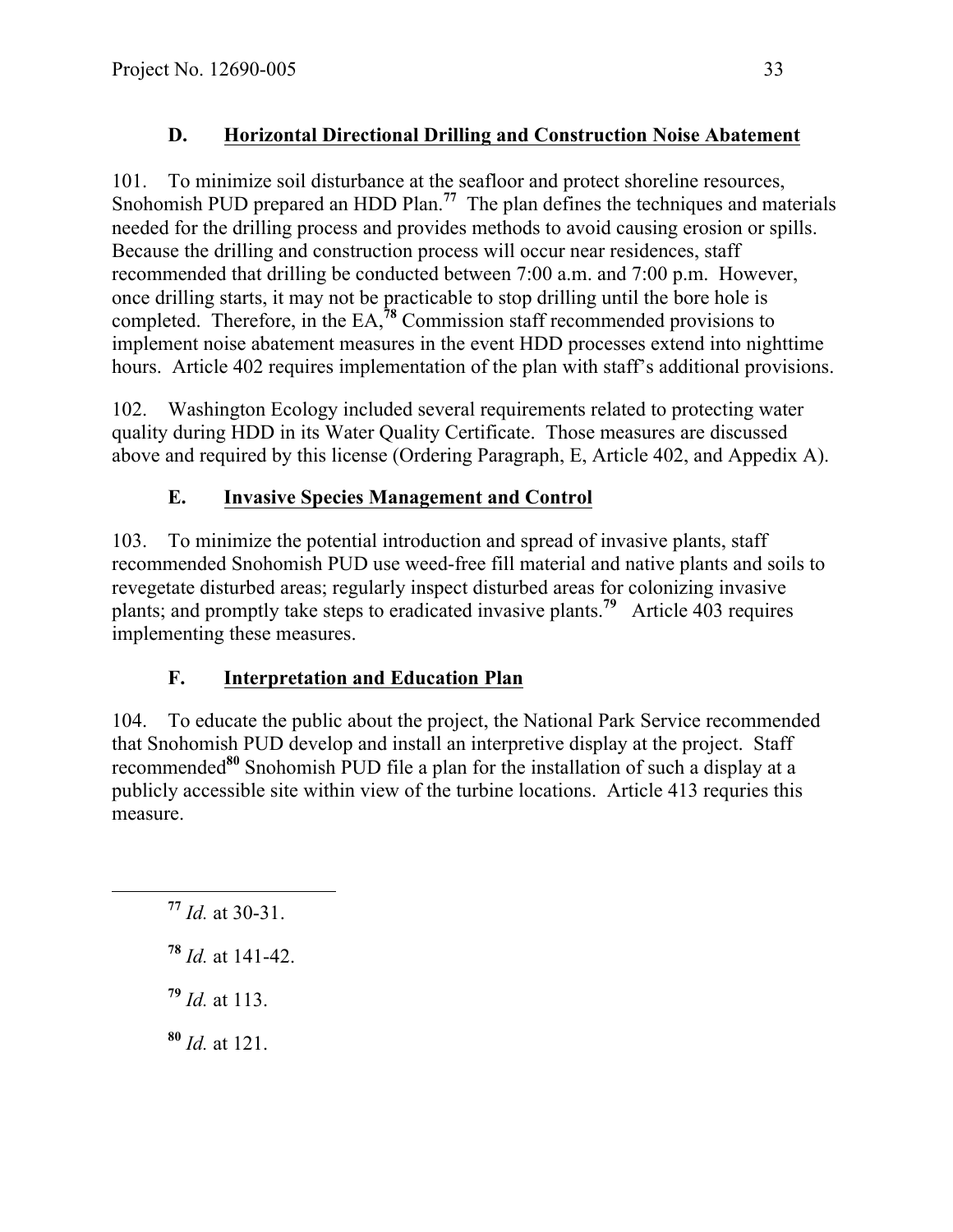# **G. Project Safety Plans**

105. FWS and Washington Fish and Wildlife recommended implementation of the Project Safeguard Plans, which include the Project and Public Safety Plan, the Navigation Safety Plan, the Emergency Shutdown Plan, and the Project Removal Plan. The Project and Public Safety Plan and Navigation Safety Plan are not within the scope of section 10(j) because they are not specific fish and wildlife measures, but are considered under the broad public-interest standard of section  $10(a)(1)$  and are required by Articles 305 and 306, respectively.

#### **COMPLIANCE WITH THE NATIONAL ENVIRONMENTAL POLICY ACT**

106. The draft and final EAs analyze the potential impacts to aquatic resources, terrestrial resources, threatened and endangered species, recreation, land use and aesthetics, cultural resources, other developmental activities such as the PC-1 North cable, and cumulative impacts. In addition to Snohomish PUD's proposal, staff considered two alternatives: (1) Snohomish PUD's proposal with staff modifications; and (2) the no-action alternative, meaning the project would not be constructed and there would be no change to the existing environment.**<sup>81</sup>**

107. The staff alternative included Snohomish PUD's proposals, with modifications, to implement measures for: (1) removing the project and restoring the site; (2) preventing further turbine interaction during emergency shutdowns (discussed further below); (3) abating noise associated with the HDD processes in nighttime hours; (4) mitigating scour among the turbine footings on the seafloor; (5) installing an interpretive display for public education; (6) preventing damage to archeological or historic properties; (7) preventing unreasonable obstructions the project might have on navigation; and (8) coordinating project installation and maintenance with Washington State Ferries to avoid disruptions to scheduled ferry services.**<sup>82</sup>**

108. As described in the EA, constructing and operating the project would result in minor and short-term effects including: (1) disturbances to the seabed during the HDD process and during installation of the turbines; (2) noise and visual effects during the construction of the onshore facilities; (3) navigability over project waters on fishermen, recreational boaters, and ferry operators during project installation, onsite maintenance, and project removal; and (4) operational noise effects on fish and marine mammals.

**<sup>81</sup>** *Id*. at 15-23.

**<sup>82</sup>** *Id*. at 23-24.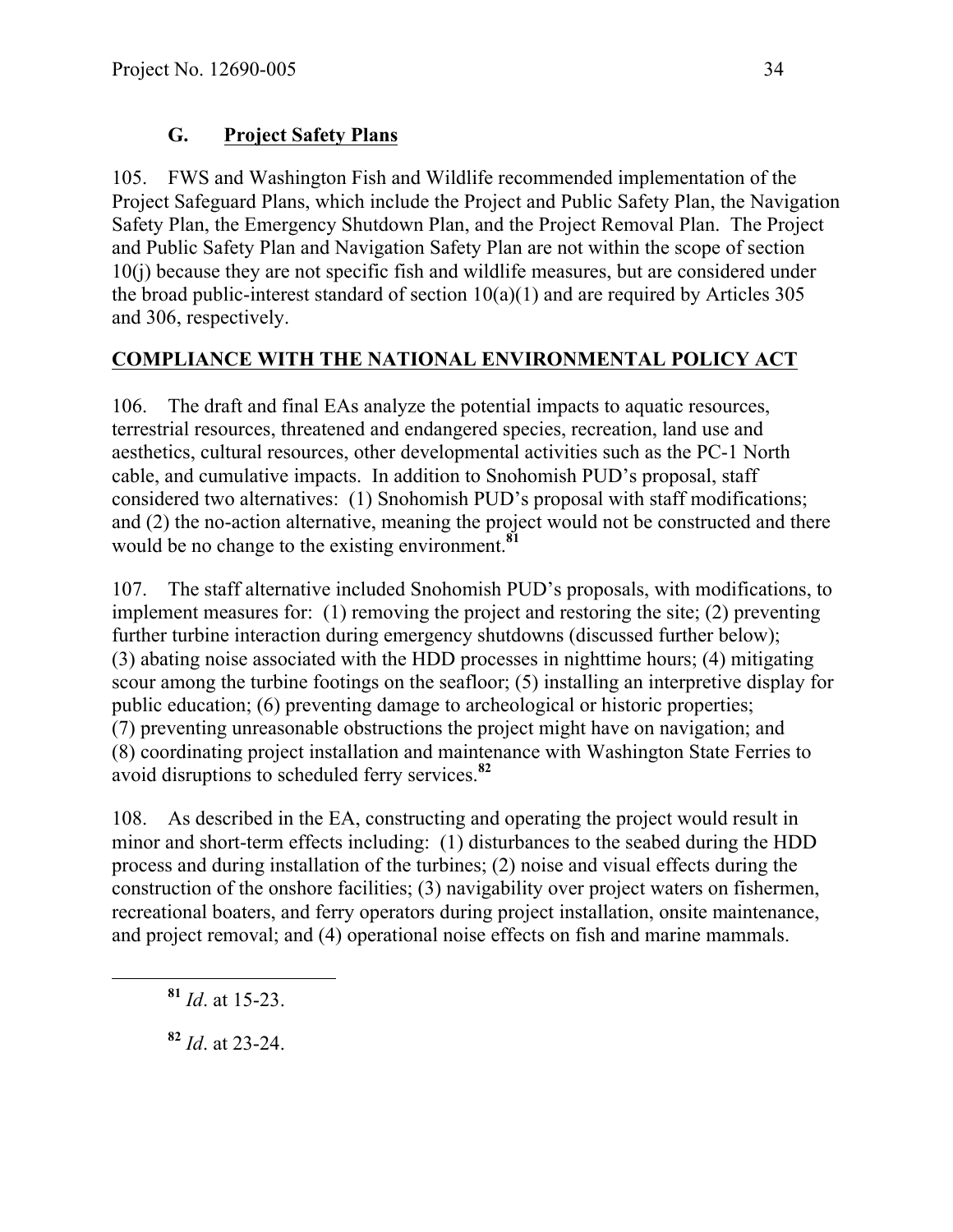Commission staff also determined that the environmental monitoring plans proposed by Snohomish PUD and as modified by Commission staff would provide information to confirm such impacts.**<sup>83</sup>** Based on these findings, staff found that issuance of a license for the Admiralty Inlet Project, with staff's recommended environmental measures, would not constitute a major federal action significantly affecting the quality of the human environment.**<sup>84</sup>**

# **A. Analysis of Effects and Mitigation Measures**

109. PC Landing argues the EA inadequately analyzes the potential impacts to PC-1 North resulting from new marine operations due to the project's mechanical brake, including the potential risk of increased anchor drops. PC Landing also argues that the EA inadequately evaluates scour impacts because the EA fails to address the uncertainty of the underlying subsurface sediments and turbine footing design. PC Landing states that the EA should identify the specific thresholds at which observed scour will trigger mitigation and require notice to PC Landing, and define the specific mitigation measures that will be put in place.**<sup>85</sup>**

110. We disagree. Section 102(2)(E) of NEPA requires agencies to take a "hard look" at the potential environmental consequences of their proposed actions.**<sup>86</sup>** However, in carrying out their NEPA responsibilities, agencies are governed by a rule of reason.**<sup>87</sup>** Commission staff determined that the need to cease turbine rotation would likely occur in four situations, including: (1) if a killer whale is injured by the project; (2) if acoustic monitoring indicates noise levels have the potential to injure marine mammals; (3) if

**<sup>83</sup>** *Id*. at 173-74.

**<sup>84</sup>** *Id.* at 179.

**<sup>85</sup>** PC Landing (citing *Dine Citizens Against Ruining Our Env't. v. Klein*, states that by not identifying what marine operations will take place to correct scour impacts, Commission staff violated NEPA by deferring analysis of the mitigation. 747 F. Supp. 2d 1234, 1258-59 (D. Colo. 2010) (Dine Citizens)).

**<sup>86</sup>** *Alabama Power Co.*, 141 FERC ¶ 61,127, at P 80 (citing *Comm. for Auto Responsibility v. Solomon*, 603 F.2d 992, 1002 (D.C. Cir. 1979), *cert. denied*, 445 U.S. 915 (1980)).

**<sup>87</sup>** *Natural Res. Defense Council v. Morton*, 458 F.2d 827, 834-37 (D.C. Cir. 1972).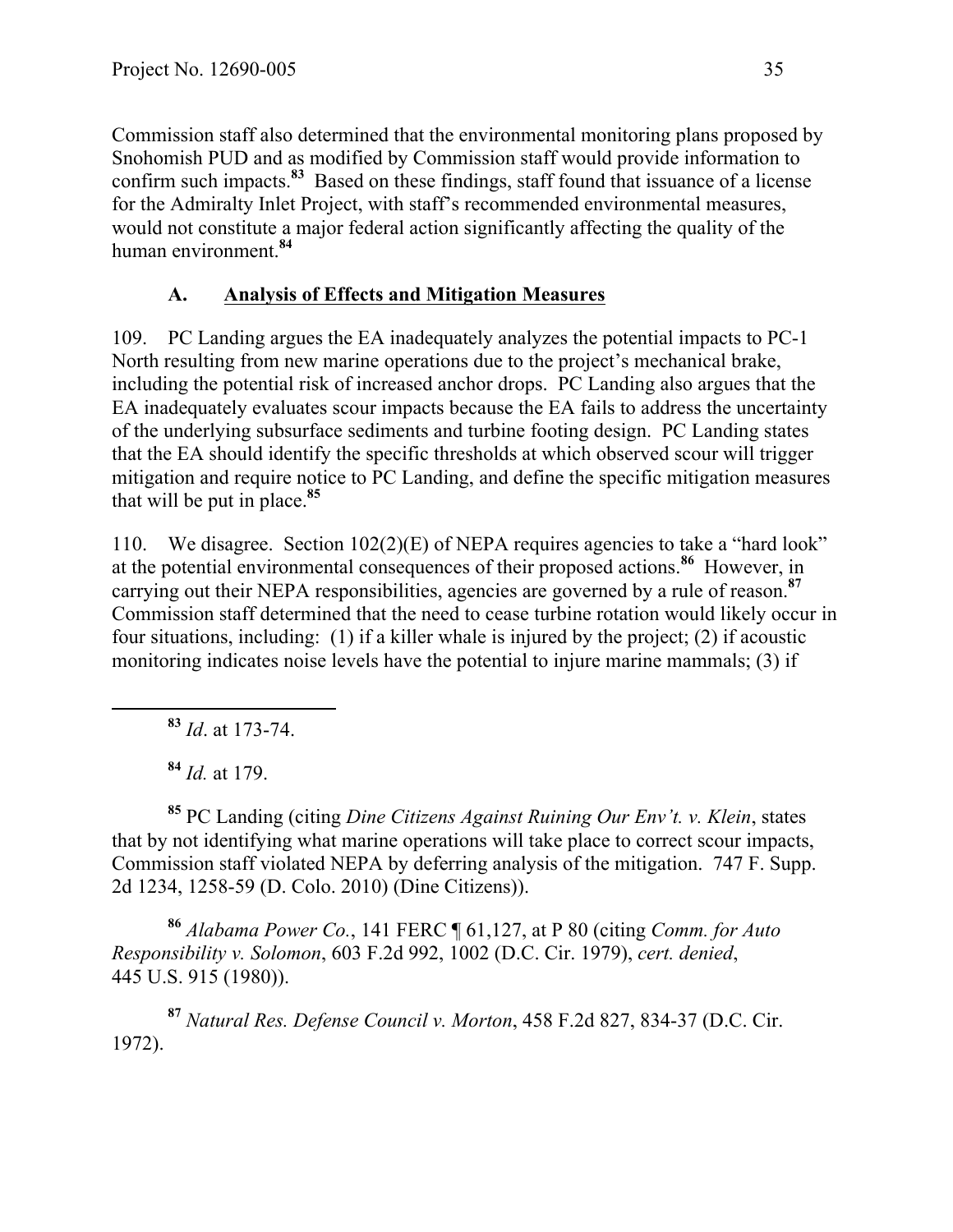monitoring suggests injuries or mortality beyond incidential take limits specified by NMFS; and (4) if vibration or differential settlement in excess of design thresholds are detected. Commission staff explained,**<sup>88</sup>** and we have summarized in this order, that the probability of any of these conditions occurring is very low.

111. Nevertheless, Commission staff also explained,**<sup>89</sup>** and we affirm, that the measures proposed by Snohomish PUD will adequately minimize the risk of any anchor drops causing damage to PC-1 North. These measures include: (1) installing, removing, and maintaining the turbines under only the most favorable weather and tidal conditions; (2) using "live-boat" techniques, allowing Snohomish PUD to conduct marine operations without the use of any anchors; and (3) developing and implementing a Hazard Identification and Risk Assessment in consultation with the Coast Guard, the Corps, and PC Landing. These measures apply to Snohomish PUD's mechanical brake operations.

112. In regard to scour, Commission staff found that any scour caused by the project's turbines will likely be minimal and limited to the area surrounding the foundational footings of the turbines.**<sup>90</sup>** Staff also recommended, and this license requires in Article 304, that Snohomish PUD submit to the Commission plans and specifications to confirm that the size of the footings are appropriately designed. To further ensure that PC-1 North is not affected by any scouring caused by the project, staff recommended,<sup>91</sup> and this license requires (Article 309), Snohomish PUD to monitor and measure scour, to define scour thresholds triggering mitigation measures in consultation with PC Landing and state and federal agencies, and to implement protection measures to correct scouring that propagates towards PC-1 North.

113. Although PC Landing argues that the scour protection measures should be identified and evaluated prior to licensing, Commission staff determined, and we confirm, that any number of solutions may be implemented to correct scour, including the use of scour skirts or scour-resistant materials, or even project removal. Therefore, it is unreasonable to develop more detailed plans for a problem that is unlikely to occur and best dealt with through the development of problem-specific solutions.

**<sup>89</sup>** *Id.* at 126-31, 170-71.

**<sup>90</sup>** *Id.* at 32-35.

**<sup>91</sup>** *See id.* at 32-34.

**<sup>88</sup>** EA at 82-84.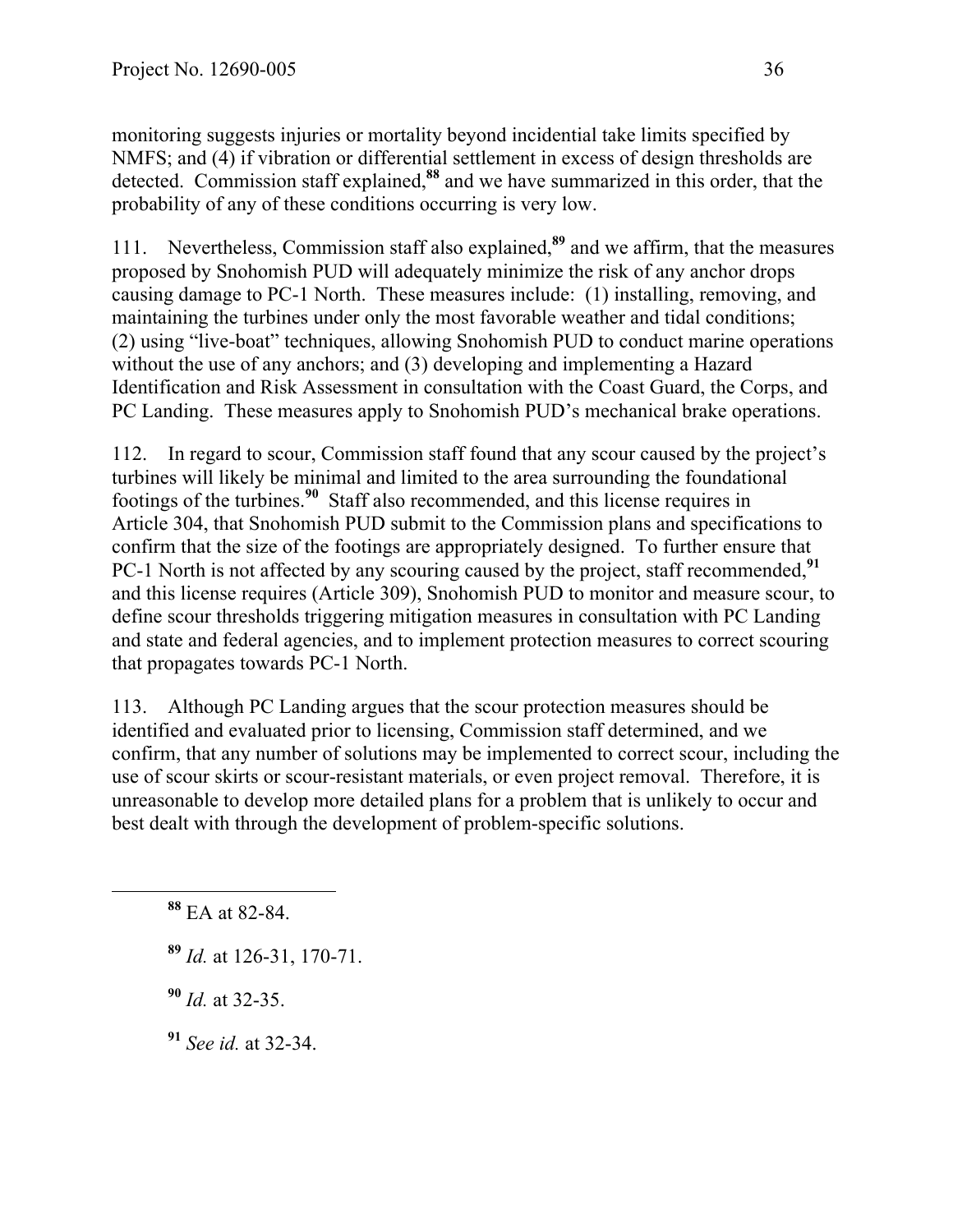114. Further, there is no requirement that a determination of mitigation plans be made at the time of license issuance.**<sup>92</sup>** PC Landing cites *Dine Citizens* in its contention that Commission staff violated NEPA by deferring analysis of mitigation.**<sup>93</sup>** However, in *Dine Citizens* the inadequate EA contained only "vague reference to 'mitigation/data recovery plans'" that were to be prepared.<sup>94</sup> Here, where Commission staff analyzed specific mitigation measures, including monitoring designed to ensure that scouring towards PC-1 North is measured and corrected appropriately, the Commission has satisfied NEPA's requirement to reasonably consider and discuss mitigation measures.**<sup>95</sup>**

115. For these reasons, we disagree with PC Landing and find that Commission staff thoroughly evaluated the potential impacts to PC-1 North resulting from the project's mechanical brake and thoroughly considered and mitigated the scour-related impacts the project may have on PC-1 North.

## **B. Analysis of "Worst-Case" Scenarios**

116. PC Landing states that although the EA addresses normal installation, removal, and maintenance, it fails to describe or analyze non-standard marine operations or potential hazards to PC-1 North from marine operations in the event of differential settling or scour from turbine failure and efforts to recover a failed turbine. Without such a "worst-case" assessment, PC Landing claims the Commission cannot make a finding that there would be no impacts to PC-1 North resulting from the project.

117. NEPA does not require the precision PC Landing Corp seeks in our NEPA analysis. Concerning speculative and unknown information, "An EIS [or an EA] is required to furnish only such information as appears to be reasonably necessary under the circumstances for evaluation of the project rather than to be so all-encompassing in scope

**<sup>93</sup>** 747 F. Supp. 2d 1234 (D. Colo. 2010).

**<sup>94</sup>** *Id.* at 1258.

**<sup>95</sup>** *Marysville Hydro Partners*, 62 FERC ¶ 61,011, n.52 (1993) ("[T]he Supreme Court has held that NEPA does not require agencies to develop a final mitigation plan prior to a proposed agency action.") (citing *Robertson v. Methow Valley Citizens Council*, 490 U.S. 332 (1989)).

**<sup>92</sup>** *See City of Seattle, Washington, Dep't of Lighting*, 4 FERC ¶ 61,114 (1978); *see also Idaho Power Co.*, 110 FERC ¶ 61,242, at PP 12-18 (2005) (finding that the details of specific mitigation and enhancement measures approved in the license order may be developed in post-license plans).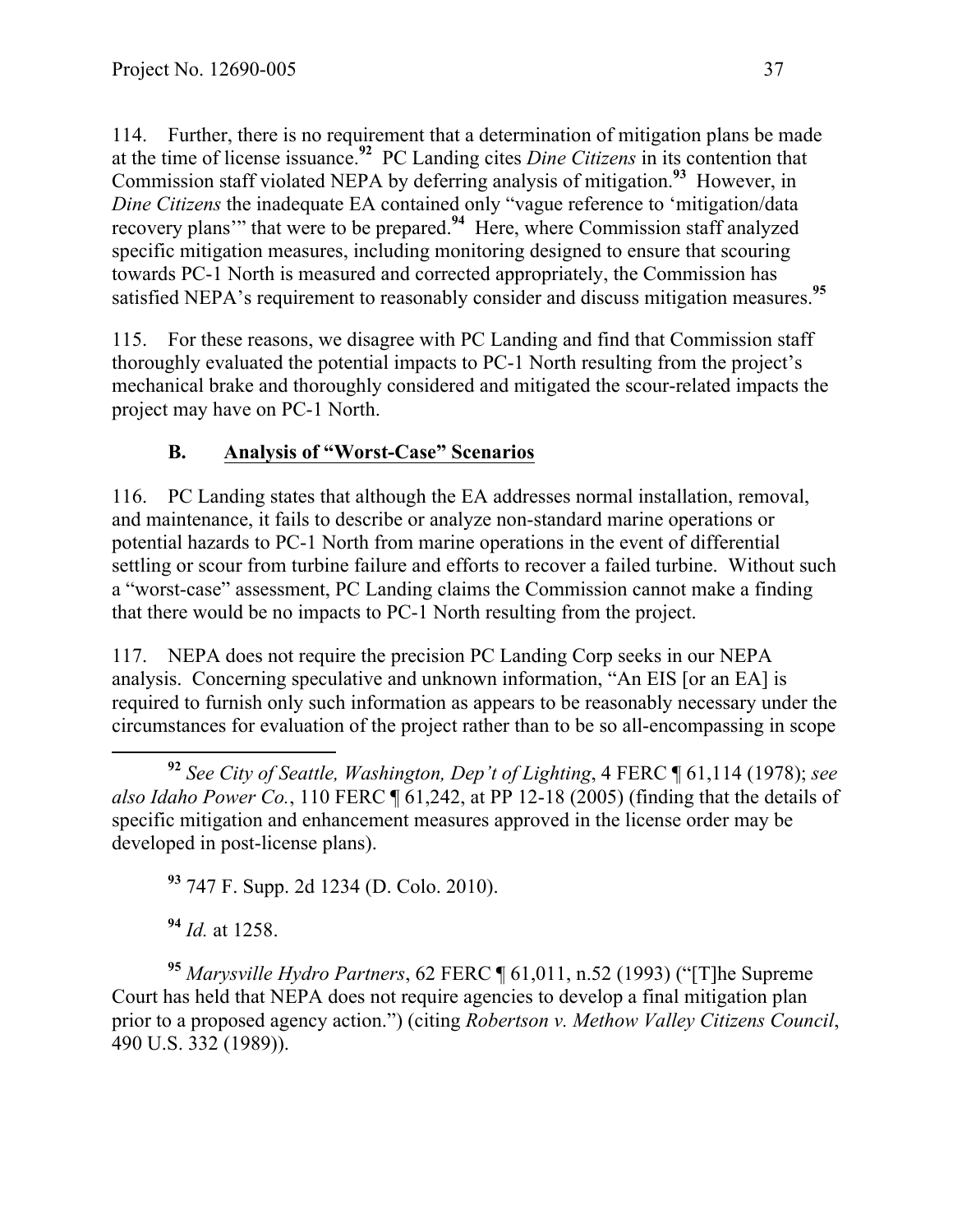that the task of preparing it would become either fruitless or well[-]nigh impossible."**<sup>96</sup>** We find that it would be pure speculation as to what a so called "worst-case" scenario may involve, and that such conjecture on the various permutations of non-routine marine operations, as PC Landing requests, is not reasonably foreseeable or needed at this time.

#### **C. Need for an Environmental Impact Statement**

118. The Treaty Council asserts that the Admiralty Inlet Project will significantly affect the quality of the human environment and that, therefore, under NEPA's requirements,<sup>97</sup> an Environmental Impact Statement (EIS) rather than an EA is required. PC Landing also contends that because of the substantial unknowns in operational procedures inherent in the experimental project, particularly in regard to the braking system, the Commission should conduct an EIS.

119. The test for determining the need for an EIS is whether an action will have a significant impact on the quality of the human environment.**<sup>98</sup>** To that end, staff prepared an EA to assist in determining whether to prepare an EIS.**<sup>99</sup>** As explained throughout this order, in preparing the EA, staff thoroughly considered the potential impacts of licensing the project on all of the potentially effected resources, including impacts to marine mammals, fish, fishing, benthic communities, threatened and endangered species, navigation, submerged cables, terrestrial vegetation, water quality, aquatic species, wildlife, and recreation. Although staff identified potential impacts to some resources, these impacts are minor and short term.

120. Included in its analysis of potential impacts, staff analyzed Snohomish PUD's proposal to use a mechanical brake to shut down the turbines,**<sup>100</sup>** which will require Snohomish PUD to use an ROV to insert a pin through the outer ring of a turbine and into the blade housing. The complete shutdown process is estimated to take up to four days,

**<sup>96</sup>** *Natural Res. Def. Council v. Callaway*, 524 F.2d 79, 88 (2nd Cir. 1975).

**<sup>97</sup>** 42 U.S.C. §§ 4321-4370(f) (2012).

**<sup>98</sup>** *Id.* § 4332(2)(c).

**<sup>99</sup>** 40 C.F.R. § 1501.4(c) (2013).

**<sup>100</sup>** *See* EA at 80-84.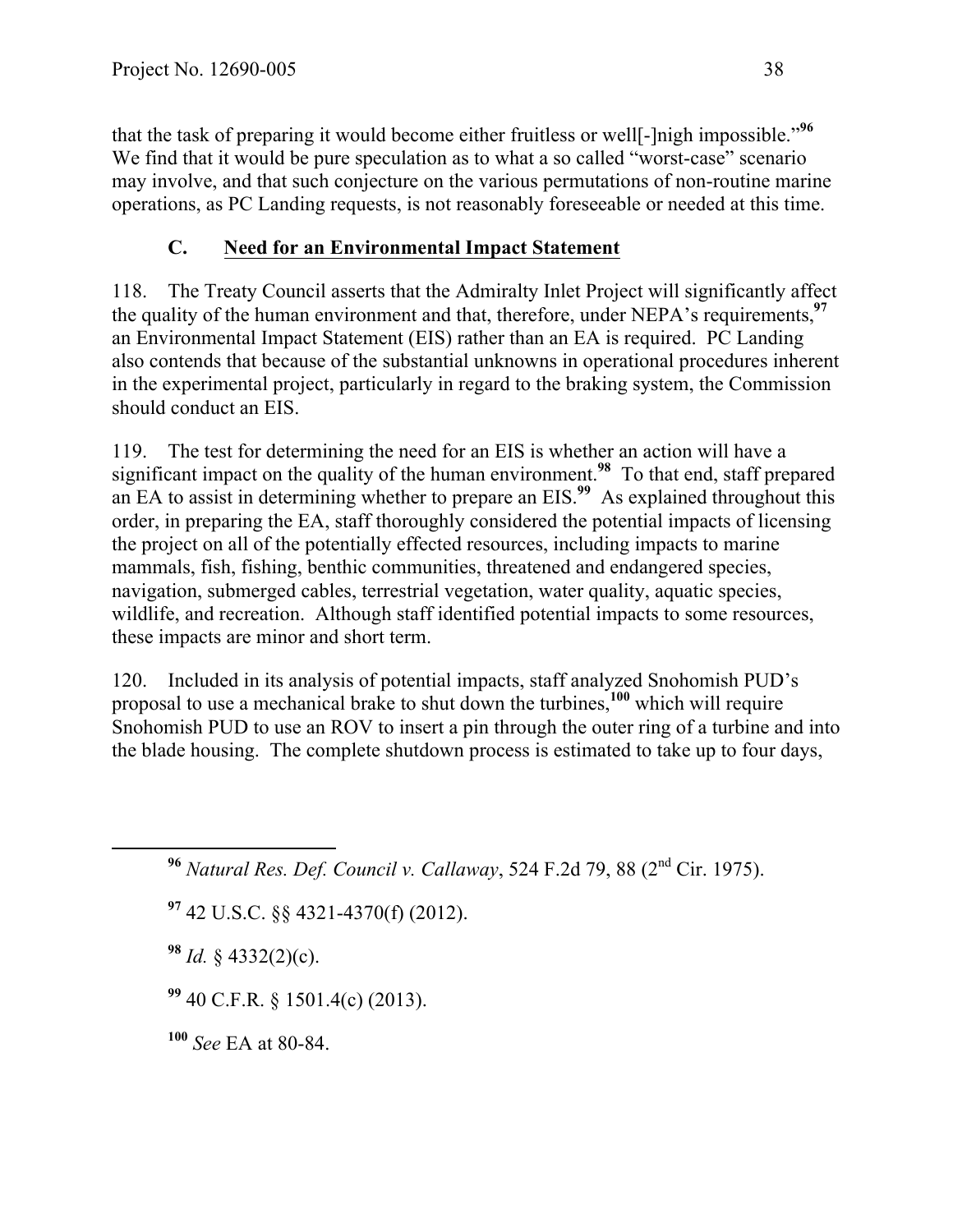but is more likely to take less than a day.**<sup>101</sup>** Snohomish PUD's proposal to employ a mechanical braking system is novel, as the Commission, to date, has only approved tidal and in-river pilot projects with remotely activated, electrical brakes. However, staff held a technical conference on this subject, which PC Landing attended and participated therein. Staff determined that although the need to deploy the mechanical brake is low, the mechanical brake can work within a reasonable timeframe should it be necessary to protect environmental resources, PC-1 North, or public safety.**<sup>102</sup>**

121. The Council on Environmental Quality's regulations implementing NEPA state that whether a project will have significant impacts on the environment depends on both "context" and "intensity" of the impacts.<sup>103</sup> The context for this project involves a very small portion of Admiralty Inlet for a short-time period, and the intensity of the impacts is low, especially because of the monitoring and adaptive management procedures associated with the project. Therefore, we agree with the analysis and findings in the EA that the anticipated impacts of the project, taken as a whole, are not of sufficient magnitude to significantly affect the human environment.

## **D. Alternatives Considered**

122. PC Landing asserts that the EA did not consider a reasonable range of "alternatives" that it proposed, such as: (1) alternative thresholds of tidal power density necessary for a commercially viable tidal energy project; and (2) alternative sites located west of the proposed turbine location, about 500 to 950 meters from PC-1 North. PC Landing contends that, in declining to consider these alternatives, the EA does not satisfy the NEPA requirement that a reasonable range of alternatives be defined and considered.**<sup>104</sup>**

**<sup>102</sup>** *See* EA at 84.

**<sup>103</sup>** 40 C.F.R. § 1508.27(b) (2013).

**<sup>104</sup>** PC Landing also argues that Commission staff failed to provide analysis in the EA to address many of its concerns, including impacts on PC-1 North because of anchor drops and how to mitigate such impacts; impacts to PC-1 North resulting from turbine failure; and repair-related impacts to PC-1 North.

**<sup>101</sup>** Snohomish PUD states that its mechanical braking system could be employed within 3–9 hours. *See* Snohomish PUD's May 7, 2013 Supplemental Information Filing at 6.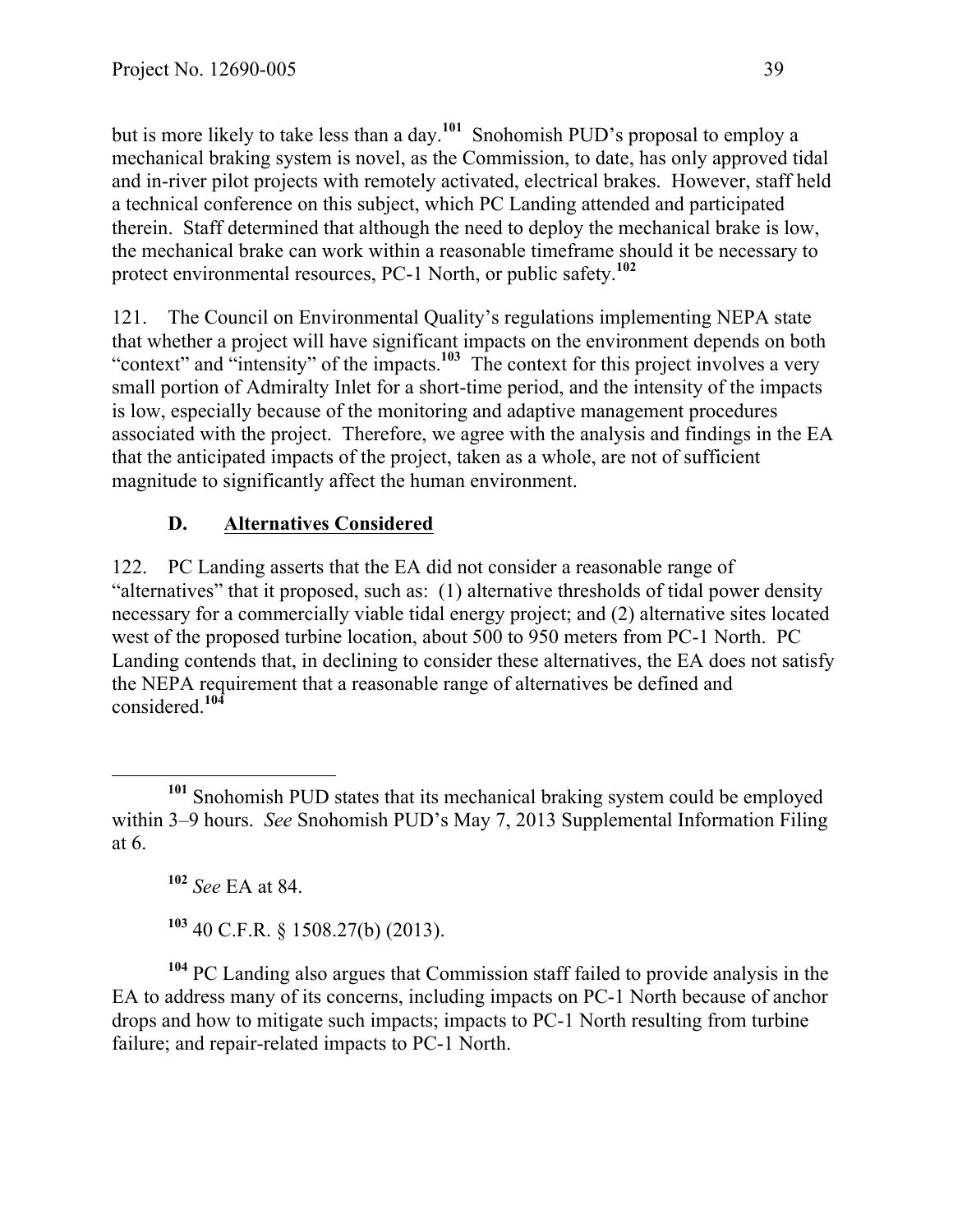123. The range of alternatives that must be considered under NEPA is within an agency's discretion.**<sup>105</sup>** The discussion of alternatives need not be exhaustive and need only provide sufficient information to permit a reasoned choice of alternatives, i.e., "reasonable" alternatives.**<sup>106</sup>** There is also no requirement to examine each proposed mitigation or enhancement measure (or groups of such measures submitted by an entity) as a separate alternative or alternatives.**<sup>107</sup>**

124. The EA discussed PC Landing's recommendations, comments, and proposed alternative measures as they applied to the particular resources at issue.**<sup>108</sup>** To the extent the EA did not specifically include in the staff alternative certain measures that PC Landing and others recommended, it discussed the reasons for not adopting those recommendations.**<sup>109</sup>** Accordingly, the analytical approach taken in the EA considered a reasonable range of alternatives and enabled staff to make informed recommendations concerning the licensing of the Admiralty Inlet Project.

## **E. Cumulative Impacts**

125. PC Landing asserts that the EA's cumulative impact analysis is deficient primarily because it does not consider the risks posed by the project in the context of any and all other proposed tidal energy projects located, or planned to be located, adjacent to submarine telecommunication cables. Specifically, PC Landing argues the Commission should consider ORPC Alaska 2, LLC's East Foreland Tidal Energy Project No. 13821, proposed to be located in Nikiski, Alaska, which is currently being studied under a preliminary permit.

**<sup>105</sup>** *Vermont Yankee Nuclear Power Corp. v. NRDC*, 435 U.S. 519, 551-52 (1976).

**<sup>106</sup>** *See* section 102(2)(C)(iii) of NEPA, 42 U.S.C. § 4332(2)(C)(iii); and *North Carolina v. FPC*, 533 F.2d 702, 707 (D.C. Cir. 1976) (citing *Natural Res. Def. Council v. Morton*, 485 F.2d 827 (D.C. Cir. 1972)).

**<sup>107</sup>** *Idaho Power Co.*, 110 FERC ¶ 61,242, at PP 80-85 (2005).

**<sup>108</sup>** *See, e.g.*, discussion of impacts related to: anchor drops (*see* EA at 126-31); turbine failure (*see* EA at 126-31); and repairs to PC-1 North (*see* EA at 126-31).

**<sup>109</sup>** *See, e.g.*, discussion of why the turbine site locations enable Snohomish PUD to gain information to determine if the energy potential for a commercial scale project is feasible without negative impacts to the PC-1 North cable (*see* EA at 126-31); and discussion of why EA did not recommend adopting PC Landing's recommended location for siting of the project's turbines (*see* EA at 170-72, B-6).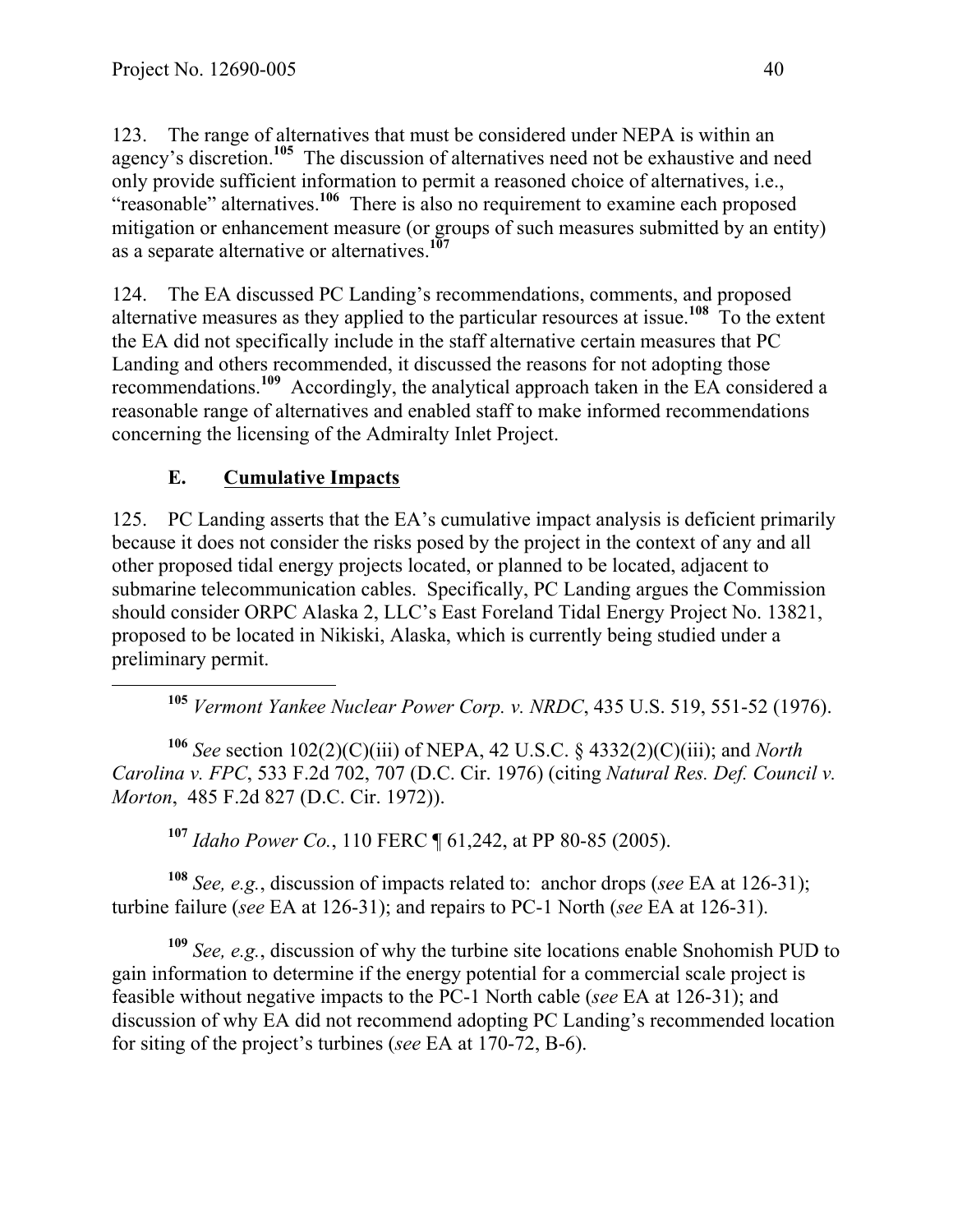126. In the EA, Commission staff analyzed the cumulative impacts the project would have on marine fish and mammals in combination with the other activities that occur within Admiralty Inlet, including commercial fishing and vessel traffic. Commission staff also determined that the installation of additional hydrokinetic devices adjacent to undersea communication cables may be possible in the future, but that their development is not well enough defined to be reasonably foreseeable at this time.**<sup>110</sup>**

127. We agree with Commission staff's analysis of the cumulative impacts of the project, and find that due to the uncertainty of whether the preliminary permit issued for the East Foreland Tidal Energy Project No. 13821 will ultimately lead to a license application,**<sup>111</sup>** consideration of that preliminary permit's cumulative effect, if any, is unforeseeable and speculative at this time.

#### **F. Recommendations from the Federal Communications Commission**

128. On October 4, 2012, the FCC submitted a letter stating that it does not oppose the Commission's licensing of the Admiralty Inlet Project at a minimum separation distance of 170 meters, "so long as [the Commission] determines that the [p]roject does not present material risk to PC-1 [North]," and if the Commission is able to ensure that Snohomish PUD adheres to the safety and separation distance representations it has made.<sup>112</sup> Subsequently, on April 22, 2013, the FCC invited the Commission to nominate a representative for membership on the Communications Security, Reliability, and Interoperability Council (CSRIC) to encourage the development of guidance in determining appropriate separation distances between hydrokinetic energy projects and undersea communications cables. Towards that end, the FCC stated in its invitation that it believes the Commission's participation in the CSRIC is important because "neither FERC nor the FCC currently has sufficient expert guidance available to resolve the important issue of appropriate separation distance[s] between undersea communications . . . and undersea renewable energy projects . . . . <sup>. . 113</sup>

**<sup>110</sup>** EA at 84.

<sup>111</sup> It is the Commission's experience that preliminary permits infrequently result in the development of a license application.

**<sup>112</sup>** FCC's October 4, 2012 letter at 3.

**<sup>113</sup>** *Id.* at 2.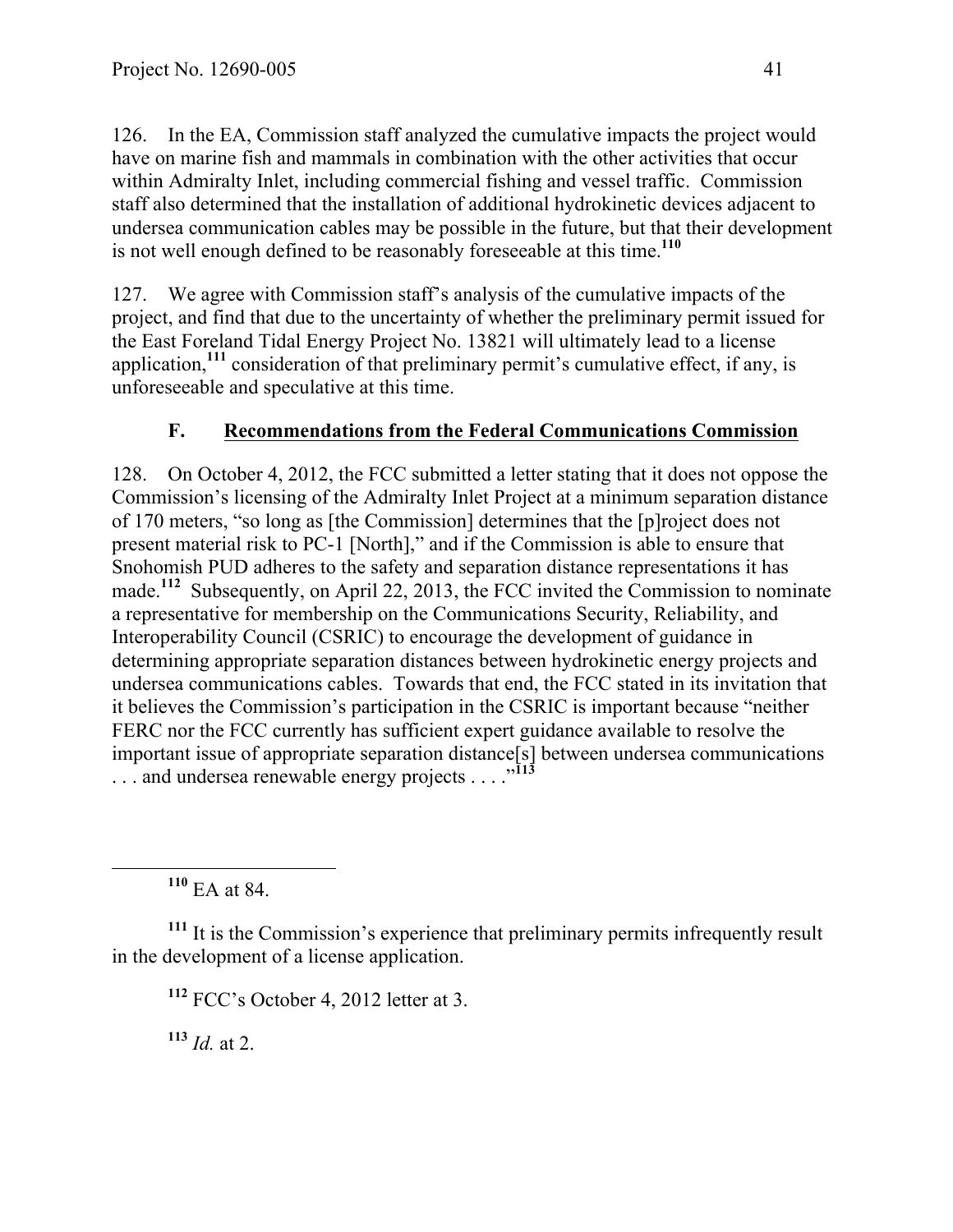129. PC Landing argues that the EA fails to sufficiency weigh the FCC's conclusions, and that further study is needed before a proper separation distance can be established.

130. Snohomish PUD responds that the FCC has not concluded that further study is necessary to determine an appropriate setback distance in this proceeding because the FCC has not changed its view from its October 4, 2012 letter, which states that the FCC does not oppose the project so long as the Commission determines that the project does not pose a material risk to PC-1 North. Snohomish PUD also states that Commission staff fully analyzed appropriate industry guidelines and recommendations in its EA when it recommended approving the location of the project with a separation distance of 170 and 238 meters.

131. In the EA, Commission staff weighed both the FCC's recommendations, industry guidelines, and Snohomish PUD's proposed measures in determining that a setback distance of 170 meters, along with strict conditions under which installation, maintenance, and removal occur, will protect the safety of the PC-1 North cable. As PC Landing points out, the FCC in its April 22, 2013 invitation to join the CSRIC, indicates that future project proposals may benefit by collaboration between CSRIC stakeholders to identify appropriate separation distances between hydrokinetic devices and undersea communications cables. However, the FCC has not disavowed its October 4, 2012 letter, deferring to the Commision whether or not to license the project upon a determination that it does not present a material risk to the cable and that Snohomish PUD will adhere to its safety and seperation representations. With the safety measures discussed and the setback distance of 170 meters, the Admiralty Inlet Project will not pose a material risk to the PC-1 North Cable, and the FCC's concerns are accordingly addressed.

## **G. Impacts to Killer Whales**

132. The ORCA Conservancy and the Pacific Whale Watch Association filed comments on the EA, asserting that the project should not be licensed because, as proposed, it poses unacceptable risks to killer whales. They state that juvenile whales or whales in pursuit of fish could swim into the blades and be injured or killed. They question the effectiveness of the emergency shutdown mechanism because of the time it could take to implement it (up to four days). They express concern that the sound generated by the turbines will cause pain for the whales and will cause behavioral displacement or discourage passage through the inlet. They question whether the project can be authorized under section 7 of the ESA, arguing that recent deaths have reduced the southern resident population of killer whales to the point where any take could result in jeopardy to the population. They also request that the project not be authorized without affirmative proof that it will not harm whales.

133. The EA sufficiently considered the project's impacts on marine mammals, including the killer whale, and determined the probability of whale interaction with the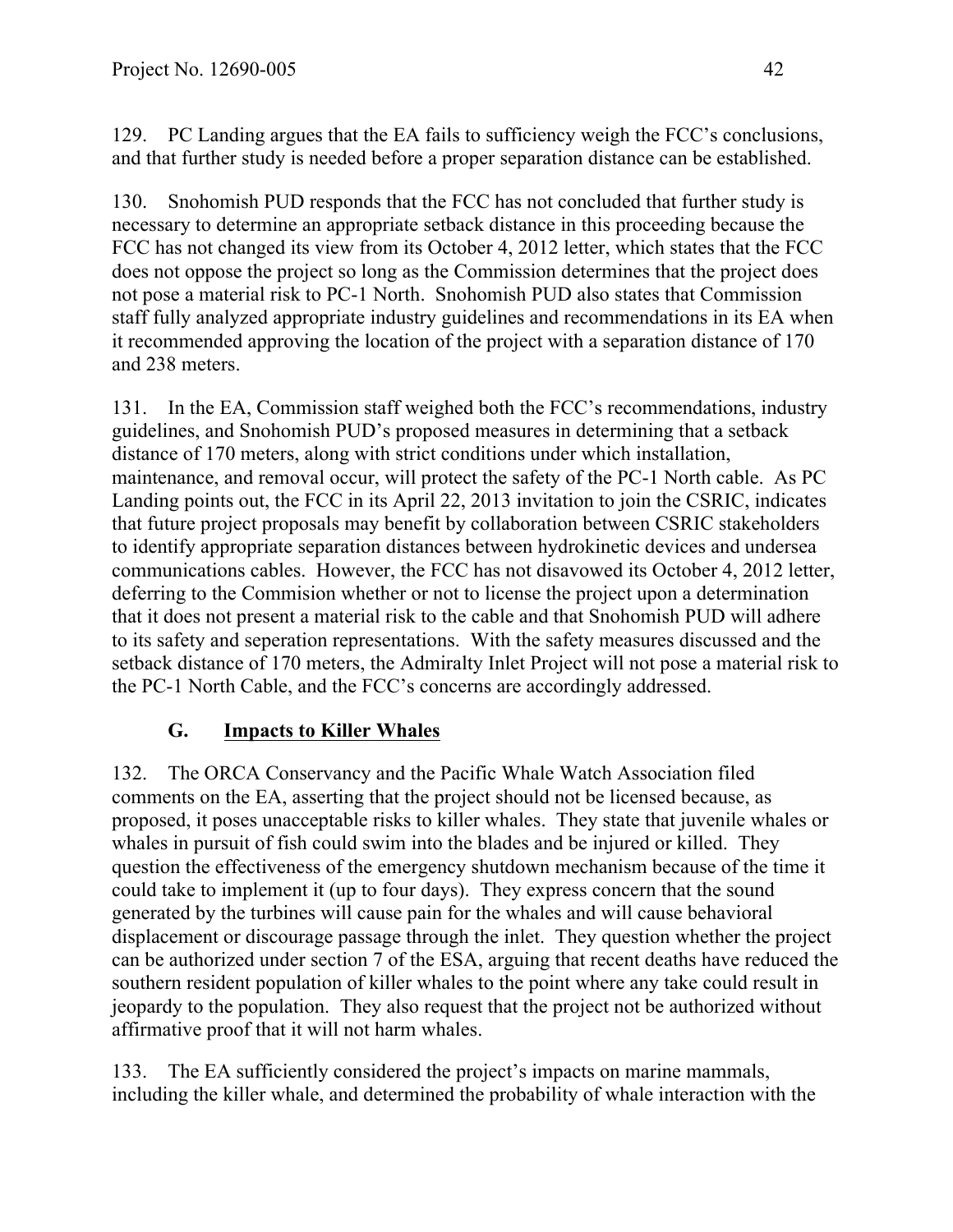turbines as low. Specifically, staff reported that killer whales will primarily be passing through Admiralty Inlet in transit, and that they dive to the depths of the turbines infrequently.**<sup>114</sup>** Further, staff determined that the noise produced by the turbines will likely cause the whales to avoid the turbines.**<sup>115</sup>** However, staff also found that should a killer whale be struck by a blade, the animal would likely only be bruised. **<sup>116</sup>**

134. In regard to turbine noise, the EA concluded that the nature of the noise coming from the relatively slow turbines and passive mechanics was not likely to harm or displace whales or fish.<sup>117</sup> Staff determined that outside of a few hundred meters from the operating turbines, the chance of marine mammals, including killer whales, from distinguishing the turbines from background noise was less than 25 percent.**<sup>118</sup>**

135. This license contains requirements that will protect killer whales and other marine mammals. The Near Turbine Monitoring and Mitigation Plan requires detection of fish and should provide observation of nearby killer whales. Those observations combined with the hydrophone monitoring required under the Marine Mammal Protection and Mitigation Plan will allow detection and observation of killer whales if they come near the turbines. The adaptive management provisions of the Marine Mammal Protection and Mitigation Plan will also allow adjustments to project operation if potential harm to killer whales is detected or, in the very unlikely event, a whale is injured. In addition, the Acoustic Monitoring and Mitigation Plan will allow detection of sounds exceeding acceptable thresholds and the Marine Mammal Monitoring and Mitigation Plan will allow detection of behavioral change, including adaptive management strategies permitting adjustments, if necessary.

136. This license also contains noise-related requirements that will ensure the project does not have detrimental effects on killer whale behavior. The Acoustic Monitoring and Mitigation Plan of this license requires that if the sound level from turbine operation exceeds 120 dB<sup>119</sup> at a distance greater than 750 meters from the turbine when the turbine

**<sup>115</sup>** NMFS's December 3, 2013 BO at 106.

**<sup>116</sup>** EA at 108-109.

**<sup>117</sup>** *Id.* at 78.

**<sup>118</sup>** *Id.*

**<sup>119</sup>** A sound level of 120 dB is NMFS's threshold for harassment.

**<sup>114</sup>** EA at 108-09.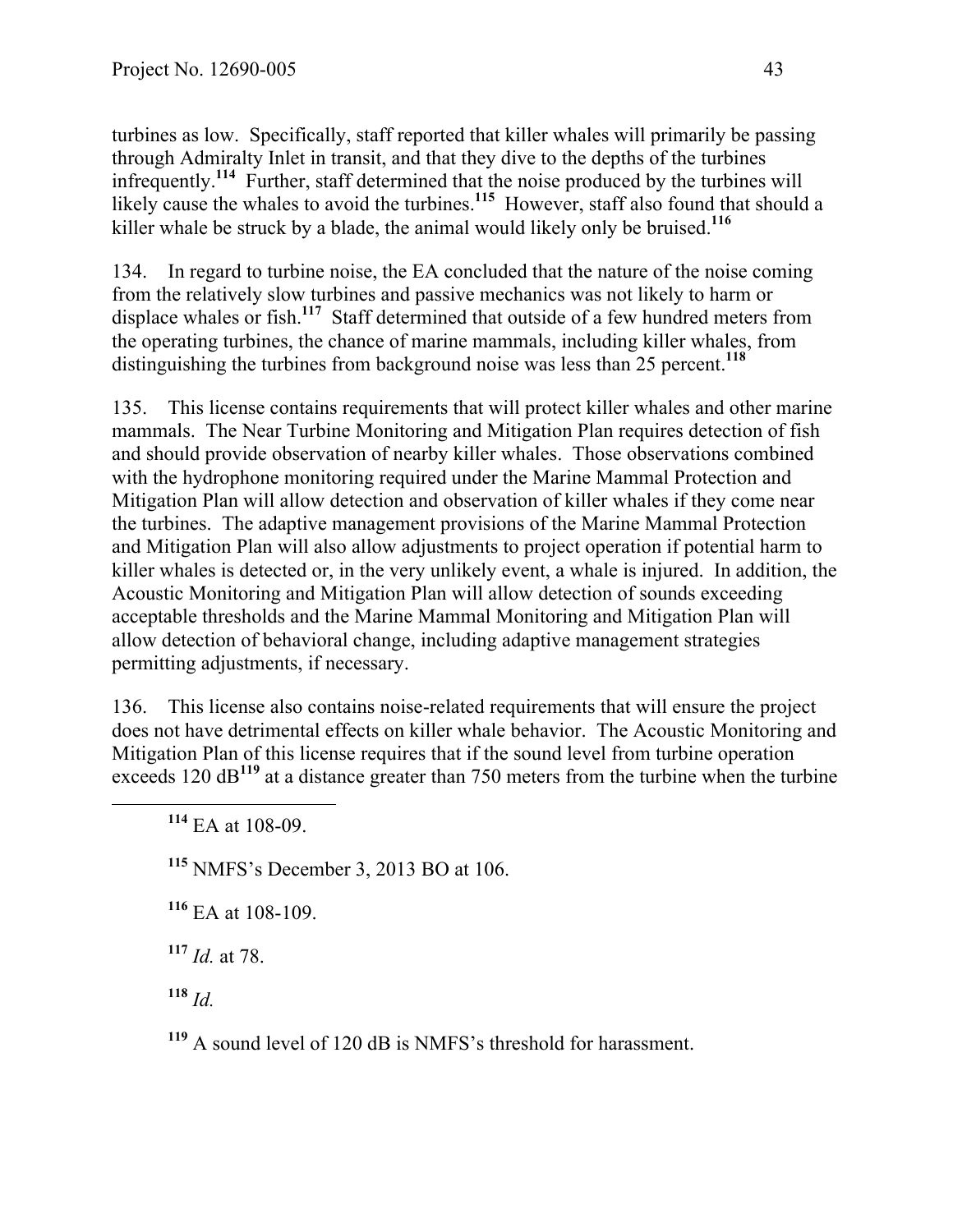is operating at the  $95<sup>th</sup>$  percentile of blade rotation velocity, the licensee shall engage the turbine brake until modifications to turbine operations or configuration can be made to reduce the sound level. If the maximum allowable area of 750 meters around the turbines was affected by noise emanating from the project, that affected area would occupy less than 15 percent of the cross section of Admiralty Inlet, leaving the remainder of the inlet available for whale passage or foraging. If killer whales were to respond negatively to noise levels, a behavioral change of this degree will not have a detrimental energy cost to a highly mobile killer whale. **<sup>120</sup>**

137. Given the very low probability of injury or harm, small project footprint, and short license term, coupled with monitoring to detect possible adverse effects and mitigation available to address such effects, including shutdown options if needed, we find that the risk from this project to the killer whale is small and relatively well understood.

#### **EXEMPTION OF THE FERC FORM 80 RECREATION REPORT**

138. The FERC Form 80 Recreation Report (Form 80) collects recreation usage data on recreation facilities at projects through the term of their licenses. Since the Admiralty Inlet Project has little or no potential for recreation facilities, the licensee is exempt from filing the Form 80 during the term of its license (Article 414).

#### **ADMINISTRATIVE PROVISIONS**

#### **A. Annual Charges**

139. The Commission collects annual charges from licensees for administration of the FPA. Article 201 provides for the collection of funds for administration of the FPA. Under the regulations currently in effect, projects with authorized installed capacity of less than or equal to 1,500 kW, including this project, will not be assessed an annual charge.

## **B. Exhibit F and G Drawings**

140. The Commission requires licensees to file sets of approved project drawings on microfilm and in electronic file format. Article 202 requires the filing of these drawings.

**<sup>120</sup>** NMFS's December 3, 2013 BO at 75, 107.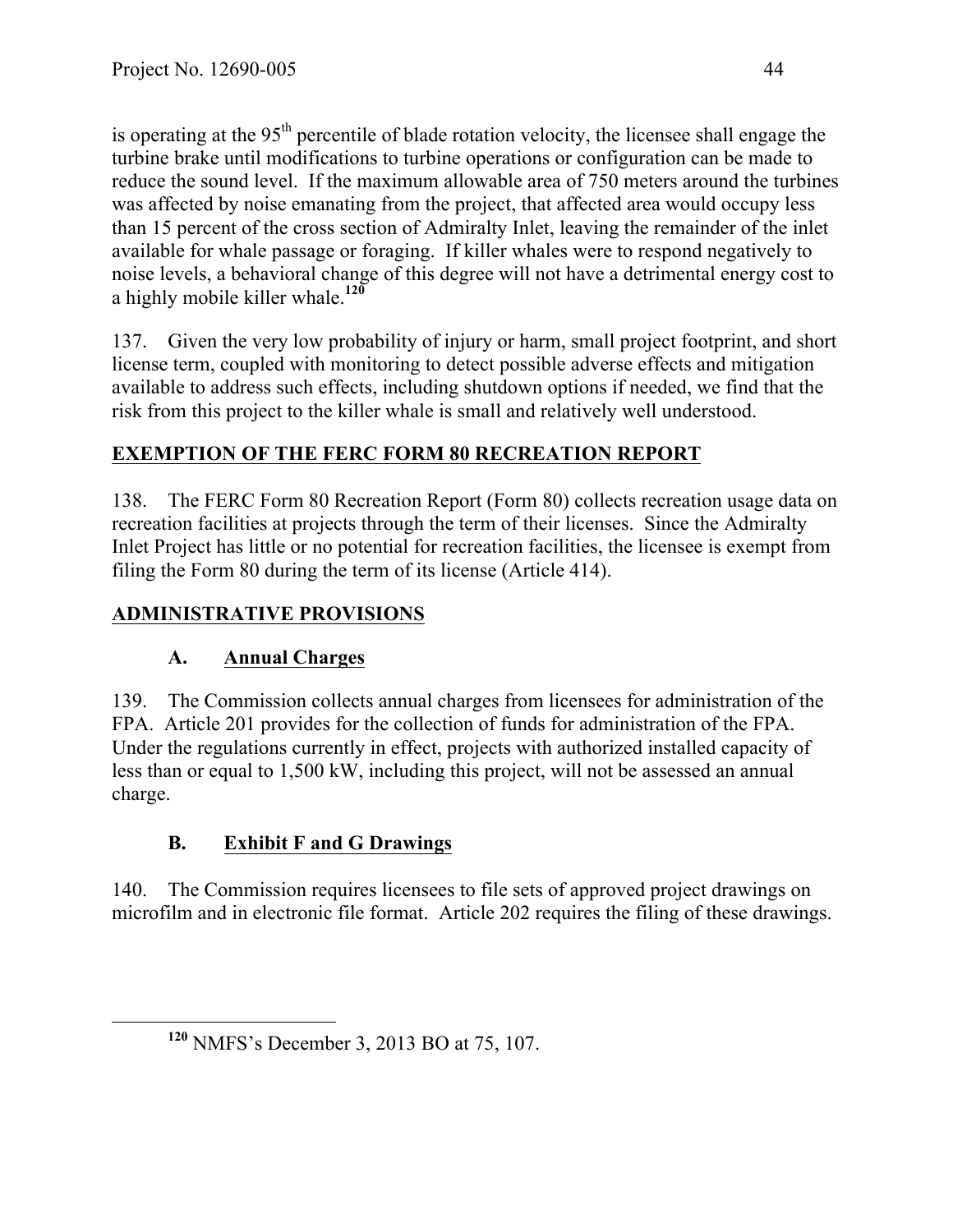## **C. Project Financing**

To ensure that sufficient funds are available for project construction, operation, maintenance, and removal, Article 203 requires the licensee to file for Commission approval documentation of project financing at least 90 days before starting any construction associated with the project.

# **D. Project Land Rights Progress Report**

141. The project will occupy 0.245 acres. Standard Article 5 set forth in L-Form 14 requires the licensee to acquire title in fee or the right to use in perpetuity all lands, other than lands of the United States, necessary or appropriate for the construction, maintenance, and operation of the project, within five years. In order to monitor compliance with Standard Article 5, Article 204 requires the licensee to file no later than four years after license issuance, a report detailing its progress on acquiring title in fee or the necessary rights to all lands within the project boundary. The report shall include specific documentation on the status of the rights that have been acquired as of the filing date of the progress report, and a plan and schedule to acquire all remaining land prior to the five-year deadline.

# **E. Use and Occupancy of Project Lands and Waters**

142. Requiring a licensee to obtain prior Commission approval for every use or occupancy of project land would be unduly burdensome. Therefore, Article 416 allows the licensee to grant permission, without prior Commission approval, for the use and occupancy of project lands and waters for such minor activities as landscape planting. Such uses must be consistent with the purposes of protecting and enhancing the scenic, recreational, and environmental values of the project.

# **F. L-Form Modification**

143. Pursuant to Ordering Paragraph (F), this license is subject to the standard license articles set forth in Form L-14 (October 1975), entitled, "Terms and Conditions of License for Unconstructed Minor Project Affecting Navigable Waters of the United States,"**<sup>121</sup>** with a modification to Article 11 to include the Secretary of Commerce as a recommending entity.

**<sup>121</sup>** L-14 is reprinted at 54 FPC 1876 *et seq.* (1975).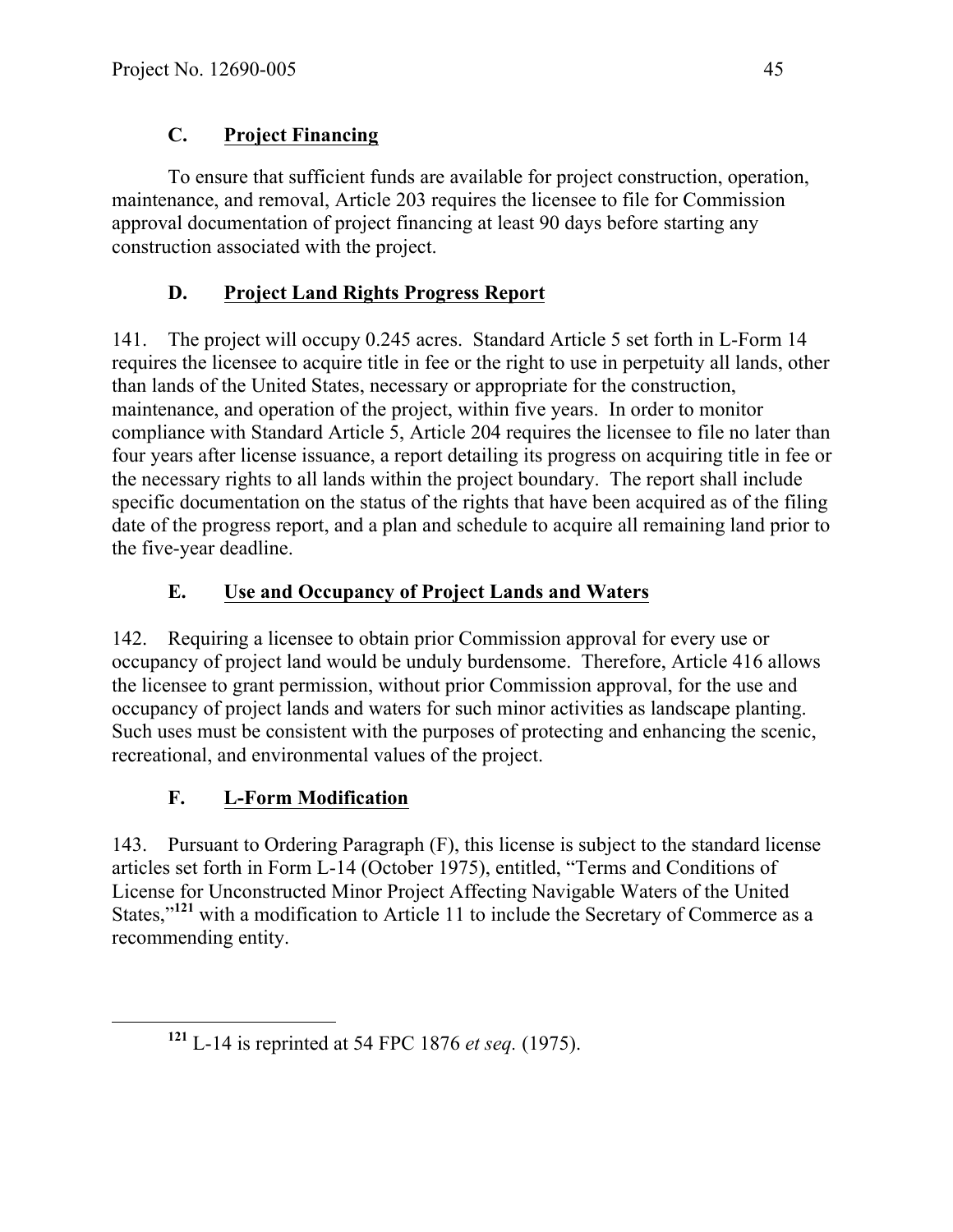#### **G. Start of Construction**

144. Article 301 requires the licensee to commence construction within two years from the issuance date of the license and to complete construction of the project within five years of the issuance date of the license.

## **H. Review of Final Plans and Specifications**

145. Article 303 requires the licensee to provide the Commission's Division of Dam Safety and Inspection (D2SI), Portland Regional Office with final contract drawings and specifications, a quality control and inspection program, a temporary construction emergency action plan, a soil erosion and sediment control plan, and a supporting design report consistent with the Commission's engineering guidelines.

146. Article 302 requires the licensee to provide design drawings and letters of approval for any cofferdams and deep excavations at least 30 days before the start of any on-site construction authorized by the license.

147. Where new construction or modifications to the project are involved, the Commission requires licensees to file revised drawings of project features as-built. Article 304 provides for the filing of these drawings.

## **I. Safeguard Plans**

148. The Safeguard Plans in this license include a Project and Public Safety Plan, Navigation Safety Plan, a Project Removal Plan, and an Emergency Shutdown Plan. **<sup>122</sup>** The Project and Public Safety Plan includes measures for identifying and responding to emergencies at the project (Article 305). The Navigation Safety Plan provides strategies for avoiding collisions with and the snagging of the turbines by tow cables and provides for ongoing consultation with the U.S. Coast Guard (Article 306). The Project Removal Plan includes a schedule for project removal, methods for the removal of the project cables, and a plan for restoring the project area to pre-project conditions (Article 401).

**<sup>122</sup>** As previously discussed, Snohomish PUD has proposed an Emergency Shutdown Plan under which shutting down the turbines could take up to four days, though it likely will take less than a day. In the event of a need for shutdown, it could be important to keep the area near the turbines clear of unnecessary traffic for public safety and to facilitate the shutdown. Therefore, in Article 307, we have required the licensee to consult with the U.S. Coast Guard to prevent interactions with the turbines or interference with shutdown efforts while a shutdown is ongoing.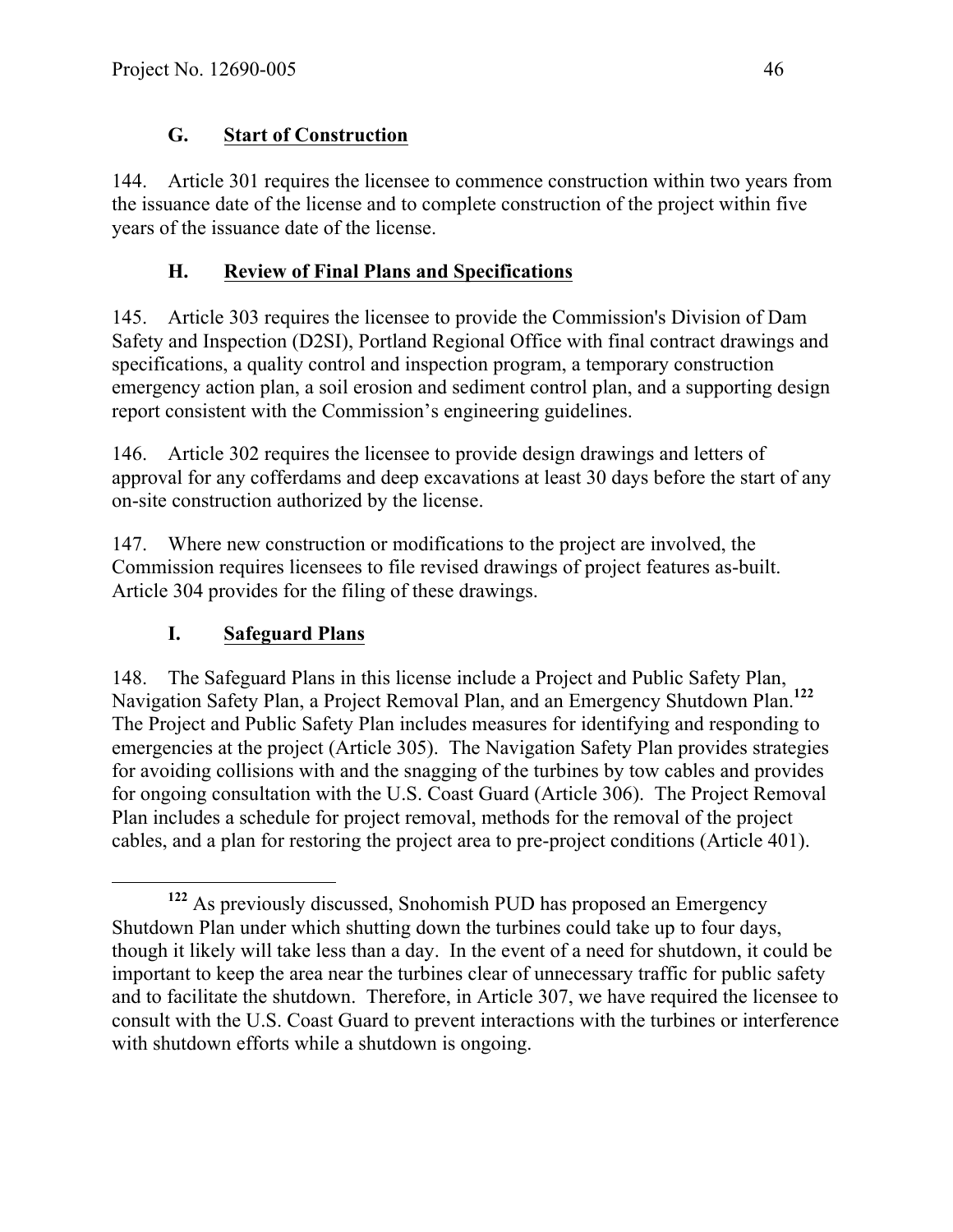The Emergency Shutdown Plan includes procedures for the shutdown of the project turbines in response to emergencies at the project (Article 307). Because of the potential delay in installing the mechanical brake, Article 307 requires the filing of a revised Emergency Shutdown Plan to specify additional measures to be taken (such as notification of United States Coast Guard, deployment of buoys or warning devices, etc.) during an emergency to keep the area near the turbines clear of unnecessary traffic and preventing further interaction with the turbine until the shutdown is complete.

149. These plans will work interdependently to ensure that the project is operated and maintained in a safe manner such that the potential for harm to the public and environmental and developmental resources in the project area is minimal. Revisions to these plans may be necessary as experience is gathered with project operations through the term of the license. Therefore, the licensee should submit any revised plans to the Commission's Division of Dam Safety and Inspections for review and comment prior to implementation.

## **J. Annual Performance Report and Certification**

150. Article 310 requires Snohomish PUD to submit a report to the Commission's Division of Dam Safety and Inspections describing the project's performance, including the adequacy of project monitoring and operations, the findings of inspections, and a summary of the major maintenance and repairs performed during the previous year.

## **STATE AND FEDERAL COMPREHENSIVE PLANS**

151. Section 10(a)(2)(A) of the FPA**<sup>123</sup>** requires the Commission to consider the extent to which a project is consistent with federal or state comprehensive plans for improving, developing, or conserving a waterway or waterways affected by the project.<sup>124</sup> Under section 10(a)(2)(A), federal and state agencies filed comprehensive plans that address various resources in Washington. Of these, Commission staff identified and reviewed six comprehensive plans that are relevant to this project.**<sup>125</sup>** No conflicts were found.

**<sup>123</sup>** 16 U.S.C. § 803(a)(2)(A) (2012).

**<sup>125</sup>** The list of applicable plans can be found in section 5.5 of the EA for the project.

**<sup>124</sup>** Comprehensive plans for this purpose are defined at 18 C.F.R. § 2.19 (2013).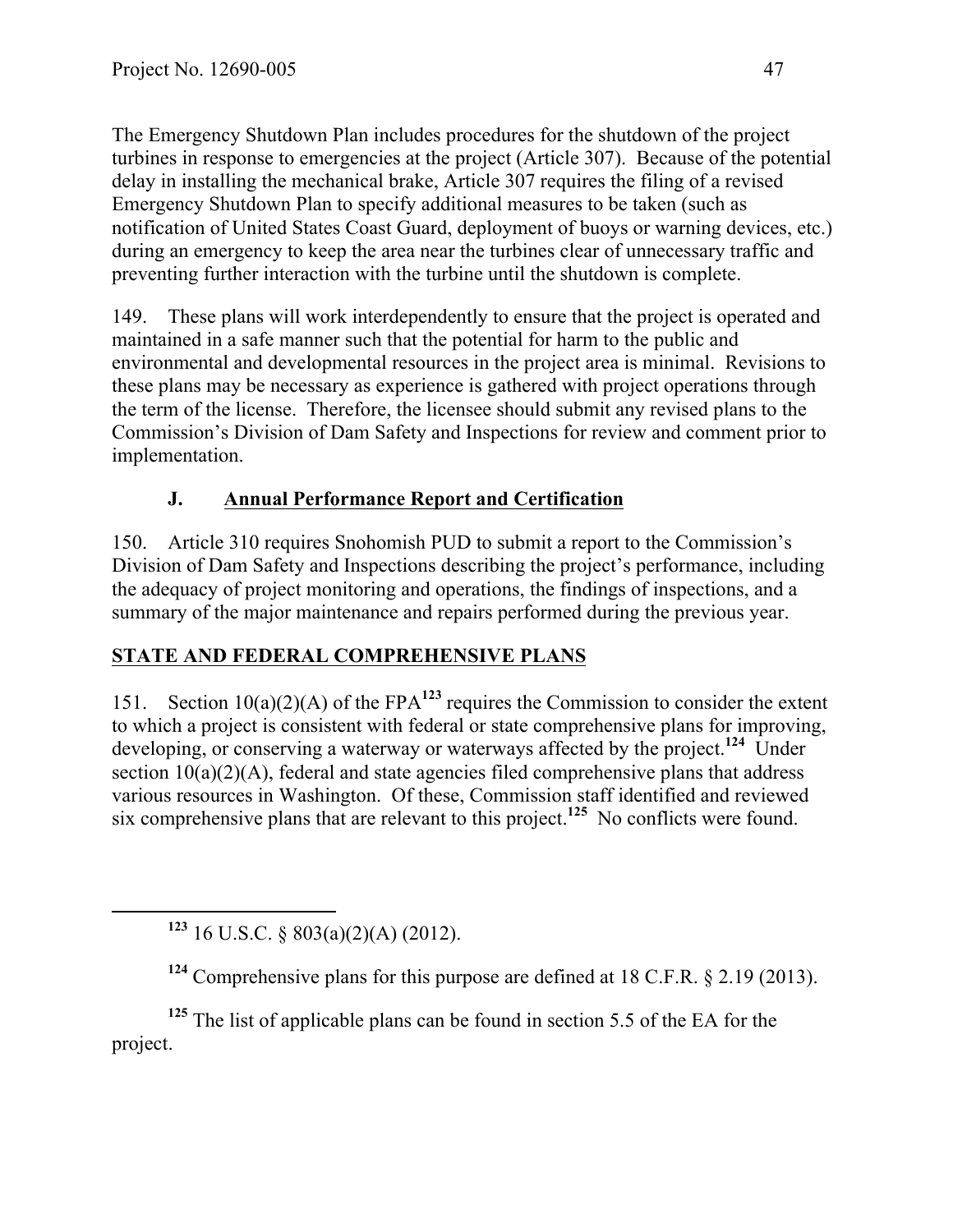#### **SAFE MANAGEMENT, OPERATION, AND MAINTENANCE OF THE PROJECT**

152. Staff reviewed Snohomish PUD's preliminary plans to build the project as described in the license application. The project will be safe when constructed, operated, and maintained in accordance with the Commission's standards and provisions of this license.

## **NEED FOR POWER**

153. The Snohomish PUD is the second-largest publicly owned utility in the Pacific Northwest and the twelfth-largest in the nation in terms of customers served. In 2010, Snohomish PUD received 3,100 requests for new electric service connection, and this growth is expected to continue.**<sup>126</sup>**

154. The Admiralty Inlet Project is within the Western Electricity Coordinating Council's (WECC) Northwest Power Pool (NWPP) area. WECC's 10-year coordinated plan summary for the period 2010 through 2019 projects an average compound growth rate in summer peak demand of 1.2 percent. Capacity additions of 1,158 MW are planned for the NWPP area over the 10-year period. The 600-kW Admiralty Inlet Project will produce about 244,000 kWh of power annually.

155. While the project will produce a limited amount of energy to serve the customers of Snohomish PUD, the project has value in determining the potential of an emergent renewable energy industry segment that could bring clean, competitively-priced electricity to commercial and residential consumers in Washington and other states.

#### **PROJECT ECONOMICS**

156. In determining whether to issue a license for an original hydrokinetic pilot project, the Commission considers a number of public interest factors, including the economic benefits of project power. Under the Commission's approach to evaluating the economics of hydropower projects, as articulated in *Mead Corp.*, **<sup>127</sup>** the Commission uses current costs to compare the costs of the project and likely alternative power with no

**<sup>127</sup>** 72 FERC ¶ 61,027 (1995).

**<sup>126</sup>** Snohomish PUD's 2010 Annual Report, *available at* http://www.snopud.com/Site/Content/Documents/finance/SnohomishPUDARrevised426.pdf .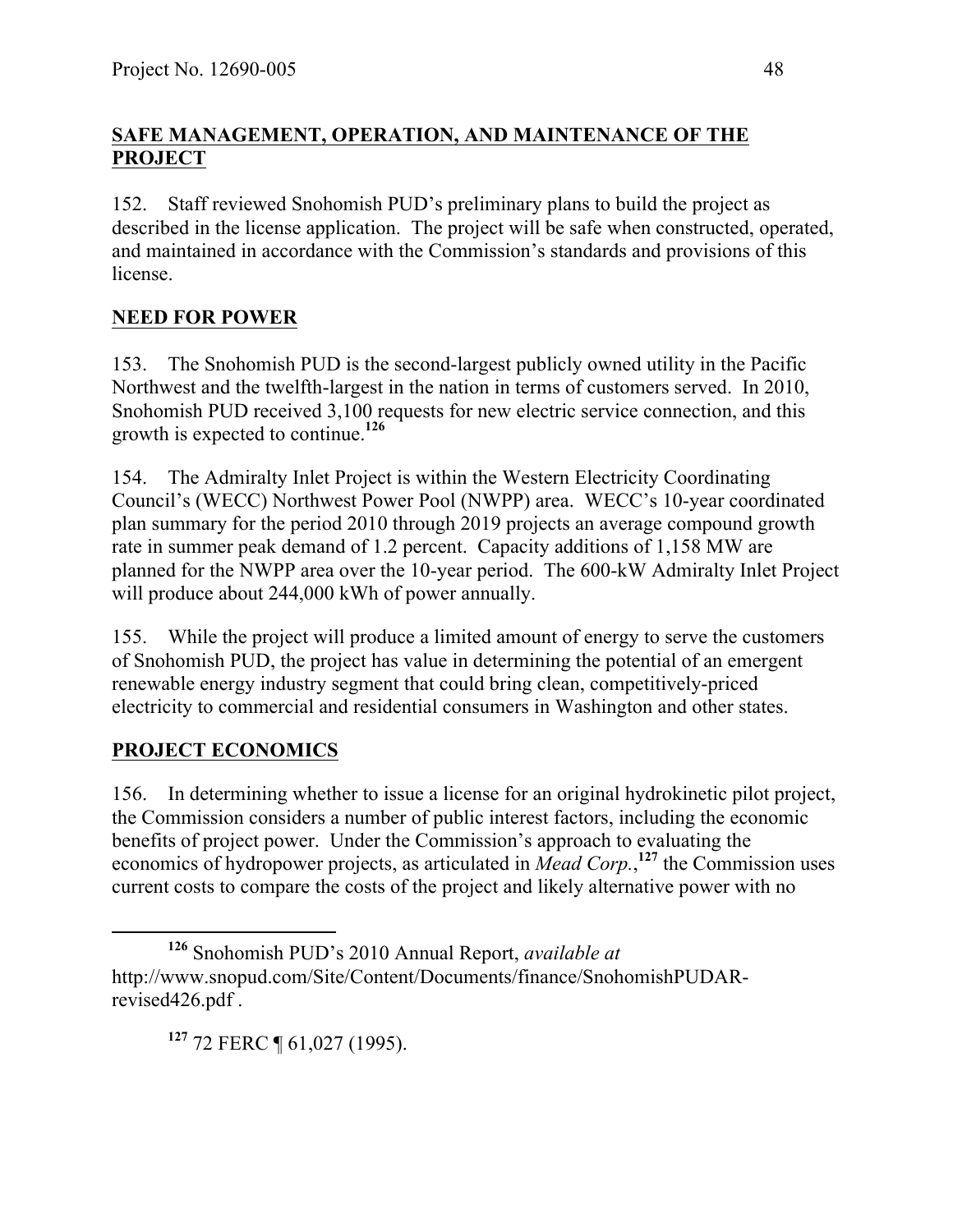forecasts concerning potential future inflation, escalation, or deflation beyond the license issuance date. The basic purpose of the Commission's economic analysis is to provide a general estimate of the potential power benefits and the costs of a project, and of reasonable alternatives to project power. The estimate helps to support an informed decision concerning what is in the public interest with respect to a proposed license.

157. In applying this analysis to the Admiralty Inlet Project, two options have been considered: Snohomish PUD's proposal and the project as licensed herein. As proposed by Snohomish PUD, the levelized annual cost of operating the Admiralty Inlet Project is \$1,847,627 or \$7,572.24 /MWh. The project will generate an estimated average of 244,000 kWh of energy annually. The annual value of alternative power under Snohomish PUD's proposal will be \$7,320 or \$30.00/MWh. **<sup>128</sup>** Therefore, in the first year of operation, project power will cost \$1,840,307 or 7,542.24/MWh more than the cost of alternative power.

158. As licensed herein with the staff recommended measures, the levelized annual cost of operating the project will be about \$1,848,294 or \$7,574.98/MWh. Based on an estimated average generation of 244,000 kWh as licensed, the annual value of alternative power under the staff alternative will be \$7,320 or \$30.00/MWh. Therefore, in the first year of operation, the project power will cost \$1,840,974 or \$7,544.98/MWh more than the cost of alternative power.

159. The project has relatively high capital, operation, and maintenance costs with respect to the amount of power produced. Although our analysis shows that the project as licensed herein will cost more to operate than our estimated cost of alternative power, it is the applicant who must decide whether to accept this license and any financial risk that it entails.

160. Although staff does not explicitly account for the effects that inflation may have on the future cost of electricity, the fact that hydropower generation is relatively insensitive to inflation compared to fossil-fueled generators is an important economic consideration for power producers and the consumers they serve. This is one reason project economics is only one of the many public interest factors the Commission considers in determining whether or not, and under what conditions, to issue a license.

**<sup>128</sup>** The alternative power cost is based on the Energy Information Administration's *Annual Energy Outlook 2012*, *available at* http://www.eia.gov/forecasts/aeo/index.cfm.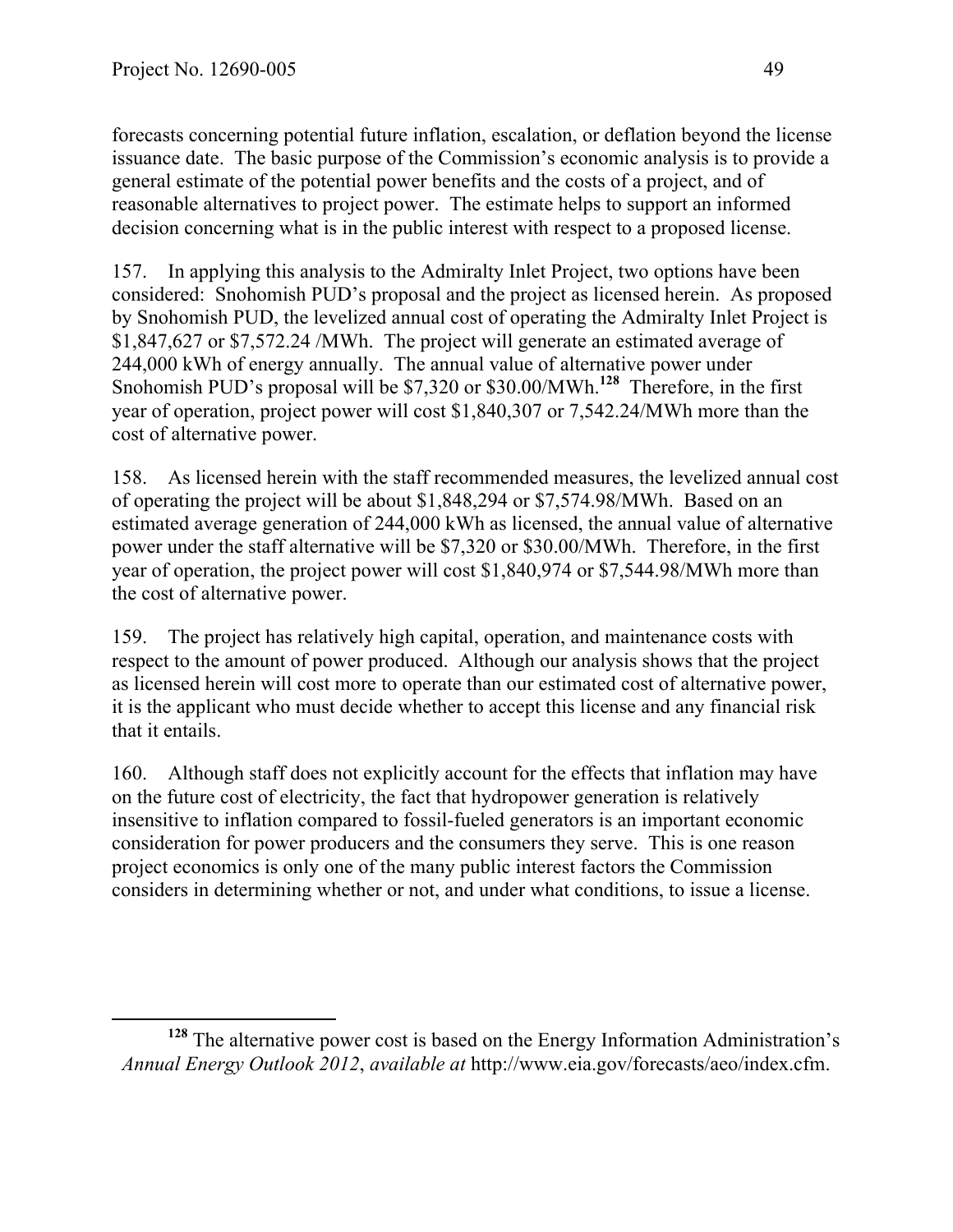#### **COMPREHENSIVE DEVELOPMENT**

161. Sections 4(e) and 10(a)(1) of the FPA**<sup>129</sup>** require the Commission to give equal consideration to the power development purposes and to the purposes of energy conservation, the protection, mitigation of damage to, and enhancement of fish and wildlife, the protection of recreational opportunities, and the preservation of other aspects of environmental quality. Any license issued shall be such as in the Commission's judgment will be best adapted to a comprehensive plan for improving or developing a waterway or waterways for all beneficial public uses. The decision to license this project, and the terms and conditions included herein, reflect such consideration.

162. The EA for the project contains background information, analysis of effects, and support for related license articles. Based on the record of this proceeding, including the EA and the comments thereon, licensing the Admiralty Inlet Project as described in this order would not constitute a major federal action significantly affecting the quality of the human environment. The project will be safe if operated and maintained in accordance with the requirements of this license.

163. Based on an independent review and evaluation of the Admiralty Inlet Project, recommendations from the resource agencies and other stakeholders, and the no-action alternative, as documented in the EA, the proposed Admiralty Inlet Project has been selected, with the measures herein, and found to be best adapted to a comprehensive plan for improving or developing Admiralty Inlet.

164. This alternative has been selected because: (1) issuing a license for pilot project will allow Snohomish PUD to test the generating equipment's dependability as a source of electrical energy for the region; (2) the 600 kW of electric energy generated during the 10-year license for pilot project will come from a renewable resource, which will not contribute to atmospheric pollution; (3) the recommended environmental and public safety measures will adequately protect, mitigate, and enhance fish and wildlife and cultural resources, recreation, navigation, and other uses of Admiralty Inlet that could be affected by the project; and (4) the monitoring required for the project will provide an improved understanding of the environmental effects of tidal energy projects that will be instrumental in assessing the potential effects of future projects of this type and identifying measures to minimize adverse environmental effects.

**<sup>129</sup>** 16 U.S.C. §§ 797(e) and 803(a)(1) (2012).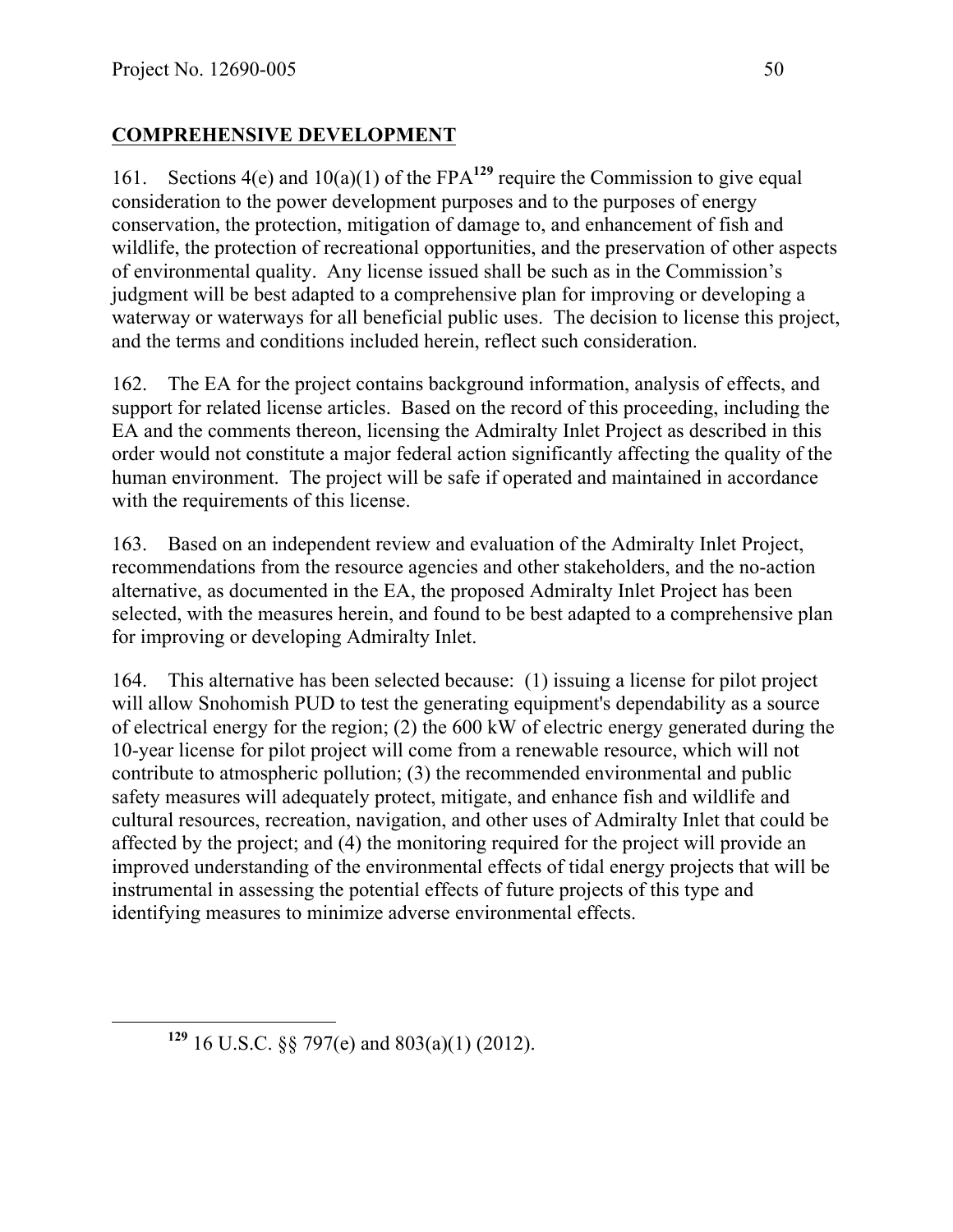#### **LICENSE TERM**

165. We are issuing a 10-year license for the Admiralty Inlet Project. Although we typically set terms of at least 30 years for original licenses, the FPA does not establish a minimum license term for such licenses. Snohomish PUD requested a 10-year license to allow it sufficient time to procure and install the project, operate for five years, and either remove the project or develop a subsequent license application before license expiration. Accordingly, a ten-year license term is appropriate.

#### The Commission orders:

(A) This license is issued to Public Utility District No. 1 of Snohomish County, Washington (licensee), for a period of ten years, effective the first day of the month in which this order is issued, to construct, operate, and maintain the Admiralty Inlet Pilot Tidal Project. This license is subject to the terms and conditions of the Federal Power Act (FPA), which are incorporated by reference as part of this license, and subject to the regulations the Commission issues under the provisions of the FPA.

(B) The project consists of:

(1) All lands, to the extent of the licensee's interests in these lands, enclosed by the project boundary shown by exhibit G filed on October 15, 2012:

| <b>Exhibit G Drawing</b> | FERC No. 12690-005 | Description                   |
|--------------------------|--------------------|-------------------------------|
| Sheet 1                  |                    | Overall Site & Control - Plan |
| Sheet 2                  |                    | Project Corridor              |
| Sheet 3                  |                    | <b>Building Site Detail</b>   |

(2) Project works consisting of: (1) two approximately 19.2-feet-high, 300-kilowatt OpenHydro tidal turbines mounted on a triangular subsea base; (2) adaptable monitoring packages attached to each turbine base containing environmental monitoring equipment, vibration monitoring instrumentation, and differential settlement measurement equipment; (3) two approximately 7,000-foot-long, four-kilovolt (kV) trunk cables, extending from each turbine to the onshore cable termination vault; (4) an approximately 3.9-foot-long, 5.8-foot-wide, 2.9-foot-high onshore cable termination vault; (5) two 40-foot-long conduits to convey the cables from the cable termination vault to a cable control building; (6) a 24-foot-wide, 30-foot-long onshore cable control building that will house power and monitoring equipment; (7) a 17.2-kV step-up transformer located adjacent to the cable control building; (8) a 10-foot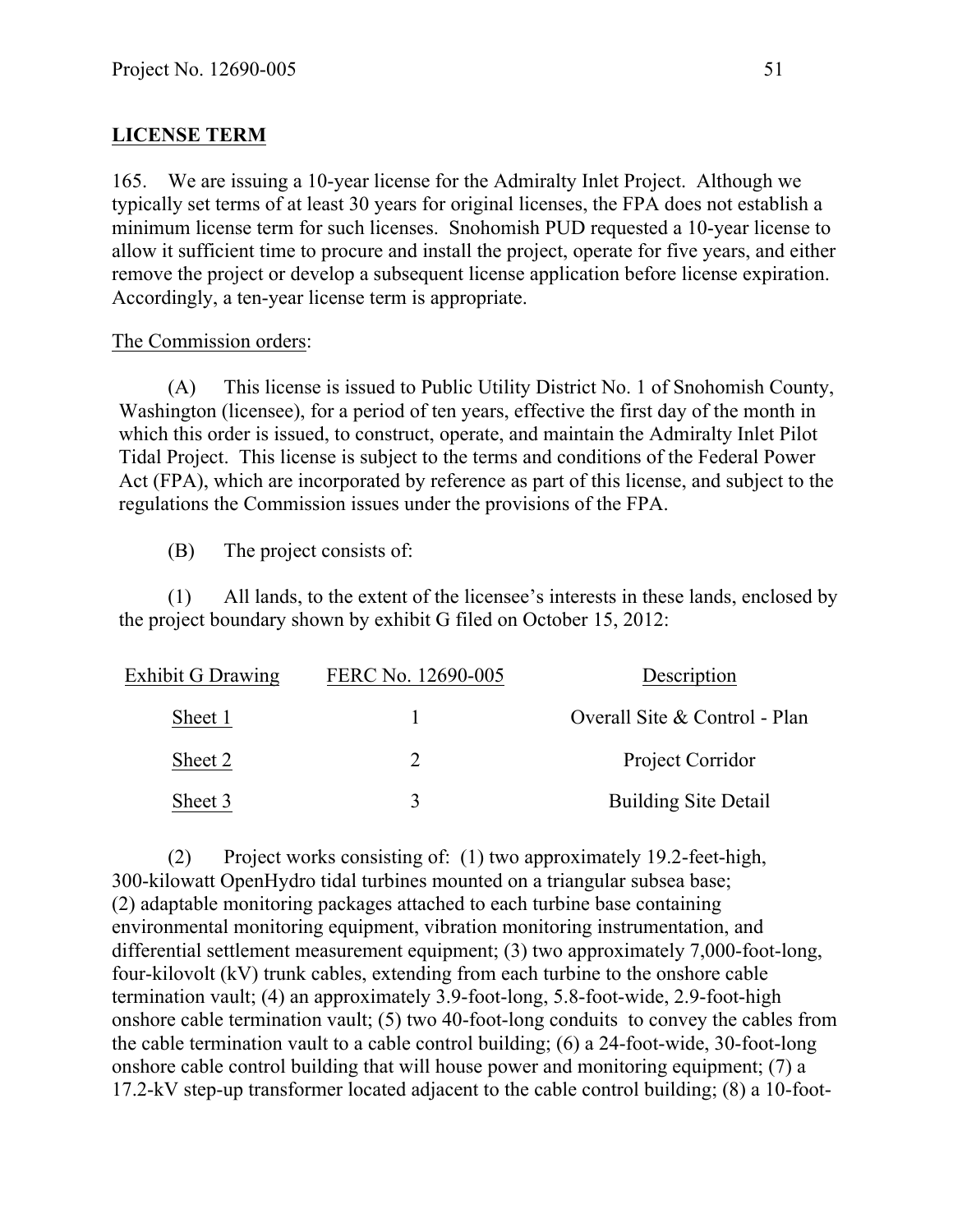long, buried 7.2-kV transmission line from the transformer to a connection with Puget Sound Energy; and (9) appurtenant facilities.

The project works generally described above are more specifically shown and described by those portions of exhibits A and F shown below:

Exhibit A: The following section of exhibit A filed on December 7, 2012:

Section 2, pages A-1 through A-8, entitled "Project Description," describing the mechanical, electrical, and transmission equipment within the application for license.

Exhibit F: The following exhibit F drawings filed on March 1, 2012:

| <b>Exhibit F Drawing</b> | FERC No. 12690- | Description                                   |
|--------------------------|-----------------|-----------------------------------------------|
|                          | 005             |                                               |
| Sheet 1                  |                 | Power Conditioning Building Site Plan         |
| Sheet 2                  |                 | <b>Power Conditioning Building Elevations</b> |
| Sheet 3                  |                 | 6 M Gravity Base & Turbine Assembly           |

(3) All of the structures, fixtures, equipment or facilities used to operate or maintain the project, all portable property that may be employed in connection with the project, and all riparian or other rights that are necessary or appropriate in the operation or maintenance of the project.

(C) The exhibits A, F, and G described above are approved and made part of the license.

(D) The following sections of the FPA are waived and excluded from the license for this minor project: 4(b), except the second sentence; 4(e), insofar as it relates to approval of plans by the Chief of Engineers and the Secretary of the Army; 6, insofar as it relates to public notice and to the acceptance and expression in the license of terms and conditions of the Act that are waived here; 10(c), insofar as it relates to depreciation reserves; 10(d); 10(f); 14, except insofar as the power of condemnation is reserved; 15; 16; 19; 20; and 22.

(E) This license is subject to the conditions submitted by the Washington Department of Ecology under section 401(a)(1) of the Clean Water Act, 33 U.S.C. § 1341(a)(1), as those conditions are set forth in Appendix A to this order.

(F) This licernse is subject to the reasonable and prudent measures and terms and conditions of the Biological Opinion, dated December 3, 2013, by the National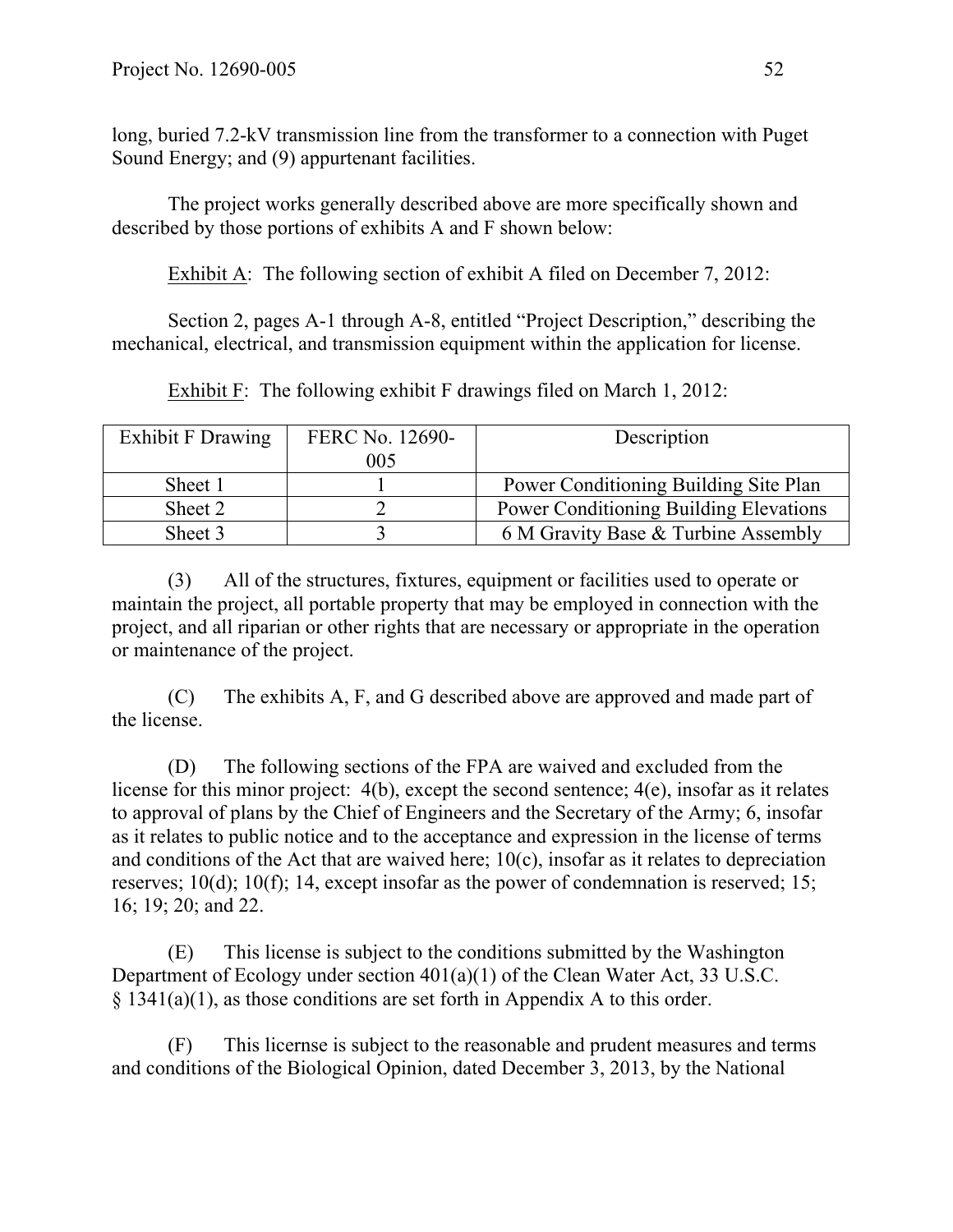Marine Fisheries Service under section 7 of the Endangered Species Act, as set forth in Appendix B of this order.

(G) This license is also subject to: (a) the articles set forth in Form L-14 (October 1975), entitled, "Terms and Conditions of License for Unconstructed Minor Project Affecting Navigable Waters of the United States" (*see* 54 FPC 1876) with the modification to Article 11 to include the Secretary of Commerce as a recommending entity and (b) the following additional articles:

Article 201. *Administrative Annual Charges*. The licensee shall pay the United States annual charges as determined in accordance with the provisions of the Commission's regulations in effect from time to time, effective as of the date of commencement of project operation, to reimburse the United States for the cost of administration of Part 1 of the Federal Power Act. The authorized installed capacity for that purpose is 600 kilowatts (kW). Under the regulations currently in effect, projects with authorized installed capacity of less than or equal to 1,500 kW will not be assessed an annual charge.

Article 202. *Exhibit Drawings*. Within 45 days of the date of issuance of this license, the licensee shall file the approved exhibit drawings in aperture card and electronic file formats.

(a) Three sets of the approved exhibit drawings shall be reproduced on silver or gelatin 35mm microfilm. All microfilm shall be mounted on type D (3-1/4" X 7-3/8") aperture cards. Prior to microfilming, the FERC Project-Drawing Number (i.e., P-12690- # through P-12690-#) shall be shown in the margin below the title block of the approved drawing. After mounting, the FERC Drawing Number shall be typed on the upper right corner of each aperture card. Additionally, the Project Number, FERC Exhibit (i.e., F-1, G-1, etc.), Drawing Title, and date of this license shall be typed on the upper left corner of each aperture card.

Two of the sets of aperture cards shall be filed with the Secretary of the Commission, ATTN: OEP/DHAC. The third set shall be filed with the Commission's Division of Dam Safety and Inspections Portland Regional Office.

(b) The licensee shall file two separate sets of exhibit drawings in electronic raster format with the Secretary of the Commission, ATTN: OEP/DHAC. A third set shall be filed with the Commission's Division of Dam Safety and Inspections Portland Regional Office. Exhibit F drawings must be separated from other project exhibits and identified as Critical Energy Infrastructure Information (CEII) material under 18 C.F.R. § 388.113(c) (2012). Each drawing must be a separate electronic file, and the file name shall include: FERC Project-Drawing Number, FERC Exhibit, Drawing Title, date of this license, and file extension in the following format [P-12690-#, G-1, Project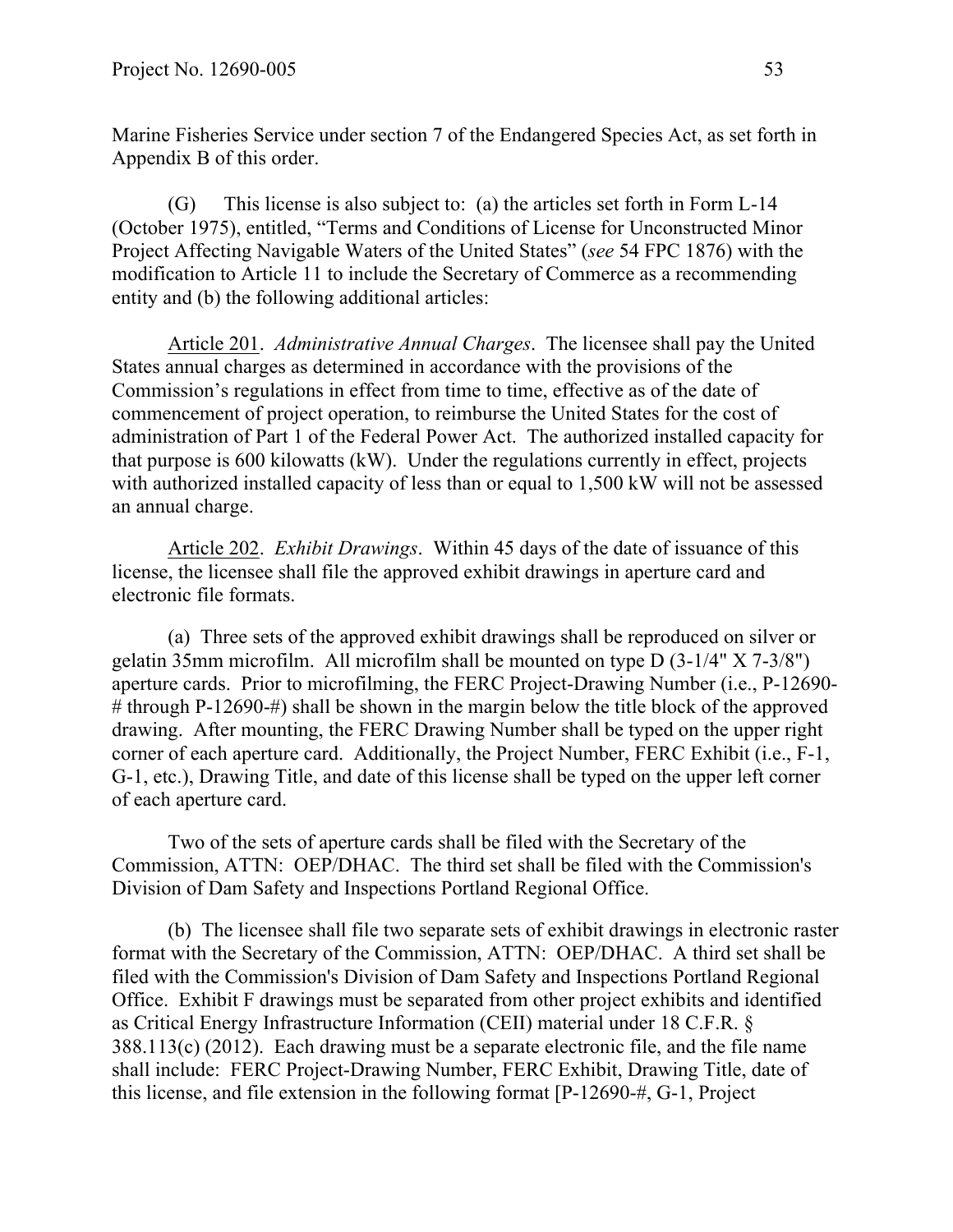Boundary, MM-DD-YYYY.TIF]. Electronic drawings shall meet the following format specifications:

> IMAGERY - black & white raster file FILE TYPE – Tagged Image File Format, (TIFF) CCITT Group 4 RESOLUTION – 300 dpi desired, (200 dpi min) DRAWING SIZE FORMAT –  $24$ " X  $36$ " (min),  $28$ " X  $40$ " (max) FILE SIZE – less than 1 MB desired

Each Exhibit G drawing that includes the project boundary must contain a minimum of three known reference points (i.e., latitude and longitude coordinates, or state plane coordinates). The points must be arranged in a triangular format for GIS geo-referencing the project boundary drawing to the polygon data, and must be based on a standard map coordinate system. The spatial reference for the drawing (i.e., map projection, map datum, and units of measurement) must be identified on the drawing and each reference point must be labeled. In addition, each project boundary drawing must be stamped by a registered land surveyor.

(c) The licensee shall file two separate sets of the project boundary data in a geo-referenced electronic file format (such as ArcView shape files, GeoMedia files, MapInfo files, or a similar GIS format) with the Secretary of the Commission, ATTN: OEP/DHAC. The filing shall include both polygon data and all reference points shown on the individual project boundary drawings. An electronic boundary polygon data file(s) is required for each project development. Depending on the electronic file format, the polygon and point data can be included in a single file with multiple layers. The geo-referenced electronic boundary data file must be positionally accurate to  $\pm 40$  feet in order to comply with National Map Accuracy Standards for maps at a 1:24,000 scale. The file name(s) shall include: FERC Project Number, data description, date of this license, and file extension in the following format [P-12690, boundary polygon/or point data, MM-DD-YYYY.SHP]. The data must be accompanied by a separate text file describing the spatial reference for the geo-referenced data: map projection used (i.e., UTM, State Plane, Decimal Degrees, etc.), the map datum (i.e., North American 27, North American 83, etc.), and the units of measurement (i.e., feet, meters, miles, etc.). The text file name shall include: FERC Project Number, data description, date of this license, and file extension in the following format [P-12690, project boundary metadata, MM-DD-YYYY.TXT].

Article 203. *Documentation of Project Financing*. At least 90 days before starting construction, the licensee shall file with the Commission, for approval, the licensee's documentation for the project financing. The documentation must show that the licensee has acquired the funds, or commitment for funds necessary to construct and operate the project in accordance with this license. The documentation must include, at a minimum, financial statements, including a balance sheet, income statement, and a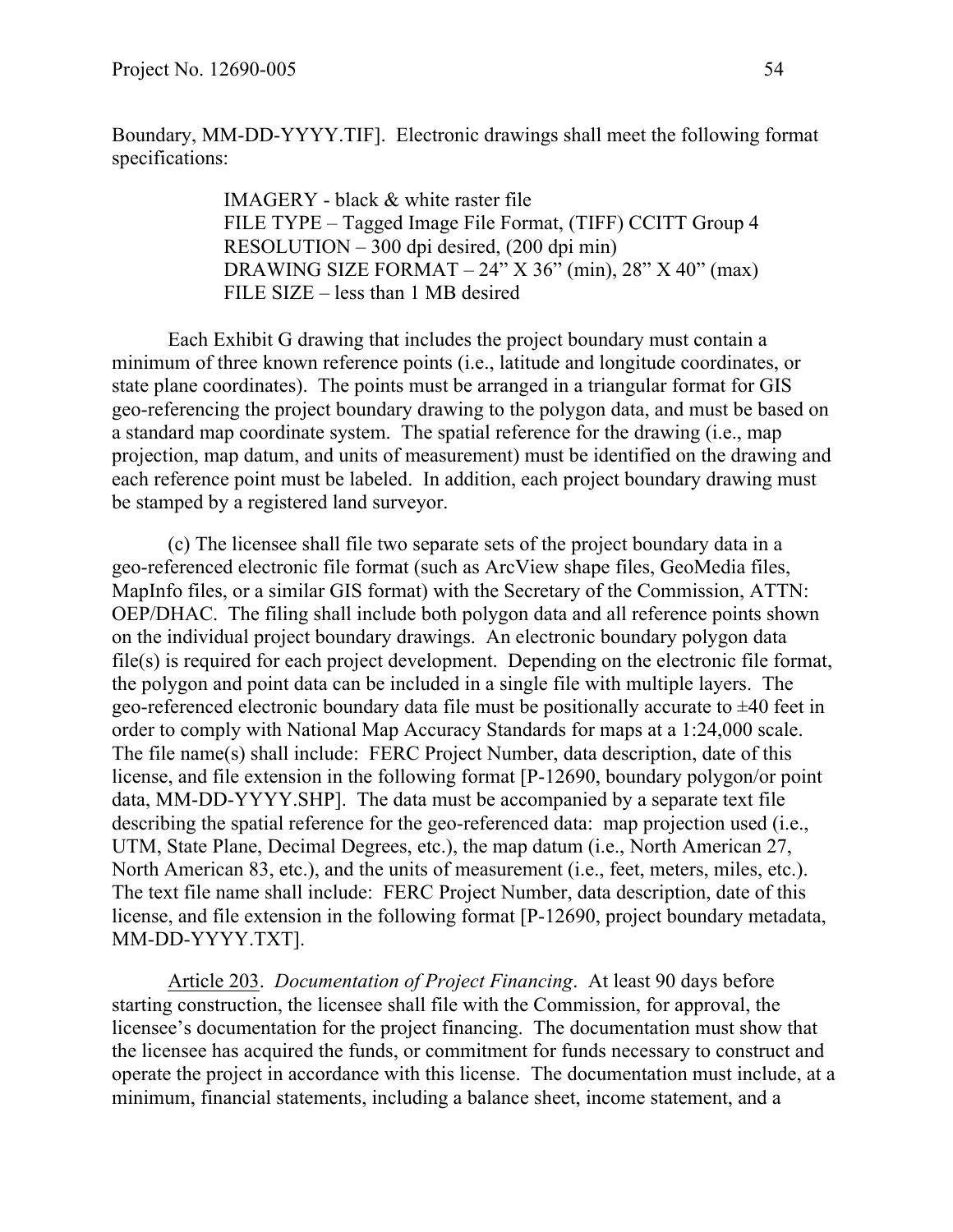statement of actual or estimated cash flows over the license term which provide evidence that the licensee has sufficient assets, credit, and projected revenues to cover project construction, operation, maintenance and removal expenses, and any other estimated project liabilities and expenses.

The financial statements must be prepared in accordance with generally accepted accounting principles and signed by an independent certified public accountant. The licensee shall not commence construction associated with the project before the filing is approved.

Article 204. *Project Land Rights Progress Report*. No later than four years after license issuance, the licensee shall file a report with the Commission describing the status of acquiring title in fee or the rights for all the lands within the project boundary. The report must provide an overview map of each parcel and summary table identifying the licensee's rights over each parcel within the project boundary. The report shall also include specific supporting documentation showing the status of the land rights on all parcels of land within the project boundary that: (1) have been acquired up to the date of filing of the report, including pertinent deeds, lease agreements, and/or bill of sale information that specifically verify the licensee's rights; and (2) the licensee's plan and schedule for acquiring all remaining project lands prior to the five-year deadline, including a history of actions taken, current owner information, the type of ownership to be acquired whether in fee or by easement, and the timeline for completing property acquisition.

Article 301. *Start of Construction*. The licensee shall commence construction of the project works within two years from the issuance date of the license and shall complete construction of the project within five years from the issuance date of the license.

Article 302. *Cofferdam and Deep Excavation Construction Drawings*. Should construction require cofferdams or deep excavations, the licensee shall: (1) review and approve the design of contractor-designed cofferdams and deep excavations prior to the start of construction; and (2) shall ensure that construction of cofferdams and deep excavations is consistent with the approved design. At least 30 days before starting construction of any cofferdams or deep excavations, the licensee shall submit one copy of the approved cofferdam and deep excavation construction drawings and specifications, and the letters of approval, to the Commission's Division of Dam Safety and Inspections (D2SI Portland Regional Engineer) and two copies to the Commission (one of these copies shall be a courtesy copy to the Commission's Director, D2SI).

Article 303. *Contract Plans and Specifications*. At least 60 days prior to the start of any construction, the licensee shall submit one copy of its plans and specifications and supporting design document to the Commission's Division of Dam Safety and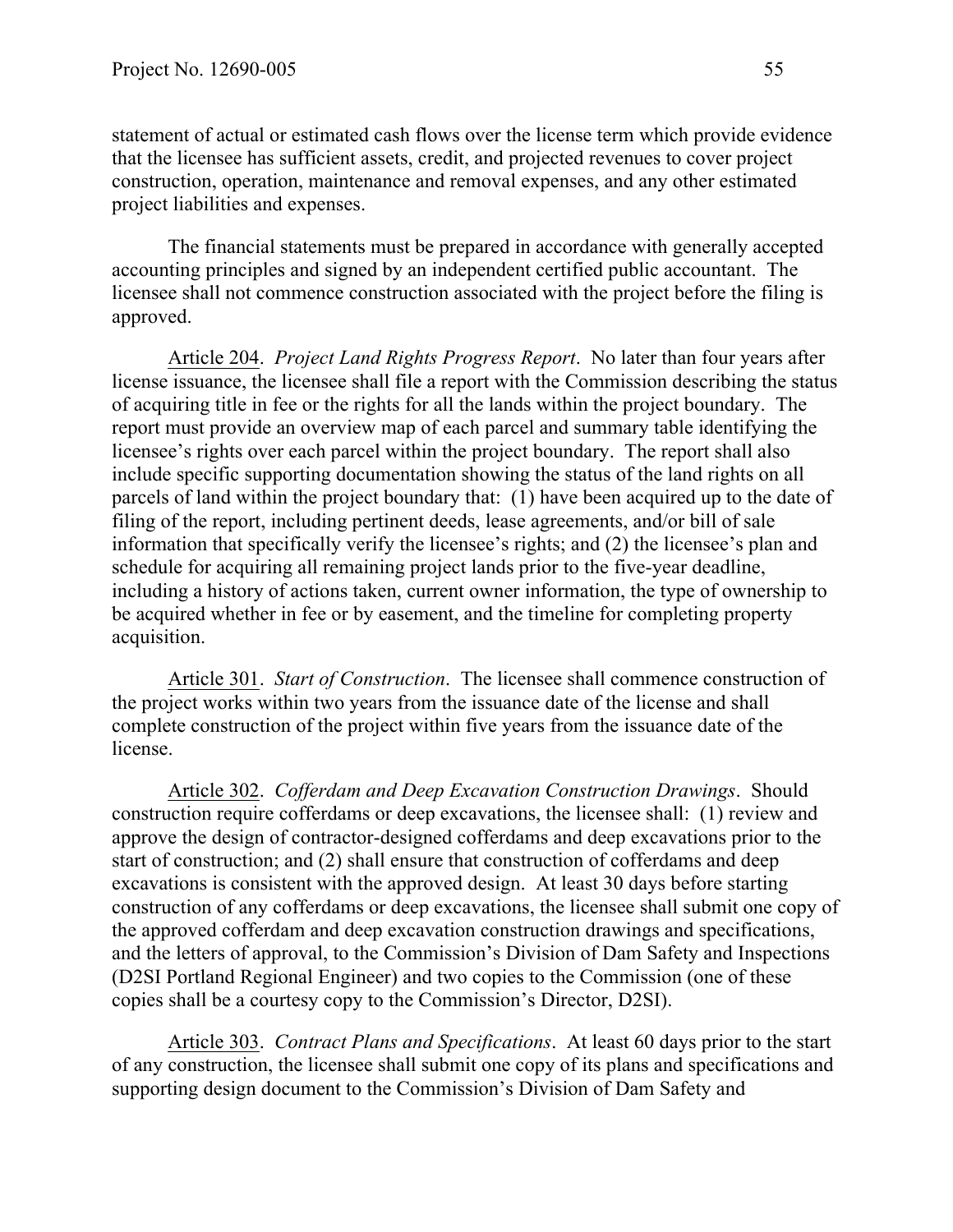Inspections (D2SI) Portland Regional Engineer, and two copies to the Commission (one of these shall be a courtesy copy to the Director, D2SI). The supporting design report and specifications shall include, but not be limited to, a foundation report sufficient to confirm the design of the turbine footings.

The submittal to the D2SI Portland Regional Engineer must also include as part of preconstruction requirements: a Quality Control and Inspection Program, a Temporary Construction Emergency Action Plan, a Soil Erosion and Sediment Control Plan, and the Horizontal Directional Drilling Work Plan and Frac-Out and Surface Spill Contingency Plan required by Washington Department of Ecology water quality certification (Appendix A, conditions D7 and D8, respectively).

The licensee may not begin construction until the D2SI Portland Regional Engineer has reviewed and commented on the plans and specifications, determined that all preconstruction requirements have been satisfied, and authorized start of construction.

Article 304. *As-built Drawings*. Within 90 days of completion of construction of the facilities authorized by this license, the licensee shall file for Commission approval, revised Exhibits A, F, and G, as applicable, to describe and show those project facilities as built. A courtesy copy shall be filed with the Commission's Division of Dam Safety and Inspections (D2SI) Portland Regional Engineer; the Director, D2SI; and the Director, Division of Hydropower Administration and Compliance. A courtesy copy of the revised Exhibit G shall also be provided to PC Landing Corp.

Article 305. *Project and Public Safety Plan*. Upon license issuance, the licensee shall implement the Project and Public Safety Plan, filed February 14, 2013. This plan may not be amended without prior Commission approval.

Article 306. *Navigation Safety Plan*. Upon license issuance, the licensee shall implement the *Navigation Safety Plan*, filed February 14, 2013. This plan may not be amended without prior Commission approval.

Article 307. *Emergency Shutdown Plan.* At least 60 days before starting construction, the licensee shall file with the Commission for approval a revised Emergency Shutdown Plan. The plan shall be based on the Emergency Shutdown Plan filed with Commission on February 14, 2013, and shall include additional measures (such as notification of United States Coast Guard, deployment of buoys or warning devices, etc.) during an emergency for keeping the area near the turbines clear of unnecessary traffic and preventing interaction with the turbine until the shutdown is completed. The licensee shall prepare the plan after consultation with the United States Coast Guard. The licensee shall allow a minimum of 30 days for the U.S. Coast Guard to comment and to make recommendations before filing the plan with the Commission. If the licensee does not adopt a recommendation, the filing shall include the licensee's reasons based on project-specific information.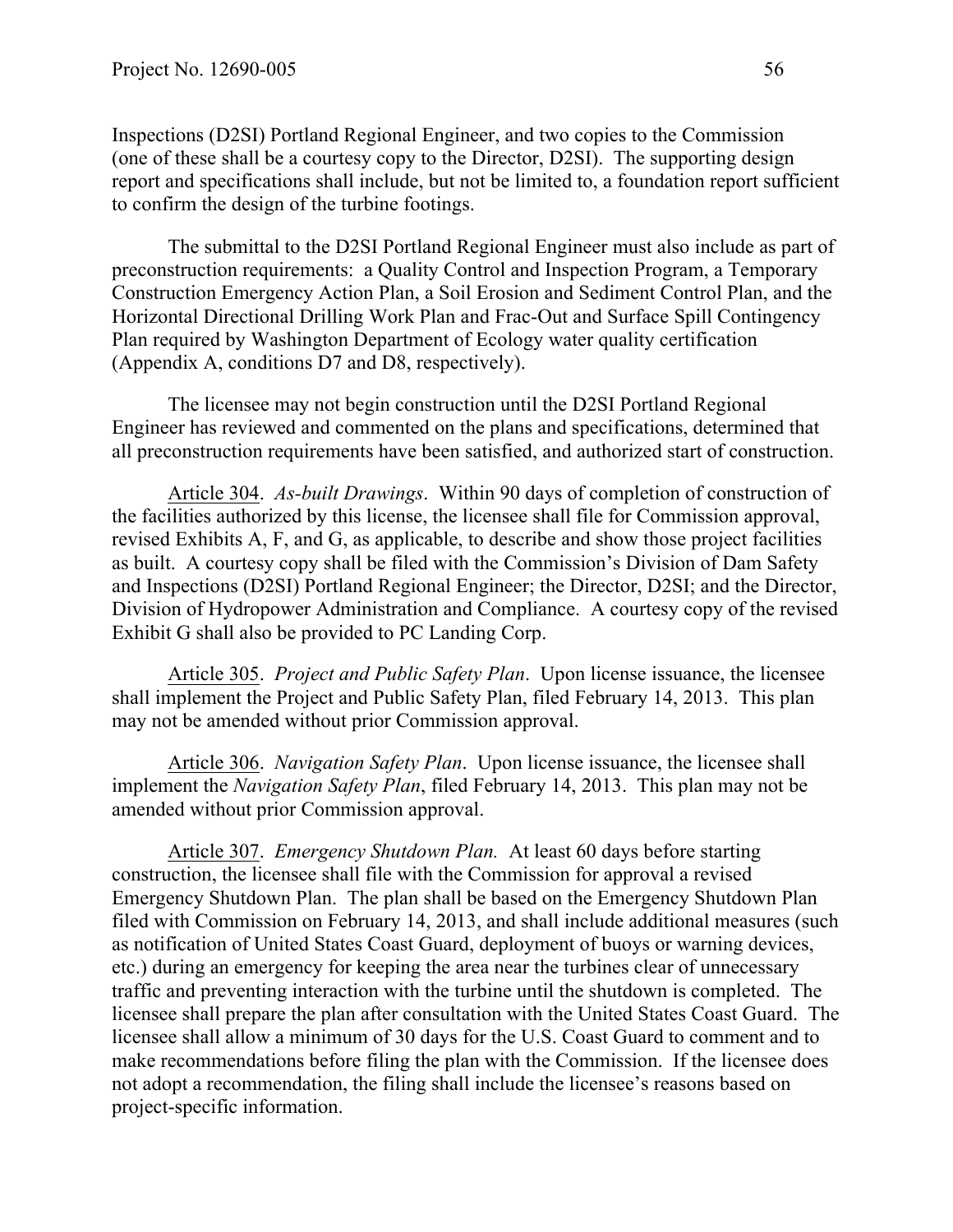Article 308. *Removal of Obstructions to Navigation*. If the U.S. Army Corps of Engineers determines that the project presents an unreasonable obstruction to the free navigation of navigable waters, the licensee shall, upon due notice from the Corps and upon Commission approval, remove, relocate, or alter the structural work or obstructions caused thereby, without expense to the United States.

Article 309. *Project Operations and Monitoring Plan*. At least 60 days before starting project operations, the licensee shall submit one copy of a Project Operations and Monitoring Plan to the Commission's Division of Dam Safety and Inspections (D2SI)- Portland Regional Engineer, and two copies to the Commission (one of these shall be a courtesy copy to the Director, D2SI). The plan shall define the normal operating parameters of the turbines; describe all electrical and mechanical monitoring devices (i.e. tilt meter, accelerometer, etc.) and the respective threshold levels indicating abnormal operations (e.g., excessive vibration or tilt); define response procedures to address the mechanical alarm settings; define the scour thresholds (i.e., depth and width measurements) requiring implementation of scour protection measures; and specify the schedule for remote operated vehicle (ROV) inspections. ROV inspections shall occur at a minimum of: (1) immediately following installation of both turbines; (2) by day 30 of initiation of operation; (3) by day 90 of initiation of operation; (4) by day 180 of initiation of operation; (5) by day 270 of initiation of operation; (6) by day 365 of initiation of operation; (7) by day 540 of initiation of operation; (8) by day 720 of initiation of operation; and (9) twice annually thereafter until the project is removed.

Snohomish PUD shall consult with PC Landing Corp. in developing the scour thresholds and the notification procedures if the scouring threshholds are exceeded. The plan shall describe how PC Landing's concerns have been addressed.

The licensee shall not install the turbines until the D2SI-Regional Engineer approves the plan.

Article 310. *Annual Performance Report and Certification*. Following start of operations and by December 31 of each year thereafter, the licensee shall submit one copy of a report describing the project's performance to the Commission's Division of Dam Safety and Inspections (D2SI)-Portland Regional Engineer, and two copies to the Commission (one of these shall be a courtesy copy to the Director, D2SI). The report shall include: (1) the adequacy of project monitoring and operations; (2) the findings of inspections; and (3) a summary of the major maintenance and repairs performed during the previous year. The report shall certify that the project features are being operated, monitored, inspected, and maintained in accordance with the license and approved plans. A copy of the report shall also be provided to PC Landing Corp. by December 31 of each year.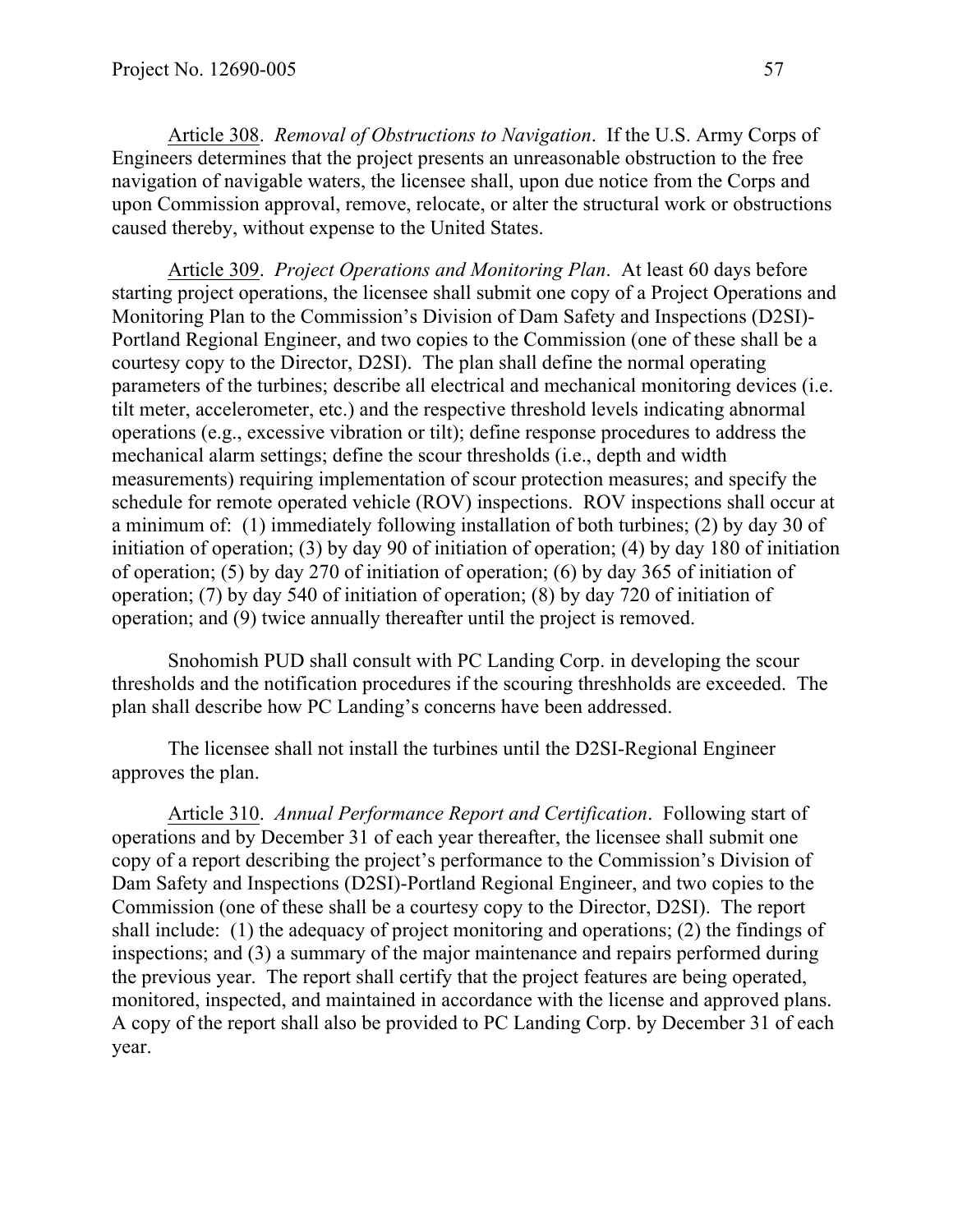Article 401*. Commission Approval, Notification, and Filing of Amendments*. Various conditions of the Washington Department of Ecology's (Washington Ecology) Water Quality Certification (WQC) require the licensee to prepare plans and reports for approval by Washington Ecology (Appendix A), but do not require Commission review and approval. For the plans and reports listed below, the licensee shall submit such plan or report to the Commission by the date shown for Commission approval.

#### (a) Requirement to file plans

Each of the following plans required by the Washington Ecology as part of its WQC shall be submitted to the Commission for approval:

| <b>WOC</b> Condition No. | Plan Name                                           | Due Date to Commission                                                                                                      |
|--------------------------|-----------------------------------------------------|-----------------------------------------------------------------------------------------------------------------------------|
| F1                       | Project Removal and<br><b>Site Restoration Plan</b> | Six months before license<br>expiration or 60 days<br>before project removal,<br>whichever comes first                      |
| G1                       | Spill Prevention and<br><b>Containment Plan</b>     | Within six months of<br>license issuance or<br>90 days before the start of<br>project installation,<br>whichever come first |

The licensee shall include with each plan filed with the Commission documentation that the licensee developed the plan in consultation with Washington Ecology and has received approval from Washington Ecology. The Commission reserves the right to make changes to any plan submitted. Upon Commission approval, the plan becomes a requirement of the license, and the licensee shall implement the plan or changes in project operations or facilities, including any changes required by the Commission.

In addition, the Project Removal and Site Restoration Plan shall be developed after consultation with National Marine Fisheries Service, U.S. Fish and Wildlife Service, Washington Department of Fish and Wildlife, Washington Ecology, Washington Department of Natural Resources, the Tulalip Tribes, Suquamish Tribe, Swinomish Indian Tribal Community, and Sauk-Suiattle Tribe. The submittal shall include copies of comments and recommendations on the plan made by these entities and licensee's specific descriptions of how the entities' comments are accommodated by the revised plan.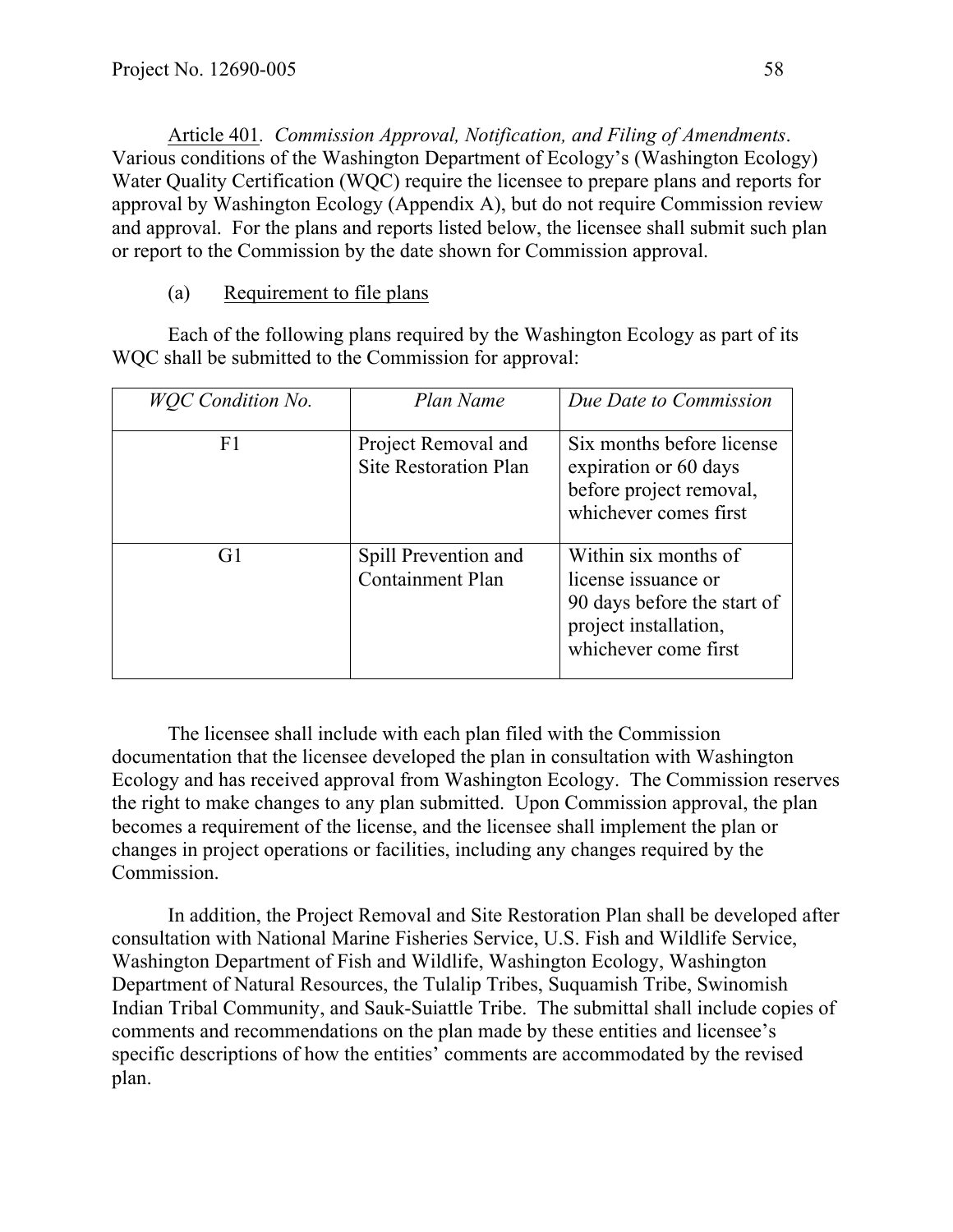#### (b) Requirement to File Reports

Each of the following reports required by Washington Ecology as part of its WQC shall be submitted to the Commission for approval:

| <b>WOC</b> Condition No. | Description                                                                                                      | Due date to Commission                                                                                                                                                                              |
|--------------------------|------------------------------------------------------------------------------------------------------------------|-----------------------------------------------------------------------------------------------------------------------------------------------------------------------------------------------------|
| I <sub>3</sub>           | Status report if<br>construction is not<br>completed within 13<br>months of issuance of<br><b>WQC</b>            | January 3, 2015, and<br>every 12 months<br>thereafter until<br>construction is<br>completed                                                                                                         |
| <b>B8</b>                | Exceedances detected<br>through water quality<br>sampling                                                        | File a report on the<br>nature of exceedance,<br>turbidity results, and<br>other pertinent<br>information within 10<br>days of the exceedance.                                                      |
| G <sub>4</sub> c and d   | Any work out of<br>compliance with the<br>WQC, particularly<br>relating to spills or<br>distressed or dying fish | Notify the Commission<br>within 24 hours, and<br>within 10 days file a<br>report on the nature of<br>the event, corrective<br>action taken, and<br>measures to be taken to<br>prevent reoccurrence. |

The licensee shall submit to the Commission documentation of any consultation, and copies of any comments and recommendations made by any consulted entity in connection with each report. The Commission reserves the right to require changes to project operations or facilities based on the information contained in the report and any other available information.

Article 402. *Horizontal Directional Drilling Plan.* Upon license issuance, the licensee shall implement the Horizontal Directional Drilling Plan, filed March 1, 2012, with the following modification.

Horizontal directional drilling operations shall be conducted between the hours of 7:00 a.m. and 7:00 p.m. to minimize disturbance to nearby residences. In the event that horizontal directional drilling must occur outside of the defined work hours, the licensee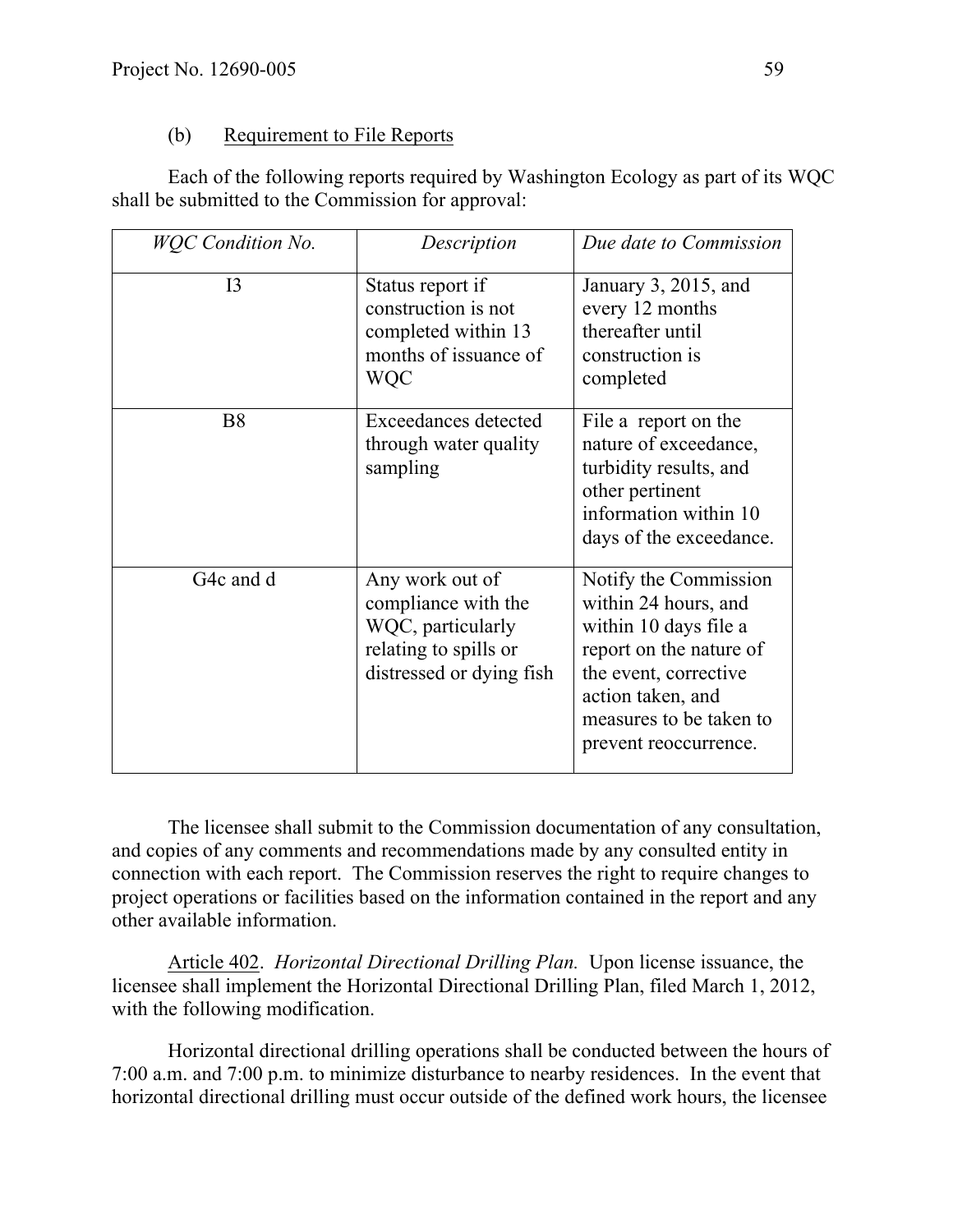shall implement noise abatement contingency measures, such as the placement of a temporary sound barrier (or appropriate alternative), to reduce noise impacts on neighboring residences. Contingency measures must be readily available to maintain sound levels below 55 decibels at both the east and west property boundaries of the HDD drill site. Any implementation of contingency measures shall be reported within 48 hours to the Commission's Division of Dam Safety and Inspections (D2SI) – Portland Regional Engineer.

Article 403. *Invasive Plant Management Plan*. To control the introduction and spread of invasive plants on project lands during construction and project removal, the licensee shall: (1) use gravel, rock, or other fill material from a weed free source; (2) revegetate disturbed areas with species native to Keystone Spit, with the source material (seeds or cuttings) collected from Keystone Spit; (3) ensure that no imported soil, fertilizer, or tackifiers will be used in revegetating disturbed areas; and (4) inspect any fill and disturbed areas for invasive plants annually, between early and mid-June and again in August, and eradicate any detected invasive plants promptly. Within six months of completing site revegetation efforts, the licensee shall file a report documenting compliance with the above provisions and annually thereafter until the native vegetation has become established and is free of invasive plants.

Article 404. *Acoustic Monitoring and Mitigation Plan.* Upon license issuance, the licensee shall implement the Acoustic Monitoring and Mitigation Plan, filed on February 14, 2013. This plan may not be amended without prior Commission approval. Any proposed modifications shall be approved by NMFS before submittal to the Commission for approval. Any such submittal shall also include documentation of consulation with NMFS, U.S. Fish and Wildlife Service, Washington Department of Fish and Wildlife, Washington Department of Ecology, Washington Department of Natural Resources, the Tulalip Tribes, Suquamish Tribe, Swinomish Indian Tribal Community, and Sauk-Suiattle Tribe. The submittal shall include copies of comments and recommendations on the proposed modifications to the plan made by these entities and licensee's specific descriptions of how the entities' comments are accommodated by the revised plan. The Commission reserves the right to require changes to the licensee's proposed modifications. Upon Commission approval, the licensee shall implement modifications, including any changes required by the Commission.

Article 405. *Benthic Habitat Monitoring and Mitigation Plan.* Upon license issuance, the licensee shall implement the Benthic Habitat Monitoring and Mitigation Plan filed on November 16, 2012, with the following modification: by March 31 of each calendar year the licensee shall file a report with the Commission describing changes from the previous calendar year to colonization of the subsea base, power cables, and drill hole exit point and changes to the seabed benthic habitat around the subsea base, including sediment scour and deposition.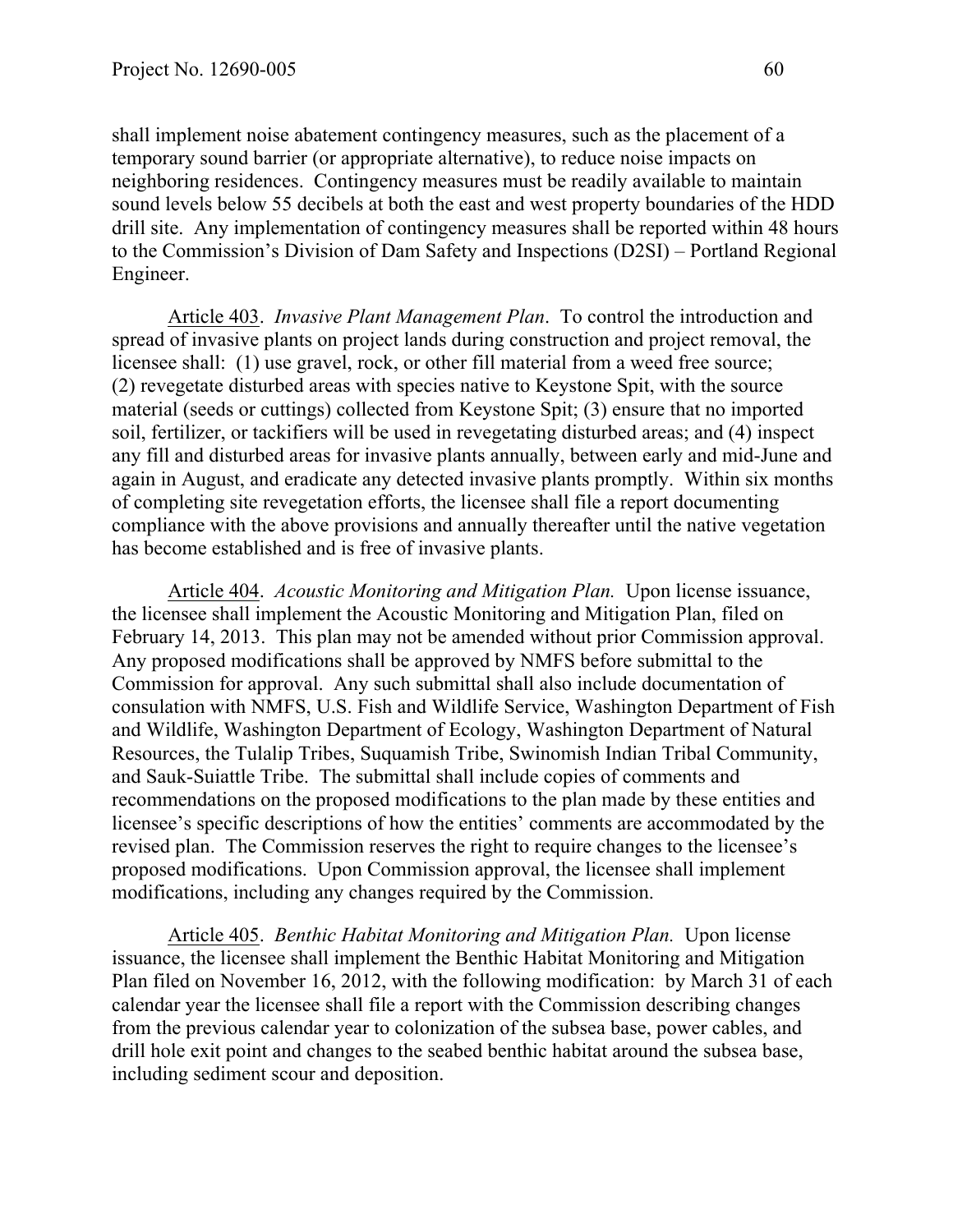Prior to filing the report with the Commission, the licensee shall provide the report to Washington Department of Ecology (Washington Ecology) and allow them 30 days to review and comment on the report. The report filed with the Commission shall include copies of, and address any comments and recommendations received from Washington Ecology. If the licensee does not adopt a recommendation, the licensee shall include its reasons based on project-specific information.

This plan may not be amended without prior Commission approval. Any proposed modifications to the plan shall be approved by Washington Ecology and NMFS before submittal to the Commission for approval. Any such submittal shall include documentation of consultation with National Marine Fisheries Service, U.S. Fish and Wildlife Service (FWS), Washington Department of Fish and Wildlife, Washington Ecology, Washington Department of Natural Resources, the Tulalip Tribes, Suquamish Tribe, Swinomish Indian Tribal Community, and Sauk-Suiattle Tribe. The submittal shall also include copies of comments and recommendations on the proposed modifications to the plan made by these consulted entities, and specific descriptions of how the entities' comments are accommodated by the revised plan.

The Commission reserves the right to require changes to the licensee's modifications. Upon Commission approval, the licensee shall implement modifications, including any changes required by the Commission.

Article 406. *Near-Turbine Monitoring and Mitigation Plan.* Upon license issuance, the licensee shall implement the Near-Turbine Monitoring and Mitigation Plan, filed November 16, 2012, with the following modification to address the National Marine Fisheries Service's (NMFS) incidental take condition 5 in Appendix B: if it is reasonably foreseeable that the number of individual salmon, steelhead, or rockfish crossing the plane of the turbine blades and not through the open center of the rotor will exceed ten adult salmon or steelhead (Chinook, chum, or steelhead); one adult yelloweye rockfish; one adult canary rockfish; or one adult Bocaccio in a year, the licensee shall contact NMFS and the Commission within 48 hours.

This plan may not be amended without prior Commission approval. Any proposed modifications to the plan shall be approved by NMFS before submittal to the Commission for approval. Any such submittal shall include documentation of consultation with NMFS, U.S. Fish and Wildlife Service, Washington Department of Fish and Wildlife, Washington Department of Ecology, Washington Department of Natural Resources, the Tulalip Tribes, Suquamish Tribe, Swinomish Indian Tribal Community, and Sauk-Suiattle Tribe. The submittal shall also include copies of comments and recommendations on the proposed modifications to the plan made by these consulted entities, and specific descriptions of how the entities' comments are accommodated by the revised plan.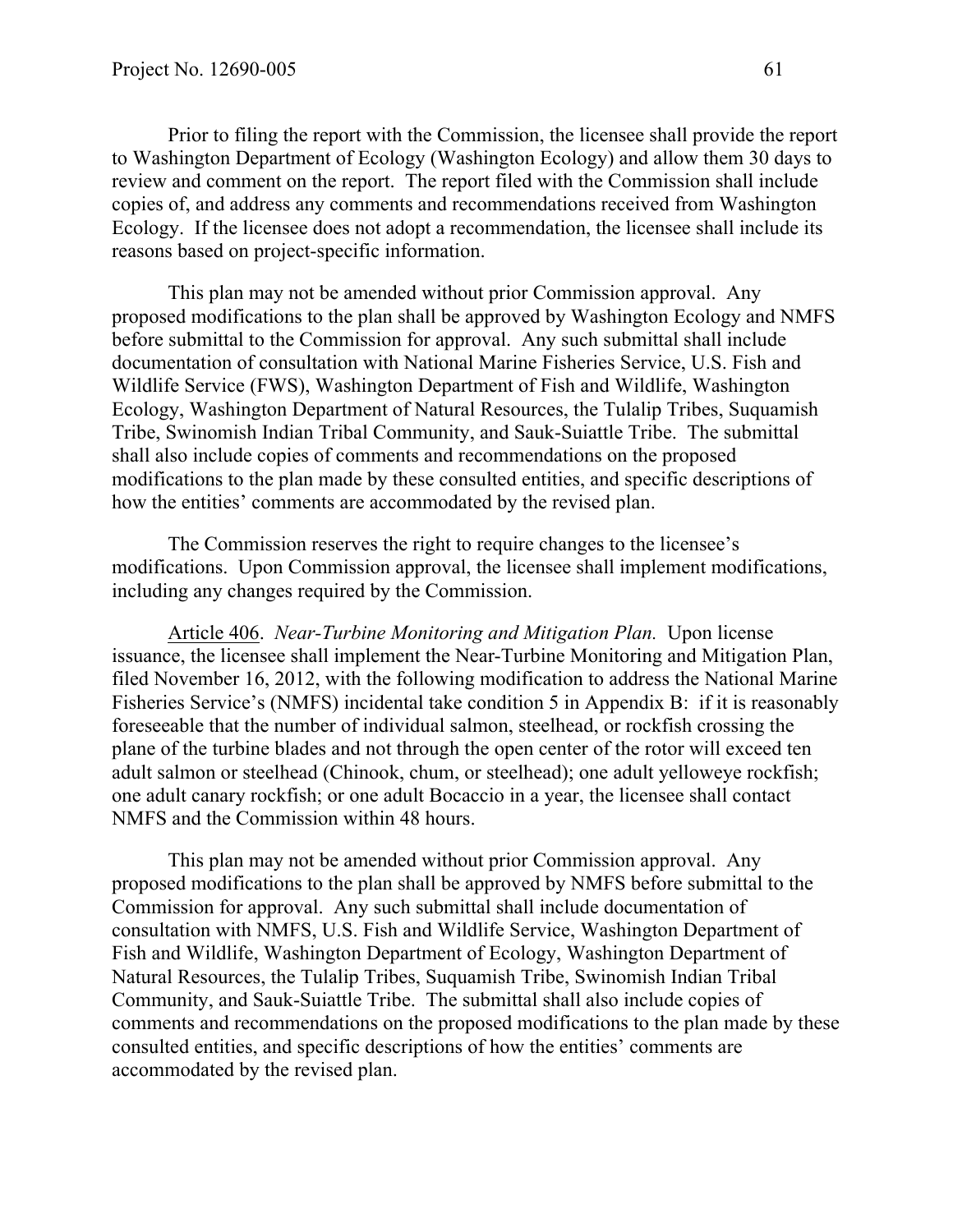The Commission reserves the right to require changes to the licensee's modifications. Upon Commission approval, the licensee shall implement modifications, including any changes required by the Commission.

Article 407. *Marine Mammal Monitoring and Mitigation Plan.* Upon license issuance, the licensee shall implement the Marine Mammal Monitoring and Mitigation Plan, filed November 16, 2012. This plan may not be amended without prior Commission approval. Any such submittal shall include documentation of consultation with the National Marine Fisheries Service, U.S. Fish and Wildlife Service, Washington Department of Fish and Wildlife, Washington Department of Ecology, Washington Department of Natural Resources, the Tulalip Tribes, Suquamish Tribe, Swinomish Indian Tribal Community, and Sauk-Suiattle Tribe. The submittal shall also include copies of comments and recommendations on the proposed modifications to the plan made by these consulted entities, and specific descriptions of how the entities' comments are accommodated by the revised plan.

The Commission reserves the right to require changes to the licensee's modifications. Upon Commission approval, the licensee shall implement modifications, including any changes required by the Commission.

Article 408. *Marine Mammal Protection Act Report*. The licensee shall file with the Commission an annual report documenting its consultations with the National Marine Fisheries Service under the Marine Mammal Protection Act (Act), starting January 1, 2015, and annually therafter until such time as it completes its responsibilities under the Act. Licensee's report must update the Commission on the status of its consultations, include information as to whether its compliance with the Act requires it to modify aspects of project construction, operation, maintenance, or removal, and include information detailing how the licensee will initiate any required modifications to the project. If compliance with the Act requires an amendment to license, licensee must seek Commission approval before implementing the measures.

Article 409. *Derelict Gear Monitoring Plan.* Upon license issuance, the licensee shall implement the Derelict Gear Monitoring Plan, filed December 7, 2012. This plan may not be amended without prior Commission approval. Any such submittal shall include documentation of consultation with the National Marine Fisheries Service, U.S. Fish and Wildlife Service, Washington Department of Fish and Wildlife, Washington Department of Ecology, Washington Department of Natural Resources, the Tulalip Tribes, Suquamish Tribe, Swinomish Indian Tribal Community, and Sauk-Suiattle Tribe. The submittal shall also include copies of comments and recommendations on the proposed modifications to the plan made by these consulted entities, and specific descriptions of how the entities' comments are accommodated by the revised plan.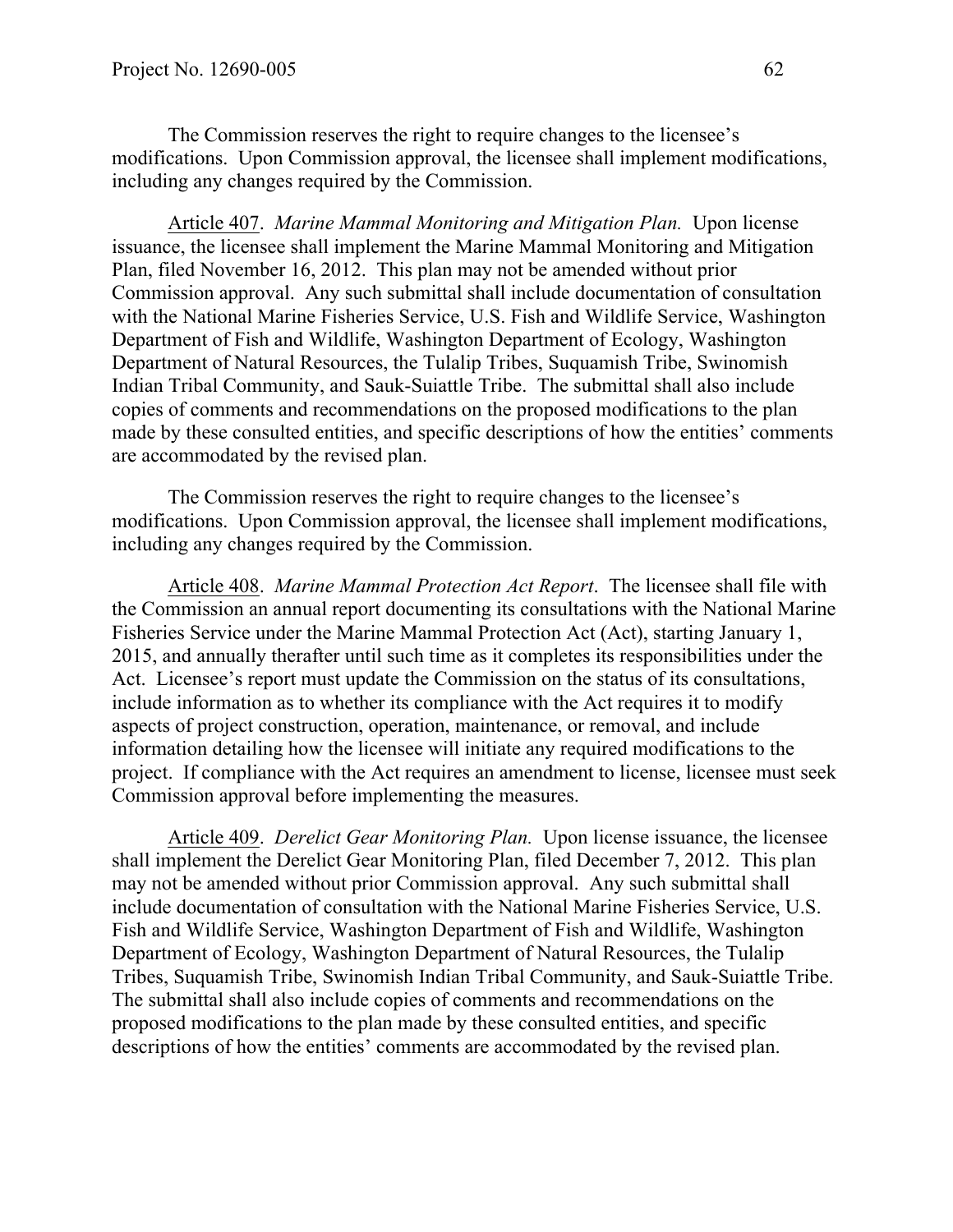The Commission reserves the right to require changes to the licensee's modifications. Upon Commission approval, the licensee shall implement modifications, including any changes required by the Commission.

Article 410. *In-water Construction Schedule*. All in-water construction shall be conducted during a work window of July 16 to October 14, or outside of this work window only by agreement with the National Marine Fisheries Service, U.S. Fish and Wildlife Service, Washington Department of Fish and Wildlife, Washington Department of Ecology, Washington Department of Natural Resources, the Tulalip Tribes, Suquamish Tribe, Swinomish Indian Tribal Community, and Sauk-Suiattle Tribe. If in consultation with the above entities, the work window changes or is inconsistent with the water quality certificate, the licensee shall notify the Commission and file an application to amend the license accordingly.

Article 411. *Hazard Identification and Risk Assessment*. At least 90 days prior to the start of in-water construction, the licensee shall file with the Commission for approval a Hazard Identification and Risk Assessment (HIRA) to minimize potential hazards to PC-1 North, PC Landing Corp.'s subsea, fiber optic cable. This assessment shall include and describe: (a) operational procedures for installing, maintaining, and removing the project turbines, including using "live boat" techniques for all marine operations, except during the horizontal directional drilling and connection of the trunk cables at the horizontal directional drilling exit; (b) criteria for weather and wave conditions that must exist before marine operations can occur; (c) redundancy in the use of equipment and/or vessels; (d) criteria for aborting the operations; and (e) the establishment of a "port of refuge," located at least two kilometers away from the PC-1 North cable, in the event of unanticipated adverse weather or other event.

In addition, the HIRA shall include procedures and a schedule for notifying PC Landing Corp. before conducting marine operations associated with installing, removing, or repairing the turbines within 1,000 meters of PC-1 North. The HIRA shall also include procedures for providing PC Landing Corp. progress reports during these marine operations and a full report on the marine operations following completion of these activities.

The licensee shall include with the assessment documentation of consultation with the U.S. Coast Guard, the U.S. Army Corps of Engineers, and PC Landing Corp.; copies of comments and recommendations on the completed assessment after it has been prepared and provided to the consulted entities; and specific descriptions of how the entities' comments are accommodated by the assessment. The licensee shall allow a minimum of 30 days for consulted entities to comment and make recommendations before filing the assessment with the Commission. If the licensee does not adopt a recommendation, the filing shall include the licensee's reasons based on project-specific information.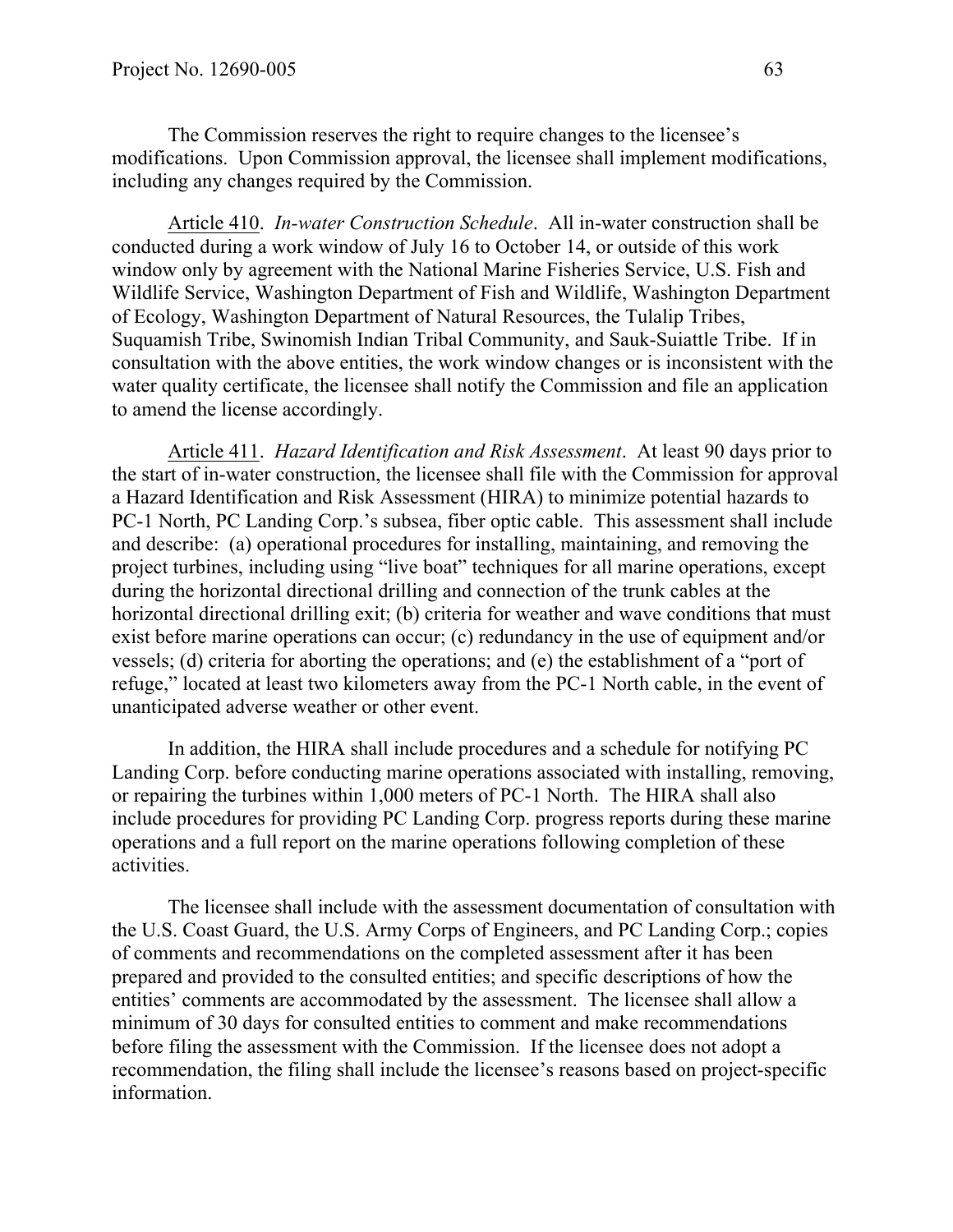The Commission reserves the right to require changes to the assessment. In-water construction shall not begin until the assessment is approved by the Commission. Upon Commission approval, the licensee shall implement the procedures contained in the assessment, including any changes required by the Commission.

Article 412. *Reservation of Authority to Prescribe Fishways*. Authority is reserved to the Commission to require the licensee to construct, operate, and maintain, or to provide for the construction, operation, and maintenance of such fishways as may be prescribed by the Secretary of the Interior pursuant to section 18 of the Federal Power Act.

Article 413. *Interpretation and Education Plan.* Within six months of license issuance, the licensee shall develop and file for Commission approval an Interpretation and Education Plan for the installation of an interpretive display at a publicly accessible site within view of the turbine locations at Fort Casey State Park, subject to state approval, that describes the project, the potential ocean energy resource in Puget Sound, and the natural and cultural environment of the project area. If a suitable site at the park is not available, another appropriate location may be proposed.

The licensee shall include with the plan documentation of consultation with the U.S. National Park Service, Washington State Parks and Recreation Commission, Washington Department of Fish and Wildlife, Ebey's Landing Historical Reserve Trust Board, and Island County Marine Resources Committee; copies of comments and recommendations on the completed plan after it has been prepared and provided to the consulted entities; and specific descriptions of how the entities' comments are accommodated by the plan. The licensee shall allow a minimum of 30 days for consulted entities to comment and to make recommendations before filing the plan with the Commission. If the licensee does not adopt a recommendation, the filing shall include the licensee's reasons based on project-specific information.

The Commission reserves the right to require changes to the plan. Upon Commission approval, the licensee shall implement the plan, including any changes required by the Commission.

Article 414. *FERC Form 80 Exemption*. There is little or no potential for recreation facilities within the project boundary. Therefore, upon the issuance date of the license, the licensee is exempt from 18 § C.F.R. 8.11, which requires the filing of the FERC Form 80 recreation report for the Admiralty Inlet Project.

Article 415. *Cultural Resources.* Prior to beginning any land-clearing or landdisturbing activities within the project boundary, other than those specifically authorized in this license, the licensee shall consult with the Washington State Historic Preservation Officer (SHPO). If the licensee discovers previously unidentified archeological or historic properties during the course of constructing, maintaining, or removing project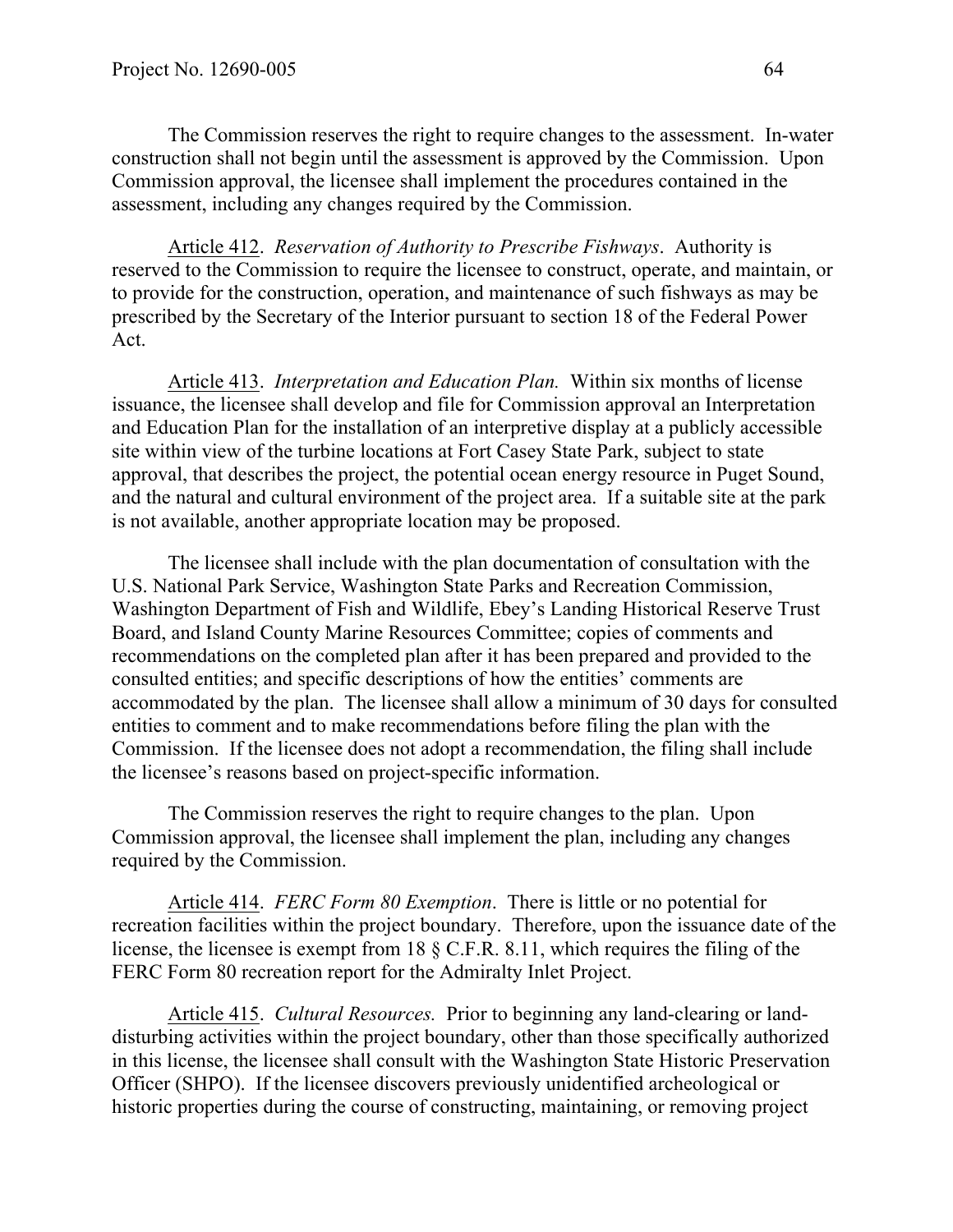works or other facilities at the project, the licensee shall stop all land-clearing and landdisturbing activities in the vicinity of the properties and consult with the Washington SHPO.

If a discovered cultural resource is determined to be eligible for the National Register of Historic Places, the licensee shall file for Commission approval a historic properties management plan. The plan shall be prepared by a qualified cultural resource specialist after having consulted with the SHPO. The plan shall include the following items:

- (1) a description of each discovered property indicating whether it is listed on or eligible to be listed on the National Register of Historic Places;
- (2) a description of the potential effect on each discovered property;
- (3) proposed measures for avoiding or mitigating effects;
- (4) documentation of the nature and extent of consultation; and
- (5) a schedule for mitigating effects and conducting additional studies.

The Commission may require changes to the plan. The licensee shall not begin land-clearing or land-disturbing activities, other than those specifically authorized in this license, or resume such activities in the vicinity of a property discovered during construction, until informed by the Commission that the requirements of this article have been fulfilled.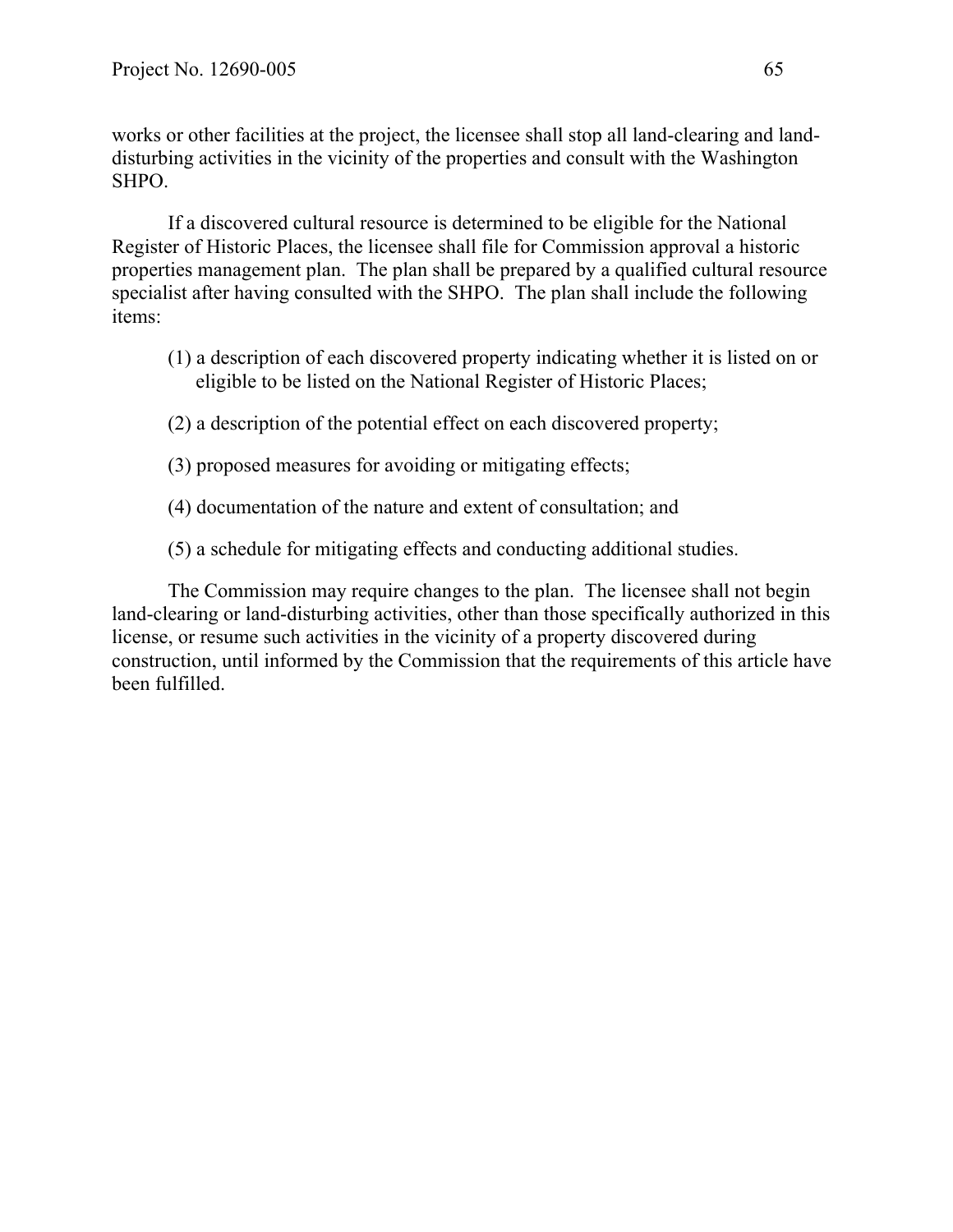Article 416. *Use and Occupancy*. (a) In accordance with the provisions of this article, the licensee shall have the authority to grant permission for certain types of use and occupancy of project lands and waters and to convey certain interests in project lands and waters for certain types of use and occupancy, without prior Commission approval. The licensee may exercise the authority only if the proposed use and occupancy is consistent with the purposes of protecting and enhancing the scenic, recreational, and other environmental values of the project. For those purposes, the licensee shall also have continuing responsibility to supervise and control the use and occupancies for which it grants permission, and to monitor the use of, and ensure compliance with the covenants of the instrument of conveyance for, any interests that it has conveyed, under this article. If a permitted use and occupancy violates any condition of this article or any other condition imposed by the licensee for protection and enhancement of the project's scenic, recreational, or other environmental values, or if a covenant of a conveyance made under the authority of this article is violated, the licensee shall take any lawful action necessary to correct the violation. For a permitted use or occupancy, that action includes, if necessary, canceling the permission to use and occupy the project lands and waters and requiring the removal of any non-complying structures and facilities.

(b) The type of use and occupancy of project lands and waters for which the licensee may grant permission without prior Commission approval are: (1) landscape plantings; (2) non-commercial piers, landings, boat docks, or similar structures and facilities that can accommodate no more than 10 water craft at a time and where said facility is intended to serve single-family type dwellings; (3) embankments, bulkheads, retaining walls, or similar structures for erosion control to protect the existing shoreline; and (4) food plots and other wildlife enhancement. To the extent feasible and desirable to protect and enhance the project's scenic, recreational, and other environmental values, the licensee shall require multiple use and occupancy of facilities for access to project lands or waters. The licensee shall also ensure, to the satisfaction of the Commission's authorized representative, that the use and occupancies for which it grants permission are maintained in good repair and comply with applicable state and local health and safety requirements. Before granting permission for construction of bulkheads or retaining walls, the licensee shall: (1) inspect the site of the proposed construction, (2) consider whether the planting of vegetation or the use of riprap would be adequate to control erosion at the site, and (3) determine that the proposed construction is needed and would not change the basic contour of the impoundment shoreline. To implement this paragraph (b), the licensee may, among other things, establish a program for issuing permits for the specified types of use and occupancy of project lands and waters, which may be subject to the payment of a reasonable fee to cover the licensee's costs of administering the permit program. The Commission reserves the right to require the licensee to file a description of its standards, guidelines, and procedures for implementing this paragraph (b) and to require modification of those standards, guidelines, or procedures.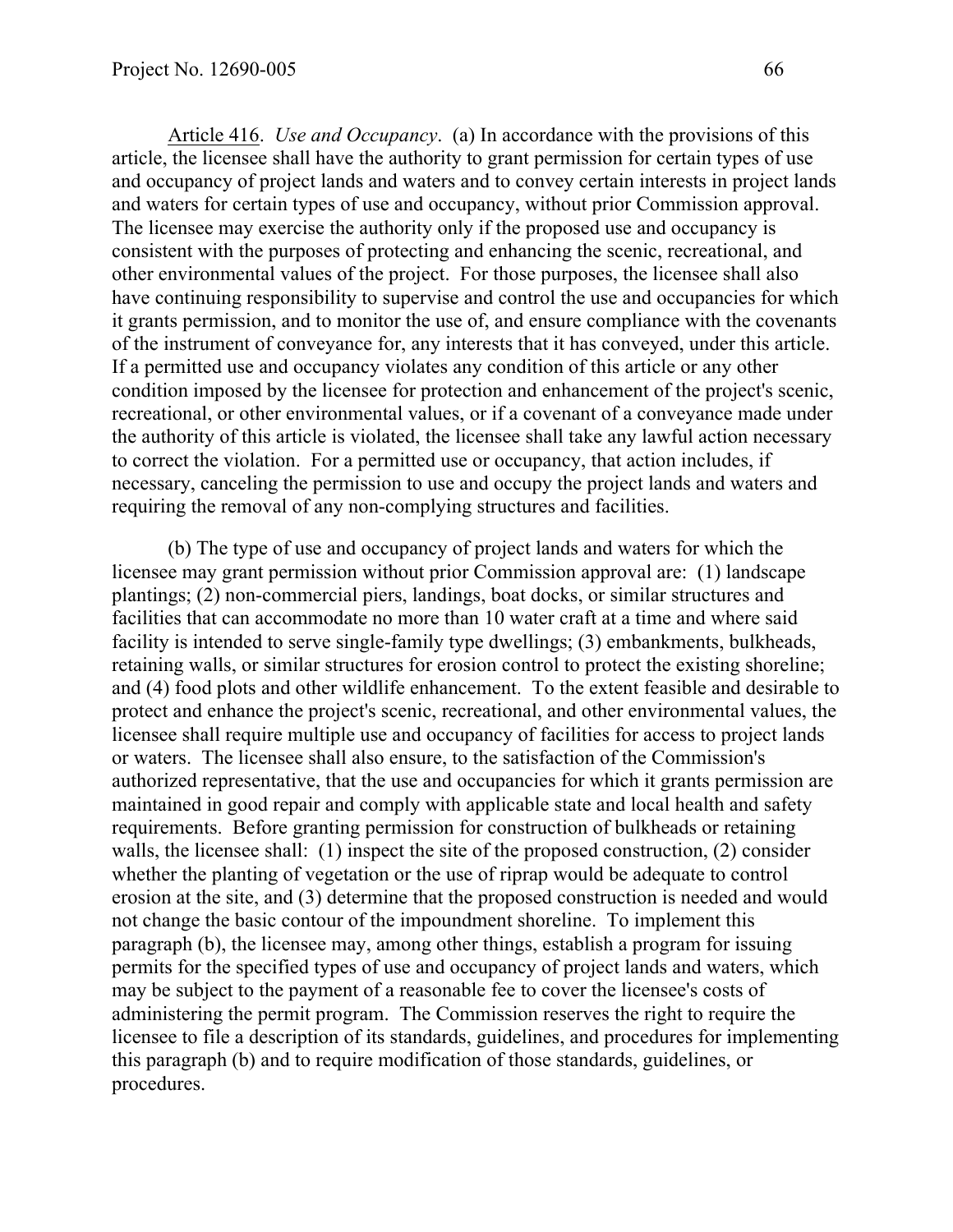(c) The licensee may convey easements or rights-of-way across, or leases of project lands for: (1) replacement, expansion, realignment, or maintenance of bridges or roads where all necessary state and federal approvals have been obtained; (2) storm drains and water mains; (3) sewers that do not discharge into project waters; (4) minor access roads; (5) telephone, gas, and electric utility distribution lines; (6) non-project overhead electric transmission lines that do not require erection of support structures within the project boundary; (7) submarine, overhead, or underground major telephone distribution cables or major electric distribution lines (69-kV or less); and (8) water intake or pumping facilities that do not extract more than one million gallons per day from a project impoundment. No later than January 31 of each year, the licensee shall file three copies of a report briefly describing for each conveyance made under this paragraph (c) during the prior calendar year, the type of interest conveyed, the location of the lands subject to the conveyance, and the nature of the use for which the interest was conveyed.

(d) The licensee may convey fee title to, easements or rights-of-way across, or leases of project lands for: (1) construction of new bridges or roads for which all necessary state and federal approvals have been obtained; (2) sewer or effluent lines that discharge into project waters, for which all necessary federal and state water quality certification or permits have been obtained; (3) other pipelines that cross project lands or waters but do not discharge into project waters; (4) non-project overhead electric transmission lines that require erection of support structures within the project boundary, for which all necessary federal and state approvals have been obtained; (5) private or public marinas that can accommodate no more than 10 water craft at a time and are located at least one-half mile (measured over project waters) from any other private or public marina; (6) recreational development consistent with an approved report on recreational resources of an Exhibit E; and (7) other uses, if: (i) the amount of land conveyed for a particular use is five acres or less; (ii) all of the land conveyed is located at least 75 feet, measured horizontally, from project waters at normal surface elevation; and (iii) no more than 50 total acres of project lands for each project development are conveyed under this clause (d)(7) in any calendar year. At least 60 days before conveying any interest in project lands under this paragraph (d), the licensee must submit a letter to the Director, Office of Energy Projects, stating its intent to convey the interest and briefly describing the type of interest and location of the lands to be conveyed (a marked Exhibit G map may be used), the nature of the proposed use, the identity of any federal or state agency official consulted, and any federal or state approvals required for the proposed use. Unless the Director, within 45 days from the filing date, requires the licensee to file an application for prior approval, the licensee may convey the intended interest at the end of that period.

(e) The following additional conditions apply to any intended conveyance under paragraph (c) or (d) of this article: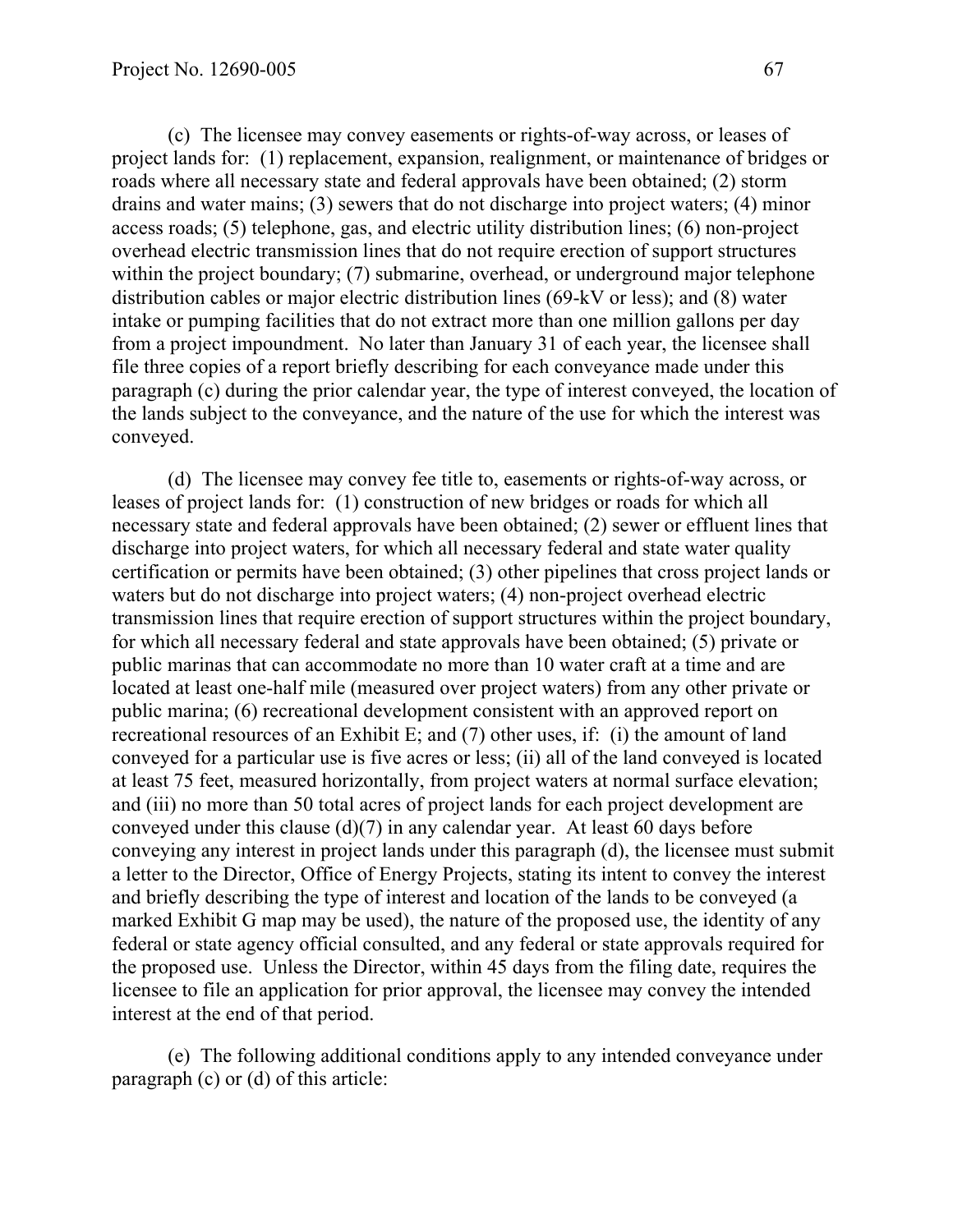(1) Before conveying the interest, the licensee shall consult with federal and state fish and wildlife or recreation agencies, as appropriate, and the State Historic Preservation Officer.

(2) Before conveying the interest, the licensee shall determine that the proposed use of the lands to be conveyed is not inconsistent with any approved report on recreational resources of an Exhibit E; or, if the project does not have an approved report on recreational resources, that the lands to be conveyed do not have recreational value.

(3) The instrument of conveyance must include the following covenants running with the land: (i) the use of the lands conveyed shall not endanger health, create a nuisance, or otherwise be incompatible with overall project recreational use; (ii) the grantee shall take all reasonable precautions to ensure that the construction, operation, and maintenance of structures or facilities on the conveyed lands will occur in a manner that will protect the scenic, recreational, and environmental values of the project; and (iii) the grantee shall not unduly restrict public access to project waters.

(4) The Commission reserves the right to require the licensee to take reasonable remedial action to correct any violation of the terms and conditions of this article, for the protection and enhancement of the project's scenic, recreational, and other environmental values.

(f) The conveyance of an interest in project lands under this article does not in itself change the project boundaries. The project boundaries may be changed to exclude land conveyed under this article only upon approval of revised Exhibit G drawings (project boundary maps) reflecting exclusion of that land. Lands conveyed under this article will be excluded from the project only upon a determination that the lands are not necessary for project purposes, such as operation and maintenance, flowage, recreation, public access, protection of environmental resources, and shoreline control, including shoreline aesthetic values. Absent extraordinary circumstances, proposals to exclude lands conveyed under this article from the project shall be consolidated for consideration when revised Exhibit G drawings would be filed for approval for other purposes.

(g) The authority granted to the licensee under this article shall not apply to any part of the public lands and reservations of the United States included within the project boundary.

Article 417. *Ferry Service Operation Coordination Plan*. Within six months of license issuance or at least 60 days prior to the start of in-water construction, whichever comes first, the licensee shall file for Commission approval a plan to coordinate the installation and removal (if required) of the trunk cables in or across the regular route of the Port Townsend-Coupeville Ferry to minimize any disruptions in ferry service. The plan shall describe the timing and procedures, including notification requirements, to be followed to minimize disruption of ferry service operations. The licensee shall notify the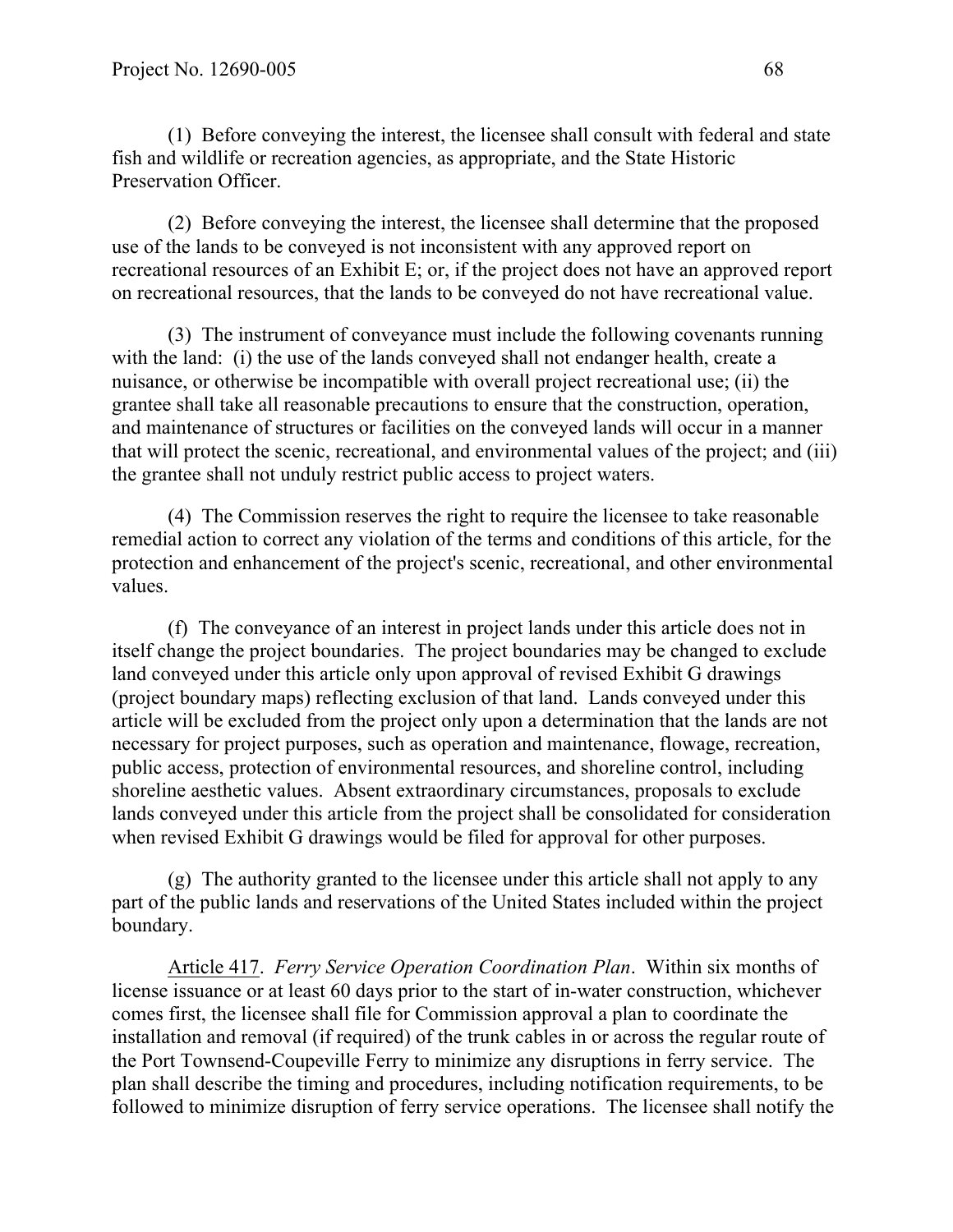Commission within 10 days of when installation and removal (if required) of the trunk cables is complete and disruptions to ferry service is no longer a potential problem.

The licensee shall prepare the plan in consultation with the Washington State Ferry Service. The licensee shall include with the plan an implementation schedule, documentation of consultation, copies of recommendations on the completed plan after it has been prepared and provided to the Washington State Ferries, and specific descriptions of how the Washington State Ferries comments are accommodated by the plan. The licensee shall allow a minimum of 30 days for the Washington State Ferries to comment and to make recommendations before filing the plan with the Commission. If the licensee does not adopt a recommendation, the filing shall include the licensee's reasons, based on project-specific information.

The Commission reserves the right to require changes to the plan. The licensee shall not begin in-water construction until the licensee is notified by the Commission that the plan is approved. Upon Commission approval, the licensee shall implement the plan, including any changes required by the Commission.

(H) The licensee shall serve copies of any Commission filing required by this order on any entity specified in the order to be consulted on matters relating to that filing. Proof of service on these entities must accompany the filing with the Commission.

(I) This order constitutes final agency action. Any party may file a request for rehearing of this order within 30 days from the date of its issuance, as provided in section 313(a) of the FPA, 16 U.S.C. § 825*1* (2012), and section 385.713 of the Commission's regulations, 18 C.F.R. § 385.713 (2013). The filing of a request for rehearing does not operate as a stay of the effective date of this license or of any other date specified in this order. The licensee's failure to file a request for rehearing shall constitute acceptance of this order.

By the Commission.

 $(S E A L)$ 

Nathaniel J. Davis, Sr., Deputy Secretary.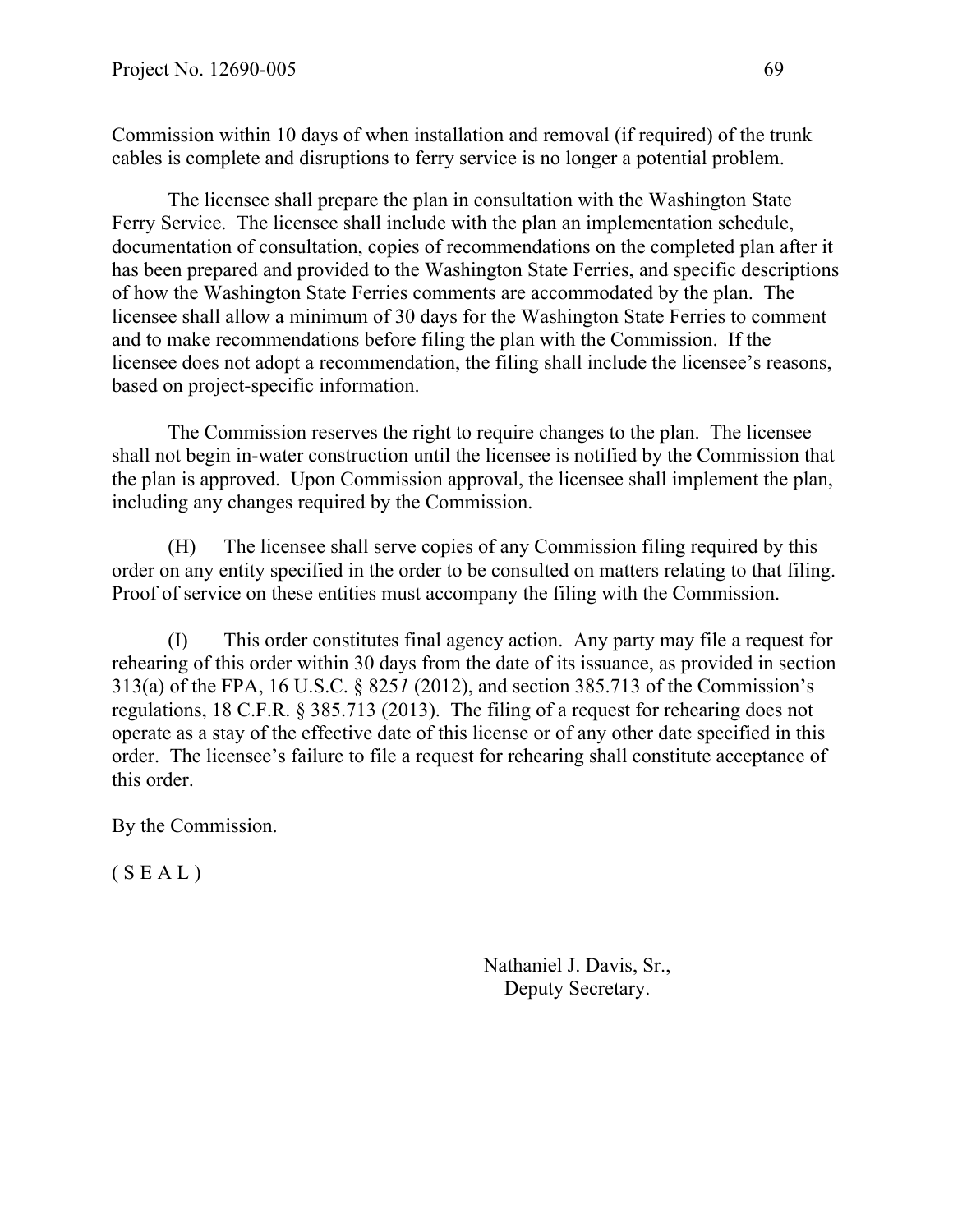**Form L-14**  (October, 1975)

#### **FEDERAL ENERGY REGULATORY COMMISSION**

#### **TERMS AND CONDITIONS OF LICENSE FOR UNCONSTRUCTED MINOR PROJECT AFFECTING NAVIGABLE WATERS OF THE UNITED STATES**

**Article 1**. The entire project, as described in this order of the Commission, shall be subject to all of the provisions, terms, and conditions of the license.

**Article 2**. No substantial change shall be made in the maps, plans, specifications, and statements described and designated as exhibits and approved by the Commission in its order as a part of the license until such change shall have been approved by the Commission: Provided, however, That if the Licensee or the Commission deems it necessary or desirable that said approved exhibits, or any of them, be changed, there shall be submitted to the Commission for approval a revised, or additional exhibit or exhibits covering the proposed changes which, upon approval by the Commission, shall become a part of the license and shall supersede, in whole or in part, such exhibit or exhibits theretofore made a part of the license as may be specified by the Commission.

**Article 3**. The project works shall be constructed in substantial conformity with the approved exhibits referred to in Article 2 herein or as changed in accordance with the provisions of said article. Except when emergency shall require for the protection of navigation, life, health, or property, there shall not be made without prior approval of the Commission any substantial alteration or addition not in conformity with the approved plans to any dam or other project works under the license or any substantial use of project lands and waters not authorized herein; and any emergency alteration, addition, or use so made shall thereafter be subject to such modification and change as the Commission may direct. Minor changes in project works, or in uses of project lands and waters, or divergence from such approved exhibits may be made if such changes will not result in a decrease in efficiency, in a material increase in cost, in an adverse environmental impact, or in impairment of the general scheme of development; but any of such minor changes made without the prior approval of the Commission, which in its judgment have produced or will produce any of such results, shall be subject to such alteration as the Commission may direct.

Upon the completion of the project, or at such other time as the Commission may direct, the Licensee shall submit to the Commission for approval revised exhibits insofar as necessary to show any divergence from or variations in the project area and project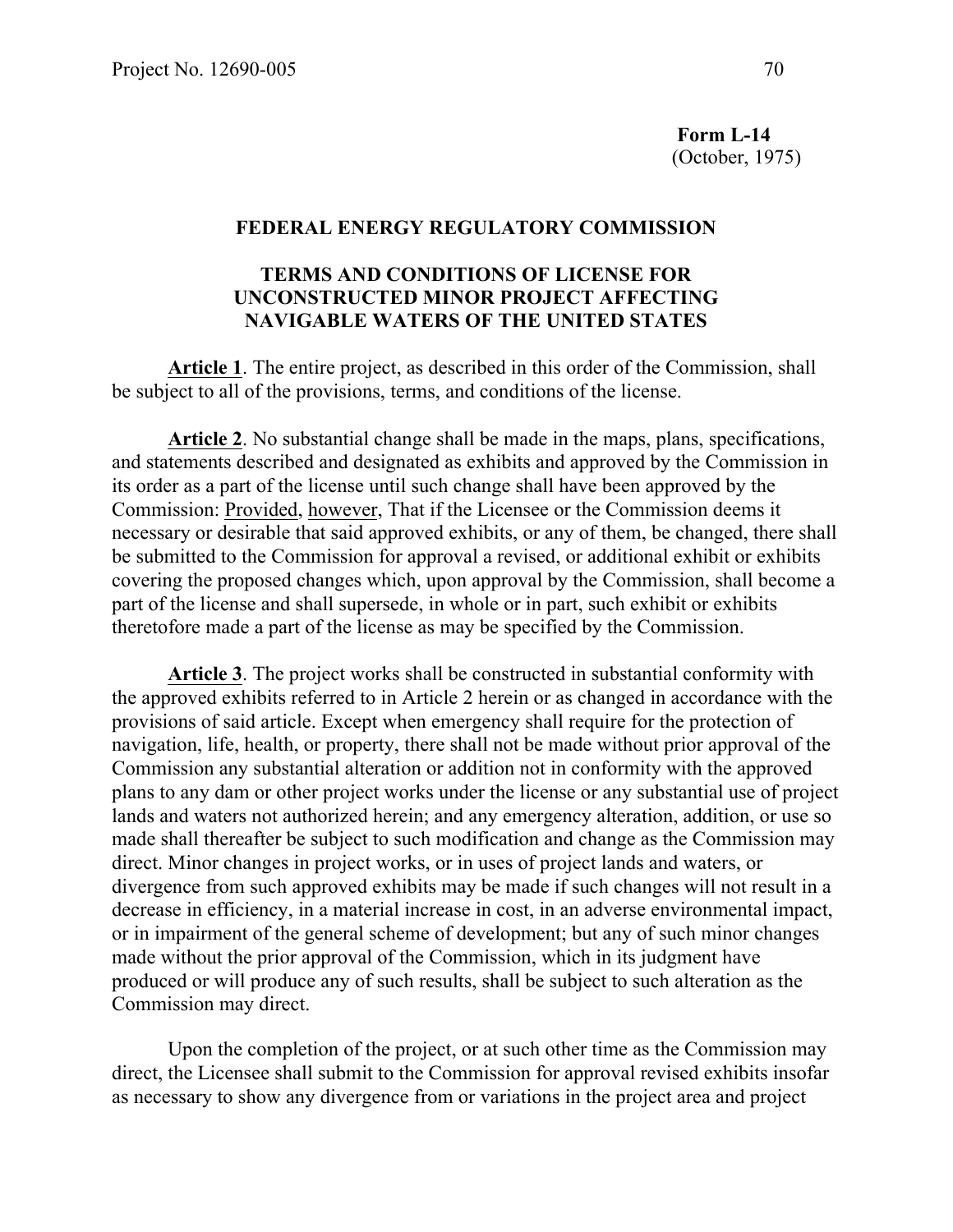boundary as finally located or in the project works as actually constructed when compared with the area and boundary shown and the works described in the license or in the exhibits approved by the Commission, together with a statement in writing setting forth the reasons which in the opinion of the Licensee necessitated or justified variation in or divergence from the approved exhibits. Such revised exhibits shall, if and when approved by the Commission, be made a part of the license under the provisions of Article 2 hereof.

**Article 4**. The construction, operation, and maintenance of the project and any work incidental to additions or alterations shall be subject to the inspection and supervision of the Regional Engineer, Federal Energy Regulatory Commission, in the region wherein the project is located, or of such other officer or agent as the Commission may designate, who shall be the authorized representative of the Commission for such purposes. The Licensee shall cooperate fully with said representative and shall furnish him a detailed program of inspection by the Licensee that will provide for an adequate and qualified inspection force for construction of the project and for any subsequent alterations to the project. Construction of the project works or any features or alteration thereof shall not be initiated until the program of inspection for the project works or any such feature thereof has been approved by said representative. The Licensee shall also furnish to said representative such further information as he may require concerning the construction, operation, and maintenance of the project, and of any alteration thereof, and shall notify him of the date upon which work will begin, as far in advance thereof as said representative may reasonably specify, and shall notify him promptly in writing of any suspension of work for a period of more than one week, and of its resumption and completion. The Licensee shall allow said representative and other officers or employees of the United States, showing proper credentials, free and unrestricted access to, through, and across the project lands and project works in the performance of their official duties. The Licensee shall comply with such rules and regulations of general or special applicability as the Commission may prescribe from time to time for the protection of life, health, or property.

**Article 5**. The Licensee, within five years from the date of issuance of the license, shall acquire title in fee or the right to use in perpetuity all lands, other than lands of the United States, necessary or appropriate for the construction, maintenance, and operation of the project. The Licensee or its successors and assigns shall, during the period of the license, retain the possession of all project property covered by the license as issued or as later amended, including the project area, the project works, and all franchises, easements, water rights, and rights of occupancy and use; and none of such properties shall be voluntarily sold, leased, transferred, abandoned, or otherwise disposed of without the prior written approval of the Commission, except that the Licensee may lease or otherwise dispose of interests in project lands or property without specific written approval of the Commission pursuant to the then current regulations of the Commission.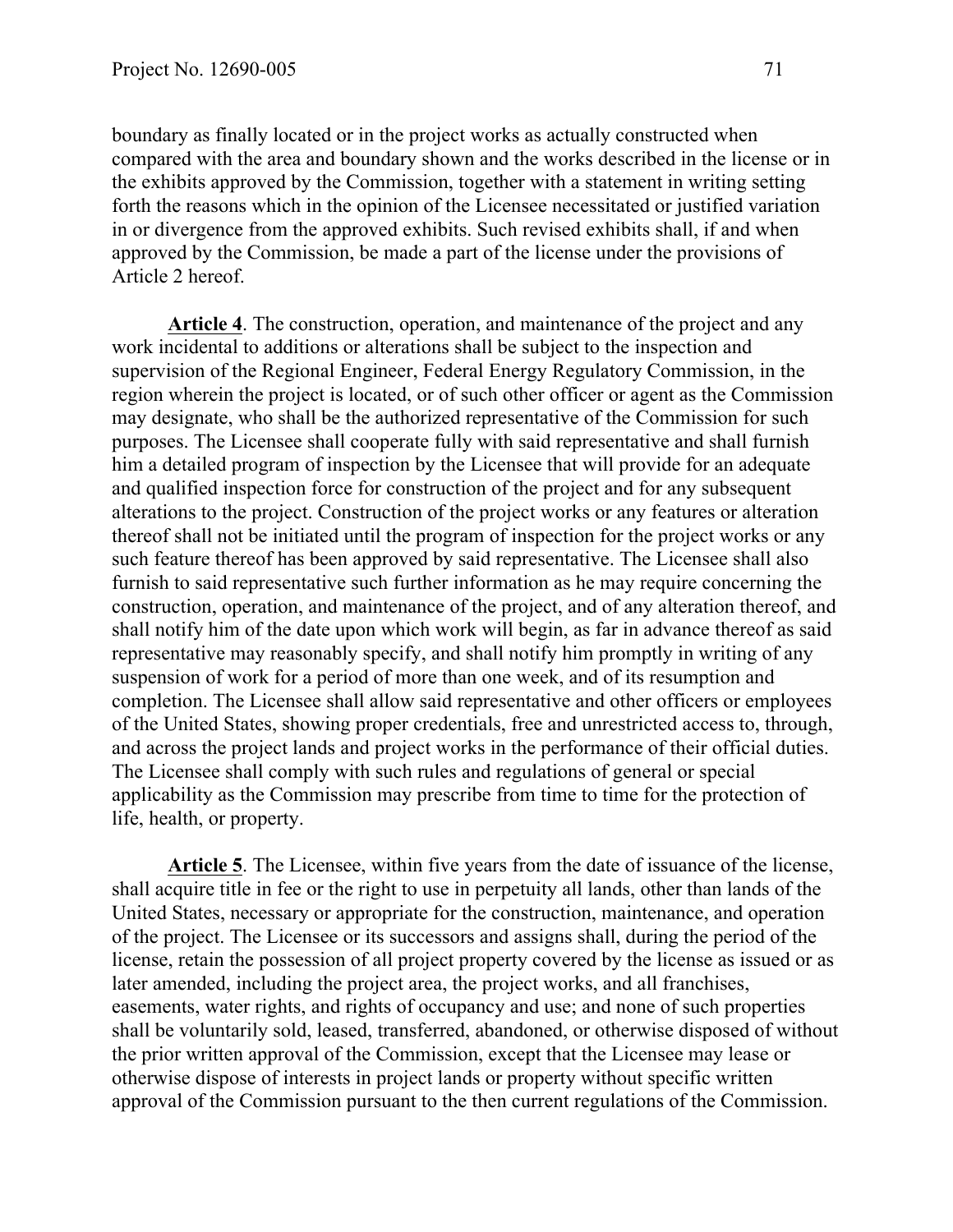The provisions of this article are not intended to prevent the abandonment or the retirement from service of structures, equipment, or other project works in connection with replacements thereof when they become obsolete, inadequate, or inefficient for further service due to wear and tear; and mortgage or trust deeds or judicial sales made thereunder, or tax sales, shall not be deemed voluntary transfers within the meaning of this article.

**Article 6**. The Licensee shall install and thereafter maintain gages and streamgaging stations for the purpose of determining the stage and flow of the stream or streams on which the project is located, the amount of water held in and withdrawn from storage, and the effective head on the turbines; shall provide for the required reading of such gages and for the adequate rating of such stations; and shall install and maintain standard meters adequate for the determination of the amount of electric energy generated by the project works. The number, character, and location of gages, meters, or other measuring devices, and the method of operation thereof, shall at all times be satisfactory to the Commission or its authorized representative. The Commission reserves the right, after notice and opportunity for hearing, to require such alterations in the number, character, and location of gages, meters, or other measuring devices, and the method of operation thereof, as are necessary to secure adequate determinations. The installation of gages, the rating of said stream or streams, and the determination of the flow thereof, shall be under the supervision of, or in cooperation with, the District Engineer of the United States Geological Survey having charge of stream-gaging operations in the region of the project, and the Licensee shall advance to the United States Geological Survey the amount of funds estimated to be necessary for such supervision, or cooperation for such periods as may be mutually agreed upon. The Licensee shall keep accurate and sufficient records of the foregoing determinations to the satisfaction of the Commission, and shall make return of such records annually at such time and in such form as the Commission may prescribe.

**Article 7**. The Licensee shall, after notice and opportunity for hearing, install additional capacity or make other changes in the project as directed by the Commission, to the extent that it is economically sound and in the public interest to do so.

**Article 8**. The Licensee shall, after notice and opportunity for hearing, coordinate the operation of the project, electrically and hydraulically, with such other projects or power systems and in such manner as the Commission may direct in the interest of power and other beneficial public uses of water resources, and on such conditions concerning the equitable sharing of benefits by the Licensee as the Commission may order.

**Article 9**. The United States specifically retains and safeguards the right to use water in such amount, to be determined by the Secretary of the Army, as may be necessary for the purposes of navigation on the navigable waterway affected; and the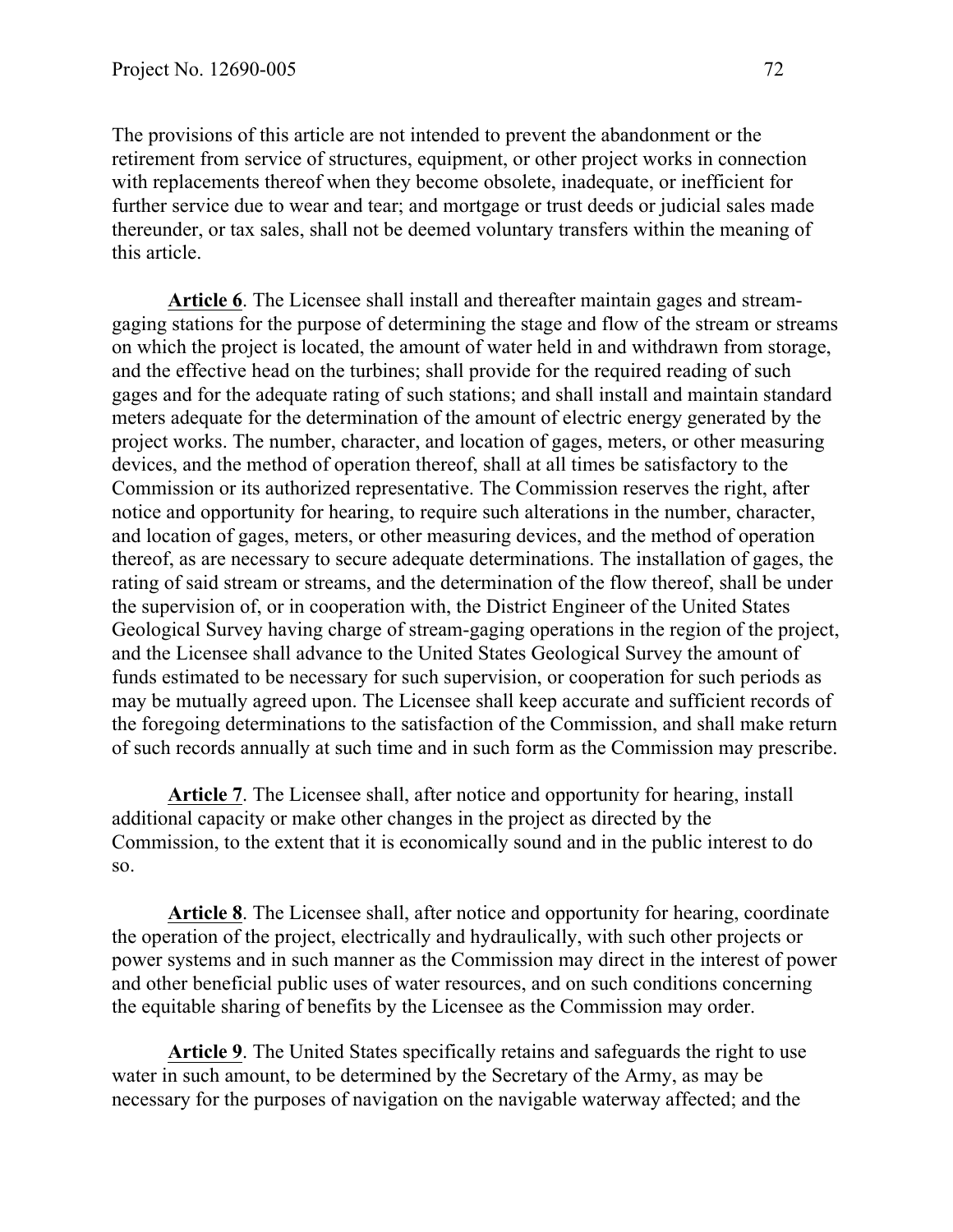operations of the Licensee, so far as they affect the use, storage and discharge from storage of waters affected by the license, shall at all times be controlled by such reasonable rules and regulations as the Secretary of the Army may prescribe in the interest of navigation, and as the Commission may prescribe for the protection of life, health, and property, and in the interest of the fullest practicable conservation and utilization of such waters for power purposes and for other beneficial public uses, including recreational purposes, and the Licensee shall release water from the project reservoir at such rate in cubic feet per second, or such volume in acre-feet per specified period of time, as the Secretary of the Army may prescribe in the interest of navigation, or as the Commission may prescribe for the other purposes hereinbefore mentioned.

**Article 10**. On the application of any person, association, corporation, Federal agency, State or municipality, the Licensee shall permit such reasonable use of its reservoir or other project properties, including works, lands and water rights, or parts thereof, as may be ordered by the Commission, after notice and opportunity for hearing, in the interests of comprehensive development of the waterway or waterways involved and the conservation and utilization of the water resources of the region for water supply or for the purposes of steam-electric, irrigation, industrial, municipal or similar uses. The Licensee shall receive reasonable compensation for use of its reservoir or other project properties or parts thereof for such purposes, to include at least full reimbursement for any damages or expenses which the joint use causes the Licensee to incur. Any such compensation shall be fixed by the Commission either by approval of an agreement between the Licensee and the party or parties benefiting or after notice and opportunity for hearing. Applications shall contain information in sufficient detail to afford a full understanding of the proposed use, including satisfactory evidence that the applicant possesses necessary water rights pursuant to applicable State law, or a showing of cause why such evidence cannot concurrently be submitted, and a statement as to the relationship of the proposed use to any State or municipal plans or orders which may have been adopted with respect to the use of such waters.

**Article 11.** The Licensee shall, for the conservation and development of fish and wildlife resources, construct, maintain, and operate, or arrange for the construction, maintenance, and operation of such reasonable facilities, and comply with such reasonable modifications of the project structures and operation, as may be ordered by the Commission upon its own motion or upon the recommendation of the Secretary of the Interior, Secretary of Commerce, or the fish and wildlife agency or agencies of any State in which the project or a part thereof is located, after notice and opportunity for hearing.

**Article 12**. Whenever the United States shall desire, in connection with the project, to construct fish and wildlife facilities or to improve the existing fish and wildlife facilities at its own expense, the Licensee shall permit the United States or its designated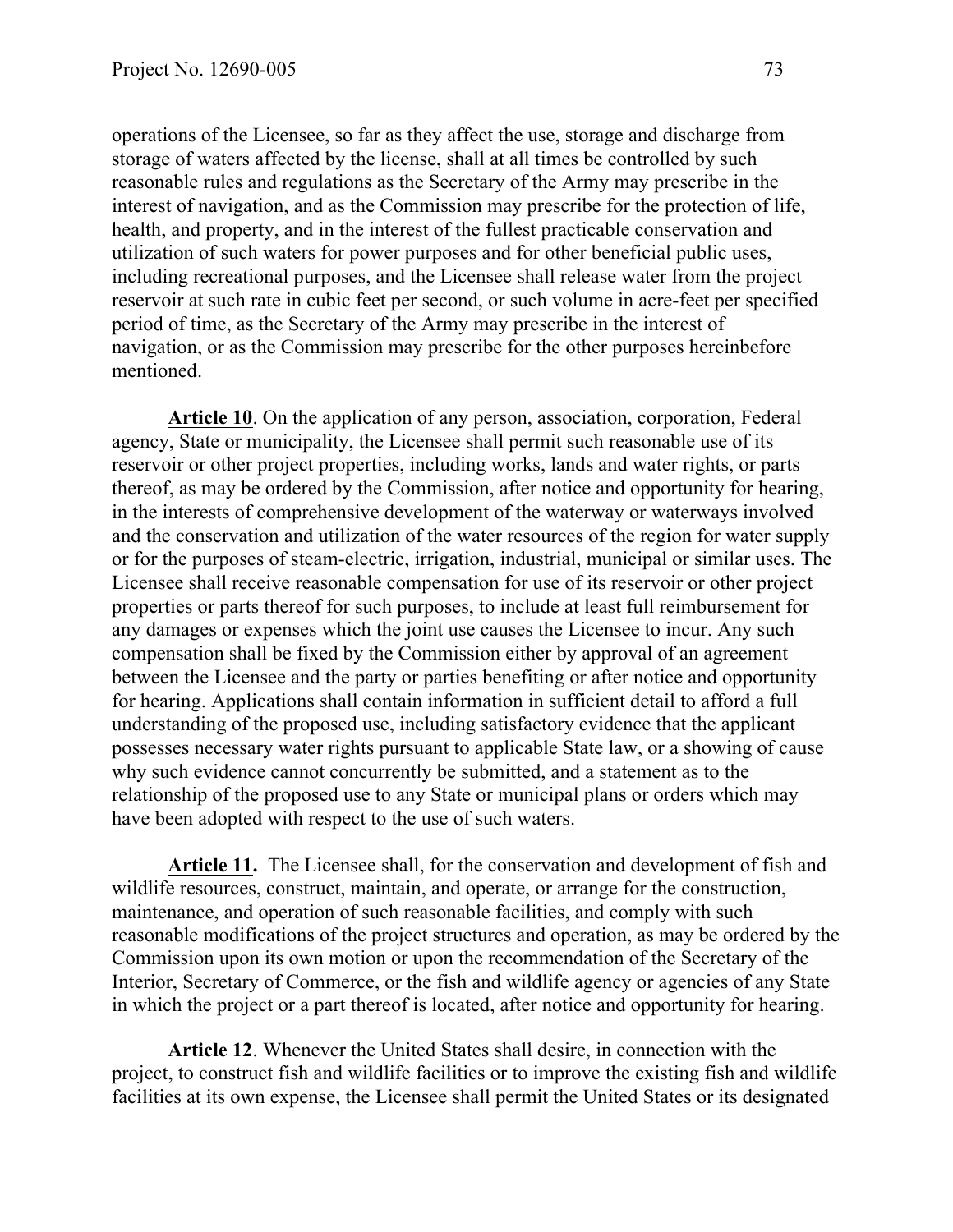agency to use, free of cost, such of the Licensee's lands and interests in lands, reservoirs, waterways and project works as may be reasonably required to complete such facilities or such improvements thereof. In addition, after notice and opportunity for hearing, the Licensee shall modify the project operation as may be reasonably prescribed by the Commission in order to permit the maintenance and operation of the fish and wildlife facilities constructed or improved by the United States under the provisions of this article. This article shall not be interpreted to place any obligation on the United States to construct or improve fish and wildlife facilities or to relieve the Licensee of any obligation under this license.

**Article 13**. So far as is consistent with proper operation of the project, the Licensee shall allow the public free access, to a reasonable extent, to project waters and adjacent project lands owned by the Licensee for the purpose of full public utilization of such lands and waters for navigation and for outdoor recreational purposes, including fishing and hunting: Provided, That the Licensee may reserve from public access such portions of the project waters, adjacent lands, and project facilities as may be necessary for the protection of life, health, and property.

**Article 14**. In the construction, maintenance, or operation of the project, the Licensee shall be responsible for, and shall take reasonable measures to prevent, soil erosion on lands adjacent to streams or other waters, stream sedimentation, and any form of water or air pollution. The Commission, upon the request or upon its own motion, may order the Licensee to take such measures as the Commission finds to be necessary for these purposes, after notice and opportunity for hearing.

**Article 15**. The Licensee shall consult with the appropriate State and Federal agencies and, within one year of the date of issuance of this license, shall submit for Commission approval a plan for clearing the reservoir area. Further, the Licensee shall clear and keep clear to an adequate width lands along open conduits and shall dispose of all temporary structures, unused timber, brush, refuse, or other material unnecessary for the purposes of the project which results from the clearing of lands or from the maintenance or alteration of the project works. In addition, all trees along the periphery of project reservoirs which may die during operations of the project shall be removed. Upon approval of the clearing plan all clearing of the lands and disposal of the unnecessary material shall be done with due diligence and to the satisfaction of the authorized representative of the Commission and in accordance with appropriate Federal, State, and local statues and regulations.

**Article 16**. Material may be dredged or excavated from, or placed as fill in, project lands and/or waters only in the prosecution of work specifically authorized under the license; in the maintenance of the project; or after obtaining Commission approval, as appropriate. Any such material shall be removed and/or deposited in such manner as to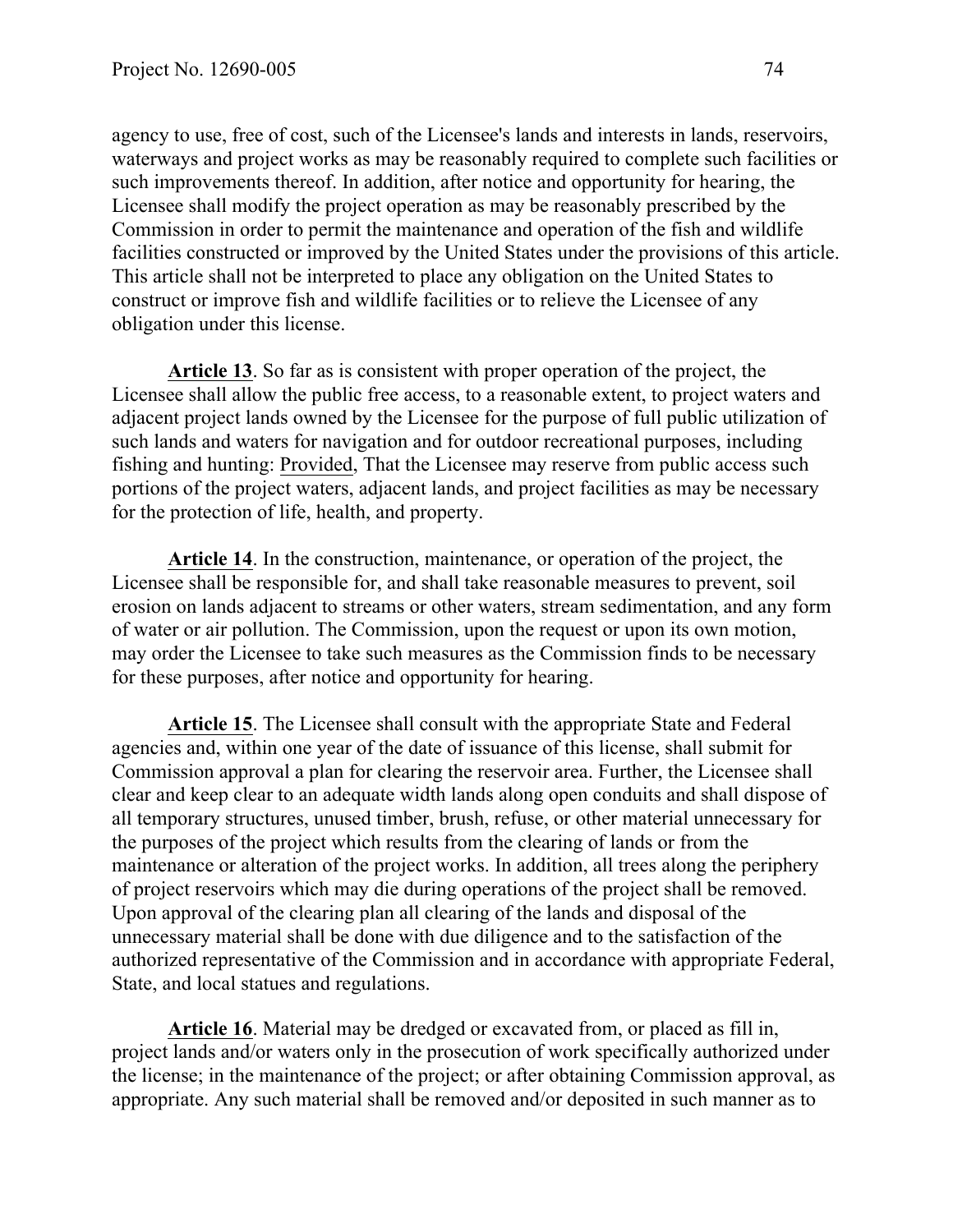reasonably preserve the environmental values of the project and so as not to interfere with traffic on land or water. Dredging and filling in a navigable water of the United States shall also be done to the satisfaction of the District Engineer, Department of the Army, in charge of the locality.

**Article 17**. If the Licensee shall cause or suffer essential project property to be removed or destroyed or to become unfit for use, without adequate replacement, or shall abandon or discontinue good faith operation of the project or refuse or neglect to comply with the terms of the license and the lawful orders of the Commission mailed to the record address of the Licensee or its agent, the Commission will deem it to be the intent of the Licensee to surrender the license. The Commission, after notice and opportunity for hearing, may require the Licensee to remove any or all structures, equipment and power lines within the project boundary and to take any such other action necessary to restore the project waters, lands, and facilities remaining within the project boundary to a condition satisfactory to the United States agency having jurisdiction over its lands or the Commission's authorized representative, as appropriate, or to provide for the continued operation and maintenance of nonpower facilities and fulfill such other obligations under the license as the Commission may prescribe. In addition, the Commission in its discretion, after notice and opportunity for hearing, may also agree to the surrender of the license when the Commission, for the reasons recited herein, deems it to be the intent of the Licensee to surrender the license.

**Article 18**. The right of the Licensee and of its successors and assigns to use or occupy waters over which the United States has jurisdiction, or lands of the United States under the license, for the purpose of maintaining the project works or otherwise, shall absolutely cease at the end of the license period, unless the Licensee has obtained a new license pursuant to the then existing laws and regulations, or an annual license under the terms and conditions of this license.

**Article 19**. The terms and conditions expressly set forth in the license shall not be construed as impairing any terms and conditions of the Federal Power Act which are not expressly set forth herein.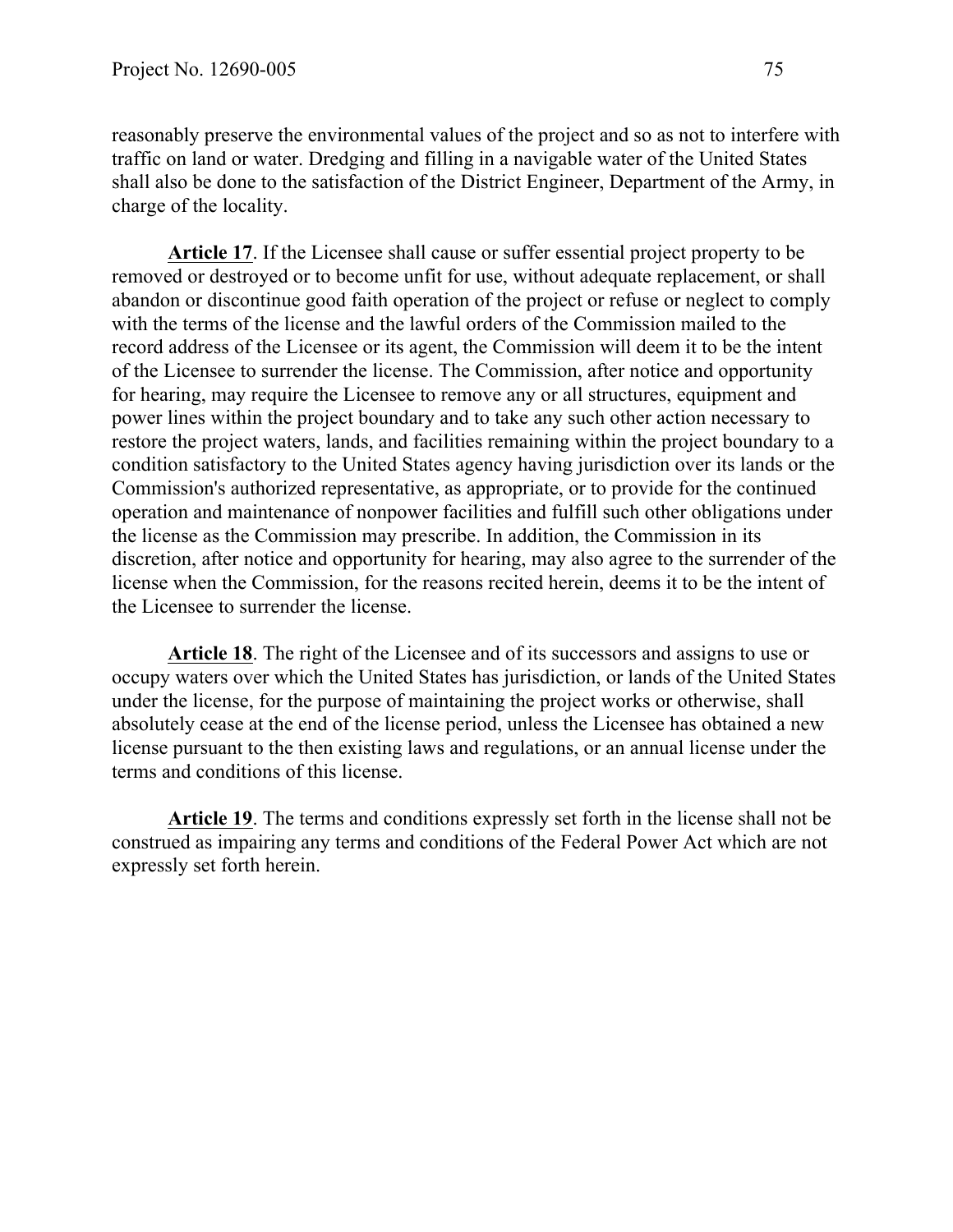# **APPENDIX A**

## **Water Quality Certificate Conditions for the Admiralty Inlet Project Issued By the Washington Department of Ecology on December 3, 2013**

## **A. General Conditions:**

- A1. For purposes of this Order, the term "Applicant" shall mean Snohomish County PUD No. 1 and its agents, assignees and contractors.
- A2. For purposes of this Order, all submittals required by its conditions shall be sent to Ecology's Northwest Regional Office, Attn: 401/CZM Federal Project Manager, 3190 160th Avenue SE, Bellevue, WA 98008-5452. Any submittals shall reference Order #9337 and FERC Project #12690.
- A3. Work authorized by this Order is limited to the work described in the JARPA received by Ecology on February 9, 2012. The Applicant will be out of compliance with this Order and must reapply with an updated application if the information contained in the JARPA is voided by subsequent changes to the project not authorized by this Order.
- A4. Within 30 days of receipt of an updated JARPA, Ecology will determine if the revised project requires a new water quality certification and public notice or if a modification to this Order is required.
- A5. Copies of this Order shall be kept on the job site and readily available for reference by Ecology personnel, the construction superintendent, construction managers and lead workers, and state and local government inspectors.
- A6. The Applicant shall provide access to the project site and all mitigation sites upon request by Ecology personnel for site inspections, monitoring, necessary data collection, and/or to ensure that conditions of this Order are being met.
- A7. Nothing in this Order waives Ecology's authority to issue additional orders if Ecology determines that further actions are necessary to implement the water quality laws of the state. Further, Ecology retains continuing jurisdiction to make modifications hereto through supplemental order, if additional impacts due to project construction or operation are identified (e.g., violations of water quality standards, downstream erosion, etc.), or if additional conditions are necessary to further protect water quality.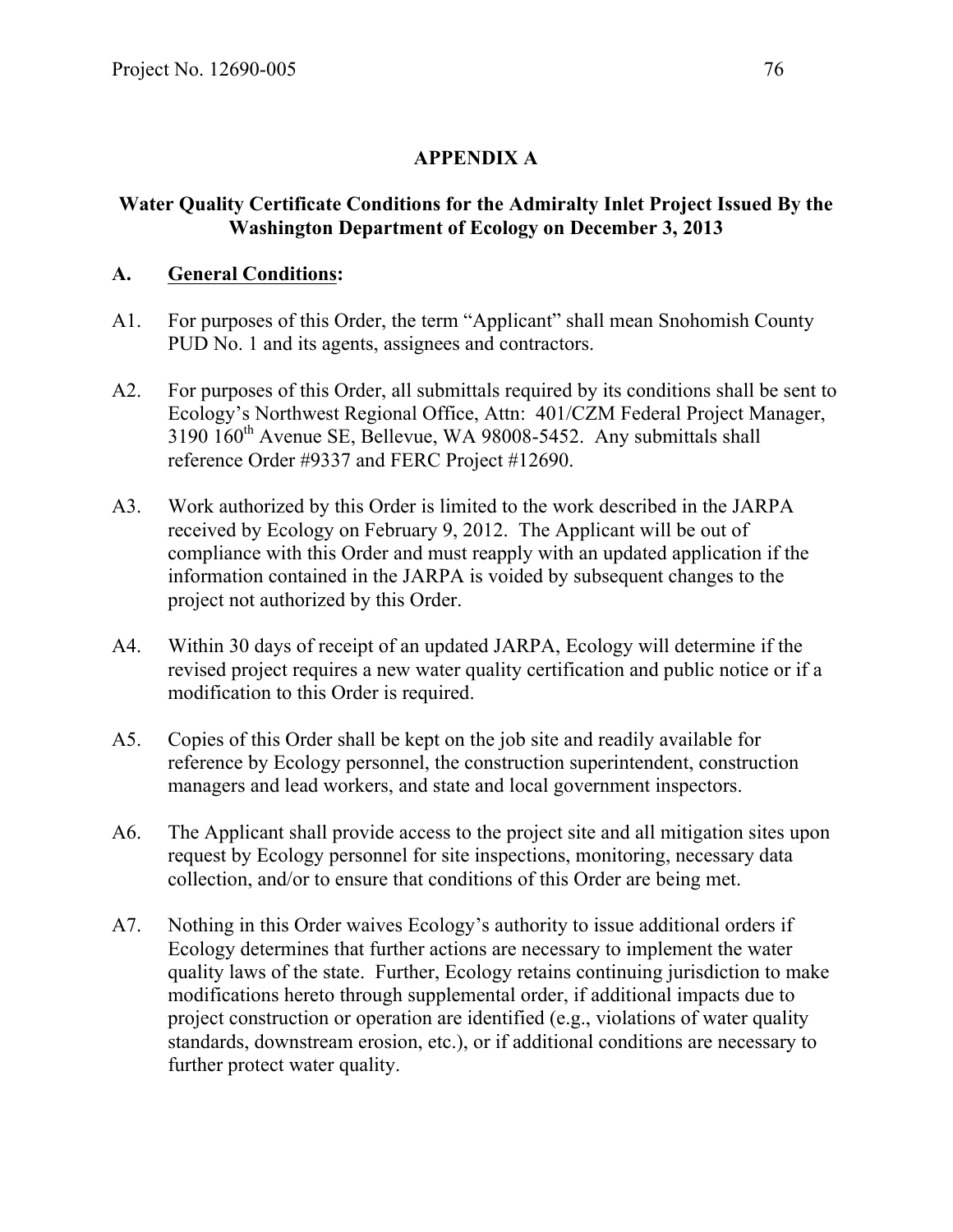- A8. The Applicant shall ensure that all appropriate project engineers and contractors at the project site have read and understand relevant conditions of this Order and all permits, approvals, and documents referenced in this Order. The Applicant shall provide Ecology a signed statement (see Attachment A for an example) from each project engineer and contractor that they have read and understand the conditions of this Order and the above-referenced permits, plans, documents and approvals. These statements shall be provided to Ecology before construction begins at the project or mitigation sites.
- A9. This Order shall be rescinded if the Federal Energy Regulatory Commission does not issue authorization for the project.
- A10. This Order does not authorize direct, indirect, permanent, or temporary impacts to waters of the state or related aquatic resources, except as specifically provided for in conditions of this Order.
- A11. Failure of any person or entity to comply with this Order may result in the issuance of civil penalties or other actions, whether administrative or judicial, to enforce its terms.

### **B. Water Quality Conditions:**

- B1. Admiralty Inlet is classified as "Extraordinary Quality" and the criteria of that class apply except as specifically modified by this Order. This Order does not authorize temporary exceedances of water quality standards beyond the limits established in WAC 173-201A-210(1)(e)(i).
- B2. The Applicant shall conduct water quality sampling and monitoring as described in *Water Quality Monitoring Plan*, for the Admiralty Inlet Pilot Tidal Project, dated February 29, 2012, revised December 5, 2012, or as modified by this Order or revised and approved by Ecology.
- B3. Water quality monitoring for turbidity shall be conducted during horizontal directional drilling (HDD) activity. Divers may conduct underwater visual monitoring or physical monitoring from a boat shall be conducted.
- B4. Water quality monitoring for turbidity shall be conducted during cable removal, unless otherwise approved in writing by Ecology.
- B5. Sampling for pH shall be conducted immediately if a frac-out or other release of grout material occurs during HDD activity.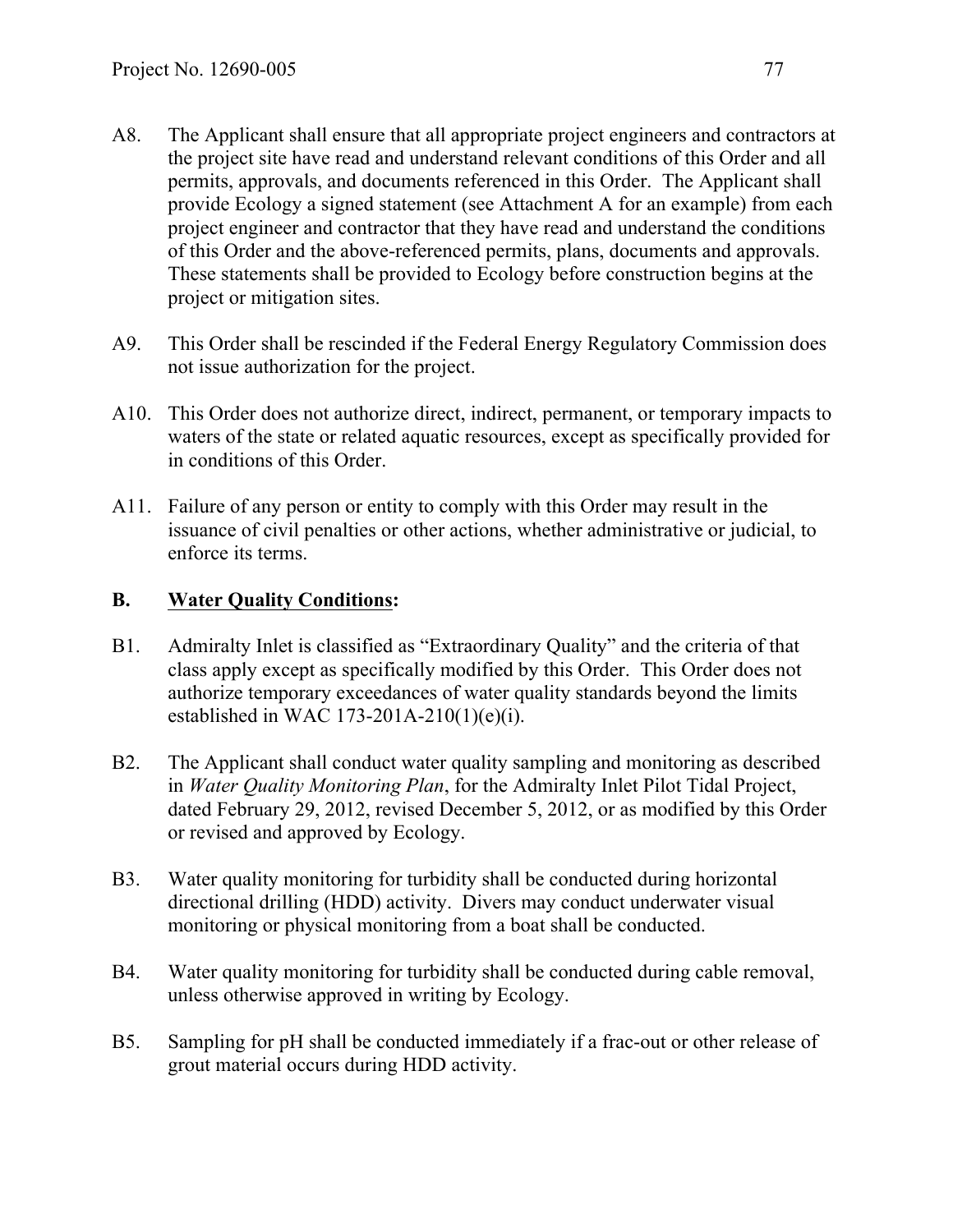- B6. Oil sheen shall be visually monitored during all installation, maintenance, and removal activities.
- B7. Reporting: If no exceedances are detected, results of water quality sampling, as determined by the Plan, shall be forwarded to Ecology on a monthly basis in accordance to Condition A2.
- B8. Notification of exceedances: Notification of exceedances that are detected through water quality sampling shall be made to Ecology within 24 hours of occurrence. Notification shall be made with reference to Order #9337, Attn: 401/CZM Federal Project Manager, by telephone at (425) 649-7129 or (425) 649- 7000, or by fax to (425) 649-7098. The Applicant shall, at a minimum, provide Ecology with the following information:
	- a. A description of the nature and cause of exceedance.
	- b. The period of non-compliance, including exact dates, duration, and times and/or the anticipated time when the Applicant will return to compliance.
	- c. The steps taken, or to be taken, to reduce, eliminate, and prevent recurrence of the non-compliance.
	- d. In addition, within five (5) days after notification of an exceedance, the Applicant shall submit a written report to Ecology that describes the nature of the exceedance, turbidity results and location, photographs, and any other pertinent information.

# **C. Conditions for Construction Activities:**

## **General Conditions:**

- C1. Construction stormwater, sediment, and erosion control best management practices (BMPs; e.g*.*, filter fences, etc.) suitable to prevent exceedances of state water quality standards shall be in place before starting construction at the site.
- C2. Sediment and erosion control measures shall be inspected and maintained prior to and during project implementation.
- C3. All construction debris shall be properly disposed of on land so that it cannot enter a waterway or cause water quality degradation to state waters.
- C4. Machinery and equipment used during construction shall be serviced, fueled, and maintained upland, unless otherwise approved by Ecology, in order to prevent contamination to any surface water.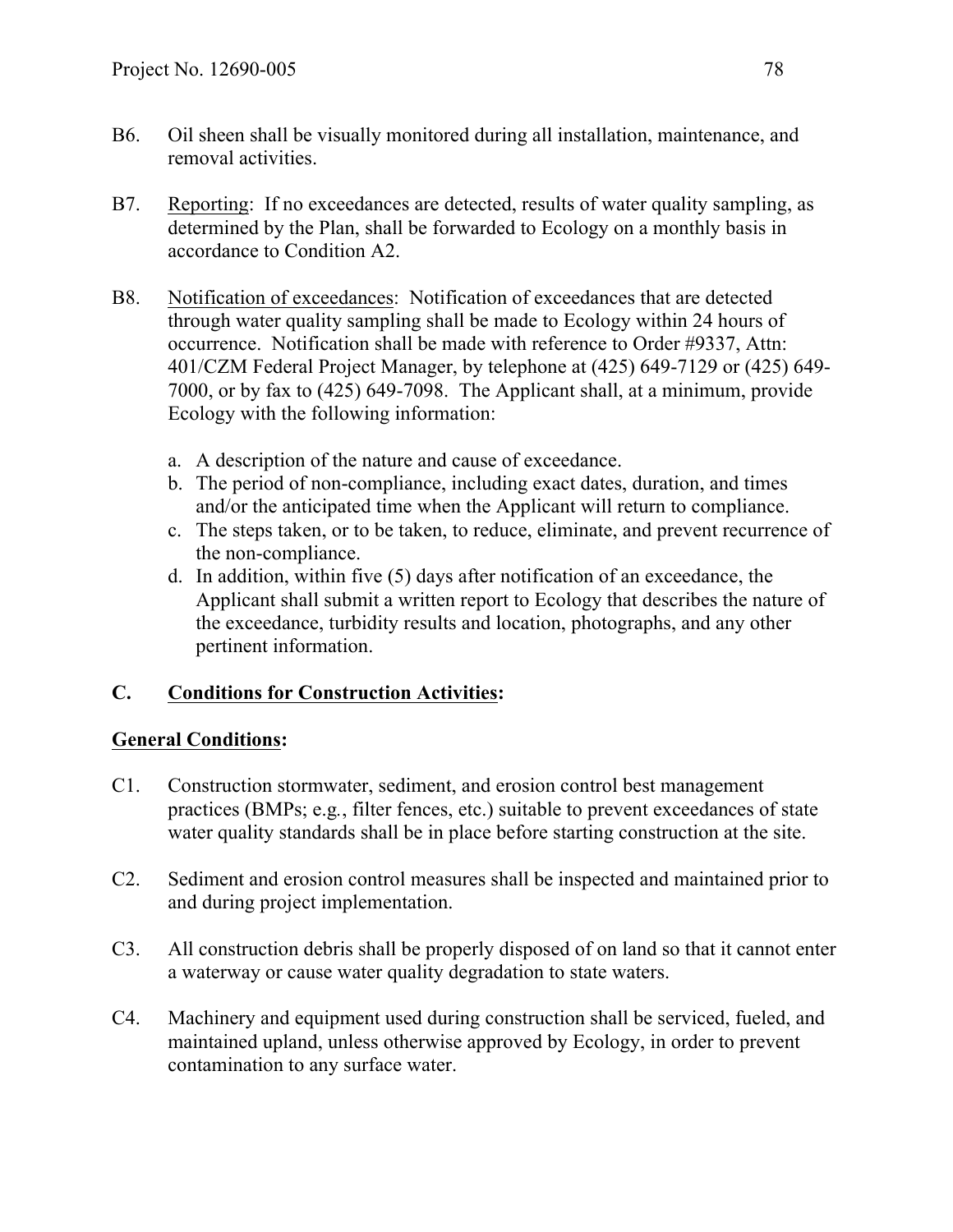C5. Wash water containing oils, grease, or other hazardous materials resulting from wash down of equipment or working areas shall be contained for proper disposal, and shall not be discharged into state waters or storm drains.

## **In-Water Conditions:**

- C6. Work in or near the water that may affect fish migration, spawning, or rearing shall cease immediately upon a determination by Ecology that fisheries resources may be adversely affected.
- C7. Project activities shall be conducted to minimize siltation of the beach area and bed.
- C8. The Applicant shall operate the barge(s) and tug in deep water so as to minimize nearshore propeller wash impacts such as suspension of nearshore sediments.
- C9. Barges shall not be allowed to ground-out during construction.
- C10. Transmission cables shall be laid on the seafloor from the horizontal directional drilling (HDD) exit point to the turbines. Cables shall not be buried in this segment, and trenching of the cable route may not be used for this project.
- C11. Aquatic vegetation (eelgrass and kelp) shall be observed for presence prior to construction. If eelgrass and/or kelp are present, the boundaries shall be marked with floats, buoys, or other means as appropriate in order to restrict access and anchoring during construction.
- C12. In-water work barges shall not be allowed to anchor in areas where aquatic vegetation is present.

## **D. Horizontal Directional Drilling Conditions**

- D1. The Applicant shall conduct HDD activity as described in *Preliminary Horizontal Directional Drilling Plan, Snohomish County Public Utility District No. 1 Tidal Project*, prepared by Sound & Sea Technology, Inc., dated August 29, 2011, or as modified by this Order or revised and approved by Ecology.
- D2. Monitoring of pressure and volume shall be conducted in order to minimize the occurrence of a "fracout."
- D3. If a fracout occurs, the Applicant shall stop or slow down HDD operations in order to allow the mud to seal the fracout.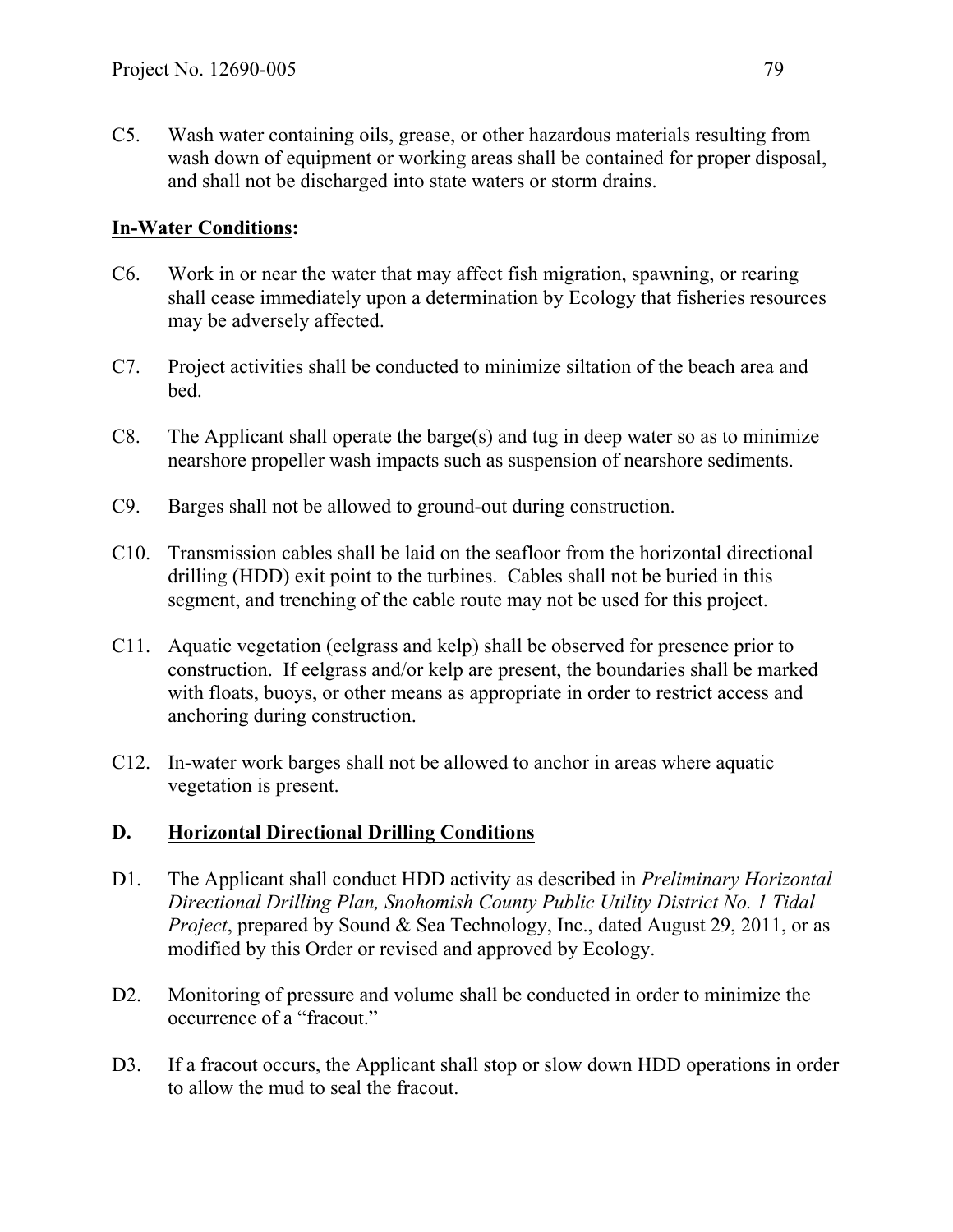- D4. All HDD solids and drill tailings shall be placed into plastic-lined dumpsters or hoppers on the uplands and trucked off site to an approved upland disposal facility.
- D5. HDD wastewater shall not be allowed to flow back into marine waters.
- D6. Prior to reaching the exit point on the ocean floor, the drill string shall be flushed with freshwater and the drilling fluid changed from bentonite to freshwater.
- D7. The Applicant shall submit an HDD Work Plan to Ecology per Condition A2 at least 30 days prior to start of horizontal directional drilling activity. The HDD Work Plan shall include drawings and a written description identifying construction detail methods and sequencing.
- D8. The Applicant shall submit a Frac-Out and Surface Spill Contingency Plan (hereafter referred to as the 'Contingency Plan') to Ecology per Condition A2 at least 30 days prior to start of horizontal directional drilling activity. The Contingency Plan shall include:
	- a. Description of procedures for preventing drilling fluid losses or spills into the marine environment and fluid returns to the surface
	- b. Description of containment and cleanup procedures.

#### **E. Operational Conditions:**

- E1. No oils, grease, or lubricants shall be utilized for the turbine, and no fluid or oilfilled equipment shall be located underwater.
- E2. The use of antifouling paint on the turbines shall be minimized to the extent practicable, and antifouling paint shall be non-flaking.
- E3. Coatings and paints shall be approved for use in the marine environment.
- E4. All maintenance of the turbines or other in-water components shall be conducted out of the water and appropriate BMPs shall be implemented in order to protect water quality.
- E5. If derelict gear is removed during the operation of the turbines, then removal of this gear shall be conducted in such a way as to minimize turbidity.
- E6. Benthic habitat at the turbine site and along the cable route shall be monitored according to the *Benthic Habitat Monitoring and Mitigation Plan, Admiralty Inlet*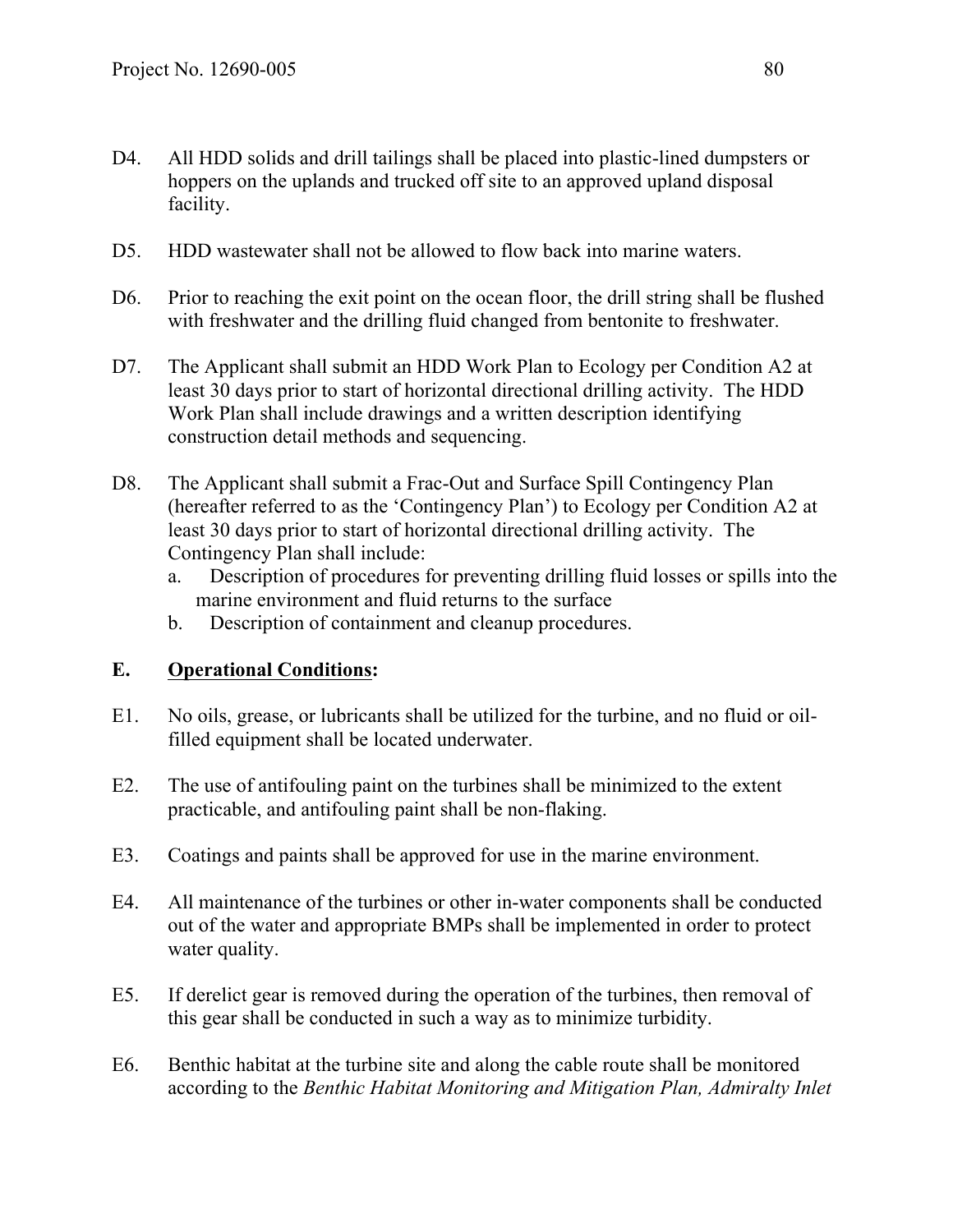*Tidal Energy Demonstration Project, Federal Energy Regulatory Commission Project No. 12690*, dated June 14, 2012 or as modified by this Order or revised and approved by Ecology.

- a. Written reports shall be provided annually to Ecology per Condition A2 by March 31 for the prior calendar year of operation. The reports shall describe:
	- i. Changes to colonization of the subsea base, power cables, and drill hole exit point.
	- ii. Changes to seabed benthic habitat around the subsea base, including sediment scour and deposition.
- b. If surveys indicate significant erosion at the contact points between the subsea base and seabed, Ecology shall be consulted to determine if project modifications are necessary.
- E7. At the conclusion of the pilot, or prior to the expiration of the FERC Pilot License, the two turbines and two transmission cables shall be removed from Admiralty Inlet, unless otherwise approved by Ecology.

## **F. Plan Submittal Conditions:**

- F1. The Applicant shall develop and implement a Project Removal Plan for removal of the turbines and transmission cables. The Project Removal Plan shall be submitted to Ecology per Condition A2 for review and approval at least 60 days prior to removal and include the following:
	- a. Project removal timing and sequencing
	- b. Cable Removal: Method of cable removal, best management practices that will be implemented to protect water quality, and water quality monitoring for cable removal.
	- c. A plan for restoring the project area to pre-project conditions. This plan shall address the horizontal directional exit hole, as well as any erosion/sedimentation impacts caused by the cables.
- F2. If the Applicant proposes leave the cables in place at the completion of the project, details of such proposal shall be included in the Project Removal Plan per F1.

## **G. Emergency/Contingency Measures:**

G1. The Applicant shall develop and implement a Spill Prevention and Containment Plan for all aspects of this project.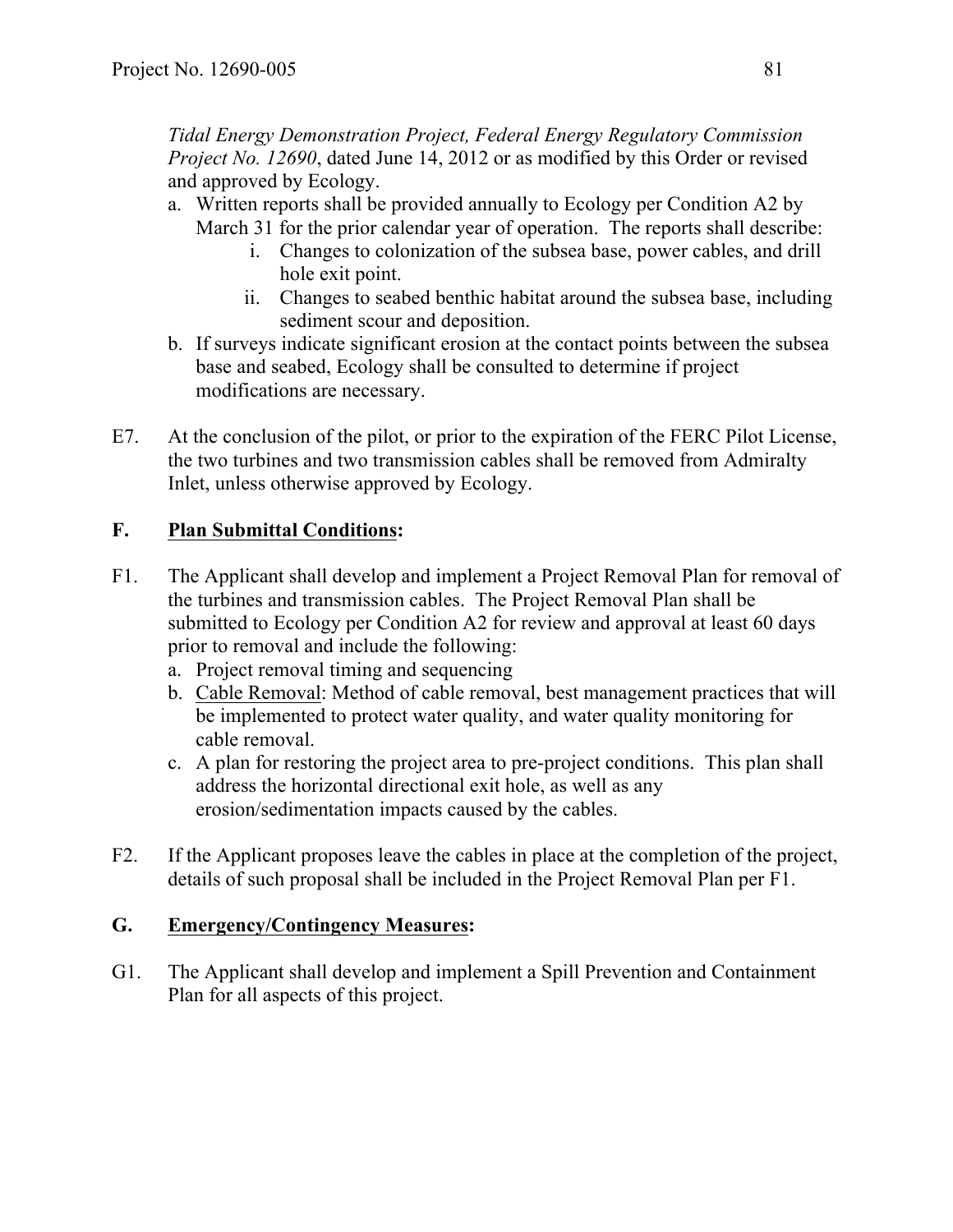- G2. The Applicant shall have adequate and appropriate spill response materials on hand to respond to emergency release of petroleum products or any other material into waters of the state.
- G3. Fuel hoses, oil drums, oil or fuel transfer valves and fittings, etc., shall be checked regularly for drips or leaks, and shall be maintained and stored properly to prevent spills into state waters.
- G4. Any work that is out of compliance with the provisions of this Order, or conditions causing distressed or dying fish, or any discharge of oil, fuel, or chemicals into state waters, or onto land with a potential for entry into state waters, is prohibited. If these occur, the Applicant shall immediately take the following actions:
	- a. Cease operations at the location of the violation or spill.
	- b. Assess the cause of the water quality problem and take appropriate measures to correct the problem and/or prevent further environmental damage.
	- c. Notify Ecology of the failure to comply. All oil spills shall be reported immediately to Ecology's 24-Hour Spill Response Team at 1-800-258-5990, **and** within 24 hours of spills or other events to Ecology's 401/CZM Federal Project Manager at (425) 649-7129 or (425) 649-7000.
	- d. Submit a detailed written report to Ecology within five (5) days that describes the nature of the event, corrective action taken and/or planned, steps to be taken to prevent a recurrence, results of any samples taken, and any other pertinent information.

Compliance with this condition does not relieve the Applicant from responsibility to maintain continuous compliance with the terms and conditions of this Order or the resulting liability from failure to comply.

## **H. Timing Requirements**

- H1. All in-water work shall be completed by the work window identified in the most current Hydraulic Project Approval (HPA) issued for this project. Any project change that requires a new or revised HPA should also be sent to Ecology for review.
- H2. This Order is valid for a period of 10 years from the date of the FERC Pilot License.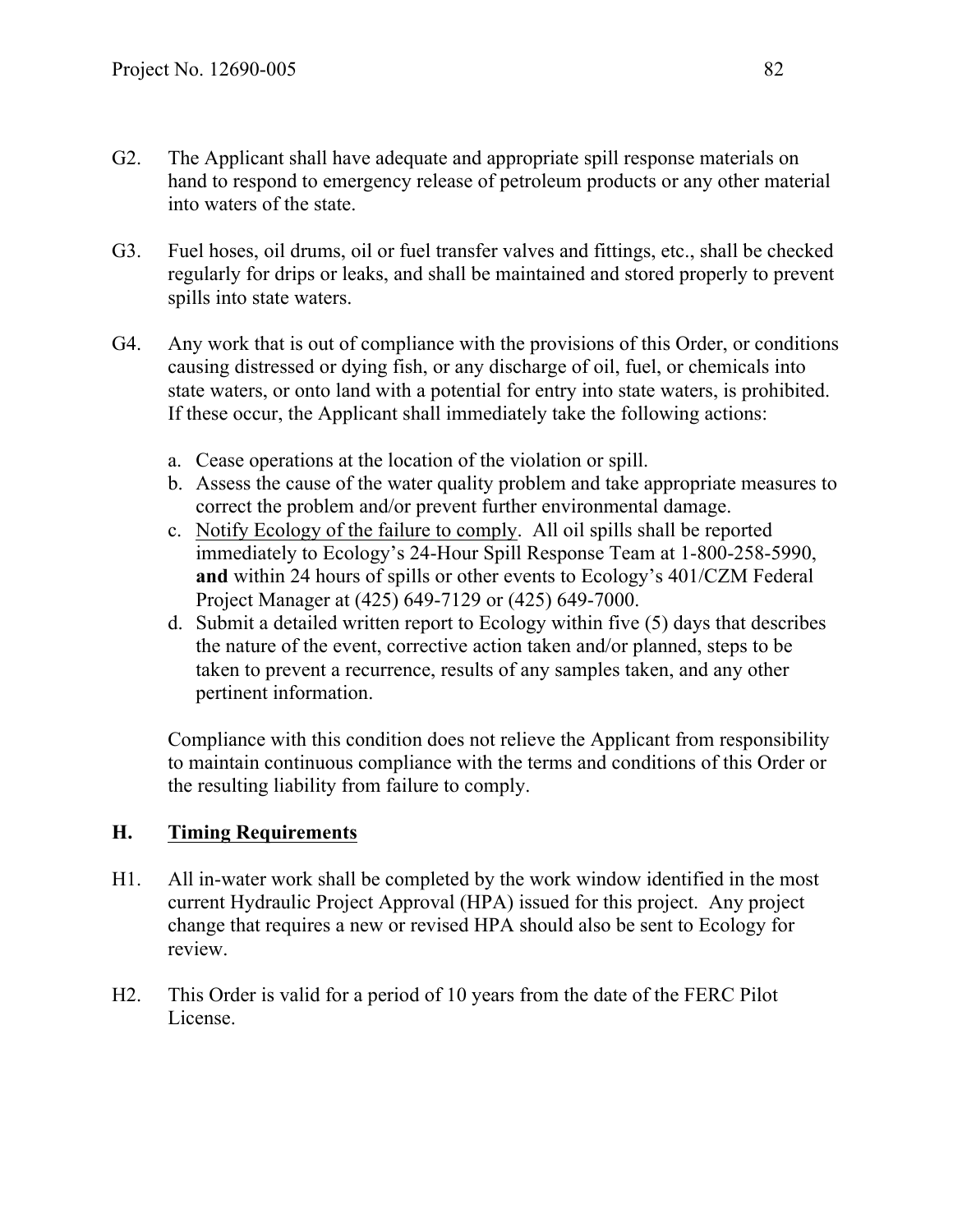## **I. Reporting and Notification Requirement Conditions**

- I1. The Applicant shall provide to Ecology's 401/CZM Federal Permit Manager a copy of the FERC license within 2 weeks of receipt of the license. A copy shall be submitted per condition A2 above.
- I2. Applicant shall provide notice to Ecology per Condition A2 for the following activities:
	- At least 10 days prior to the pre-construction meeting.
	- At least three (3) days prior to the start of construction
	- Within 14 days after completion of construction at the project site.
	- At least 10 days prior to any maintenance activity.
	- At least 10 days prior to removal of the turbines and cables.
- I3. If the project construction is not completed within 13 months of issuance of this Order, the Applicant shall submit per Condition A2 a written construction status report and submit status reports every 12 months until construction is complete.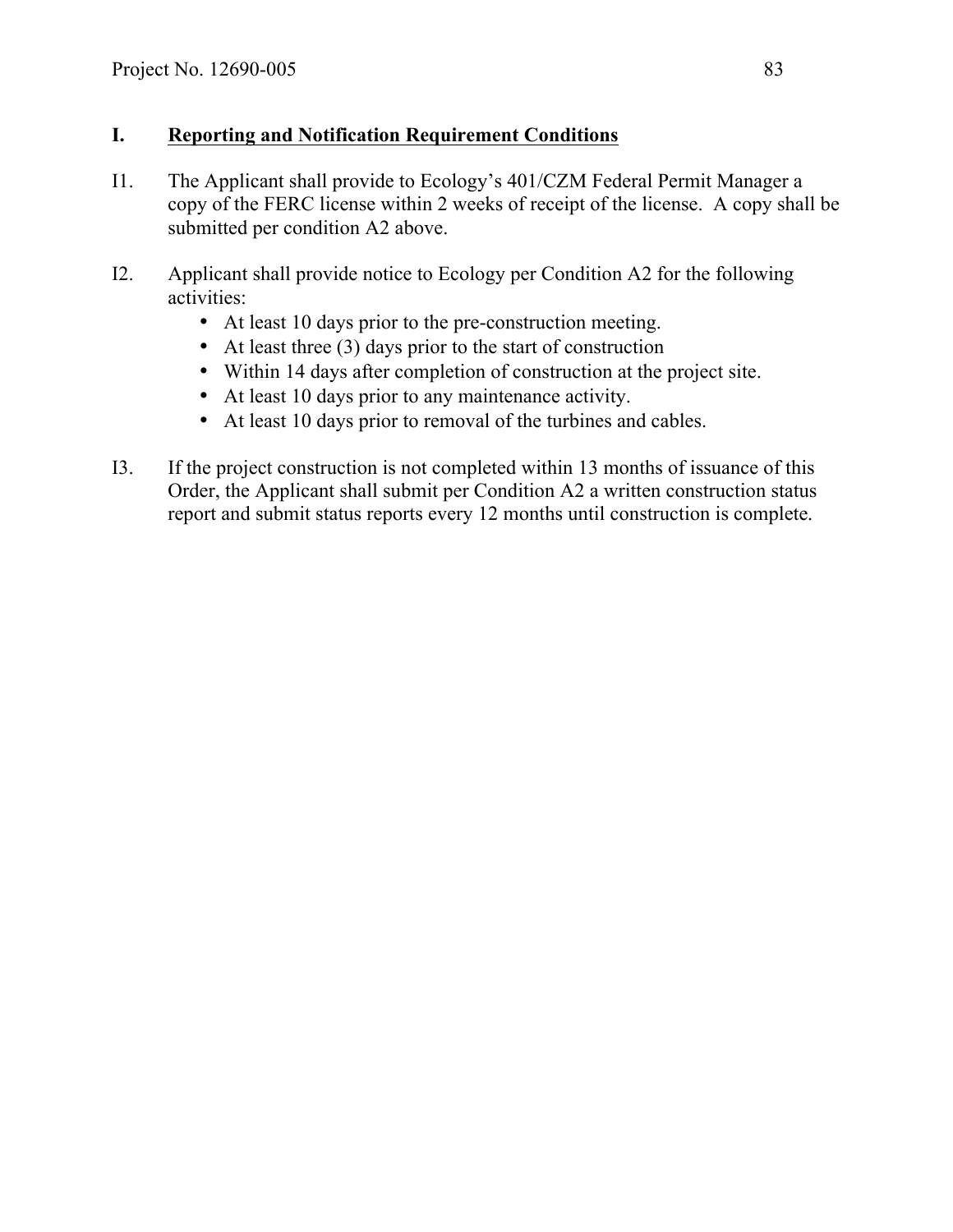## **APPENDIX B**

### **Incidental Take Statement Reasonable and Prudent Measures and Terms and Conditions for the Admiralty Inlet Project Issued by the National Marine Fisheries Service on December 3, 2013**

### **Reasonable and Prudent Measures (RPM)**

1. FERC will ensure that the licensee will monitor sound produced by the turbines to collect necessary data to evaluate 1) the broadband sound levels at the source (1 meter from the center of the turbine location) over the full range of flow conditions occurring during project operations; and 2) the distance from the center of the turbines where broadband sound levels from operating turbines exceed 120 decibels re: 1 µPa, including an evaluation of levels out to distance of up to 3 kilometers from the center of the turbine location. The licensee will mitigate for adverse effects of sound according to the Acoustics Monitoring and Mitigation Plan.

2. FERC will ensure that the licensee will monitor and collect data necessary to evaluate the risk of blade strike from turbine operations by determining the number of individuals that pass through the turbine plane and reporting any observed injury or direct strike observed. The Licensee will mitigate for any effects of blade strike according to the Near-turbine Monitoring and Mitigation Plan.

3. FERC will ensure that the licensee will complete a monitoring and reporting program to confirm that the incidental take exemption for the proposed action is not exceeded, and that the terms and conditions in the incidental take statement are effective in minimizing incidental take.

#### **Terms and Conditions**

1. To implement RPM 1, the licensee monitors and measures sound levels at the turbine location to determine source levels. If sound from the turbine operation 1) exceeds 180 decibels re: 1  $\mu$ Pa at any distance from the turbines; or 2) is propagated at a level of 120 decibels re: 1  $\mu$ Pa at a distance beyond 750 meters when operating at the 95th percentile; the licensee will engage the turbine brake until modifications to turbine operations or configuration to reduce the sound